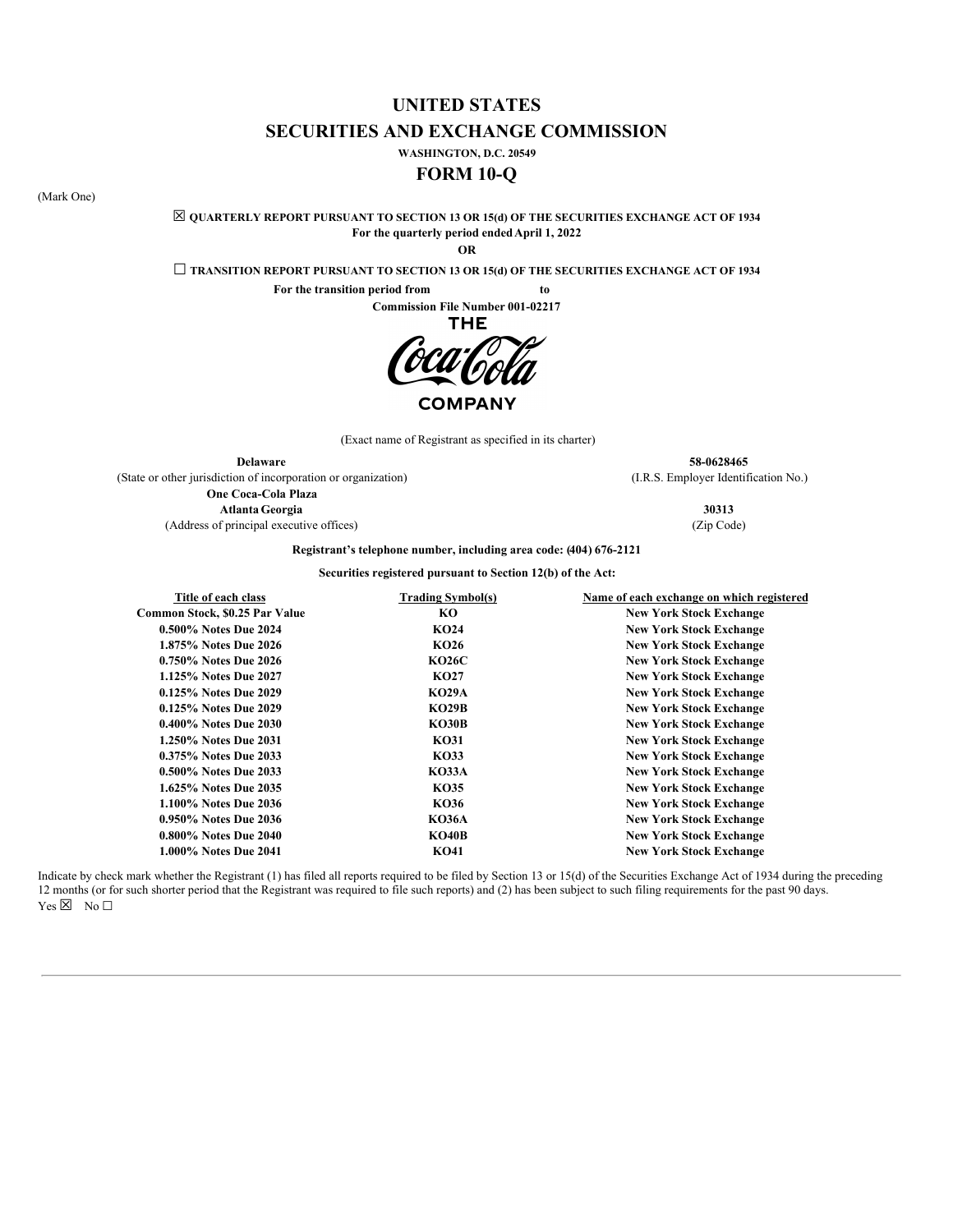Indicate by check mark whether the Registrant has submitted electronically every Interactive Data File required to be submitted pursuant to Rule 405 of Regulation S-T (§ 232.405 of this chapter) during the preceding 12 months (or for such shorter period that the Registrant was required to submit such files). Yes  $\boxtimes$  No  $\square$ 

Indicate by check mark whether the Registrant is a large accelerated filer, an accelerated filer, a non-accelerated filer, a smaller reporting company or an emerging growth company. See the definitions of "large accelerated filer," "accelerated filer," "smaller reporting company" and "emerging growth company" in Rule 12b-2 of the Exchange Act.

| Large accelerated filer                                                                                                                                                                                                                                               | ⊠ | Accelerated filer         |  |
|-----------------------------------------------------------------------------------------------------------------------------------------------------------------------------------------------------------------------------------------------------------------------|---|---------------------------|--|
| Non-accelerated filer                                                                                                                                                                                                                                                 |   | Smaller reporting company |  |
| Emerging growth company                                                                                                                                                                                                                                               |   |                           |  |
| If an emerging growth company, indicate by check mark if the Registrant has elected not to use the extended transition period for complying with any new or<br>revised financial accounting standards provided pursuant to Section 13(a) of the Exchange Act.         |   |                           |  |
| Indicate by check mark if the Registrant is a shell company (as defined in Rule 12b-2 of the Exchange Act). Yes $\Box$ No $\boxtimes$<br>Indicate the number of shares outstanding of each of the issuer's classes of common stock as of the latest practicable date. |   |                           |  |

| e e s<br>Class of Common Stock | Shares Outstanding as of April 26, 2022 |
|--------------------------------|-----------------------------------------|
| \$0.25 Par Value               | 4,335,028,727                           |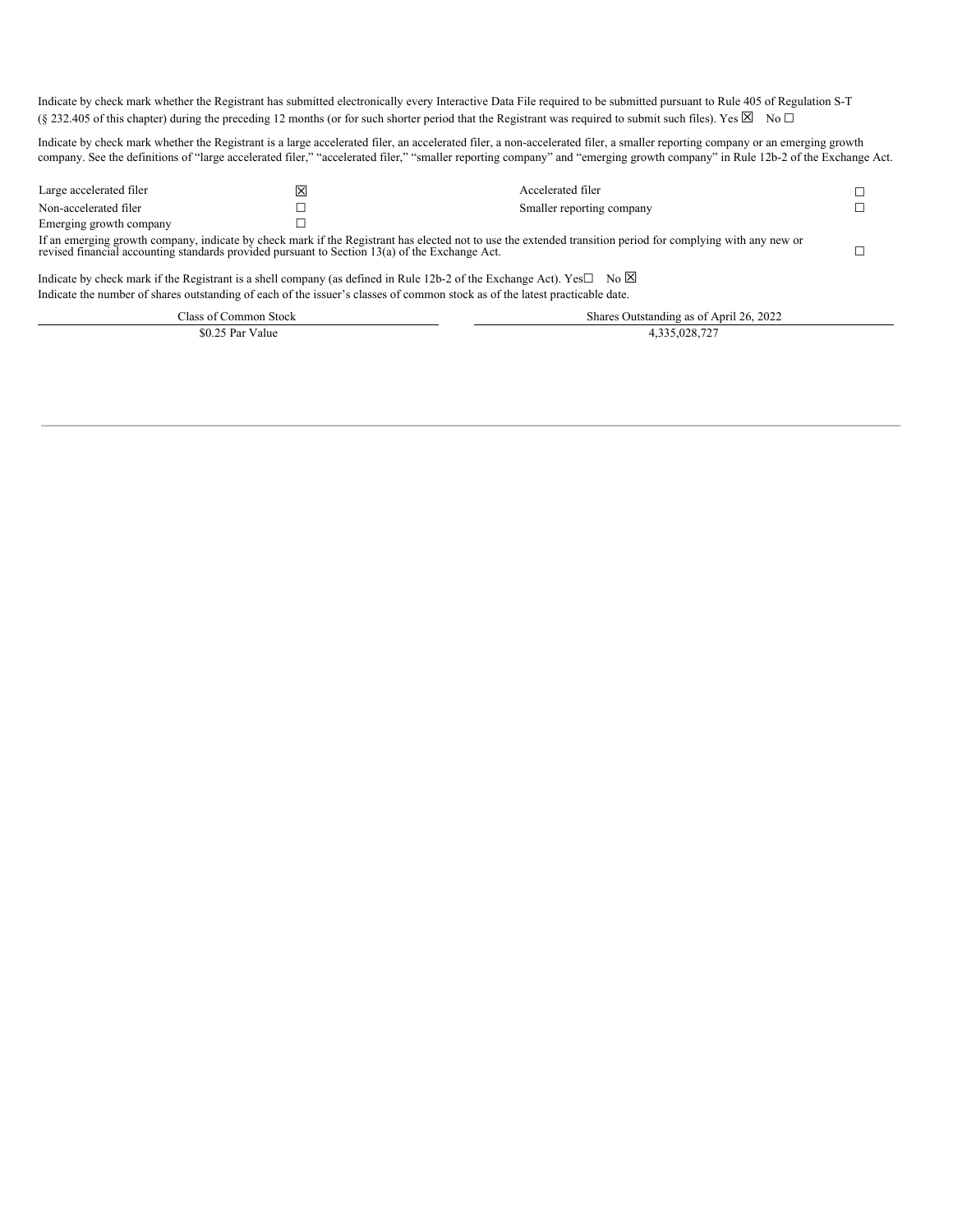# **THE COCA-COLA COMPANY AND SUBSIDIARIES**

# **Table of Contents**

<span id="page-2-0"></span>

|          |                                                                                                    | Page           |
|----------|----------------------------------------------------------------------------------------------------|----------------|
|          | <b>Forward-Looking Statements</b>                                                                  |                |
|          | <b>Part I. Financial Information</b>                                                               |                |
| Item 1.  | <b>Financial Statements</b>                                                                        | $\overline{2}$ |
|          | Consolidated Statements of Income Three Months Ended April 1, 2022 and April 2, 2021               | $\overline{2}$ |
|          | Consolidated Statements of Comprehensive Income Three Months Ended April 1, 2022 and April 2, 2021 | <u>3</u>       |
|          | Consolidated Balance Sheets April 1, 2022 and December 31, 2021                                    | $\overline{4}$ |
|          | Consolidated Statements of Cash Flows Three Months Ended April 1, 2022 and April 2, 2021           | <u>5</u>       |
|          | <b>Notes to Consolidated Financial Statements</b>                                                  | <u>6</u>       |
| Item 2.  | Management's Discussion and Analysis of Financial Condition and Results of Operations              | 26             |
| Item 3.  | Quantitative and Qualitative Disclosures About Market Risk                                         | <u>38</u>      |
| Item 4.  | <b>Controls and Procedures</b>                                                                     | 38             |
|          | <b>Part II. Other Information</b>                                                                  |                |
| Item 1.  | <b>Legal Proceedings</b>                                                                           | <u>38</u>      |
| Item 1A. | <b>Risk Factors</b>                                                                                | 40             |
| Item 2.  | Unregistered Sales of Equity Securities and Use of Proceeds                                        | 41             |
| Item 6.  | Exhibits                                                                                           | 41             |
|          | <b>Signatures</b>                                                                                  | 45             |
|          |                                                                                                    |                |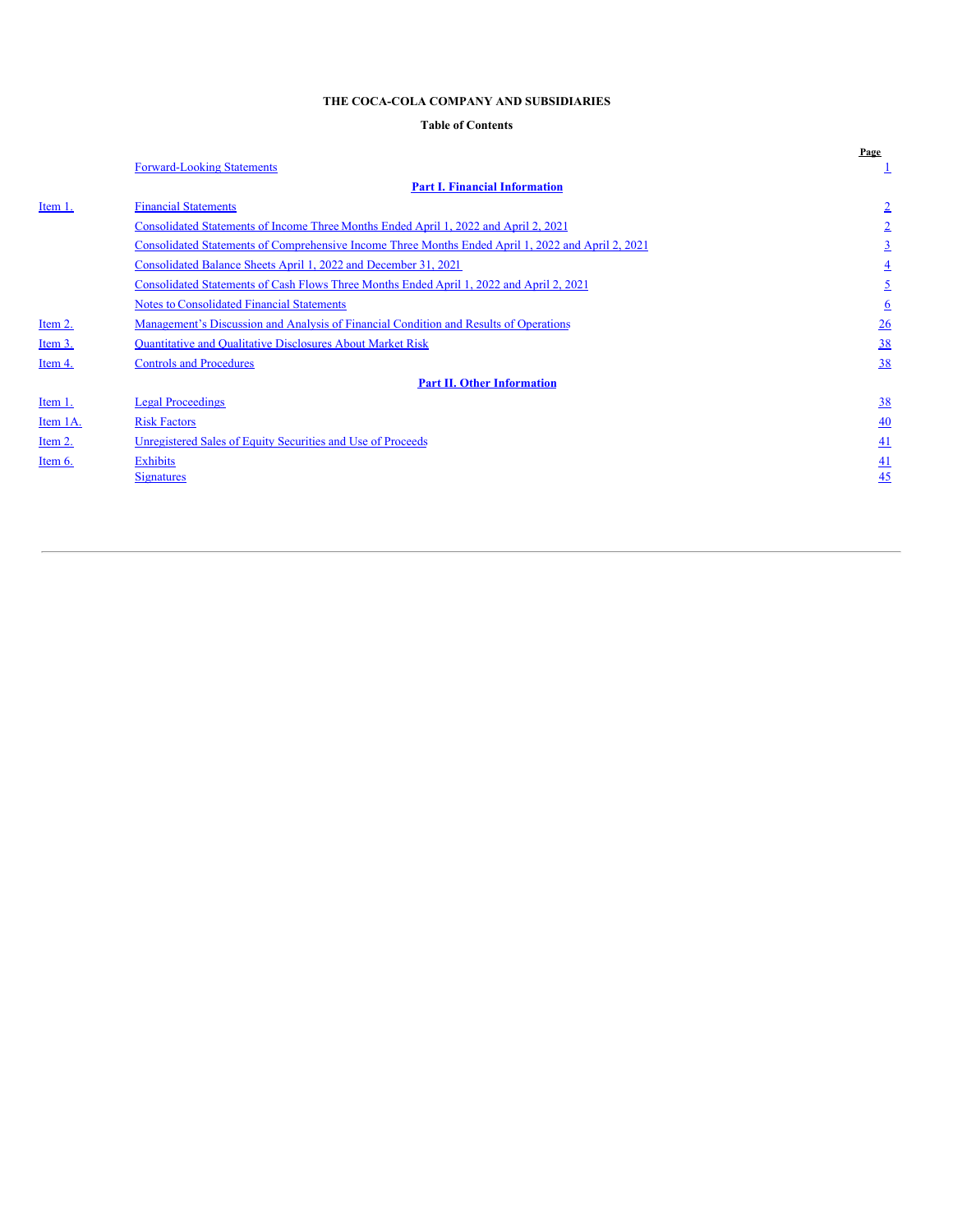#### **FORWARD-LOOKING STATEMENTS**

<span id="page-3-0"></span>This report contains information that may constitute "forward-looking statements." Generally, the words "believe," "expect," "intend," "estimate," "anticipate," "project," "will" and similar expressions identify forward-looking statements, which generally are not historical in nature. However, the absence of these words or similar expressions does not mean that a statement is not forward-looking. All statements that address operating performance, events or developments that we expect or anticipate will occur in the future - including statements relating to volume growth, share of sales and earnings per share growth, and statements expressing general views about future operating results — are forward-looking statements. Management believes that these forward-looking statements are reasonable as and when made. However, caution should be taken not to place undue reliance on any such forward-looking statements because such statements speak only as of the date when made. Our Company undertakes no obligation to publicly update or revise any forward-looking statements, whether as a result of new information, future events or otherwise, except as required by law. In addition, forward-.<br>looking statements are subject to certain risks and uncertainties that could cause our Company's actual results to differ materially from historical experience and our present expectations or projections. These risks and uncertainties include, but are not limited to, the possibility that the assumptions used to calculate our estimated aggregate incremental tax and interest liability related to the potential unfavorable outcome of the ongoing tax dispute with the U.S. Internal Revenue Service could significantly change; those described in Part II, "Item 1A. Risk Factors" and elsewhere in this report and in our Annual Report on Form 10-K for the year ended December 31, 2021; and those *described from time to time in our future reports filed with the Securities and Exchange Commission.*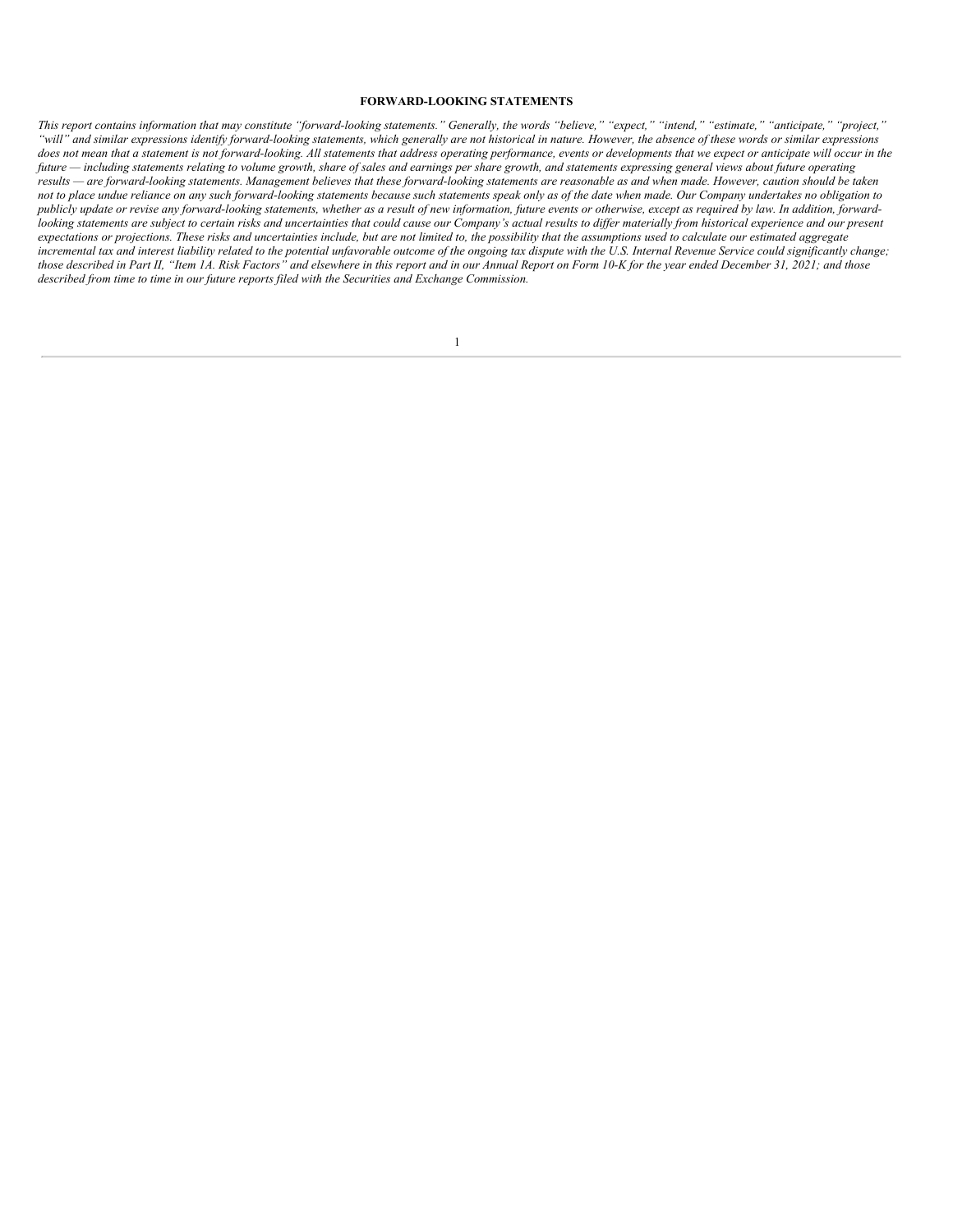<span id="page-4-1"></span><span id="page-4-0"></span>*Item 1. Financial Statements*

#### **THE COCA-COLA COMPANY AND SUBSIDIARIES CONSOLIDATED STATEMENTS OF INCOME** (In millions except per share data)

|                                                                  |              | Three Months Ended |                  |
|------------------------------------------------------------------|--------------|--------------------|------------------|
|                                                                  |              | April 1,<br>2022   | April 2,<br>2021 |
| <b>Net Operating Revenues</b>                                    | S            | $10,491$ \$        | 9,020            |
| Cost of goods sold                                               |              | 4,091              | 3,505            |
| <b>Gross Profit</b>                                              |              | 6,400              | 5,515            |
| Selling, general and administrative expenses                     |              | 2,967              | 2,669            |
| Other operating charges                                          |              | 28                 | 124              |
| <b>Operating Income</b>                                          |              | 3,405              | 2,722            |
| Interest income                                                  |              | 78                 | 66               |
| Interest expense                                                 |              | 182                | 442              |
| Equity income (loss) — net                                       |              | 262                | 279              |
| Other income $(\text{loss})$ — net                               |              | (105)              | 138              |
| <b>Income Before Income Taxes</b>                                |              | 3,458              | 2,763            |
| Income taxes                                                     |              | 665                | 508              |
| <b>Consolidated Net Income</b>                                   |              | 2,793              | 2,255            |
| Less: Net income (loss) attributable to noncontrolling interests |              | 12                 | 10               |
| Net Income Attributable to Shareowners of The Coca-Cola Company  | $\mathbf{s}$ | $2,781$ \$         | 2,245            |
| <b>Basic Net Income Per Share</b>                                | \$           | $0.64~\text{\AA}$  | 0.52             |
| <b>Diluted Net Income Per Share</b>                              |              |                    |                  |
|                                                                  | \$           | $0.64~\text{\AA}$  | 0.52             |
| <b>Average Shares Outstanding — Basic</b>                        |              | 4,332              | 4,307            |
| Effect of dilutive securities                                    |              | 25                 | 23               |
| <b>Average Shares Outstanding — Diluted</b>                      |              | 4,357              | 4,330            |

<sup>1</sup> Calculated based on net income attributable to shareowners of The Coca-Cola Company.

<span id="page-4-2"></span>Refer to Notes to Consolidated Financial Statements.

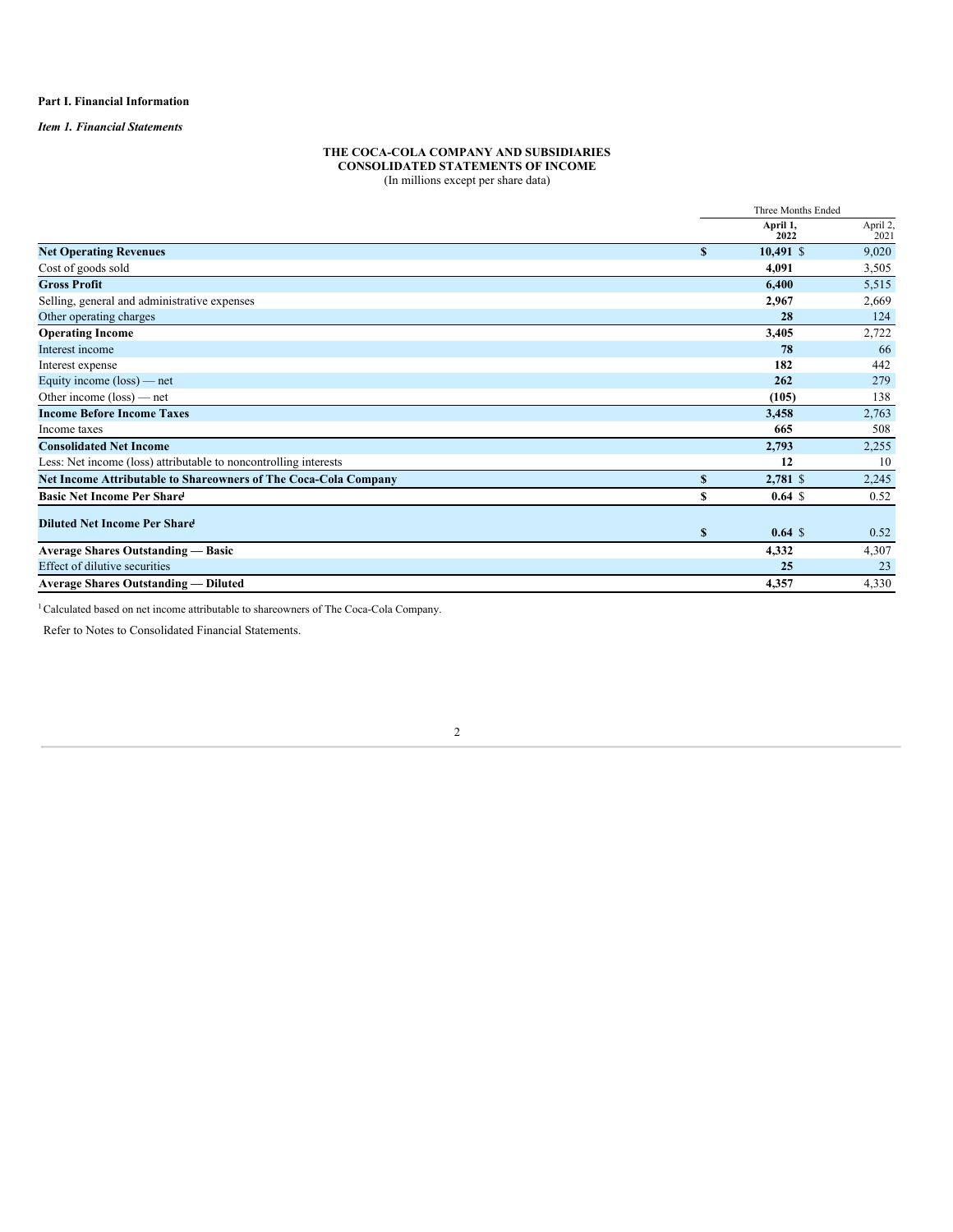# **THE COCA-COLA COMPANY AND SUBSIDIARIES CONSOLIDATED STATEMENTS OF COMPREHENSIVE INCOME**

(In millions)

|                                                                                        | Three Months Ended |                  |                  |
|----------------------------------------------------------------------------------------|--------------------|------------------|------------------|
|                                                                                        |                    | April 1.<br>2022 | April 2,<br>2021 |
| <b>Consolidated Net Income</b>                                                         |                    | $2,793$ \$       | 2,255            |
| <b>Other Comprehensive Income:</b>                                                     |                    |                  |                  |
| Net foreign currency translation adjustments                                           |                    | 1,009            | 4                |
| Net gains (losses) on derivatives                                                      |                    | 64               | 104              |
| Net change in unrealized gains (losses) on available-for-sale debt securities          |                    | (35)             | (60)             |
| Net change in pension and other postretirement benefit liabilities                     |                    | 85               | 420              |
| <b>Total Comprehensive Income</b>                                                      |                    | 3,916            | 2.723            |
| Less: Comprehensive income (loss) attributable to noncontrolling interests             |                    | 145              | 10               |
| <b>Total Comprehensive Income Attributable to Shareowners of The Coca-Cola Company</b> |                    | $3,771$ \$       | 2,713            |

<span id="page-5-0"></span>Refer to Notes to Consolidated Financial Statements.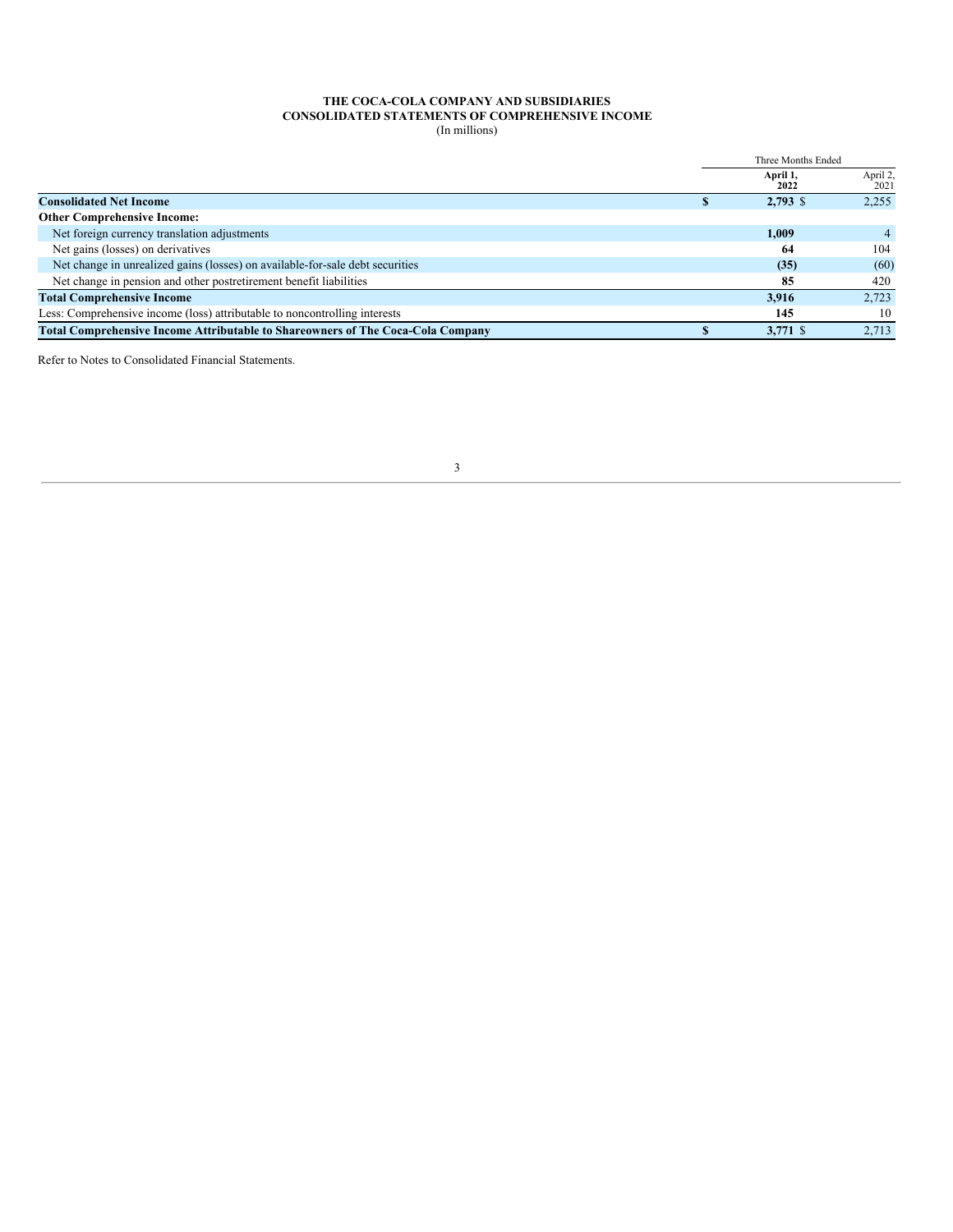# **THE COCA-COLA COMPANY AND SUBSIDIARIES CONSOLIDATED BALANCE SHEETS**

(In millions except par value)

|                                                                                                   |              | April 1,<br>2022 | December 31.<br>2021 |
|---------------------------------------------------------------------------------------------------|--------------|------------------|----------------------|
| <b>ASSETS</b>                                                                                     |              |                  |                      |
| <b>Current Assets</b>                                                                             |              |                  |                      |
| Cash and cash equivalents                                                                         | S            | 7.681S           | 9.684                |
| Short-term investments                                                                            |              | 736              | 1,242                |
| <b>Total Cash, Cash Equivalents and Short-Term Investments</b>                                    |              | 8.417            | 10.926               |
| Marketable securities                                                                             |              | 1,939            | 1,699                |
| Trade accounts receivable, less allowances of \$512 and \$516, respectively                       |              | 4,641            | 3,512                |
| Inventories                                                                                       |              | 3,741            | 3,414                |
| Prepaid expenses and other current assets                                                         |              | 3,418            | 2,994                |
| <b>Total Current Assets</b>                                                                       |              | 22,156           | 22,545               |
| Equity method investments                                                                         |              | 18,198           | 17,598               |
| Other investments                                                                                 |              | 788              | 818                  |
| Other noncurrent assets                                                                           |              | 6,392            | 6,731                |
| Deferred income tax assets                                                                        |              | 2,006            | 2,129                |
| Property, plant and equipment, less accumulated depreciation of \$9,104 and \$8,942, respectively |              | 9,784            | 9.920                |
| Trademarks with indefinite lives                                                                  |              | 14,388           | 14,465               |
| Goodwill                                                                                          |              | 19,598           | 19,363               |
| Other intangible assets                                                                           |              | 754              | 785                  |
| <b>Total Assets</b>                                                                               | $\mathbf{s}$ | 94.064 \$        | 94.354               |
| <b>LIABILITIES AND EQUITY</b>                                                                     |              |                  |                      |
| <b>Current Liabilities</b>                                                                        |              |                  |                      |
| Accounts payable and accrued expenses                                                             | S            | 13,272 \$        | 14,619               |
| Loans and notes payable                                                                           |              | 3.610            | 3,307                |
| Current maturities of long-term debt                                                              |              | 1,039            | 1,338                |
| Accrued income taxes                                                                              |              | 866              | 686                  |
| <b>Total Current Liabilities</b>                                                                  |              | 18,787           | 19,950               |
| Long-term debt                                                                                    |              | 37,052           | 38,116               |
| Other noncurrent liabilities                                                                      |              | 8,252            | 8,607                |
| Deferred income tax liabilities                                                                   |              | 3,132            | 2.821                |
| The Coca-Cola Company Shareowners' Equity                                                         |              |                  |                      |
| Common stock, \$0.25 par value; authorized $-11,200$ shares; issued $-7,040$ shares               |              | 1,760            | 1,760                |
| Capital surplus                                                                                   |              | 18,388           | 18,116               |
| Reinvested earnings                                                                               |              | 69,969           | 69.094               |
| Accumulated other comprehensive income (loss)                                                     |              | (13,340)         | (14, 330)            |
| Treasury stock, at $\cos\theta$ - 2,709 and 2,715 shares, respectively                            |              | (51, 932)        | (51, 641)            |
| <b>Equity Attributable to Shareowners of The Coca-Cola Company</b>                                |              | 24,845           | 22,999               |
| Equity attributable to noncontrolling interests                                                   |              | 1,996            | 1,861                |
| <b>Total Equity</b>                                                                               |              | 26,841           | 24,860               |
| <b>Total Liabilities and Equity</b>                                                               | $\mathbf S$  | 94,064 \$        | 94.354               |

<span id="page-6-0"></span>Refer to Notes to Consolidated Financial Statements.

# 4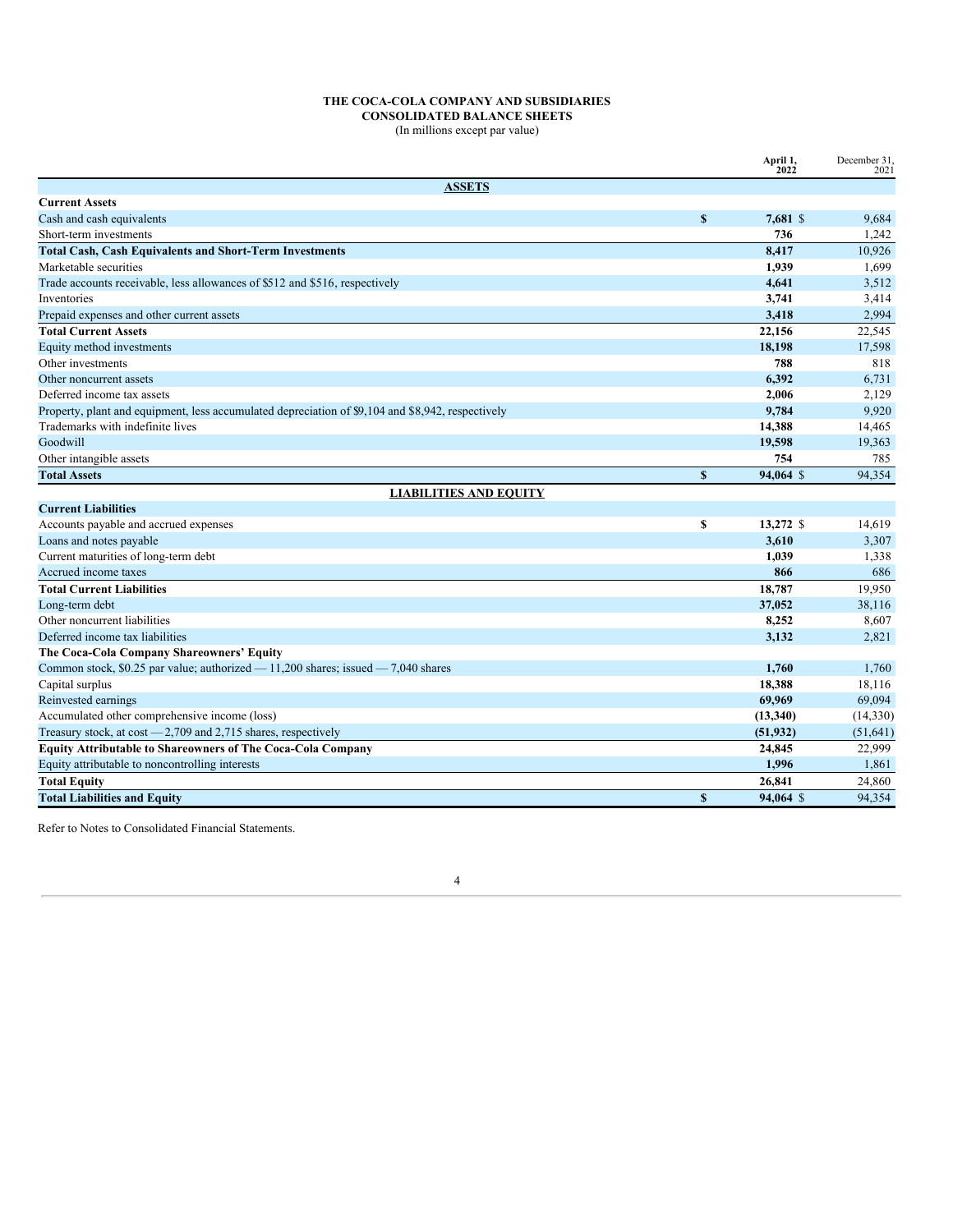#### **THE COCA-COLA COMPANY AND SUBSIDIARIES CONSOLIDATED STATEMENTS OF CASH FLOWS** (In millions)

|                                                                                                                      | Three Months Ended |                  |  |
|----------------------------------------------------------------------------------------------------------------------|--------------------|------------------|--|
|                                                                                                                      | April 1,<br>2022   | April 2,<br>2021 |  |
| <b>Operating Activities</b>                                                                                          |                    |                  |  |
| Consolidated net income                                                                                              | \$<br>2,793 \$     | 2,255            |  |
| Depreciation and amortization                                                                                        | 324                | 366              |  |
| Stock-based compensation expense                                                                                     | 87                 | 58               |  |
| Deferred income taxes                                                                                                | 41                 | 377              |  |
| Equity (income) loss — net of dividends                                                                              | (247)              | (250)            |  |
| Foreign currency adjustments                                                                                         | <b>100</b>         | (20)             |  |
| Significant (gains) losses — net                                                                                     | 25                 |                  |  |
| Other operating charges                                                                                              | 38                 | 69               |  |
| Other items                                                                                                          | (70)               | 157              |  |
| Net change in operating assets and liabilities                                                                       | (2, 468)           | (1, 377)         |  |
| <b>Net Cash Provided by Operating Activities</b>                                                                     | 623                | 1,636            |  |
| <b>Investing Activities</b>                                                                                          |                    |                  |  |
| Purchases of investments                                                                                             | (835)              | (1, 466)         |  |
| Proceeds from disposals of investments                                                                               | 1,323              | 1,375            |  |
| Acquisitions of businesses, equity method investments and nonmarketable securities                                   | (5)                | (4)              |  |
| Proceeds from disposals of businesses, equity method investments and nonmarketable securities                        | 218                | 2                |  |
| Purchases of property, plant and equipment                                                                           | (217)              | (216)            |  |
| Proceeds from disposals of property, plant and equipment                                                             | 16                 | 11               |  |
| Other investing activities                                                                                           | (354)              | 17               |  |
| Net Cash Provided by (Used in) Investing Activities                                                                  | 146                | (281)            |  |
| <b>Financing Activities</b>                                                                                          |                    |                  |  |
| Issuances of debt                                                                                                    | 1,052              | 5,588            |  |
| Payments of debt                                                                                                     | (1,045)            | (3,044)          |  |
| Issuances of stock                                                                                                   | 449                | 183              |  |
| Purchases of stock for treasury                                                                                      | (546)              | (104)            |  |
| Dividends                                                                                                            | (1,906)            | (1, 810)         |  |
| Other financing activities                                                                                           | (979)              | (449)            |  |
| <b>Net Cash Provided by (Used in) Financing Activities</b>                                                           | (2,975)            | 364              |  |
| Effect of Exchange Rate Changes on Cash, Cash Equivalents, Restricted Cash and Restricted Cash Equivalents           | 173                | (18)             |  |
| Cash, Cash Equivalents, Restricted Cash and Restricted Cash Equivalents                                              |                    |                  |  |
| Net increase (decrease) in cash, cash equivalents, restricted cash and restricted cash equivalents during the period | (2,033)            | 1,701            |  |
| Cash, cash equivalents, restricted cash and restricted cash equivalents at beginning of period                       | 10,025             | 7,110            |  |
| Cash, Cash Equivalents, Restricted Cash and Restricted Cash Equivalents at End of Period                             | 7,992              | 8,811            |  |
| Less: Restricted cash and restricted cash equivalents at end of period                                               | 311                | 327              |  |
| <b>Cash and Cash Equivalents at End of Period</b>                                                                    | \$<br>7.681 \$     | 8.484            |  |

Refer to Notes to Consolidated Financial Statements.

5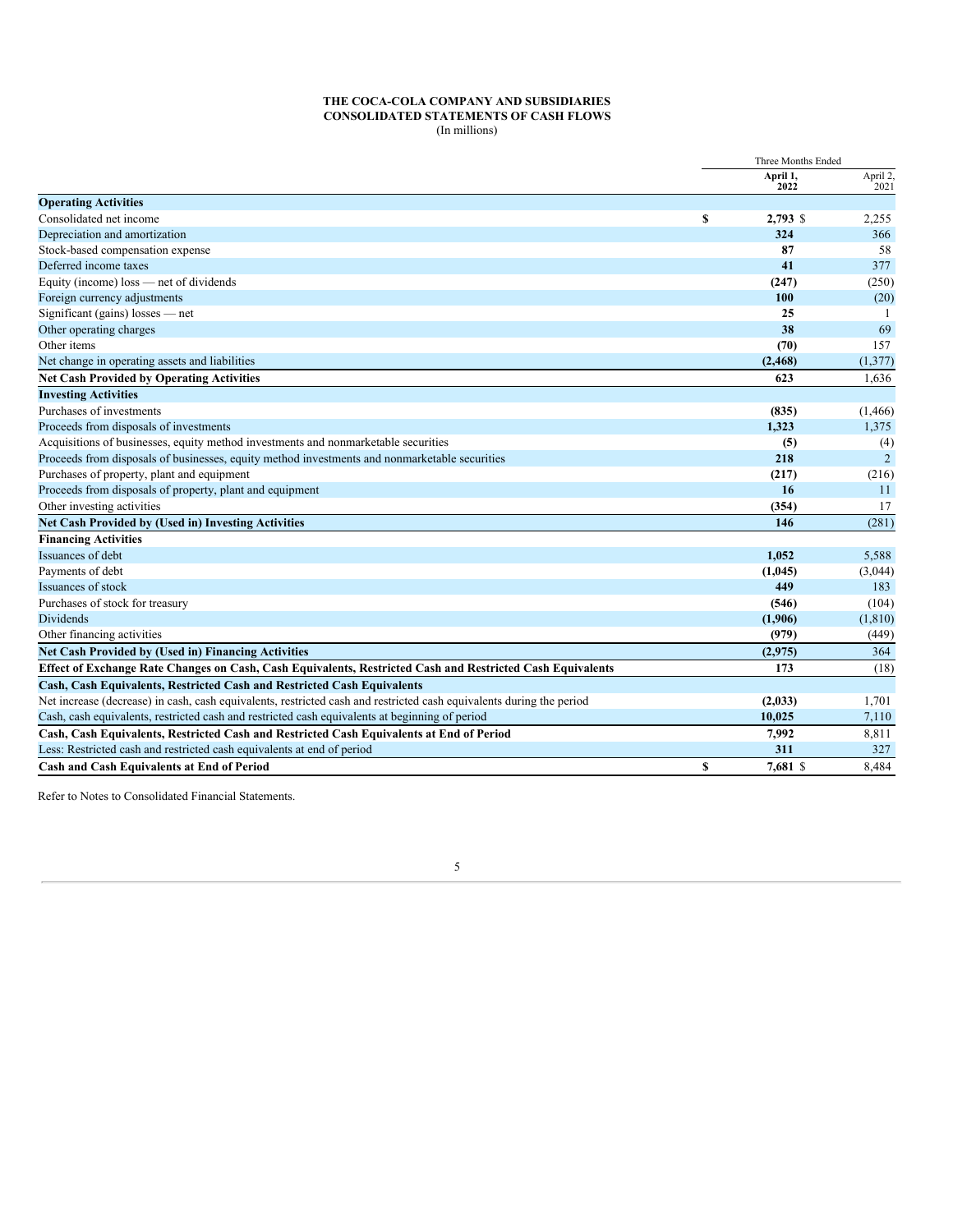## **THE COCA-COLA COMPANY AND SUBSIDIARIES NOTES TO CONSOLIDATED FINANCIAL STATEMENTS**

## <span id="page-8-0"></span>**NOTE 1: SUMMARY OF SIGNIFICANT ACCOUNTING POLICIES**

#### *Basis of Presentation*

The accompanying unaudited consolidated financial statements have been prepared in accordance with accounting principles generally accepted in the United States ("U.S. GAAP") for interim financial information and with the instructions to Form 10-Q and Rule 10-01 of Regulation S-X. They do not include all information and notes required by U.S. GAAP for complete financial statements. However, except as disclosed herein, there has been no material change in the information disclosed in the Notes to Consolidated Financial Statements included in the Annual Report on Form 10-K of The Coca-Cola Company for the year ended December 31, 2021.

When used in these notes, the terms "The Coca-Cola Company," "Company," "we," "us" and "our" mean The Coca-Cola Company and all entities included in our consolidated financial statements. In the opinion of management, all adjustments (including normal recurring accruals) considered necessary for a fair presentation have been included. Operating results for the three months ended April 1, 2022 are not necessarily indicative of the results that may be expected for the year ending December 31, 2022. Sales of our ready-to-drink beverages are somewhat seasonal, with the second and third calendar quarters typically accounting for the highest sales volumes. The volume of sales in the beverage business may be affected by weather conditions.

Each of our quarterly reporting periods, other than the fourth quarter, ends on the Friday closest to the last day of the corresponding quarterly calendar period. The first quarter of 2022 and the first quarter of 2021 ended on April 1, 2022 and April 2, 2021, respectively. Our fourth quarter and our fiscal year end on December 31 regardless of the day of the week on which December 31 falls.

#### *Advertising Costs*

The Company's accounting policy related to advertising costs for annual reporting purposes is to expense production costs of print, radio, television and other advertisements as of the first date the advertisements take place. All other marketing expenditures are expensed in the annual period in which the expenditure is incurred.

For quarterly reporting purposes, we allocate our estimated full year marketing expenditures that benefit multiple quarters to each of those quarters. We use the proportion of each quarter's actual unit case volume to the estimated full year unit case volume as the basis for the allocation. This methodology results in our marketing expenditures being recognized at a standard rate per unit case. At the end of each quarter, we review our estimated full year unit case volume and our estimated full year marketing expenditures that benefit multiple quarters in order to evaluate if a change in estimate is necessary. The impact of any change in the full year estimate is recognized in the quarter in which the change in estimate occurs. Our full year marketing expenditures are not impacted by this interim accounting policy.

## *Cash, Cash Equivalents, Restricted Cash and Restricted Cash Equivalents*

We classify time deposits and other investments that are highly liquid and have maturities of three months or less at the date of purchase as cash equivalents or restricted cash equivalents, as applicable. Restricted cash and restricted cash equivalents generally consist of amounts held by our captive insurance companies, which are included in the line item other noncurrent assets on our consolidated balance sheet. We manage our exposure to counterparty credit risk through specific minimum credit standards, diversification of counterparties and procedures to monitor our concentrations of credit risk.

The following tables provide a summary of cash, cash equivalents, restricted cash and restricted cash equivalents that constitute the total amounts shown in our consolidated statements of cash flows (in millions):

|                                                                                                   | April 1.<br>2022 | December 31.<br>2021 |
|---------------------------------------------------------------------------------------------------|------------------|----------------------|
| Cash and cash equivalents                                                                         | $7,681$ \$       | 9.684                |
| Restricted cash and restricted cash equivalents included in other noncurrent assets. <sup>2</sup> |                  | 341                  |
| Cash, cash equivalents, restricted cash and restricted cash equivalents                           | 7,992            | 10.025               |

<sup>1</sup> Amounts represent restricted cash and restricted cash equivalents in our solvency capital portfolio set aside primarily to cover pension obligations in certain of our European and Canadian pension plans. Refer to Note 4.

6

<sup>2</sup> Restricted cash and restricted cash equivalents include amounts related to assets held for sale. Refer to Note 2.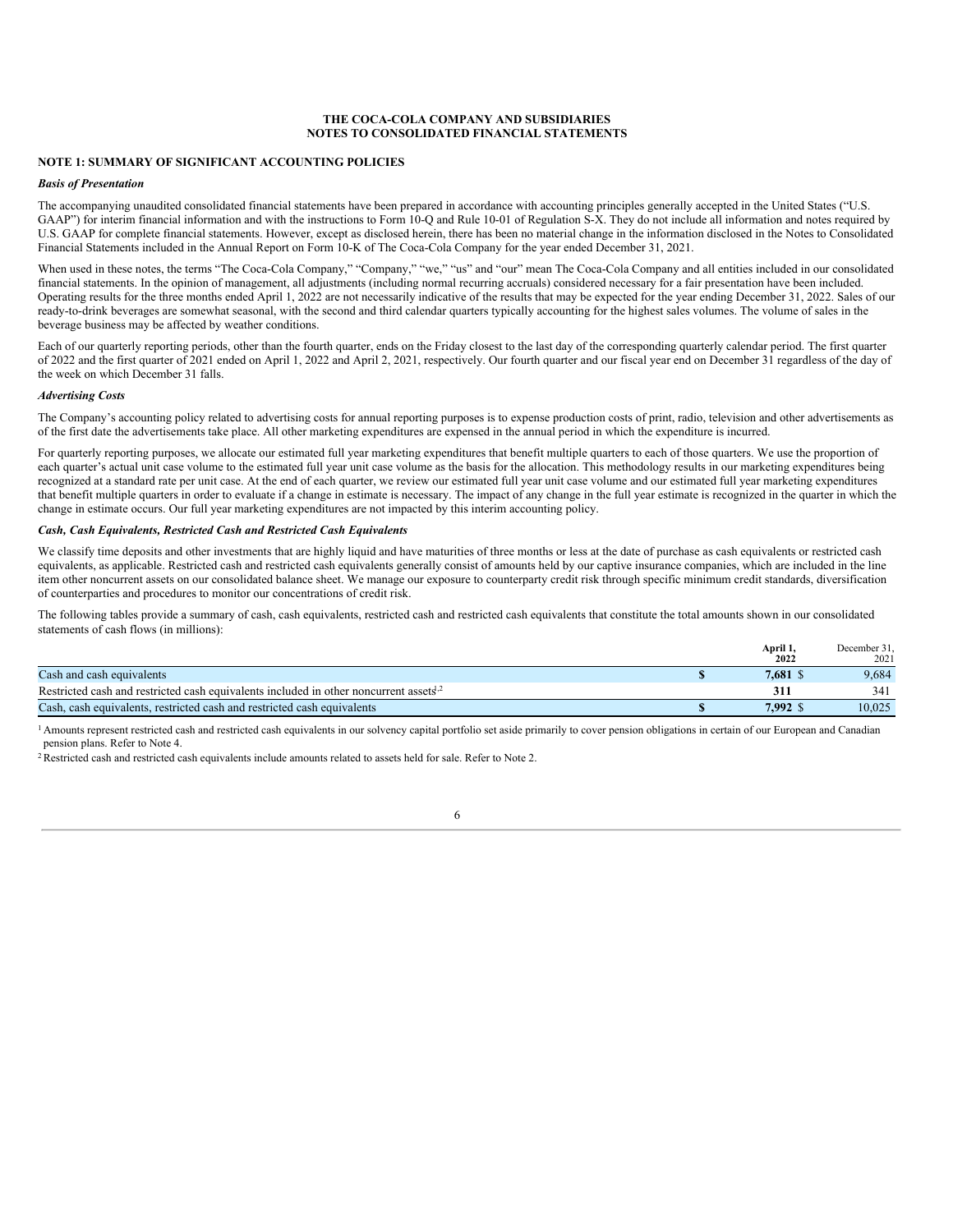|                                                                                     | April 2, | December 31. |
|-------------------------------------------------------------------------------------|----------|--------------|
|                                                                                     | 202i     | 2020         |
| Cash and cash equivalents                                                           | 8.484 \$ | 6.795        |
| Restricted cash and restricted cash equivalents included in other noncurrent assets | 327      |              |
| Cash, cash equivalents, restricted cash and restricted cash equivalents             | 8.811    | 7.110        |

<sup>1</sup> Amounts represent restricted cash and restricted cash equivalents in our solvency capital portfolio set aside primarily to cover pension obligations in certain of our European and Canadian pension plans. Refer to Note 4.

# **NOTE 2: ACQUISITIONS AND DIVESTITURES**

## *Acquisitions*

Our Company's acquisitions of businesses, equity method investments and nonmarketable securities totaled \$5 million and \$4 million during the three months ended April 1, 2022 and April 2, 2021, respectively.

## *Divestitures*

Proceeds from disposals of businesses, equity method investments and nonmarketable securities during the three months ended April 1, 2022 and April 2, 2021 totaled \$18 million and \$2 million, respectively. In 2022, we sold our ownership interest in one of our equity method investments for cash proceeds of \$23 million. We recognized a net gain of \$13 million as a result of the sale, which was recorded in the line item other income (loss) — net in our consolidated statement of income.

#### *Assets and Liabilities Held for Sale*

The Company had certain bottling operations in Asia Pacific that met the criteria to be classified as held for sale. As a result, we were required to record their assets and liabilities at the lower of carrying value or fair value less any costs to sell. As the fair value less any costs to sell exceeded the carrying value, the related assets and liabilities were recorded at their carrying value. These assets and liabilities were included in the Bottling Investments operating segment. The Company expects these bottling operations to be refranchised during the second half of 2022.

The following table presents information related to the major classes of assets and liabilities that were classified as held for sale and were included in the line items prepaid expenses and other current assets and accounts payable and accrued expenses, respectively, in our consolidated balance sheets (in millions):

|                                                   |     | April 1,<br>2022 | December 31, 2021 |
|---------------------------------------------------|-----|------------------|-------------------|
| Cash, cash equivalents and short-term investments | \$. | $220 \text{ s}$  | 228               |
| Trade accounts receivable, less allowances        |     | 15               | 21                |
| Inventories                                       |     | 50               | 55                |
| Prepaid expenses and other current assets         |     | 42               | 36                |
| Other noncurrent assets                           |     | 36               | 9                 |
| Deferred income tax assets                        |     | n                | 6                 |
| Property, plant and equipment — net               |     | 287              | 282               |
| Goodwill                                          |     | 36               | 37                |
| Assets held for sale                              |     | 692 \$           | 674               |
| Accounts payable and accrued expenses             |     | 137S             | 139               |
| Accrued income taxes                              |     |                  | 4                 |
| Other noncurrent liabilities                      |     |                  | 9                 |
| Deferred income tax liabilities                   |     | э                |                   |
| Liabilities held for sale                         |     | 156S             | 157               |

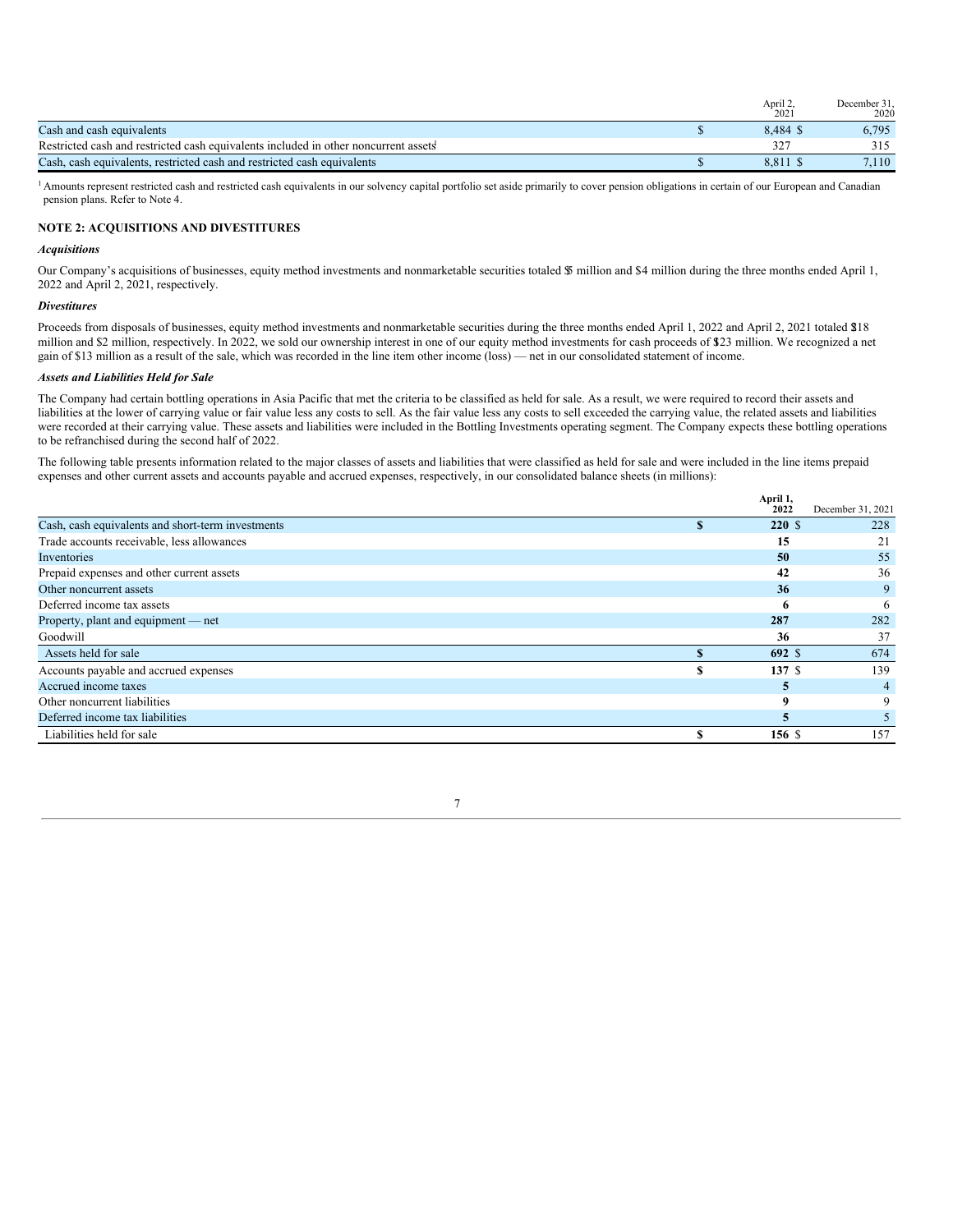# **NOTE 3**: **NET OPERATING REVENUES**

The following table presents net operating revenues disaggregated between the United States and International and further by line of business (in millions):

|                                  | <b>United States</b> | International | Total  |
|----------------------------------|----------------------|---------------|--------|
| Three Months Ended April 1, 2022 |                      |               |        |
| Concentrate operations           | 1,641S               | $4,083$ \$    | 5,724  |
| Finished product operations      | 1,882                | 2,885         | 4,767  |
| Total                            | 3.523S               | 6,968 \$      | 10,491 |
| Three Months Ended April 2, 2021 |                      |               |        |
| Concentrate operations           | 1,410 \$             | 3,572 \$      | 4,982  |
| Finished product operations      | 1,483                | 2,555         | 4,038  |
| Total                            | 2,893 \$             | $6,127$ \$    | 9,020  |

Refer to Note 16 for disclosures of net operating revenues by operating segment and Corporate.

# **NOTE 4: INVESTMENTS**

# *Equity Securities*

The carrying values of our equity securities were included in the following line items in our consolidated balance sheets (in millions):

|                         |               |            | Fair Value with Measurement Alternative<br>Changes Recognized in - No Readily<br>Income Determinable Fair Value |
|-------------------------|---------------|------------|-----------------------------------------------------------------------------------------------------------------|
| <b>April 1, 2022</b>    |               |            |                                                                                                                 |
| Marketable securities   | £.            | 357 S      |                                                                                                                 |
| Other investments       |               | 745        | 43                                                                                                              |
| Other noncurrent assets |               | 1,493      |                                                                                                                 |
| Total equity securities |               | $2,595$ \$ | 43                                                                                                              |
| December 31, 2021       |               |            |                                                                                                                 |
| Marketable securities   | $\mathcal{S}$ | 376 \$     | _                                                                                                               |
| Other investments       |               | 771        | 47                                                                                                              |
| Other noncurrent assets |               | 1,576      |                                                                                                                 |
| Total equity securities |               | 2,723 \$   | 47                                                                                                              |

The calculation of net unrealized gains and losses recognized during the period related to equity securities still held at the end of the period is as follows (in millions):

|                                                                                                                                | Three Months Ended |                  |                  |
|--------------------------------------------------------------------------------------------------------------------------------|--------------------|------------------|------------------|
|                                                                                                                                |                    | April 1,<br>2022 | April 2,<br>2021 |
| Net gains (losses) recognized during the period related to equity securities                                                   |                    | $(100)$ \$       | 155              |
| Less: Net gains (losses) recognized during the period related to equity securities sold<br>during the period                   |                    | (132)            |                  |
| Net unrealized gains (losses) recognized during the period related to equity securities<br>still held at the end of the period |                    | 32 S             | 141              |

# 8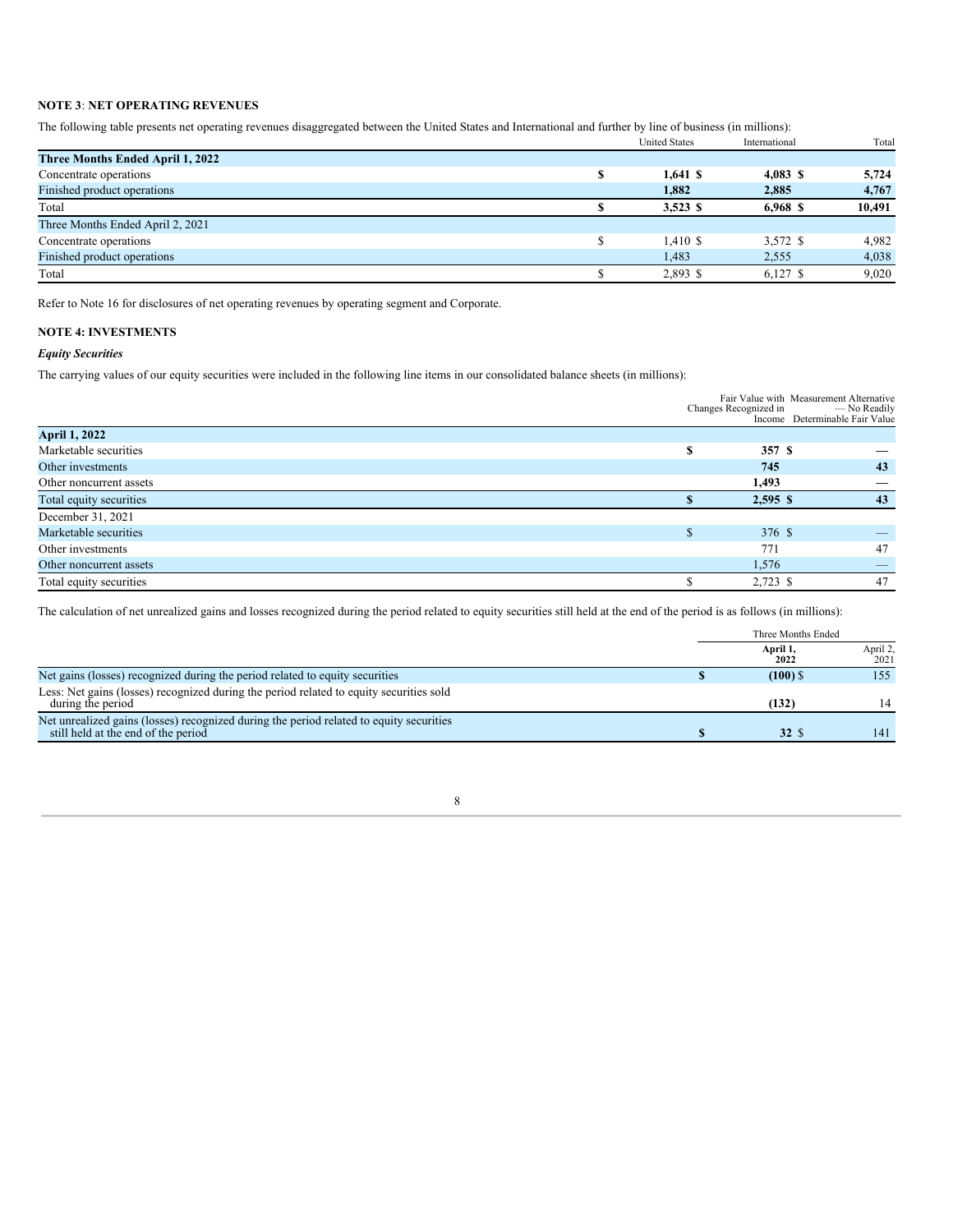#### *Debt Securities*

Our debt securities consisted of the following (in millions):

|                               |    | Gross Unrealized |               |            | Estimated  |
|-------------------------------|----|------------------|---------------|------------|------------|
|                               |    | Cost             | Gains         | Losses     | Fair Value |
| <b>April 1, 2022</b>          |    |                  |               |            |            |
| Trading securities            | S  | 41 \$            | $-s$          | $(1)$ \$   | 40         |
| Available-for-sale securities |    | 1,933            | 25            | (165)      | 1,793      |
| Total debt securities         | S  | $1,974$ \$       | 25S           | $(166)$ \$ | 1,833      |
| December 31, 2021             |    |                  |               |            |            |
| Trading securities            | \$ | 39S              | $1 \text{ s}$ | $-$ \$     | 40         |
| Available-for-sale securities |    | 1,648            | 33            | (132)      | 1,549      |
| Total debt securities         | \$ | 1,687 \$         | 34 \$         | $(132)$ \$ | 1,589      |

The carrying values of our debt securities were included in the following line items in our consolidated balance sheets (in millions):

|                         | April 1, 2022             |                                         |  | December 31, 2021         |                                  |  |
|-------------------------|---------------------------|-----------------------------------------|--|---------------------------|----------------------------------|--|
|                         | <b>Trading Securities</b> | Available-for-Sale<br><b>Securities</b> |  | <b>Trading Securities</b> | Available-for-Sale<br>Securities |  |
| Marketable securities   | 40 \$                     | 1,542                                   |  | $40 \text{ s}$            | 1,283                            |  |
| Other noncurrent assets |                           | 251                                     |  | $-$                       | 266                              |  |
| Total debt securities   | 40 \$                     | 1,793                                   |  | 40 \$                     | 1,549                            |  |

The contractual maturities of these available-for-sale debt securities as of April 1, 2022 were as follows (in millions):

|                                | Cost       | Estimated<br>Fair Value |
|--------------------------------|------------|-------------------------|
| Within 1 year                  | 70 \$      | 68                      |
| After 1 year through 5 years   | 1,649      | .504                    |
| After 5 years through 10 years | -43        | 57                      |
| After 10 years                 | 171        | 164                     |
| Total                          | $1,933$ \$ | 1,793                   |

The Company expects that actual maturities may differ from the contractual maturities above because borrowers have the right to call or prepay certain obligations.

The sale and/or maturity of available-for-sale debt securities resulted in the following realized activity (in millions):

|              | Three Months Ended |                  |
|--------------|--------------------|------------------|
|              | April 1,<br>2022   | April 2,<br>2021 |
| Gross gains  | - P                |                  |
| Gross losses | (5)                | (4)              |
| Proceeds     | 231                | 158              |

### *Captive Insurance Companies*

In accordance with local insurance regulations, our consolidated captive insurance companies are required to meet and maintain minimum solvency capital requirements. The Company elected to invest a majority of its solvency capital in a portfolio of marketable equity and debt securities. These securities are included in the disclosures above. The Company uses one of our consolidated captive insurance companies to reinsure group annuity insurance contracts that cover the obligations of certain of our European and Canadian pension plans. This captive's solvency capital funds included total equity and debt securities of \$1,580 million and \$1,670 million as of April 1, 2022 and December 31, 2021, respectively, which are classified in the line item other noncurrent assets in our consolidated balance sheets because the assets are not available to satisfy our current obligations.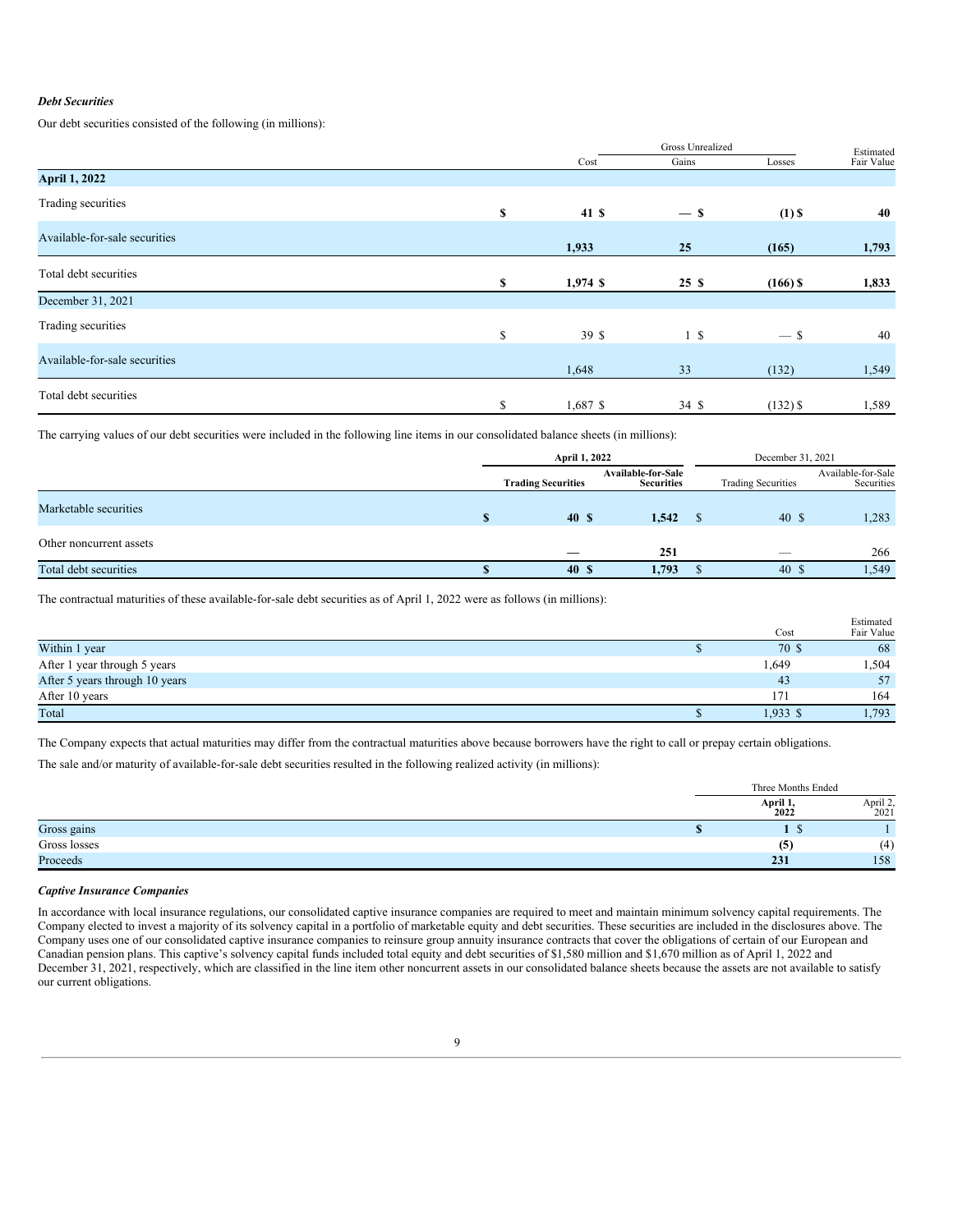# **NOTE 5: INVENTORIES**

Inventories consisted of the following (in millions):

|                             |          | April 1,<br>2022 | December 31,<br>2021 |
|-----------------------------|----------|------------------|----------------------|
| Raw materials and packaging | <b>N</b> | $2,274$ \$       | 2,133                |
| Finished goods              |          | 1,165            | 982                  |
| Other                       |          | 302              | 299                  |
| Total inventories           |          | 3,741 \$         | 3,414                |

# **NOTE 6: HEDGING TRANSACTIONS AND DERIVATIVE FINANCIAL INSTRUMENTS**

The following table presents the fair values of the Company's derivative instruments that were designated and qualified as part of a hedging relationship (in millions):

|                                               |                                           | Fair Value <sup>1,2</sup> |                      |
|-----------------------------------------------|-------------------------------------------|---------------------------|----------------------|
| Derivatives Designated as Hedging Instruments | Balance Sheet Location <sup>1</sup>       | April 1,<br>2022          | December 31,<br>2021 |
| Assets:                                       |                                           |                           |                      |
| Foreign currency contracts                    | Prepaid expenses and other current assets | 189 S                     | 151                  |
| Foreign currency contracts                    | Other noncurrent assets                   | 66                        | 27                   |
| Interest rate contracts                       | Prepaid expenses and other current assets |                           |                      |
| Interest rate contracts                       | Other noncurrent assets                   |                           | 282                  |
| Total assets                                  |                                           | 255S                      | 461                  |
| Liabilities:                                  |                                           |                           |                      |
| Foreign currency contracts                    | Accounts payable and accrued expenses     | 40 S                      | 15                   |
| Foreign currency contracts                    | Other noncurrent liabilities              | 38                        | 17                   |
| Interest rate contracts                       | Other noncurrent liabilities              | 442                       | 14                   |
| <b>Total liabilities</b>                      |                                           | 520 \$                    | 46                   |

<sup>1</sup> All of the Company's derivative instruments are carried at fair value in our consolidated balance sheets after considering the impact of legally enforceable master netting agreements and cash collateral held or placed with the same counterparties, as applicable. Current disclosure requirements mandate that derivatives must also be disclosed without reflecting the impact of master netting agreements and cash collateral. Refer to Note 15 for the net presentation of the Company's derivative instruments.

 $2$  Refer to Note 15 for additional information related to the estimated fair value.

10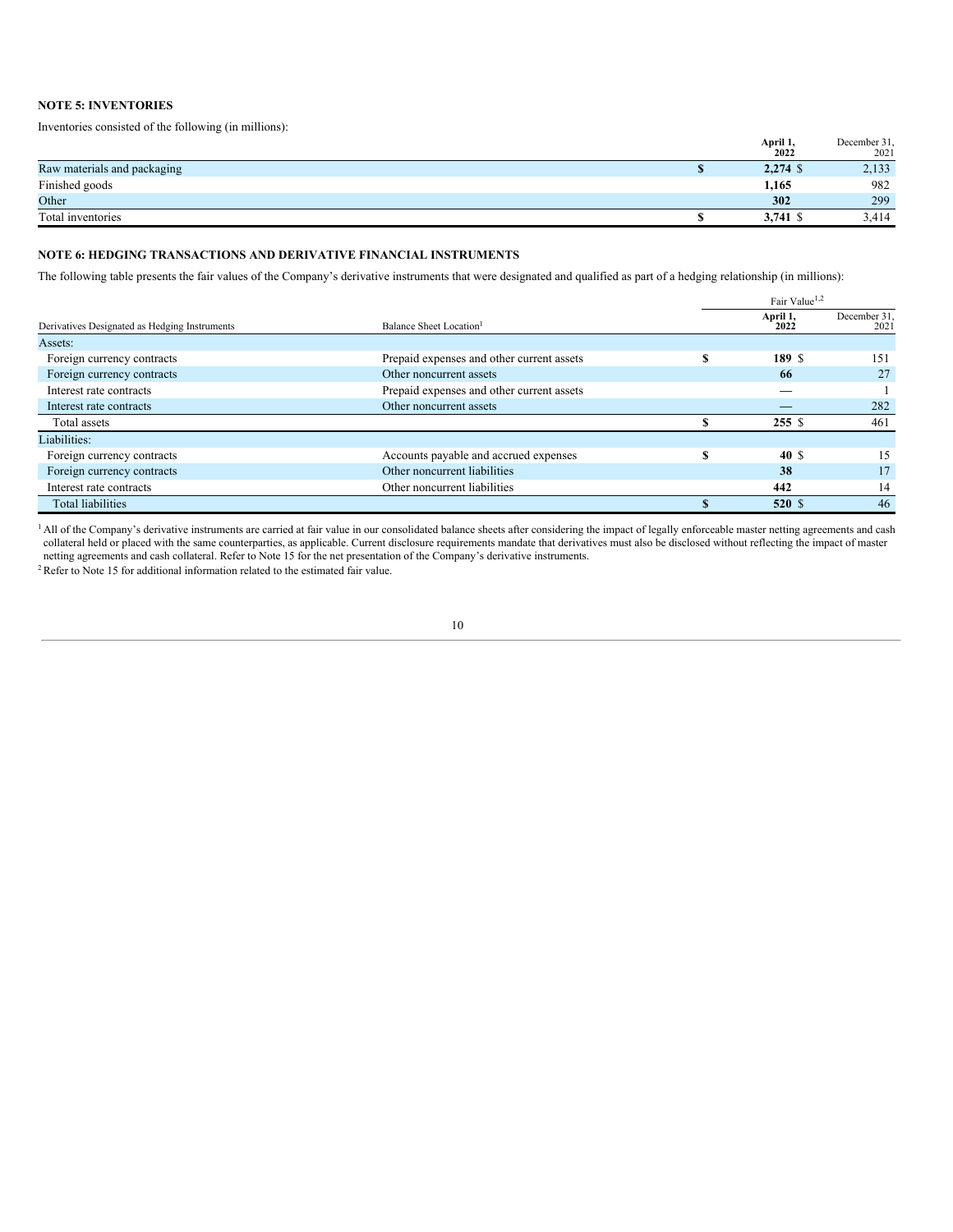The following table presents the fair values of the Company's derivative instruments that were not designated as hedging instruments (in millions):

|                                                   |                                           | Fair Value <sup>1,2</sup> |                   |
|---------------------------------------------------|-------------------------------------------|---------------------------|-------------------|
| Derivatives Not Designated as Hedging Instruments | Balance Sheet Location <sup>1</sup>       | April 1,<br>2022          | December 31, 2021 |
| Assets:                                           |                                           |                           |                   |
| Foreign currency contracts                        | Prepaid expenses and other current assets | 90 S                      | 53                |
| Foreign currency contracts                        | Other noncurrent assets                   | 11                        |                   |
| Commodity contracts                               | Prepaid expenses and other current assets | 270                       | 131               |
| Commodity contracts                               | Other noncurrent assets                   | 18                        |                   |
| Other derivative instruments                      | Prepaid expenses and other current assets | 20                        | 9                 |
| Total assets                                      |                                           | 409 \$                    | 196               |
| Liabilities:                                      |                                           |                           |                   |
| Foreign currency contracts                        | Accounts payable and accrued expenses     | 68 \$                     | 34                |
| Foreign currency contracts                        | Other noncurrent liabilities              |                           | 9                 |
| Commodity contracts                               | Accounts payable and accrued expenses     |                           | 6                 |
| Commodity contracts                               | Other noncurrent liabilities              |                           |                   |
| <b>Total liabilities</b>                          |                                           | 72S                       | 50                |

<sup>1</sup>All of the Company's derivative instruments are carried at fair value in our consolidated balance sheets after considering the impact of legally enforceable master netting agreements and cash collateral held or placed with the same counterparties, as applicable. Current disclosure requirements mandate that derivatives must also be disclosed without reflecting the impact of master netting agreements and cash collateral. Refer to Note 15 for the net presentation of the Company's derivative instruments.

<sup>2</sup> Refer to Note 15 for additional information related to the estimated fair value.

## *Credit Risk Associated with Derivatives*

We have established strict counterparty credit guidelines and enter into transactions only with financial institutions of investment grade or better. We monitor counterparty exposures regularly and review any downgrade in credit rating immediately. If a downgrade in the credit rating of a counterparty were to occur, we have provisions requiring collateral for substantially all of our transactions. To mitigate presettlement risk, minimum credit standards become more stringent as the duration of the derivative financial instrument increases. In addition, the Company's master netting agreements reduce credit risk by permitting the Company to net settle for transactions with the same counterparty. To minimize the concentration of credit risk, we enter into derivative transactions with a portfolio of financial institutions. Based on these factors, we consider the risk of counterparty default to be minimal.

## *Cash Flow Hedging Strategy*

The Company uses cash flow hedges to minimize the variability in cash flows of assets or liabilities or forecasted transactions caused by fluctuations in foreign currency exchange rates, commodity prices or interest rates. The changes in the fair values of derivatives designated as cash flow hedges are recorded in accumulated other comprehensive income (loss) ("AOCI") and are reclassified into the line item in our consolidated statement of income in which the hedged items are recorded in the same period the hedged items affect earnings. The changes in the fair values of hedges that are determined to be ineffective are immediately reclassified from AOCI into earnings. The maximum length of time for which the Company hedges its exposure to the variability in future cash flows is typically three years.

The Company maintains a foreign currency cash flow hedging program to reduce the risk that our U.S. dollar net cash inflows from sales outside the United States and U.S. dollar net cash outflows from procurement activities will be adversely affected by fluctuations in foreign currency exchange rates. We enter into forward contracts and purchase foreign currency options and collars (principally euro, British pound sterling and Japanese yen) to hedge certain portions of forecasted cash flows denominated in foreign currencies. When the U.S. dollar strengthens against the foreign currencies, the decline in the present value of future foreign currency cash flows is partially offset by gains in the fair value of the derivative instruments. Conversely, when the U.S. dollar weakens, the increase in the present value of future foreign currency cash flows is partially offset by losses in the fair value of the derivative instruments. The total notional values of derivatives that were designated and qualified for the Company's foreign currency cash flow hedging program were \$7,569 million and \$7,399 million as of April 1, 2022 and December 31, 2021, respectively.

The Company uses cross-currency swaps to hedge the changes in cash flows of certain of its foreign currency denominated debt and other monetary assets or liabilities due to changes in foreign currency exchange rates. For this hedging program, the Company recognizes in earnings each period the changes in carrying values of these foreign currency denominated assets and

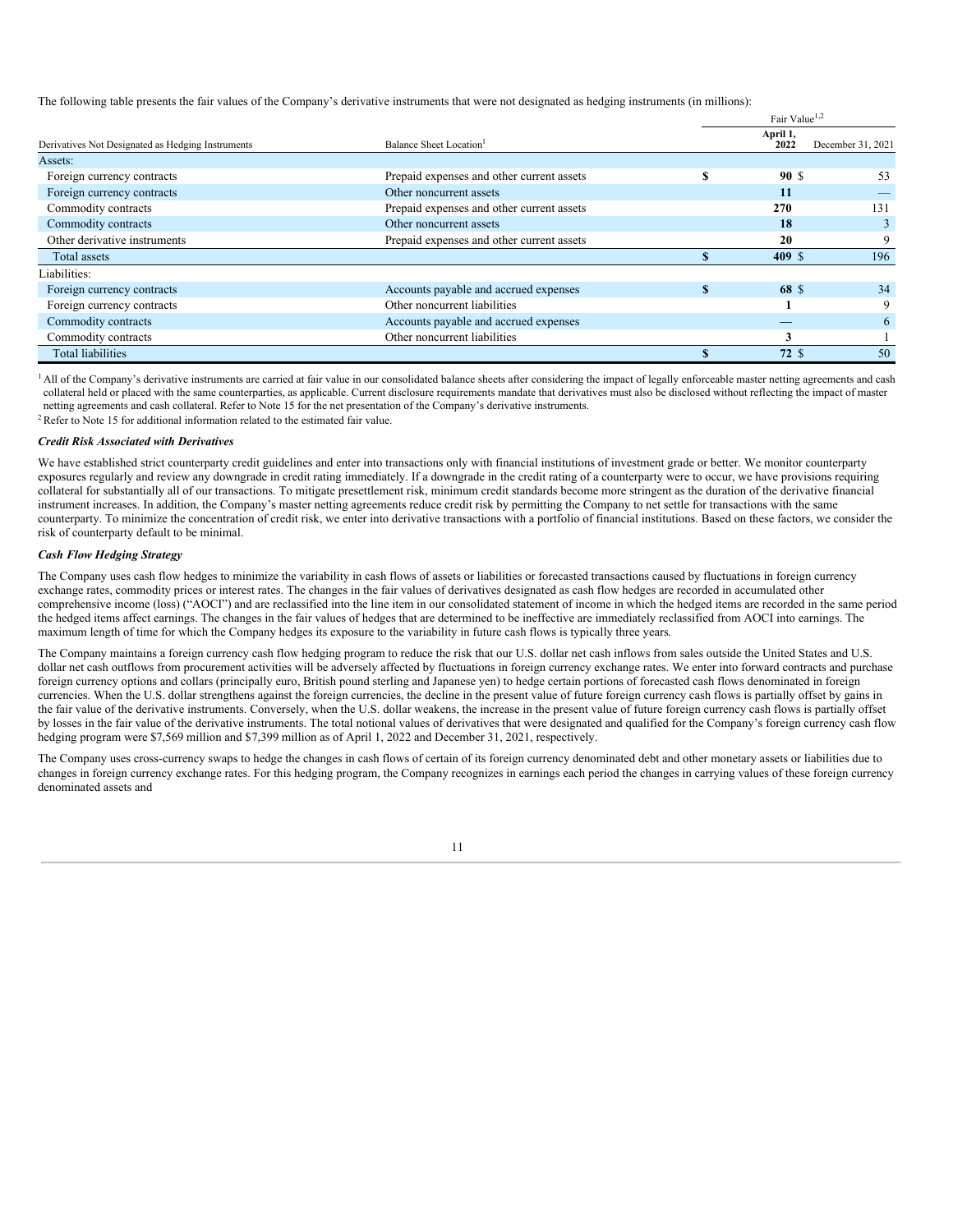liabilities due to changes in exchange rates. The changes in fair values of the cross-currency swap derivatives are recorded in AOCI with an immediate reclassification into earnings for the changes in fair values attributable to fluctuations in foreign currency exchange rates. The total notional values of derivatives that were designated as cash flow hedges for the Company's foreign currency denominated assets and liabilities were \$1,524 million and \$1,994 million as of April 1, 2022 and December 31, 2021.

The Company has entered into commodity futures contracts and other derivative instruments on various commodities to mitigate the price risk associated with forecasted purchases of materials used in our manufacturing process. These derivative instruments were designated as part of the Company's commodity cash flow hedging program. The objective of this hedging program is to reduce the variability of cash flows associated with future purchases of certain commodities. The total notional value of derivatives that were designated and qualified for this program was \$10 million as of December 31, 2021. As of April 1, 2022, we did not have any commodity futures contracts nor other derivative instruments on various commodities designated as a cash flow hedge.

Our Company monitors our mix of short-term debt and long-term debt regularly. We manage our risk to interest rate fluctuations through the use of derivative financial instruments. From time to time, the Company enters into interest rate swap agreements and designates these instruments as part of the Company's interest rate cash flow hedging program. The objective of this hedging program is to mitigate the risk of adverse changes in benchmark interest rates on the Company's future interest payments. As of April 1, 2022 and December 31, 2021, we did not have any interest rate swaps designated as a cash flow hedge.

The following table presents the pretax impact that changes in the fair values of derivatives designated as cash flow hedges had on other comprehensive income ("OCI"), AOCI and earnings (in millions):

|                                  |   | Gain (Loss)<br>Recognized<br>in OCI | Location of Gain (Loss) Recognized in Income | Gain (Loss) Reclassified<br>from AOCI into Income |
|----------------------------------|---|-------------------------------------|----------------------------------------------|---------------------------------------------------|
| Three Months Ended April 1, 2022 |   |                                     |                                              |                                                   |
| Foreign currency contracts       | S | 81                                  | Net operating revenues                       | 8                                                 |
| Foreign currency contracts       |   | 6.                                  | Cost of goods sold                           |                                                   |
| Foreign currency contracts       |   |                                     | Interest expense                             | (1)                                               |
| Foreign currency contracts       |   | (5)                                 | Other income $(\text{loss})$ — net           | (11)                                              |
| Total                            |   | 82                                  |                                              | (3)                                               |
| Three Months Ended April 2, 2021 |   |                                     |                                              |                                                   |
| Foreign currency contracts       | S | (23)                                | Net operating revenues                       | (23)                                              |
| Foreign currency contracts       |   | (5)                                 | Cost of goods sold                           | (1)                                               |
| Foreign currency contracts       |   |                                     | Interest expense                             | (1)                                               |
| Foreign currency contracts       |   | 87                                  | Other income $(\text{loss})$ — net           | 66                                                |
| Interest rate contracts          |   | 121                                 | Interest expense                             | (5)                                               |
| Total                            |   | 180                                 |                                              | 36                                                |

As of April 1, 2022, the Company estimates that it will reclassify into earnings during the next 12 months net gains of 93 million from the pretax amount recorded in AOCI as the anticipated cash flows occur.

### *Fair Value Hedging Strategy*

The Company uses interest rate swap agreements designated as fair value hedges to minimize exposure to changes in the fair value of fixed-rate debt that result from fluctuations in benchmark interest rates. The Company also uses cross-currency interest rate swaps to hedge the changes in the fair value of foreign currency denominated debt relating to fluctuations in foreign currency exchange rates and benchmark interest rates. The changes in the fair values of derivatives designated as fair value hedges and the offsetting changes in the fair values of the hedged items are recognized in earnings. As a result, any difference is reflected in earnings as ineffectiveness. When a derivative is no longer designated as a fair value hedge for any reason, including termination and maturity, the remaining unamortized difference between the carrying value of the hedged item at that time and the face value of the hedged item is amortized to earnings over the remaining life of the hedged item, or immediately if the hedged item has matured or has been extinguished. The total notional values of derivatives that were designated and qualified as fair value hedges of this type were \$11,717 million and \$12,113 million as of April 1, 2022 and December 31, 2021, respectively.

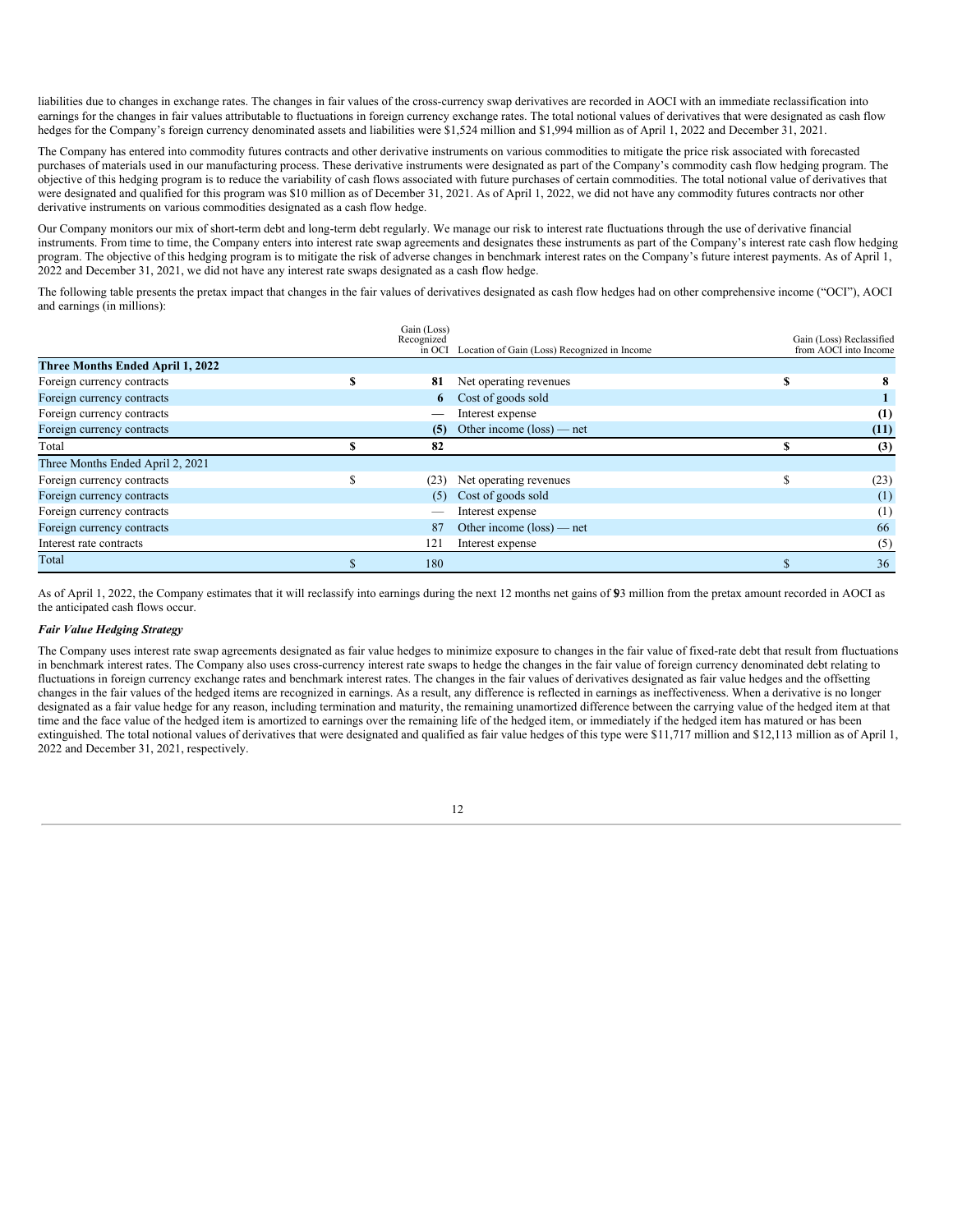The following table summarizes the pretax impact that changes in the fair values of derivatives designated as fair value hedges had on earnings (in millions):

|                                              |                                              | Gain (Loss)<br>Recognized in Income |                  |
|----------------------------------------------|----------------------------------------------|-------------------------------------|------------------|
|                                              |                                              | Three Months Ended                  |                  |
| Hedging Instruments and Hedged Items         | Location of Gain (Loss) Recognized in Income | April 1,<br>2022                    | April 2,<br>2021 |
| Interest rate contracts                      | Interest expense                             | $(711)$ \$                          | (395)            |
| Fixed-rate debt                              | Interest expense                             | 709                                 | 396              |
| Net impact to interest expense               |                                              | $(2)$ \$                            |                  |
| Net impact of fair value hedging instruments |                                              | $(2)$ \$                            |                  |

The following table summarizes the amounts recorded in our consolidated balance sheets related to hedged items in fair value hedging relationships (in millions):

|                                        |                                    |                      |                                                    | Cumulative Amount of Fair Value Hedging Adjustments <sup>1</sup> |                                                               |                      |  |  |  |  |
|----------------------------------------|------------------------------------|----------------------|----------------------------------------------------|------------------------------------------------------------------|---------------------------------------------------------------|----------------------|--|--|--|--|
|                                        | Carrying Values of<br>Hedged Items |                      | Included in the Carrying Values of Hedged<br>Items |                                                                  | Remaining for Which Hedge Accounting<br>Has Been Discontinued |                      |  |  |  |  |
| Balance Sheet Location of Hedged Items | April 1,<br>2022                   | December 31,<br>2021 | April 1,<br>2022                                   | December 31.<br>2021                                             | April 1,<br>2022                                              | December 31,<br>2021 |  |  |  |  |
| Current maturities of long-term debt   | $-1$                               | 200S                 | $\qquad \qquad \qquad$                             |                                                                  | —                                                             |                      |  |  |  |  |
| Long-term debt                         | 11.443                             | 12.353               | (445)                                              | 255                                                              | 220                                                           | 228                  |  |  |  |  |

<sup>1</sup> Cumulative amount of fair value hedging adjustments does not include changes due to foreign currency exchange rate fluctuations.

## *Hedges of Net Investments in Foreign Operations Strategy*

The Company uses forward contracts and a portion of its foreign currency denominated debt, a non-derivative financial instrument, to protect the value of our net investments in a number of foreign operations. For derivative financial instruments that are designated and qualify as hedges of net investments in foreign operations, the changes in the fair values of the derivative financial instruments are recognized in net foreign currency translation adjustments, a component of AOCI, to offset the changes in the values of the net investments being hedged. For non-derivative financial instruments that are designated and qualify as hedges of net investments in foreign operations, the changes in the carrying values of the designated portions of the non-derivative financial instruments due to fluctuations in foreign currency exchange rates are recorded in net foreign currency translation adjustments. Any ineffective portions of net investment hedges are reclassified from AOCI into earnings during the period of change.

The following table summarizes the notional values and pretax impact of changes in the fair values of instruments designated as net investment hedges (in millions):

|                                   | <b>Notional Values</b> |                      | Gain (Loss) Recognized in OCI |                    |                  |
|-----------------------------------|------------------------|----------------------|-------------------------------|--------------------|------------------|
|                                   | as of                  |                      |                               | Three Months Ended |                  |
|                                   | April 1,<br>2022       | December 31.<br>2021 |                               | April 1,<br>2022   | April 2,<br>2021 |
| Foreign currency contracts        | $54 \text{ s}$         | 40                   |                               | $(6)$ \$           | (8)              |
| Foreign currency denominated debt | 12.457                 | 12.812               |                               | 355                | 483              |
| Total                             | $12,511$ \$            | 12,852               |                               | 349 \$             | 475              |

The Company did not reclassify any gains or losses related to net investment hedges from AOCI into earnings during the three months ended April 1, 2022 and April 2, 2021. In addition, the Company did not have any ineffectiveness related to net investment hedges during the three months ended April 1, 2022 and April 2, 2021. The cash inflows and outflows associated with the Company's derivative contracts designated as net investment hedges are classified in the line item other investing activities in our consolidated statement of cash flows.

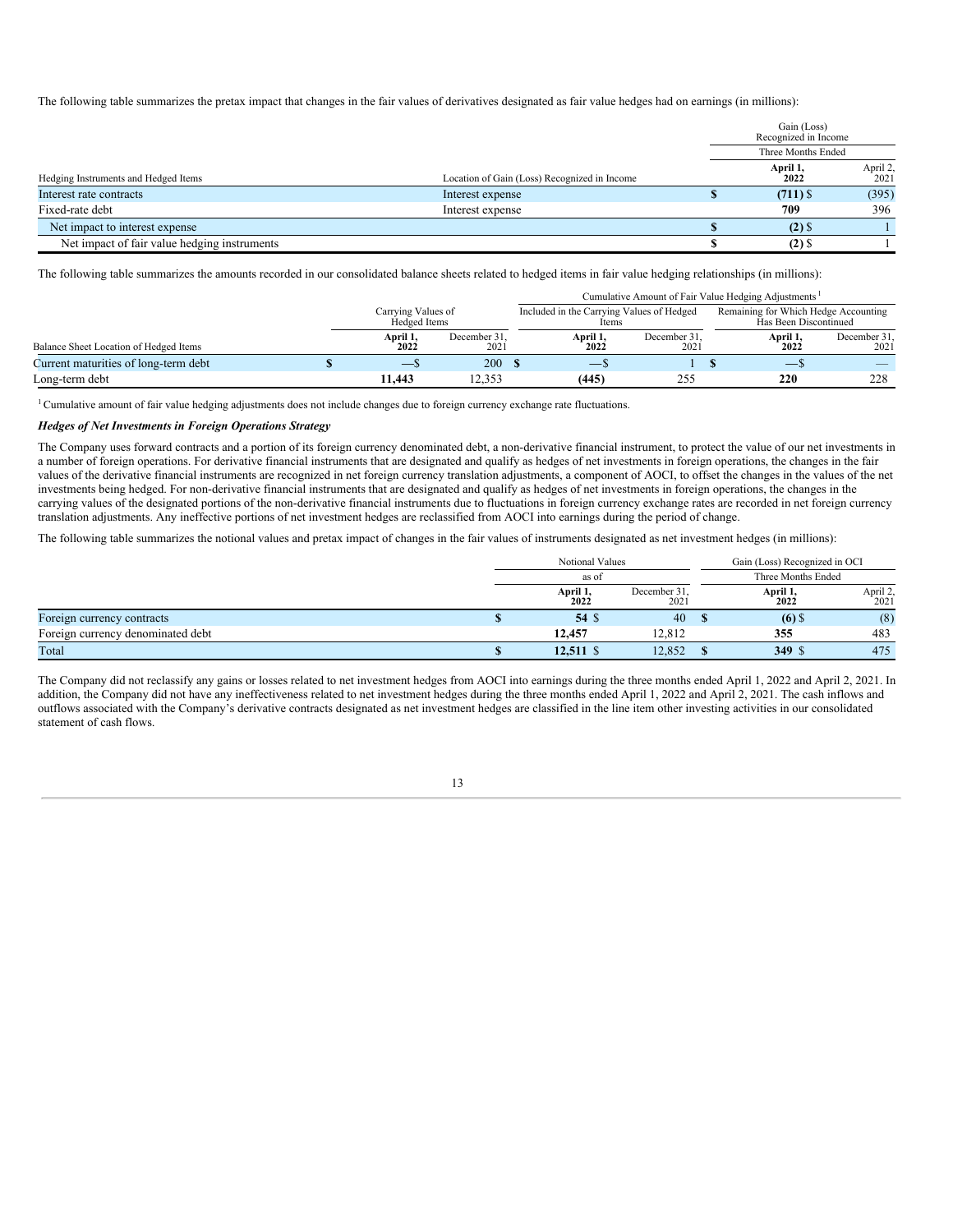#### *Economic (Non-Designated) Hedging Strategy*

In addition to derivative instruments that are designated and qualify for hedge accounting, the Company also uses certain derivatives as economic hedges of foreign currency, interest rate and commodity exposure. Although these derivatives were not designated and/or did not qualify for hedge accounting, they are effective economic hedges. The changes in the fair values of economic hedges are immediately recognized in earnings.

The Company uses foreign currency economic hedges to offset the earnings impact that fluctuations in foreign currency exchange rates have on certain monetary assets and liabilities denominated in nonfunctional currencies. The changes in the fair values of economic hedges used to offset those monetary assets and liabilities are immediately recognized in earnings in the line item other income (loss) — net in our consolidated statement of income. In addition, we use foreign currency economic hedges to minimize the variability in cash flows associated with fluctuations in foreign currency exchange rates, including those related to certain acquisition and divestiture activities. The changes in the fair values of economic hedges used to offset the variability in U.S. dollar net cash flows are immediately recognized in earnings in the line items net operating revenues, cost of goods sold or other income (loss) — net in our consolidated statement of income, as applicable. The total notional values of derivatives related to our foreign currency economic hedges were \$5,623 million and \$4,258 million as of April 1, 2022 and December 31, 2021, respectively.

The Company uses interest rate contracts as economic hedges to minimize exposure to changes in the fair value of fixed-rate debt that result from fluctuations in benchmark interest rates. The total notional value of derivatives related to our economic hedges of this type was \$200 million as of December 31, 2021. As of April 1, 2022, we did not have any interest rate contracts used as economic hedges.

The Company also uses certain derivatives as economic hedges to mitigate the price risk associated with the purchase of materials used in the manufacturing process and vehicle fuel. The changes in the fair values of these economic hedges are immediately recognized in earnings in the line items net operating revenues, cost of goods sold, or selling, general and administrative expenses in our consolidated statement of income, as applicable. The total notional values of derivatives related to our economic hedges of this type were \$859 million and \$908 million as of April 1, 2022 and December 31, 2021, respectively.

The following table presents the pretax impact that changes in the fair values of derivatives not designated as hedging instruments had on earnings (in millions):

|                                                   |                                              | Gain (Loss)<br>Recognized in Income |                  |
|---------------------------------------------------|----------------------------------------------|-------------------------------------|------------------|
|                                                   |                                              | Three Months Ended                  |                  |
| Derivatives Not Designated as Hedging Instruments | Location of Gain (Loss) Recognized in Income | April 1,<br>2022                    | April 2,<br>2021 |
| Foreign currency contracts                        | Net operating revenues                       | $(15)$ \$                           | (1)              |
| Foreign currency contracts                        | Cost of goods sold                           | 13                                  | (8)              |
| Foreign currency contracts                        | Other income $(\text{loss})$ — net           | 42                                  | (28)             |
| Interest rate contracts                           | Interest expense                             |                                     | (187)            |
| Commodity contracts                               | Cost of goods sold                           | 160                                 | 82               |
| Other derivative instruments                      | Selling, general and administrative expenses | (3)                                 | 8                |
| Other derivative instruments                      | Other income $(\text{loss})$ — net           |                                     | (3)              |
| Total                                             |                                              | 197 S                               | (137)            |

## **NOTE 7: DEBT AND BORROWING ARRANGEMENTS**

During the three months ended April 1, 2022, the Company retired upon maturity fixed interest rate U.S. dollar-denominated debentures of \$288 million with an interest rate of 8.500 percent.

#### **NOTE 8: COMMITMENTS AND CONTINGENCIES**

#### *Guarantees*

As of April 1, 2022, we were contingently liable for guarantees of indebtedness owed by third parties of \$67 million, of which \$87 million was related to variable interest entities. Our guarantees are primarily related to third-party customers, bottlers and vendors and have arisen through the normal course of business. These guarantees have various terms, and none of these guarantees is individually significant. These amounts represent the maximum potential future payments that we could be required to make under the guarantees. However, management has concluded that the likelihood of any significant amounts being paid by our Company under these guarantees is not probable.

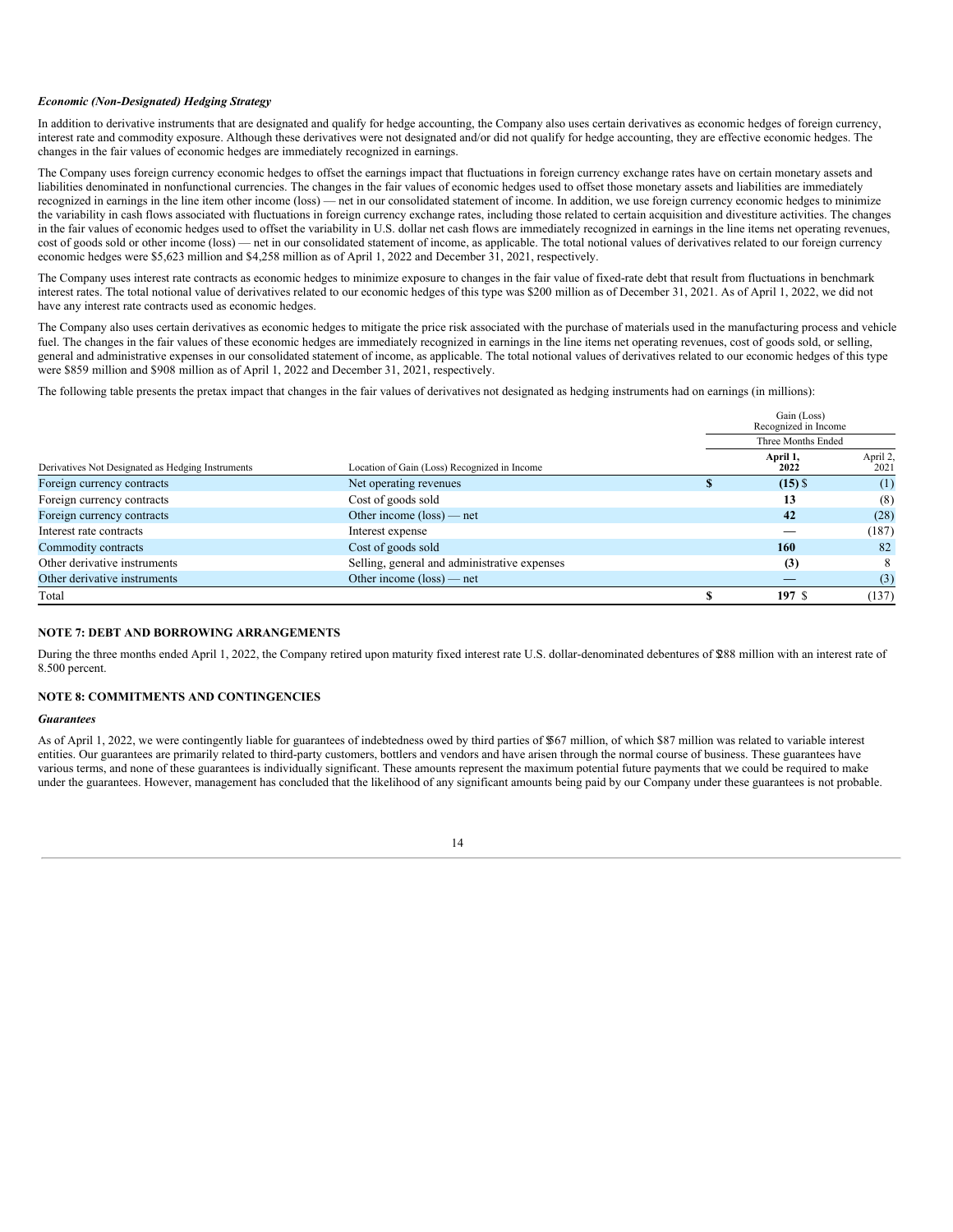We believe our exposure to concentrations of credit risk is limited due to the diverse geographic areas covered by our operations.

### *Legal Contingencies*

The Company is involved in various legal proceedings. We establish reserves for specific legal proceedings when we determine that the likelihood of an unfavorable outcome is probable and the amount of loss can be reasonably estimated. Management has also identified certain other legal matters where we believe an unfavorable outcome is reasonably possible and/or for which no estimate of possible losses can be made. Management believes that the total liabilities of the Company that may arise as a result of currently pending legal proceedings (excluding tax audit claims) will not have a material adverse effect on the Company taken as a whole.

### *Tax Audits*

The Company is involved in various tax matters, with respect to some of which the outcome is uncertain. We establish reserves to remove some or all of the tax benefit of any of our tax positions at the time we determine that it becomes uncertain based upon one of the following conditions: (1) the tax position is not "more likely than not" to be sustained; (2) the tax position is "more likely than not" to be sustained but for a lesser amount; or (3) the tax position is "more likely than not" to be sustained but not in the financial period in which the tax position was originally taken. For purposes of evaluating whether or not a tax position is uncertain, (1) we presume the tax position will be examined by the relevant taxing authority that has full knowledge of all relevant information; (2) the technical merits of a tax position are derived from authorities, such as legislation and statutes, legislative intent, regulations, rulings and caselaw and their applicability to the facts and circumstances of the tax position; and (3) each tax position is evaluated without consideration of the possibility of offset or aggregation with other tax positions taken. A number of years may elapse before a particular uncertain tax position is audited and finally resolved. The number of years subject to tax audits or tax assessments varies depending on the tax jurisdiction. The tax benefit that has been previously reserved because of a failure to meet the "more likely than not" recognition threshold would be recognized in income tax expense in the quarter in which the uncertainty disappears under any one of the following conditions: (1) the tax position is "more likely than not" to be sustained; (2) the tax position, amount, and/or timing is ultimately settled through negotiation or litigation; or (3) the statute of limitations for the tax position has expired. Refer to Note 14.

On September 17, 2015, the Company received a Statutory Notice of Deficiency ("Notice") from the U.S. Internal Revenue Service ("IRS") seeking approximately \$3.3 billion of additional federal income tax for years 2007 through 2009. In the Notice, the IRS stated its intent to reallocate over \$9 billion of income to the U.S. parent company from certain of its foreign affiliates that the U.S. parent company licensed to manufacture, distribute, sell, market and promote its products in certain non-U.S. markets.

The Notice concerned the Company's transfer pricing between its U.S. parent company and certain of its foreign affiliates. IRS rules governing transfer pricing require arm'slength pricing of transactions between related parties such as the Company's U.S. parent and its foreign affiliates.

To resolve the same transfer pricing issue for the tax years 1987 through 1995, the Company and the IRS had agreed in 1996 on an arm's-length methodology for determining the amount of U.S. taxable income that the U.S. parent company would report as compensation from its foreign licensees. The Company and the IRS memorialized this accord in a closing agreement resolving that dispute ("Closing Agreement"). The Closing Agreement provided that, absent a change in material facts or circumstances or relevant federal tax law, in calculating the Company's income taxes going forward, the Company would not be assessed penalties by the IRS for using the agreed-upon tax calculation methodology that the Company and the IRS agreed would be used for the 1987 through 1995 tax years.

The IRS audited and confirmed the Company's compliance with the agreed-upon Closing Agreement methodology in five successive audit cycles for tax years 1996 through 2006.

The September 17, 2015 Notice from the IRS retroactively rejected the previously agreed-upon methodology for the 2007 through 2009 tax years in favor of an entirely different methodology, without prior notice to the Company. Using the new tax calculation methodology, the IRS reallocated over \$9 billion of income to the U.S. parent company from its foreign licensees for tax years 2007 through 2009. Consistent with the Closing Agreement, the IRS did not assert penalties, and it has yet to do so.

The IRS designated the Company's matter for litigation on October 15, 2015. Litigation designation is an IRS determination that forecloses to a company any and all alternative means for resolution of a tax dispute. As a result of the IRS' designation of the Company's matter for litigation, the Company was forced to either accept the IRS' newly imposed tax assessment and pay the full amount of the asserted tax or litigate the matter in the federal courts. The matter remains subject to the IRS' litigation designation, preventing the Company from any attempt to settle or otherwise mutually resolve the matter with the IRS.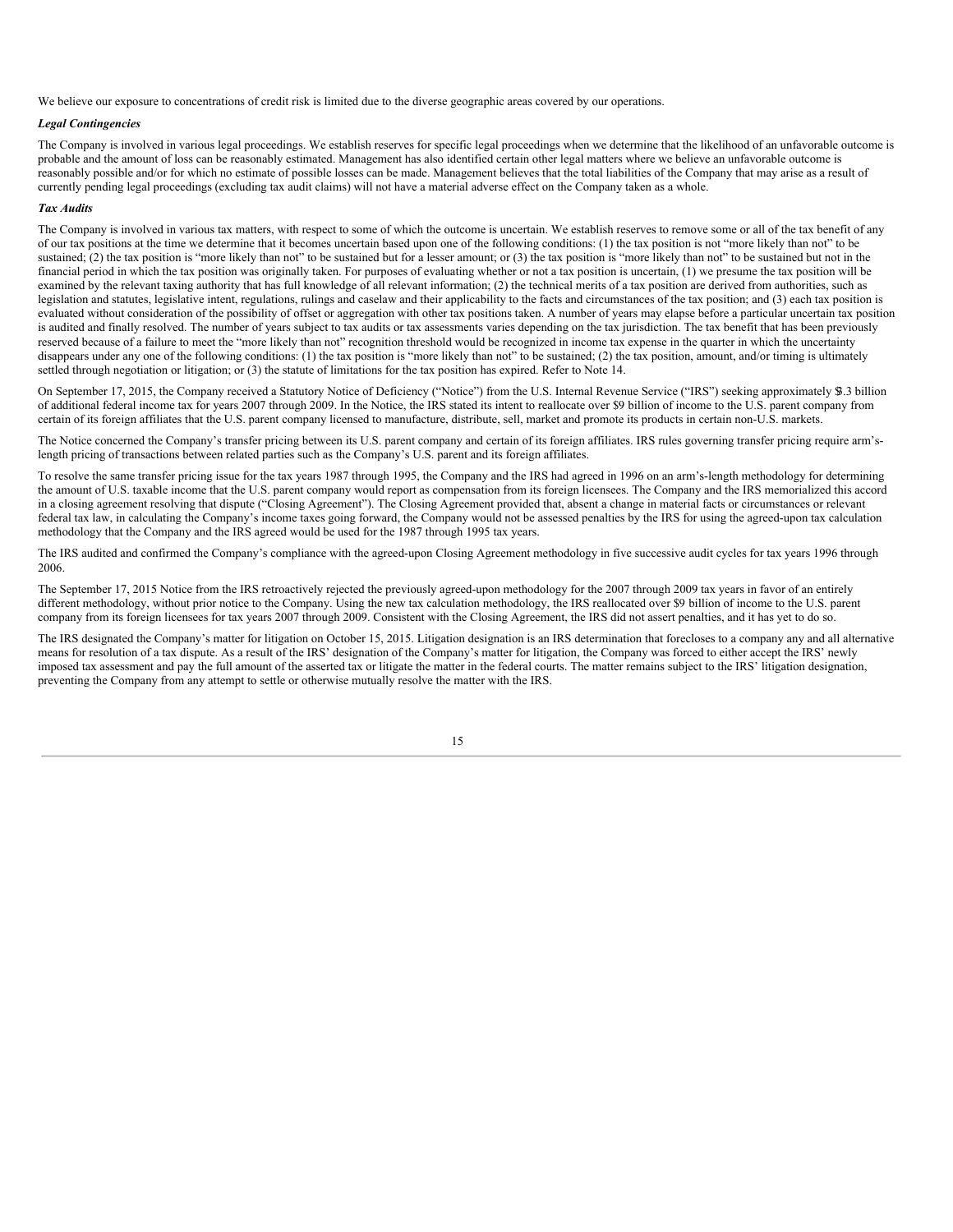The Company consequently initiated litigation by filing a petition in the U.S. Tax Court ("Tax Court") in December 2015, challenging the tax adjustments enumerated in the Notice.

Prior to trial, the IRS increased its transfer pricing adjustment by \$385 million, resulting in an additional tax adjustment of \$135 million. The Company obtained a summary judgment in its favor on a different matter related to Mexican foreign tax credits, which thereafter effectively reduced the IRS' potential tax adjustment by approximately \$138 million.

The trial was held in the Tax Court from March through May 2018, and final post-trial briefs were filed and exchanged in April 2019.

On November 18, 2020, the Tax Court issued an opinion ("Opinion") in which it predominantly sided with the IRS but agreed with the Company that dividends previously paid by the foreign licensees to the U.S. parent company in reliance upon the Closing Agreement should continue to be allowed to offset royalties, including those that would become payable to the Company in accordance with the Opinion. The Tax Court reserved ruling on the effect of Brazilian legal restrictions on the payment of royalties by the Company's licensee in Brazil until after the Tax Court issues its opinion in the separate case of 3M Co. & Subs. v. Commissioner, T.C. Docket No. 5816-13 (filed March 11, 2013). Once the Tax Court issues its opinion in 3M Co. & Subs. v. Commissioner, the Company expects the Tax Court thereafter to render another opinion, and ultimately a final decision, in the Company's case.

The Company believes that the IRS and the Tax Court misinterpreted and misapplied the applicable regulations in reallocating income earned by the Company's foreign licensees to increase the Company's U.S. tax. Moreover, the Company believes that the retroactive imposition of such tax liability using a calculation methodology different from that previously agreed upon by the IRS and the Company, and audited by the IRS for over a decade, is unconstitutional. The Company intends to assert its claims on appeal and vigorously defend its position.

In determining the amount of tax reserve to be recorded as of December 31, 2020, the Company completed the required two-step evaluation process prescribed by Accounting Standards Codification 740, *Accounting for Income Taxes*. In doing so, we consulted with outside advisors and we reviewed and considered relevant laws, rules, and regulations, including, but not limited to, the Opinion and relevant caselaw. We also considered our intention to vigorously defend our positions and assert our various well-founded legal claims via every available avenue of appeal. We concluded, based on the technical and legal merits of the Company's tax positions, that it is more likely than not the Company's tax positions will ultimately be sustained on appeal. In addition, we considered a number of alternative transfer pricing methodologies, including the methodology asserted by the IRS and affirmed in the Opinion ("Tax Court Methodology"), that could be applied by the courts upon final resolution of the litigation. Based on the required probability analysis, we determined the methodologies we believe the federal courts could ultimately order to be used in calculating the Company's tax. As a result of this analysis, we recorded a tax reserve of \$438 million during the year ended December 31, 2020 related to the application of the resulting methodologies as well as the different tax treatment applicable to dividends originally paid to the U.S. parent company by its foreign licensees, in reliance upon the Closing Agreement, that would be recharacterized as royalties in accordance with the Opinion and the Company's analysis.

The Company's conclusion that it is more likely than not the Company's tax positions will ultimately be sustained on appeal is unchanged as of April 1, 2022. However, we updated our calculation of the methodologies we believe the federal courts could ultimately order to be used in calculating the Company's tax. As a result of the application of the required probability analysis to these updated calculations and the accrual of interest through the current reporting period, we updated our tax reserve as of April 1, 2022 to \$410 million.

While the Company strongly disagrees with the IRS' positions and the portions of the Opinion affirming such positions, it is possible that some portion or all of the adjustment proposed by the IRS and sustained by the Tax Court could ultimately be upheld. In that event, the Company would likely be subject to significant additional liabilities for tax years 2007 through 2009, and potentially also for subsequent years, which could have a material adverse impact on the Company's financial position, results of operations and cash flows.

The Company calculated the potential impact of applying the Tax Court Methodology to reallocate income from foreign licensees potentially covered within the scope of the Opinion, assuming such methodology were to be ultimately upheld by the courts, and the IRS were to decide to apply that methodology to subsequent years, with consent of the federal courts. This impact would include taxes and interest accrued through December 31, 2021 for the 2007 through 2009 litigated tax years and for subsequent tax years from 2010 through 2021. The calculations incorporated the estimated impact of correlative adjustments to the previously accrued transition tax payable under the 2017 Tax Cuts and Jobs Act. The Company estimates that the potential aggregate incremental tax and interest liability could be approximately \$13 billion as of December 31, 2021. Additional income tax and interest would continue to accrue until the time any such potential liability, or portion thereof, were to be paid. The Company estimates the impact of the continued application of the Tax Court Methodology for the three months ended April 1, 2022 would increase the potential aggregate incremental tax and interest liability by approximately \$250 million. Additionally, we currently project the continued application of the Tax Court Methodology in future years, assuming similar

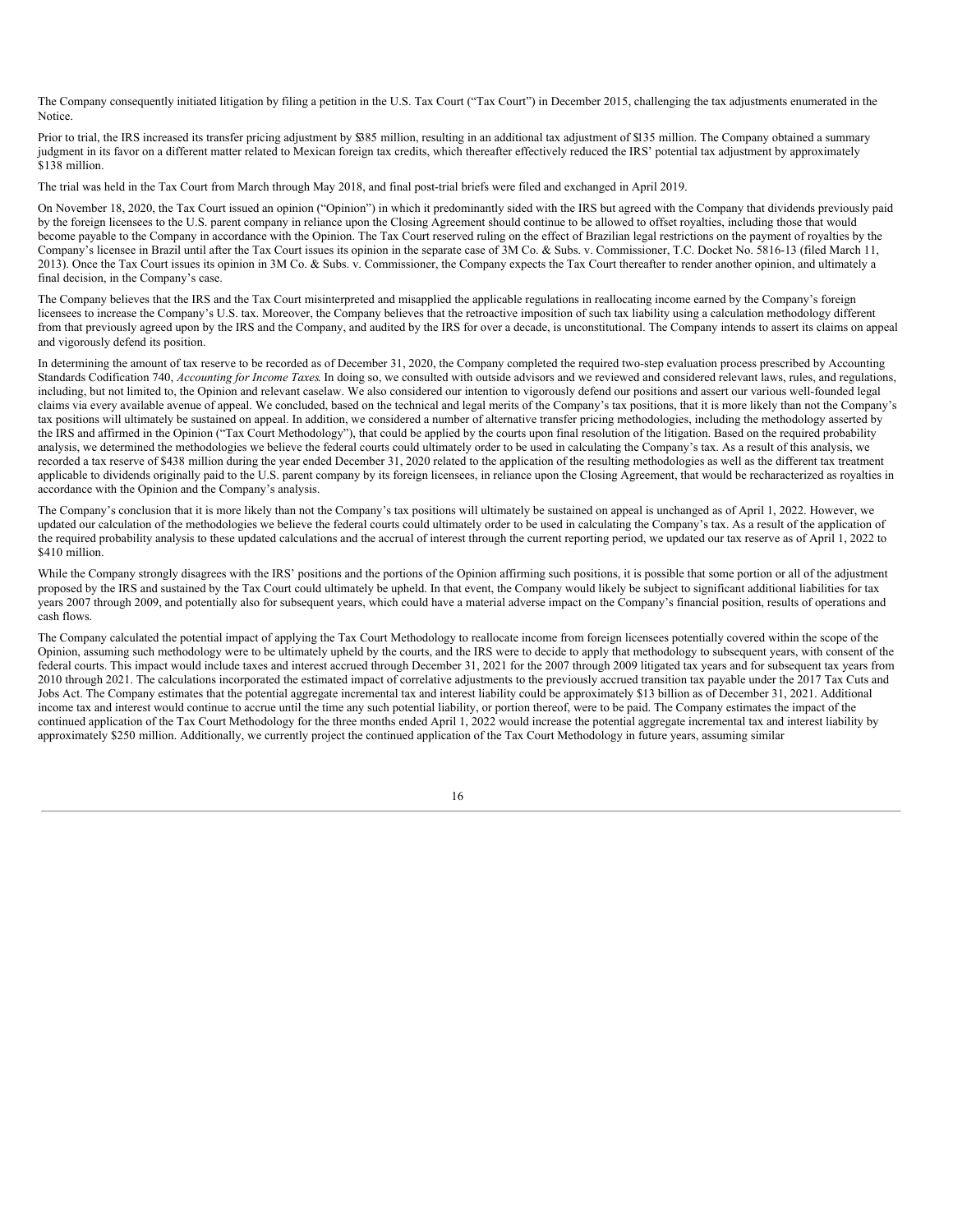facts and circumstances as of December 31, 2021, would result in an incremental annual tax liability that would increase the Company's effective tax rate by approximately3.5 percent.

The Company does not know when the Tax Court will issue its opinion regarding the effect of Brazilian legal restrictions on the payment of royalties by the Company's licensee in Brazil for the 2007 through 2009 tax years. After the Tax Court issues its opinion on the Company's Brazilian licensee, the Company and the IRS will be provided time to agree on the tax impact, if any, of both opinions, after which the Tax Court would render a final decision in the case. The Company will have 90 days thereafter to file a notice of appeal to the U.S. Court of Appeals for the Eleventh Circuit and pay the tax liability and interest related to the 2007 through 2009 tax years. The Company currently estimates that the payment to be made at that time related to the 2007 through 2009 tax years, which is included in the above estimate of the potential aggregate incremental tax and interest liability, would be approximately \$5.0 billion (including interest accrued through April 1, 2022), plus any additional interest accrued through the time of payment. Some or all of this amount would be refunded if the Company were to prevail on appeal.

# *Risk Management Programs*

The Company has numerous global insurance programs in place to help protect the Company from the risk of loss. In general, we are self-insured for large portions of many different types of claims; however, we do use commercial insurance above our self-insured retentions to reduce the Company's risk of catastrophic loss. Our reserves for the Company's self-insured losses are estimated using actuarial methods and assumptions of the insurance industry, adjusted for our specific expectations based on our claims history. Our self-insurance reserves totaled \$228 million and \$229 million as of April 1, 2022 and December 31, 2021, respectively.

## **NOTE 9: OTHER COMPREHENSIVE INCOME**

AOCI attributable to shareowners of The Coca-Cola Company is separately presented in our consolidated balance sheet as a component of The Coca-Cola Company's shareowners' equity, which also includes our proportionate share of equity method investees' AOCI. OCI attributable to noncontrolling interests is allocated to, and included in, our consolidated balance sheet as part of the line item equity attributable to noncontrolling interests.

AOCI attributable to shareowners of The Coca-Cola Company consisted of the following, net of tax (in millions):

|                                                                     | April 1,<br>2022 | December 31,<br>2021 |
|---------------------------------------------------------------------|------------------|----------------------|
| Net foreign currency translation adjustments                        | $(11,719)$ \$    | (12, 595)            |
| Accumulated net gains (losses) on derivatives                       | 84               | 20                   |
| Unrealized net gains (losses) on available-for-sale debt securities | (97)             | (62)                 |
| Adjustments to pension and other postretirement benefit liabilities | (1.608)          | (1,693)              |
| Accumulated other comprehensive income (loss)                       | $(13,340)$ \$    | (14,330)             |

The following table summarizes the allocation of total comprehensive income between shareowners of The Coca-Cola Company and noncontrolling interests (in millions):

|                                                                               |                                         | Three Months Ended April 1, 2022 |       |  |  |  |  |  |
|-------------------------------------------------------------------------------|-----------------------------------------|----------------------------------|-------|--|--|--|--|--|
|                                                                               | Shareowners of<br>The Coca-Cola Company | Noncontrolling<br>Interests      | Total |  |  |  |  |  |
| Consolidated net income                                                       | 2,781 \$                                | 12 S                             | 2,793 |  |  |  |  |  |
| Other comprehensive income:                                                   |                                         |                                  |       |  |  |  |  |  |
| Net foreign currency translation adjustments                                  | 876                                     | 133                              | 1,009 |  |  |  |  |  |
| Net gains (losses) on derivatives <sup>1</sup>                                | 64                                      |                                  | -64   |  |  |  |  |  |
| Net change in unrealized gains (losses) on available-for-sale debt securities | (35)                                    |                                  | (35)  |  |  |  |  |  |
| Net change in pension and other postretirement benefit liabilities            | 85                                      |                                  | 85    |  |  |  |  |  |
| Total comprehensive income (loss)                                             | 3.771 \$                                | 145 S                            | 3,916 |  |  |  |  |  |

<sup>1</sup> Refer to Note 6 for additional information related to the net gains or losses on derivative instruments.

<sup>2</sup> Refer to Note 4 for additional information related to the net unrealized gains or losses on available-for-sale debt securities.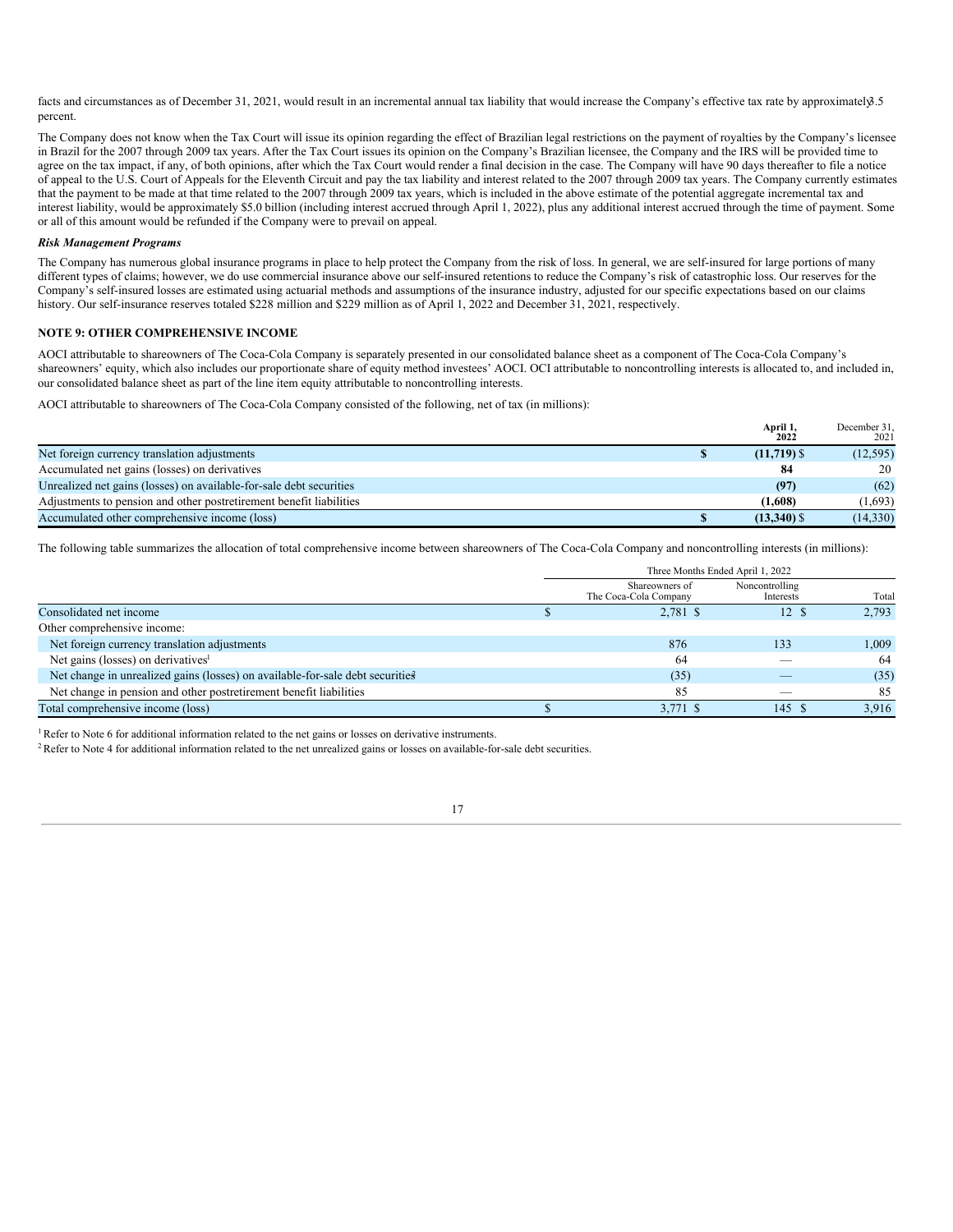The following tables present OCI attributable to shareowners of The Coca-Cola Company, including our proportionate share of equity method investees' OCI (in millions):

| Three Months Ended April 1, 2022                                                          |    | Before-Tax<br>Amount |               | Income Tax |               | After-Tax Amount |
|-------------------------------------------------------------------------------------------|----|----------------------|---------------|------------|---------------|------------------|
| Foreign currency translation adjustments:                                                 |    |                      |               |            |               |                  |
| Translation adjustments arising during the period                                         | \$ | 1,324                | -S            | $(240)$ \$ |               | 1,084            |
| Reclassification adjustments recognized in net income                                     |    | 200                  |               |            |               | <b>200</b>       |
| Gains (losses) on intra-entity transactions that are of a long-term investment nature     |    | (670)                |               |            |               | (670)            |
| Gains (losses) on net investment hedges arising during the period                         |    | 349                  |               | (87)       |               | 262              |
| Net foreign currency translation adjustments                                              | S  | 1,203                | <sup>\$</sup> | (327)      | S             | 876              |
| Derivatives:                                                                              |    |                      |               |            |               |                  |
| Gains (losses) arising during the period                                                  | \$ | 83                   | -S            | $(21)$ \$  |               | 62               |
| Reclassification adjustments recognized in net income                                     |    | 3                    |               | (1)        |               |                  |
| Net gains (losses) on derivatives <sup>1</sup>                                            | S  | 86                   | -S            | (22)       | S             | 64               |
| Available-for-sale debt securities:                                                       |    |                      |               |            |               |                  |
| Unrealized gains (losses) arising during the period                                       | \$ | (46)                 | -S            | 8          | <sup>\$</sup> | (38)             |
| Reclassification adjustments recognized in net income                                     |    | 4                    |               | (1)        |               | 3                |
| Net change in unrealized gains (losses) on available-for-sale debt securities             | S  | (42)                 | -S            | 7          | <sup>\$</sup> | (35)             |
| Pension and other postretirement benefit liabilities:                                     |    |                      |               |            |               |                  |
| Net pension and other postretirement benefit liabilities arising during the period        | \$ | 68                   | <sup>\$</sup> | (4)        | <sup>\$</sup> | 64               |
| Reclassification adjustments recognized in net income                                     |    | 28                   |               | (7)        |               | 21               |
| Net change in pension and other postretirement benefit liabilities                        | S  | 96                   | <sup>S</sup>  | $(11)$ \$  |               | 85               |
| Other comprehensive income (loss) attributable to shareowners of The Coca-Cola<br>Company | \$ | 1,343                | -S            | $(353)$ \$ |               | 990              |

<sup>1</sup> Refer to Note 6 for additional information related to the net gains or losses on derivative instruments.

<sup>2</sup> Refer to Note 4 for additional information related to the net unrealized gains or losses on available-for-sale debt securities.

| Three Months Ended April 2, 2021                                                          |    | Before-Tax Amount | Income Tax After-Tax Amount |                |  |
|-------------------------------------------------------------------------------------------|----|-------------------|-----------------------------|----------------|--|
| Foreign currency translation adjustments:                                                 |    |                   |                             |                |  |
| Translation adjustments arising during the period                                         | \$ | 624 S             | $(23)$ \$                   | 601            |  |
| Gains (losses) on intra-entity transactions that are of a long-term investment nature     |    | (954)             |                             | (954)          |  |
| Gains (losses) on net investment hedges arising during the period                         |    | 475               | (118)                       | 357            |  |
| Net foreign currency translation adjustments                                              | \$ | 145S              | $(141)$ \$                  | $\overline{4}$ |  |
| Derivatives:                                                                              |    |                   |                             |                |  |
| Gains (losses) arising during the period                                                  | \$ | 174S              | $(43)$ \$                   | 131            |  |
| Reclassification adjustments recognized in net income                                     |    | (36)              | 9                           | (27)           |  |
| Net gains (losses) on derivatives <sup>1</sup>                                            | \$ | 138 \$            | $(34)$ \$                   | 104            |  |
| Available-for-sale debt securities:                                                       |    |                   |                             |                |  |
| Unrealized gains (losses) arising during the period                                       | \$ | $(92)$ \$         | 30\$                        | (62)           |  |
| Reclassification adjustments recognized in net income                                     |    | 3                 | (1)                         |                |  |
| Net change in unrealized gains (losses) on available-for-sale debt securities             | \$ | $(89)$ \$         | 29\$                        | (60)           |  |
| Pension and other postretirement benefit liabilities:                                     |    |                   |                             |                |  |
| Net pension and other postretirement benefit liabilities arising during the period        | \$ | 453 \$            | $(109)$ \$                  | 344            |  |
| Reclassification adjustments recognized in net income                                     |    | 101               | (25)                        | 76             |  |
| Net change in pension and other postretirement benefit liabilities                        | \$ | 554\$             | $(134)$ \$                  | 420            |  |
| Other comprehensive income (loss) attributable to shareowners of The Coca-Cola<br>Company | S  | 748 S             | $(280)$ \$                  | 468            |  |

<sup>1</sup> Refer to Note 6 for additional information related to the net gains or losses on derivative instruments.

<sup>2</sup> Refer to Note 4 for additional information related to the net unrealized gains or losses on available-for-sale debt securities.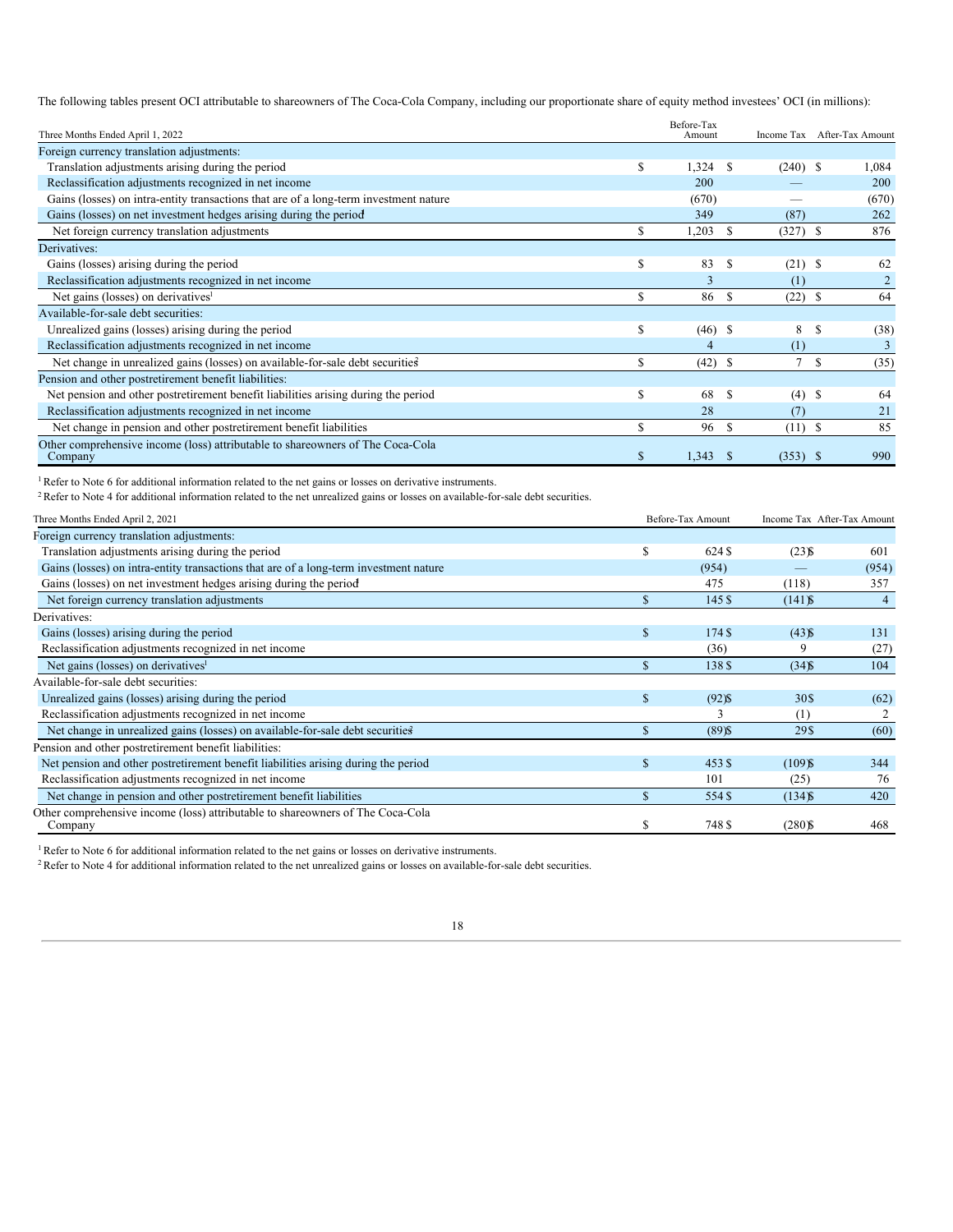The following table presents the amounts and line items in our consolidated statement of income where adjustments reclassified from AOCI into income were recorded (in millions):

|                                                       |                                    |              | Amount Reclassified from<br><b>AOCI</b> into Income<br>Three Months Ended April 1, |
|-------------------------------------------------------|------------------------------------|--------------|------------------------------------------------------------------------------------|
| Description of AOCI Component                         | Financial Statement Line Item      |              | 2022                                                                               |
| Foreign currency translation adjustments:             |                                    |              |                                                                                    |
| Divestitures, deconsolidations and other <sup>1</sup> | Other income $(\text{loss})$ — net | \$           | 200                                                                                |
|                                                       | Income before income taxes         |              | 200                                                                                |
|                                                       | Income taxes                       |              |                                                                                    |
|                                                       | Consolidated net income            | $\mathbb{S}$ | 200                                                                                |
| Derivatives:                                          |                                    |              |                                                                                    |
| Foreign currency contracts                            | Net operating revenues             | \$           | (8)                                                                                |
| Foreign currency contracts                            | Cost of goods sold                 |              | (1)                                                                                |
| Foreign currency contracts                            | Interest expense                   |              |                                                                                    |
| Foreign currency contracts                            | Other income $(\text{loss})$ — net |              | 11                                                                                 |
|                                                       | Income before income taxes         |              | $\overline{3}$                                                                     |
|                                                       | Income taxes                       |              | (1)                                                                                |
|                                                       | Consolidated net income            | $\mathbb{S}$ | $\overline{2}$                                                                     |
| Available-for-sale debt securities:                   |                                    |              |                                                                                    |
| Sale of debt securities                               | Other income $(\text{loss})$ — net | $\mathbb{S}$ | $\overline{4}$                                                                     |
|                                                       | Income before income taxes         |              | $\overline{4}$                                                                     |
|                                                       | Income taxes                       |              | (1)                                                                                |
|                                                       | Consolidated net income            | $\mathbb{S}$ | 3                                                                                  |
| Pension and other postretirement benefit liabilities: |                                    |              |                                                                                    |
| Recognized net actuarial loss                         | Other income $(\text{loss})$ — net | \$           | 29                                                                                 |
| Recognized prior service cost (credit)                | Other income $(\text{loss})$ — net |              | (1)                                                                                |
|                                                       | Income before income taxes         |              | 28                                                                                 |
|                                                       | Income taxes                       |              | (7)                                                                                |
|                                                       | Consolidated net income            | S            | 21                                                                                 |

<sup>1</sup> Related to the sale of our ownership interest in one of our equity method investments and the issuance of additional shares of stock by one of our equity method investees. Refer to Note 2 and Note 15, respectively.

19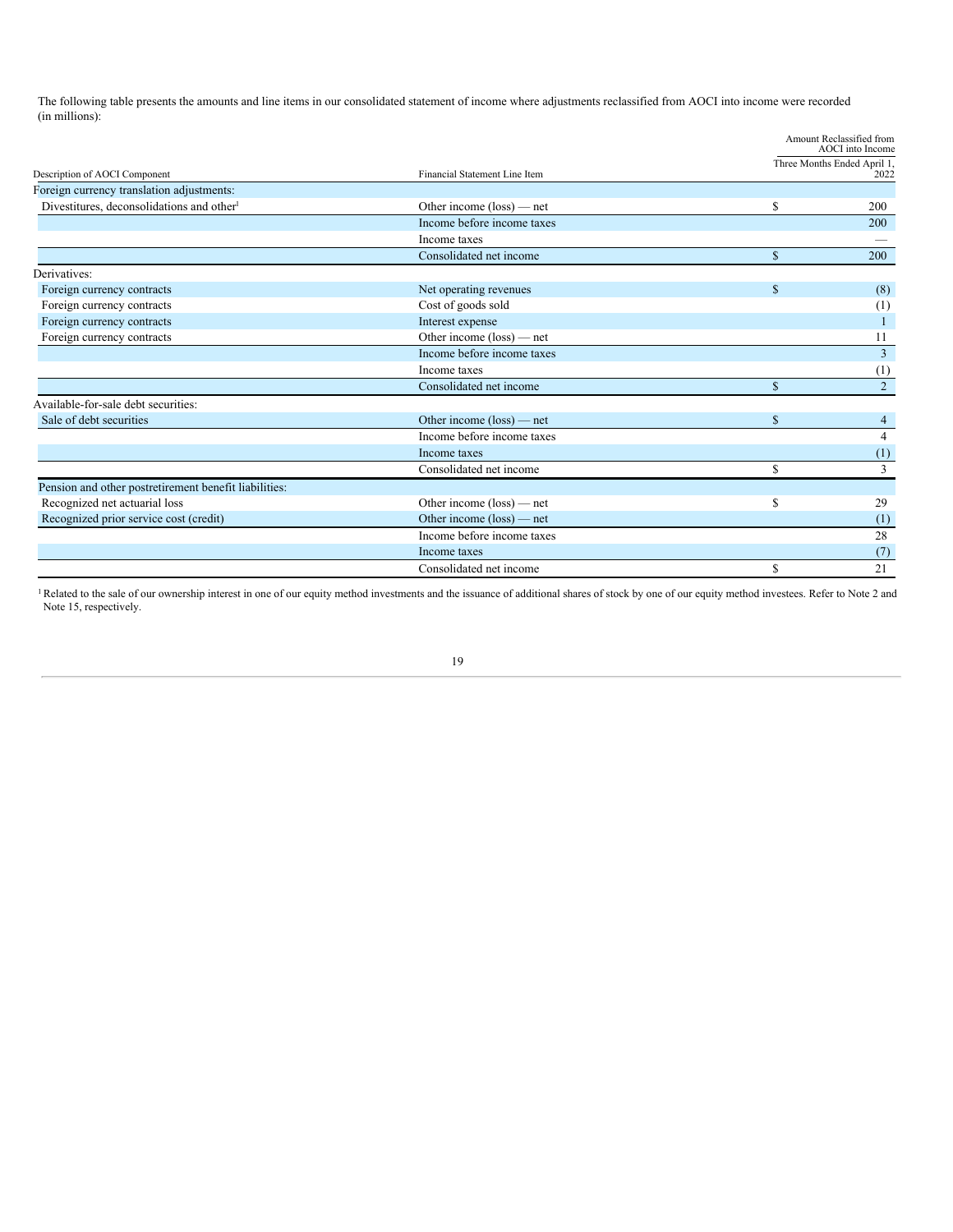## **NOTE 10: CHANGES IN EQUITY**

The following tables provide a reconciliation of the beginning and ending carrying amounts of total equity, equity attributable to shareowners of The Coca-Cola Company and equity attributable to noncontrolling interests (in millions):

|                                                                                         | <b>Shareowners of The Coca-Cola Company</b> |          |                          |                                                                                                      |         |          |          |                                     |  |
|-----------------------------------------------------------------------------------------|---------------------------------------------|----------|--------------------------|------------------------------------------------------------------------------------------------------|---------|----------|----------|-------------------------------------|--|
| Three Months Ended April 1, 2022                                                        | Common Shares<br>Outstanding                | Total    | Reinvested<br>Earnings   | <b>Accumulated Other</b><br>Comprehensive<br>Income (Loss)Common StockCapital Surplus Treasury Stock |         |          |          | Non-controlling<br><b>Interests</b> |  |
| December 31, 2021                                                                       | 4,325\$                                     | 24,860\$ | 69,094\$                 | $(14,330)$ \$                                                                                        | 1,760\$ | 18,116\$ | (51,641) | 1,861                               |  |
| Comprehensive income (loss)                                                             |                                             | 3,916    | 2,781                    | 990                                                                                                  |         |          |          | 145                                 |  |
| Dividends paid/payable to<br>shareowners of The Coca-Cola<br>Company (\$0.44 per share) |                                             | (1,906)  | (1,906)                  |                                                                                                      |         |          |          |                                     |  |
| Dividends paid to noncontrolling<br>interests                                           |                                             | (9)      |                          |                                                                                                      |         |          |          | (9)                                 |  |
| Acquisition of interests held by<br>noncontrolling owners                               |                                             | (1)      |                          |                                                                                                      |         |          |          | (1)                                 |  |
| Purchases of treasury stock                                                             | (8)                                         | (471)    |                          |                                                                                                      |         |          | (471)    | _                                   |  |
| Impact related to stock-based<br>compensation plans                                     | 14                                          | 451      | $\overline{\phantom{a}}$ |                                                                                                      | _       | 271      | 180      |                                     |  |
| Other activities                                                                        | __                                          |          | __                       |                                                                                                      |         |          |          |                                     |  |
| April 1, 2022                                                                           | 4,331\$                                     | 26,841\$ | 69,969\$                 | $(13,340)$ \$                                                                                        | 1,760\$ | 18,388\$ | (51.932) | 1,996                               |  |

|                                                                                         |                              |           | <b>Shareowners of The Coca-Cola Company</b> |                                                            |                 |                    |                       |                                         |  |  |
|-----------------------------------------------------------------------------------------|------------------------------|-----------|---------------------------------------------|------------------------------------------------------------|-----------------|--------------------|-----------------------|-----------------------------------------|--|--|
| Three Months Ended April 2, 2021                                                        | Common Shares<br>Outstanding | Total     | Reinvested<br>Earnings                      | <b>Accumulated Other</b><br>Comprehensive<br>Income (Loss) | Common<br>Stock | Capital<br>Surplus | <b>Treasury Stock</b> | Non-<br>controlling<br><b>Interests</b> |  |  |
| December 31, 2020                                                                       | $4,302$ \$                   | 21,284 \$ | 66,555 \$                                   | $(14,601)$ \$                                              | $1,760$ \$      | $7,601$ \$         | $(52,016)$ \$         | 1,985                                   |  |  |
| Adoption of accounting standards <sup>1</sup>                                           | _                            | 19        | 19                                          | _                                                          |                 |                    |                       |                                         |  |  |
| Comprehensive income (loss)                                                             |                              | 2,723     | 2,245                                       | 468                                                        | _               | _                  |                       | 10                                      |  |  |
| Dividends paid/payable to<br>shareowners of The Coca-Cola<br>Company (\$0.42 per share) |                              | (1, 810)  | (1, 810)                                    |                                                            |                 |                    |                       |                                         |  |  |
| Dividends paid to noncontrolling<br>interests                                           |                              | (18)      |                                             |                                                            |                 |                    |                       | (18)                                    |  |  |
| Impact related to stock-based<br>compensation plans                                     | 9                            | 134       | $\overline{\phantom{a}}$                    | $\overline{\phantom{a}}$                                   | $-$             | 29                 | 105                   |                                         |  |  |
| April 2, 2021                                                                           | 4,311 \$                     | 22,332 \$ | 67,009 \$                                   | $(14, 133)$ \$                                             | $1.760$ \$      | 17,630 \$          | $(51, 911)$ \$        | 1,977                                   |  |  |

Represents the adoption of Accounting Standards Update 2019-12, *Simplifying the Accounting for Income Taxes*, effective January 1, 2021. 1

# **NOTE 11: SIGNIFICANT OPERATING AND NONOPERATING ITEMS**

#### *Other Operating Charges*

During the three months ended April 1, 2022, the Company recorded other operating charges of \$28 million. These charges primarily consisted of \$22 million related to the remeasurement of our contingent consideration liability to fair value in conjunction with our acquisition of fairlife, LLC ("fairlife") in 2020, \$10 million related to the Company's productivity and reinvestment program and \$2 million related to the restructuring of our manufacturing operations in the United States. These charges were partially offset by a net gain of \$5 million, which included the reimbursement of distributor termination fees for BA Sports Nutrition, LLC ("BodyArmor") recorded in the prior year partially offset by various transition and transaction costs, employee retention costs and the amortization of noncompete agreements, and income of \$1 million related to the Company's strategic realignment initiatives primarily as a result of a revision to estimated severance costs accrued in the prior year.

During the three months ended April 2, 2021, the Company recorded other operating charges of \$124 million. These charges primarily consisted of \$93 million related to the Company's strategic realignment initiatives and \$18 million related to the Company's productivity and reinvestment program. In addition, other operating charges included \$4 million related to the remeasurement of our contingent consideration liability to fair value in conjunction with the fairlife acquisition and \$9 million related to tax litigation expense.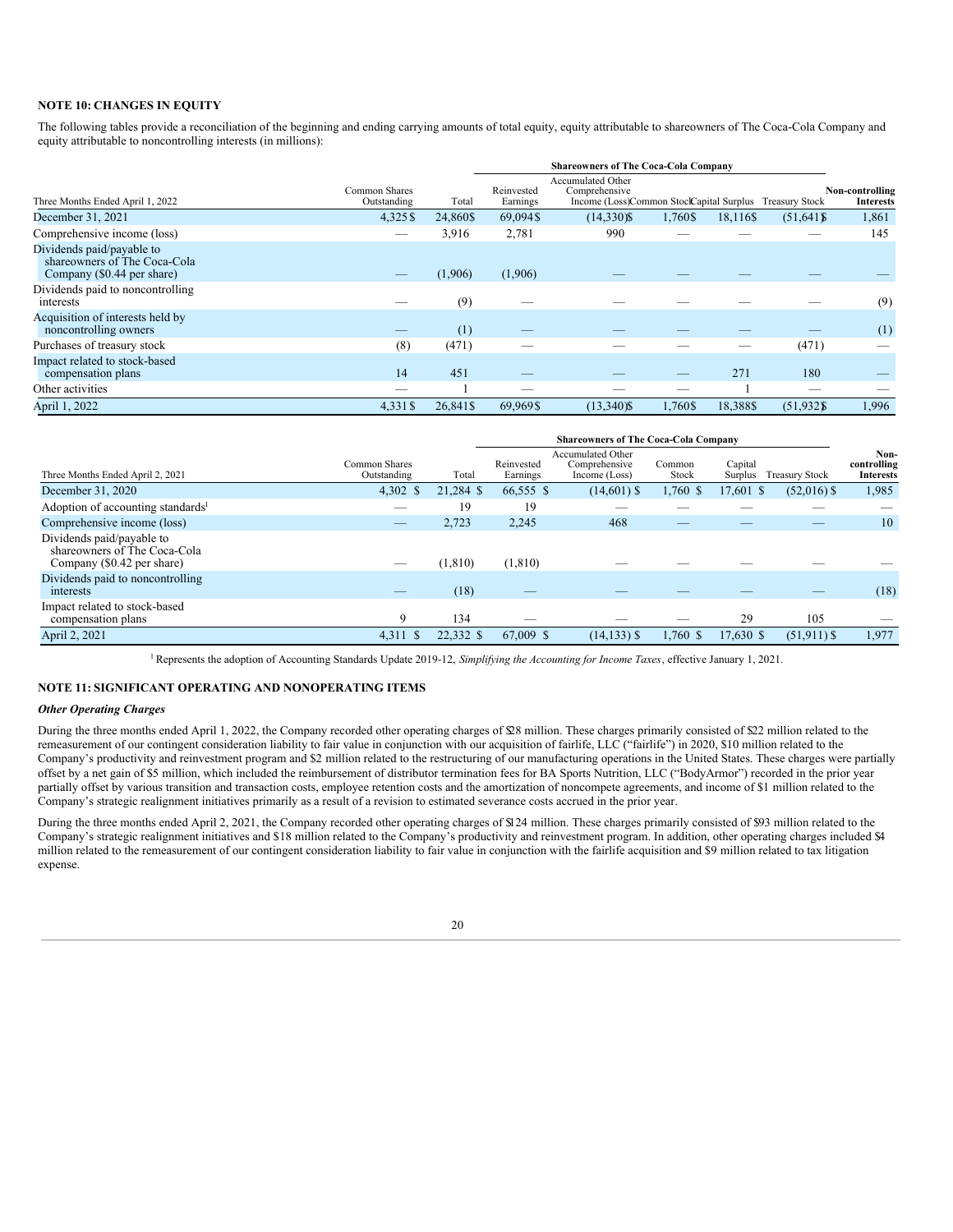Refer to Note 8 for additional information related to the tax litigation. Refer to Note 12 for additional information on the Company's productivity and reinvestment program. Refer to Note 15 for additional information on the fairlife acquisition. Refer to Note 16 for the impact these charges had on our operating segments and Corporate.

### *Other Nonoperating Items*

## *Interest Expense*

During the three months ended April 2, 2021, the Company recorded charges of \$58 million related to the extinguishment of long-term debt.

*Equity Income (Loss) — Net*

During the three months ended April 1, 2022 and April 2, 2021, the Company recorded net gains of \$ million and \$37 million, respectively. These amounts represent the Company's proportionate share of significant operating and nonoperating items recorded by certain of our equity method investees.

#### *Other Income (Loss) — Net*

During the three months ended April 1, 2022, the Company recorded a net loss of \$104 million related to realized and unrealized gains and losses on equity securities and trading debt securities as well as realized gains and losses on available-for-sale debt securities and a net loss of \$24 million as a result of one of our equity method investees issuing additional shares of its stock.

During the three months ended April 2, 2021, the Company recognized a net gain of \$133 million related to realized and unrealized gains and losses on equity securities and trading debt securities as well as realized gains and losses on available-for-sale debt securities. The Company also recorded pension settlement charges of \$54 million related to our strategic realignment initiatives.

Refer to Note 4 for additional information on equity and debt securities. Refer to Note 15 for additional information on one of our equity method investees issuing additional shares of its stock. Refer to Note 16 for the impact these items had on our operating segments and Corporate.

#### **NOTE 12: RESTRUCTURING**

In February 2012, the Company announced a productivity and reinvestment program designed to strengthen our brands and reinvest our resources to drive long-term profitable growth. The program was expanded multiple times, with the last expansion occurring in April 2017. While we expect most of the remaining initiatives included in this program, which are primarily designed to further simplify and standardize our organization, to be completed by the end of 2023, certain initiatives may extend into 2024.

During the three months ended April 1, 2022 and April 2, 2021, the Company incurred expenses of \$10 million and \$18 million, respectively, related to our productivity and reinvestment program. These expenses primarily included internal and external costs associated with the implementation of these initiatives and were recorded in the line item other operating charges in our consolidated statements of income. Refer to Note 16 for the impact these expenses had on our operating segments and Corporate. The Company has incurred total pretax expenses of \$4,054 million related to this program since it commenced.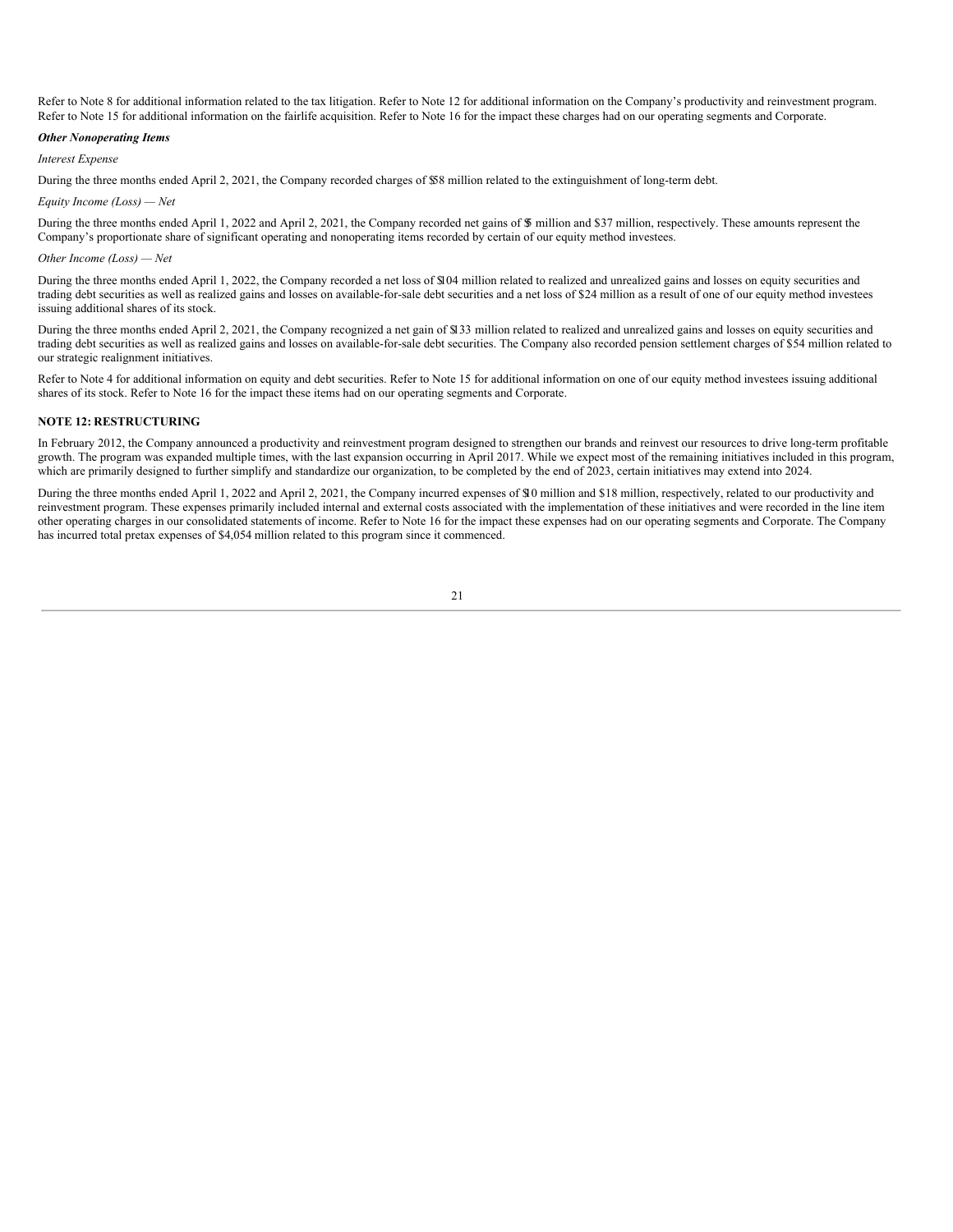## **NOTE 13: PENSION AND OTHER POSTRETIREMENT BENEFIT PLANS**

Net periodic benefit cost or income for our pension and other postretirement benefit plans consisted of the following (in millions):

|                                             | Pension Plans    |                    | Other Postretirement<br><b>Benefit Plans</b> |                  |
|---------------------------------------------|------------------|--------------------|----------------------------------------------|------------------|
|                                             |                  | Three Months Ended |                                              |                  |
|                                             | April 1,<br>2022 | April 2,<br>2021   | April 1,<br>2022                             | April 2,<br>2021 |
| Service cost                                | 22\$             | 24 \$              | 2S                                           |                  |
| Interest cost                               | 51               | 44                 |                                              | $\overline{4}$   |
| Expected return on plan assets <sup>1</sup> | (149)            | (151)              | (4)                                          | (4)              |
| Amortization of prior service credit        |                  |                    | (1)                                          | (1)              |
| Amortization of net actuarial loss          | 29               | 47                 |                                              |                  |
| Net periodic benefit cost (income)          | (47)             | (36)               |                                              |                  |
| Settlement charges <sup>2</sup>             |                  | 54                 | $-$                                          |                  |
| Total cost (income)                         | $(47)$ \$        | 18 \$              | 1 S                                          |                  |

<sup>1</sup>The weighted-average expected long-term rates of return on plan assets used in computing 2022 net periodic benefit cost (income) were 7.00 percent for pension plans and 4.00 percent for other postretirement benefit plans.

<sup>2</sup> Settlement charges were primarily related to our strategic realignment initiatives.

All of the amounts in the table above, other than service cost, were recorded in the line item other income (loss) — net in our consolidated statements of income. During the three months ended April 1, 2022, the Company contributed \$3 million to our pension trusts, and we anticipate making additional contributions of approximately \$24 million during the remainder of 2022. The Company contributed \$5 million to our pension trusts during the three months ended April 2, 2021.

#### **NOTE 14: INCOME TAXES**

The Company recorded income taxes of \$665 million (19.2 percent effective tax rate) and \$508 million (18.4 percent effective tax rate) during the three months ended April 1, 2022 and April 2, 2021, respectively.

The Company's effective tax rates for the three months ended April 1, 2022 and April 2, 2021 vary from the statutory U.S. federal income tax rate of 1.0 percent primarily due to the tax impact of significant operating and nonoperating items, as described in Note 11, along with the tax benefits of having significant earnings generated outside the United States and significant earnings generated in investments accounted for under the equity method, both of which are generally taxed at rates lower than the statutory U.S. rate.

On November 18, 2020, the Tax Court issued the Opinion regarding the Company's 2015 litigation with the IRS involving transfer pricing tax adjustments in which the court predominantly sided with the IRS. The Company strongly disagrees with the Opinion and intends to vigorously defend its position. Refer to Note 8.

## **NOTE 15: FAIR VALUE MEASUREMENTS**

### *Recurring Fair Value Measurements*

The following tables summarize assets and liabilities measured at fair value on a recurring basis (in millions):

| April 1, 2022                                                   |    | Level 1                         | Level 2    | Level 3                  |               | Other <sup>3</sup> | Netting<br>Adjustment <sup>4</sup> | Fair Value<br>Measurements |
|-----------------------------------------------------------------|----|---------------------------------|------------|--------------------------|---------------|--------------------|------------------------------------|----------------------------|
| Assets:                                                         |    |                                 |            |                          |               |                    |                                    |                            |
| Equity securities with readily determinable values <sup>1</sup> | S  | 2,258 \$                        | 220 \$     | 16                       | S             | 101S               |                                    | 2,595                      |
| Debt securities <sup>1</sup>                                    |    | $\hspace{0.1mm}-\hspace{0.1mm}$ | 1,822      | 11                       |               | $-$                | $\overline{\phantom{a}}$           | 1,833                      |
| Derivatives <sup>2</sup>                                        |    | 154                             | 510        | $-$                      |               |                    | $(432)$ 6                          | 232                        |
| Total assets                                                    |    | 2,412 \$                        | $2,552$ \$ | 27                       |               | 101S               | (432)<br><sup>2</sup>              | 4,660                      |
| Liabilities:                                                    |    |                                 |            |                          |               |                    |                                    |                            |
| Contingent consideration liability                              | \$ | $-$ \$                          | $-$ \$     | $612 \t5 \tS$            |               | $-$ \$             |                                    | 612                        |
| Derivatives <sup>2</sup>                                        |    | $\hspace{0.1mm}-\hspace{0.1mm}$ | 592        | $\overline{\phantom{a}}$ |               | _                  | (580)                              | 12                         |
| <b>Total liabilities</b>                                        | ъ  | $\overline{\phantom{0}}$        | 592 \$     | 612                      | <sup>\$</sup> | $-5$               | (580)<br>ж                         | 624                        |

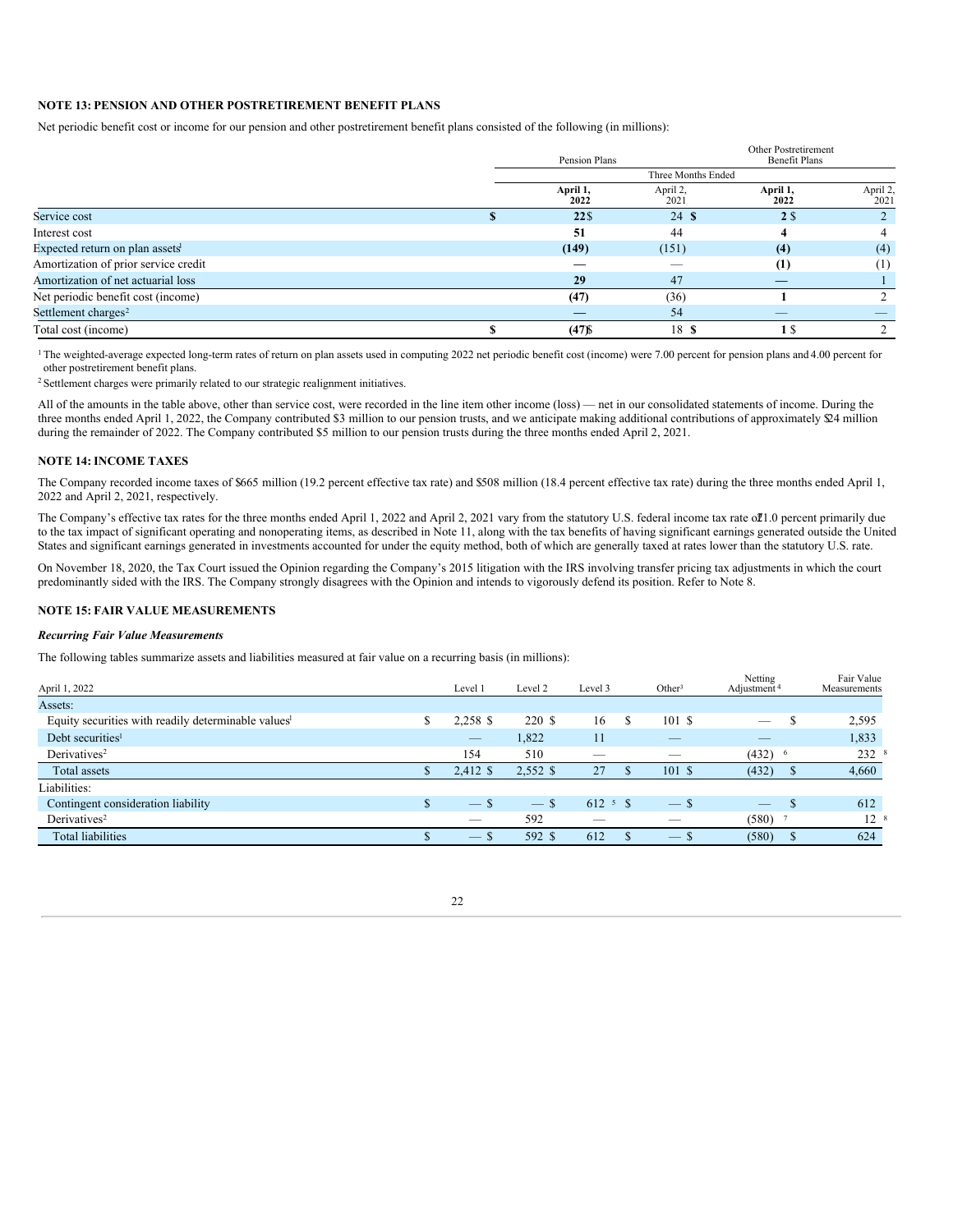<sup>1</sup> Refer to Note 4 for additional information related to the composition of our equity securities with readily determinable values and debt securities.

 $P^2$  Refer to Note 6 for additional information related to the composition of our derivatives portfolio.

<sup>3</sup> Certain investments that are measured at fair value using the net asset value per share (or its equivalent) practical expedient have not been categorized in the fair value hierarchy but are included to reconcile to the amounts presented in Note 4.

Amounts represent the impact of legally enforceable master netting agreements that allow the Company to settle net positive and negative positions and also cash collateral held or placed with 4 the same counterparties. There are no amounts subject to legally enforceable master netting agreements that management has chosen not to offset or that do not meet the offsetting requirements. Refer to Note 6.

 $<sup>5</sup>$  Represents the fair value of future milestone payments related to our acquisition of fairlife in 2020, which are contingent on fairlife achieving certain financial targets through 2024 and, if</sup> achieved, are payable in 2023 and 2025. These milestone payments are based on agreed-upon formulas related to fairlife's operating results, the resulting values of which are not subject to a ceiling.

 $6$  The Company is obligated to return \$70 million in cash collateral it has netted against its derivative positions.

 $^7$  The Company has the right to reclaim \$344 million in cash collateral it has netted against its derivative positions.

<sup>8</sup> The Company's derivative financial instruments are recorded at fair value in our consolidated balance sheet as follows: \$137 million in the line item prepaid expenses and other current assets, \$95 million in the line i derivatives portfolio.

| December 31, 2021                                               |   | Level 1                  | Level 2 | Level 3              | Other <sup>3</sup> | Netting<br>Adjustment | Fair Value<br>Measurements |
|-----------------------------------------------------------------|---|--------------------------|---------|----------------------|--------------------|-----------------------|----------------------------|
| Assets:                                                         |   |                          |         |                      |                    |                       |                            |
| Equity securities with readily determinable values <sup>1</sup> | S | 2,372\$                  | 230\$   | 17S                  | 104\$              | S                     | 2,723                      |
| Debt securities <sup>1</sup>                                    |   | $\overline{\phantom{a}}$ | 1,556   | 33                   | _                  | _                     | 1,589                      |
| Derivatives <sup>2</sup>                                        |   | 69                       | 588     | __                   | __                 | (459) <sub>6</sub>    | 1988                       |
| Total assets                                                    |   | 2,441\$                  | 2,374\$ | 50<br>$\blacksquare$ | 104\$              | (459)<br><sup>8</sup> | 4,510                      |
| Liabilities:                                                    |   |                          |         |                      |                    |                       |                            |
| Contingent consideration liability                              | S | $-$ s                    | $-$ \$  | 590 $5S$             | $-\$$              | <sup>\$</sup>         | 590                        |
| Derivatives <sup>2</sup>                                        |   | $\overline{\phantom{a}}$ | 96      | __                   | __                 | $(82)$ <sup>7</sup>   | 14 <sup>8</sup>            |
| <b>Total liabilities</b>                                        |   | $-$ \$                   | 96\$    | 590                  | $\rightarrow$      | (82)                  | 604                        |

<sup>1</sup> Refer to Note 4 for additional information related to the composition of our equity securities with readily determinable values and debt securities.

 $<sup>2</sup>$  Refer to Note 6 for additional information related to the composition of our derivatives portfolio.</sup>

<sup>3</sup> Certain investments that are measured at fair value using the net asset value per share (or its equivalent) practical expedient have not been categorized in the fair value hierarchy but are included to reconcile to the amounts presented in Note 4.

4 Amounts represent the impact of legally enforceable master netting agreements that allow the Company to settle net positive and negative positions and also cash collateral held or placed with the same counterparties. There are no amounts subject to legally enforceable master netting agreements that management has chosen not to offset or that do not meet the offsetting requirements. Refer to Note 6.

 $<sup>5</sup>$  Represents the fair value of future milestone payments related to our acquisition of fairlife in 2020, which are contingent on fairlife achieving certain financial targets through 2024 and, if</sup> achieved, are payable in 2023 and 2025. These milestone payments are based on agreed-upon formulas related to fairlife's operating results, the resulting values of which are not subject to a ceiling.

 $6$  The Company is obligated to return \$331 million in cash collateral it has netted against its derivative positions.

 $<sup>7</sup>$  The Company does not have the right to reclaim any cash collateral it has netted against its derivative positions.</sup>

<sup>8</sup> The Company's derivative financial instruments are recorded at fair value in our consolidated balance sheet as follows: \$198 million in the line item other noncurrent assets and \$14 million in the line item other noncurrent liabilities. Refer to Note 6 for additional information related to the composition of our derivatives portfolio.

Gross realized and unrealized gains and losses on Level 3 assets and liabilities were not significant for the three months ended April 1, 2022 and April 2, 2021.

The Company recognizes transfers between levels within the hierarchy as of the beginning of the reporting period. Gross transfers between levels within the hierarchy were not significant for the three months ended April 1, 2022 and April 2, 2021.

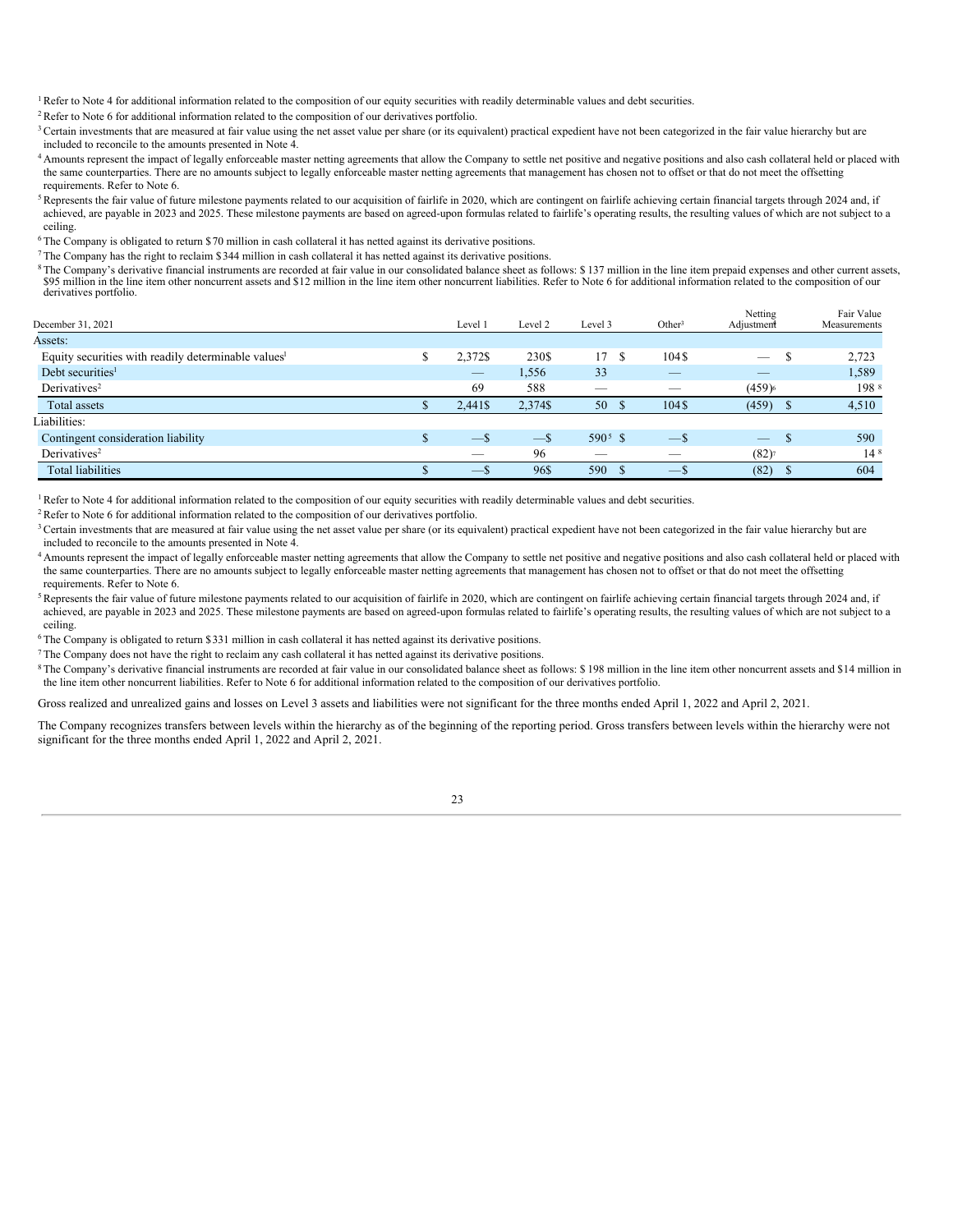#### *Nonrecurring Fair Value Measurements*

We recognized a net loss of \$24 million on assets measured at fair value on a nonrecurring basis during the three months ended April 1, 2022. We did not recognize any gains or losses on assets measured at fair value on a nonrecurring basis during the three months ended April 2, 2021. The net loss in 2022 was recorded as a result of an equity method investee issuing additional shares of its stock. Accordingly, the Company is required to treat this type of transaction as if the Company had sold a proportionate share of its investment. This net loss was determined using Level 2 inputs and primarily resulted from the recognition of cumulative translation losses.

### *Other Fair Value Disclosures*

The carrying values of cash and cash equivalents; short-term investments; trade accounts receivable; accounts payable and accrued expenses; and loans and notes payable approximate their fair values because of the relatively short-term maturities of these financial instruments. The fair value of our long-term debt is estimated using Level 2 inputs based on quoted prices for those instruments. Where quoted prices are not available, the fair value is estimated using discounted cash flows and market-based expectations for interest rates, credit risk and the contractual terms of the debt instruments. As of April 1, 2022, the carrying value and fair value of our long-term debt, including the current portion, were \$38,091 million and \$36,522 million, respectively. As of December 31, 2021, the carrying value and fair value of our long-term debt, including the current portion, were \$39,454 million and \$40,311 million, respectively.

#### **NOTE 16: OPERATING SEGMENTS**

Information about our Company's operations by operating segment and Corporate is as follows (in millions):

|                                                    |   | Europe, Middle<br>East & Africa |          | Latin<br>America | North<br>America | Asia Pacific |               | Global Ventures | Bottling<br>Investments |               | Corporate | Eliminations                      | Consolidated |
|----------------------------------------------------|---|---------------------------------|----------|------------------|------------------|--------------|---------------|-----------------|-------------------------|---------------|-----------|-----------------------------------|--------------|
| As of and for the Three Months Ended April 1, 2022 |   |                                 |          |                  |                  |              |               |                 |                         |               |           |                                   |              |
| Net operating revenues:                            |   |                                 |          |                  |                  |              |               |                 |                         |               |           |                                   |              |
| Third party                                        | S | 1,661                           | -S       | 1,214\$          | 3,589\$          | 1,231        | <sup>\$</sup> | 729\$           | 2,042                   | S             | 25\$      | $-\$$                             | 10,491       |
| Intersegment                                       |   | 172                             |          |                  |                  | 180          |               | –               | $\overline{2}$          |               |           | (355)                             |              |
| Total net operating revenues                       |   | 1,833                           |          | 1,214            | 3,590            | 1,411        |               | 729             | 2,044                   |               | 25        | (355)                             | 10,491       |
| Operating income (loss)                            |   | 1,007                           |          | 760              | 1,056            | 664          |               | 51              | 193                     |               | (326)     |                                   | 3,405        |
| Income (loss) before income taxes                  |   | 1,023                           |          | 757              | 1,064            | 670          |               | 56              | 393                     |               | (505)     | $\qquad \qquad \overbrace{ }^{ }$ | 3,458        |
| Identifiable operating assets                      |   | 8.0922                          |          | 1.988            | 26,395           | 2,5743       |               | 7,755           | $10,710^{2,3}$          |               | 17,564    | —                                 | 75,078       |
| Investments <sup>1</sup>                           |   | 415                             |          | 633              | 19               | 232          |               |                 | 13,193                  |               | 4,494     | $\hspace{0.05cm}$                 | 18,986       |
| As of and for the Three Months Ended April 2, 2021 |   |                                 |          |                  |                  |              |               |                 |                         |               |           |                                   |              |
| Net operating revenues:                            |   |                                 |          |                  |                  |              |               |                 |                         |               |           |                                   |              |
| Third party                                        | S | 1,462                           | <b>S</b> | 909 S            | 2,936\$          | 1,232        | S             | 570\$           | 1,894                   | \$            | 17\$      | $-s$                              | 9,020        |
| Intersegment                                       |   | 161                             |          |                  |                  | 170          |               |                 | $\overline{2}$          |               |           | (334)                             |              |
| Total net operating revenues                       |   | 1,623                           |          | 909              | 2,937            | 1,402        |               | 570             | 1,896                   |               | 17        | (334)                             | 9,020        |
| Operating income (loss)                            |   | 820                             |          | 552              | 792              | 686          |               | 26              | 141                     |               | (295)     | $\hspace{0.1mm}-\hspace{0.1mm}$   | 2,722        |
| Income (loss) before income taxes                  |   | 830                             |          | 555              | 816              | 695          |               | 27              | 317                     |               | (477)     | $\hspace{0.05cm}$                 | 2,763        |
| Identifiable operating assets                      |   | 8,3352                          |          | 1,650            | 19,792           | 2,3323       |               | 7,843           | $10,426^{2,3}$          |               | 19,843    |                                   | 70,221       |
| Investments <sup>1</sup>                           |   | 466                             |          | 595              | 343              | 249          |               | 4               | 13,833                  |               | 4,282     | $\hspace{0.05cm}$                 | 19,772       |
| As of December 31, 2021                            |   |                                 |          |                  |                  |              |               |                 |                         |               |           |                                   |              |
| Identifiable operating assets                      | S | $7,908^2$ \$                    |          | 1,720\$          | 25,730\$         | $2,355^3$    | - S           | 7,949\$         | $10,312^{2,3}$          | <sup>\$</sup> | 19,964\$  | $-s$                              | 75,938       |
| Investments <sup>1</sup>                           |   | 436                             |          | 594              | 21               | 230          |               |                 | 12,669                  |               | 4,466     | $\hspace{0.05cm}$                 | 18,416       |

<sup>1</sup> Principally equity method investments and other investments in bottling companies.

Property, plant and equipment — net in South Africa represented 17 percent, 15 percent and 16 percent of consolidated property, plant and equipment — net as of April 1, 2022, April 2, 2021 2 and December 31, 2021, respectively.

<sup>3</sup> Property, plant and equipment — net in the Philippines represented 10 percent of consolidated property, plant and equipment — net as of April 1, 2022, April 2, 2021 and December 31, 2021.

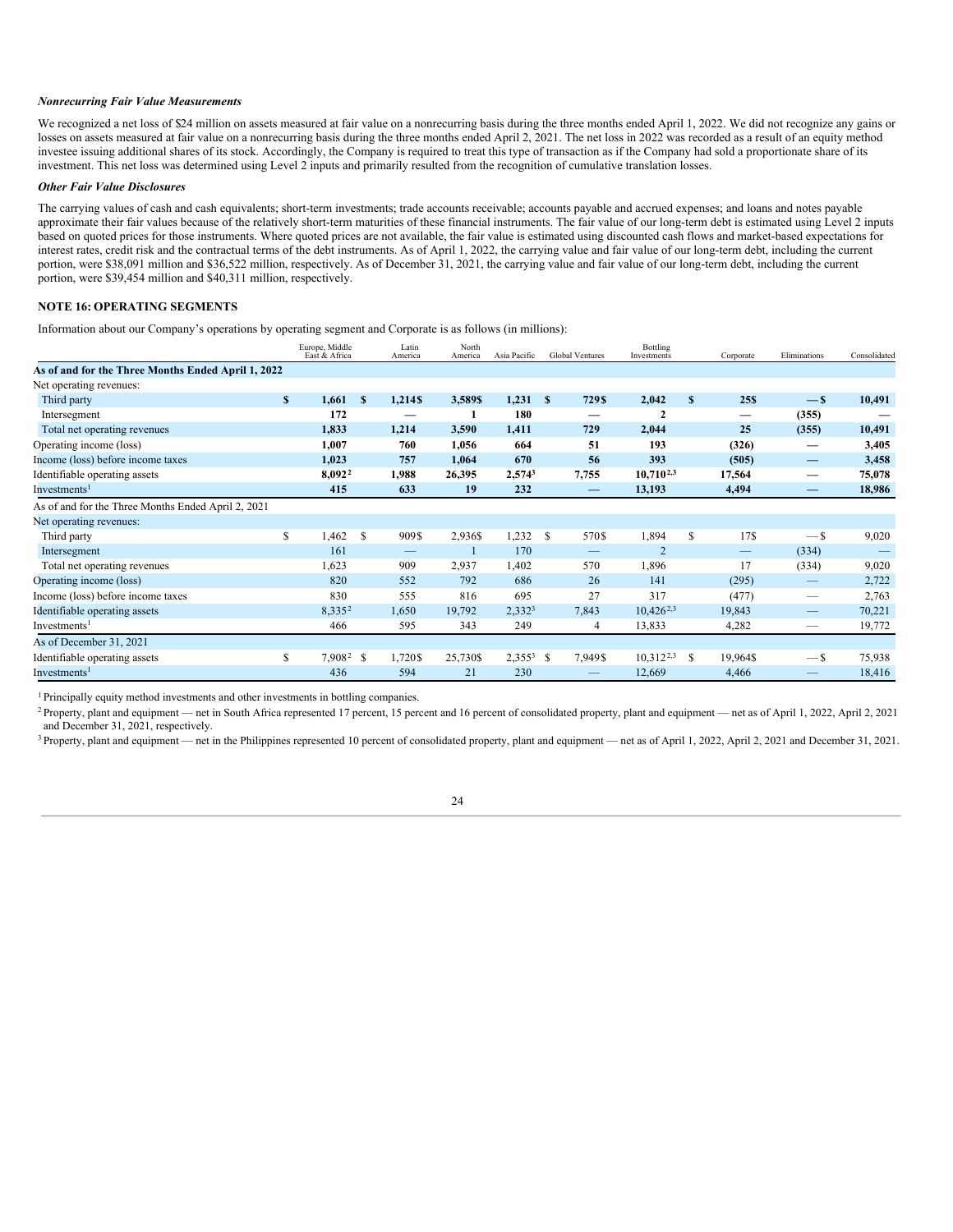During the three months ended April 1, 2022, the results of our operating segments and Corporate were impacted by the following items:

- Operating income (loss) and income (loss) before income taxes were increased by \$19 million for North America and were reduced by \$14 million for Corporate related to our acquisition of BodyArmor in 2021. Refer to Note 11.
- Operating income (loss) and income (loss) before income taxes were reduced by \$22 million for Corporate related to the remeasurement of our contingent consideration liability to fair value in conjunction with the fairlife acquisition in 2020. Refer to Note 15.
- Operating income (loss) and income (loss) before income taxes were reduced by \$11 million and \$12 million, respectively, for North America related to the restructuring of our manufacturing operations in the United States.
- Operating income (loss) and income (loss) before income taxes were reduced by \$10 million for Corporate due to the Company's productivity and reinvestment program. Refer to Note 12.
- Income (loss) before income taxes was increased by \$5 million for Bottling Investments due to the Company's proportionate share of significant operating and nonoperating items recorded by certain of our equity method investees.
- Income (loss) before income taxes was reduced by \$104 million for Corporate related to realized and unrealized gains and losses on equity securities and trading debt securities as well as realized gains and losses on available-for-sale debt securities. Refer to Note 4.
- Income (loss) before income taxes was reduced by \$24 million for Corporate due to one of our equity method investees issuing additional shares of its stock. Refer to Note 15.

During the three months ended April 2, 2021, the results of our operating segments and Corporate were impacted by the following items:

- Operating income (loss) and income (loss) before income taxes were reduced by \$50 million for Europe, Middle East and Africa, \$11 million for Latin America, \$12 million for North America and \$13 million for Asia Pacific, and operating income (loss) and income (loss) before income taxes were reduced by \$7 million and \$61 million, respectively, for Corporate due to the Company's strategic realignment initiatives.
- Operating income (loss) and income (loss) before income taxes were reduced by \$19 million for North America related to the restructuring of our manufacturing operations in the United States.
- Operating income (loss) and income (loss) before income taxes were reduced by \$18 million for Corporate due to the Company's productivity and reinvestment program. Refer to Note 12.
- Operating income (loss) and income (loss) before income taxes were reduced by  $\mathcal D$  million for Corporate related to tax litigation expense. Refer to Note 8.
- Operating income (loss) and income (loss) before income taxes were reduced by  $$$  million for Corporate related to the remeasurement of our contingent consideration liability to fair value in conjunction with the fairlife acquisition. Refer to Note 15.
- Income (loss) before income taxes was increased by \$133 million for Corporate related to realized and unrealized gains and losses on equity securities and trading debt securities as well as realized gains and losses on available-for-sale debt securities. Refer to Note 4.
- Income (loss) before income taxes was increased by \$5 million for Bottling Investments and \$32 million for Corporate due to the Company's proportionate share of significant operating and nonoperating items recorded by certain of our equity method investees.
- <span id="page-27-0"></span>• Income (loss) before income taxes was reduced by \$58 million for Corporate related to charges associated with the extinguishment of long-term debt.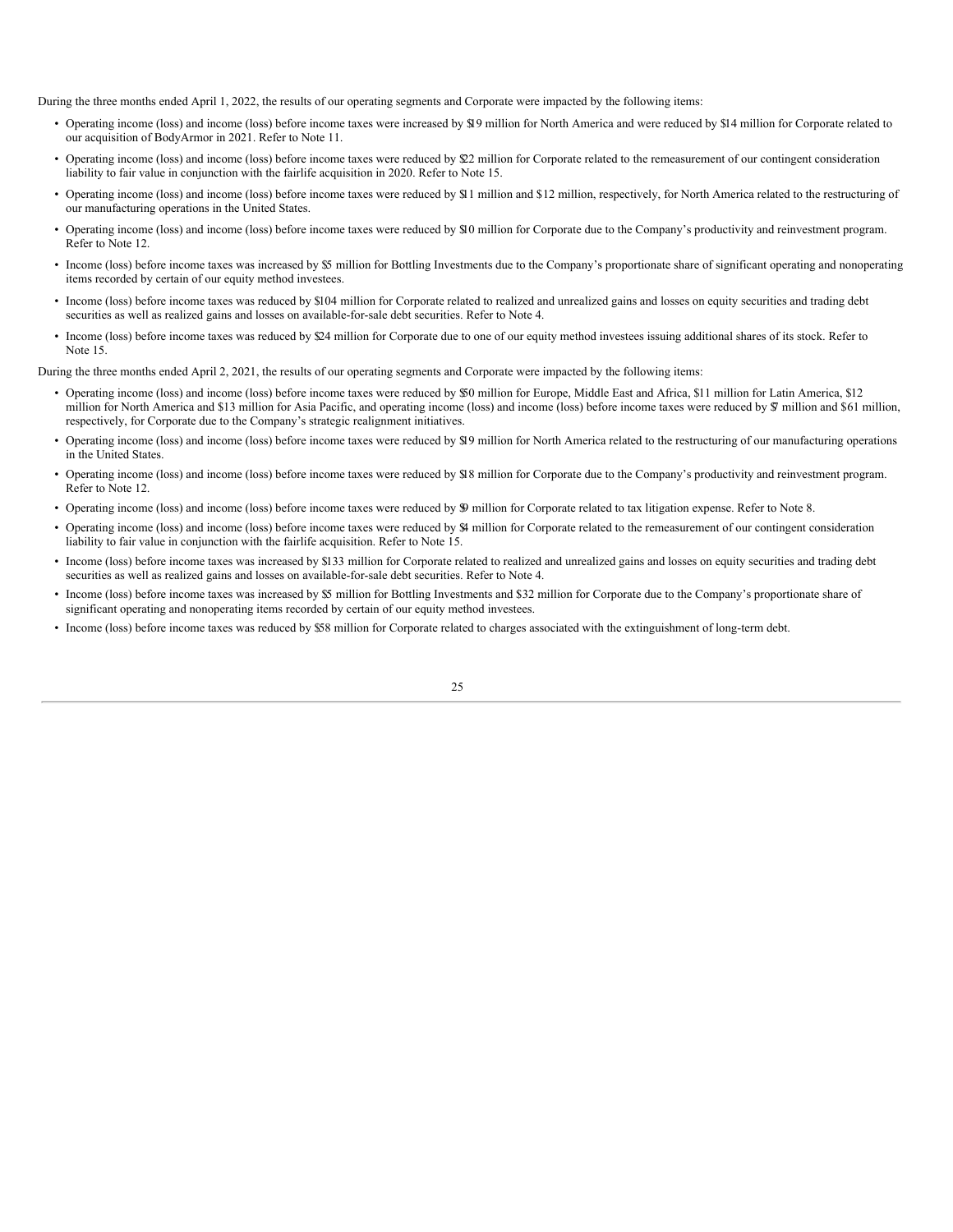#### *Item 2. Management's Discussion and Analysis of Financial Condition and Results of Operations*

When used in this report, the terms "The Coca-Cola Company," "Company," "we," "us" and "our" mean The Coca-Cola Company and all entities included in our consolidated financial statements.

On March 8, 2022, the Company announced the suspension of its business in Russia as a result of the conflict between Russia and Ukraine. In addition, the conflict has caused a disruption of our business in Ukraine. Given the rapidly changing conditions, the Company will continue to monitor and assess the situation as circumstances evolve. As a point of reference, in 2021, the Company's business in Russia and Ukraine contributed approximately 2 percent of the Company's unit case volume and approximately 1 percent and 2 percent of the Company's consolidated net operating revenues and operating income, respectively. As of April 1, 2022, the carrying value of the Company's assets related to Russia and Ukraine is less than

0.5 percent of the Company's total assets. In addition, as of April 1, 2022, the Company had an approximate 21 percent ownership interest in Coca-Cola HBC AG ("CCH"), the Company's bottling and distribution partner in the region. If CCH were to record an impairment charge, we would be required to record our proportionate share of the charge as a reduction of equity income (loss) — net in our consolidated statement of income.

During the three months ended April 1, 2022, the effects of the COVID-19 pandemic, including the resurgence of the virus in certain countries and the related actions by governments to attempt to contain the spread of the virus, continued to negatively impact our business. While uncertainties caused by the COVID-19 pandemic remain, and factors such as the state of the supply chain, labor shortages and the inflationary environment are likely to impact the pace of the economic recovery, we expect to continue to see improvements in our business as we continue to learn and adapt to the ever-changing environment.

### **CRITICAL ACCOUNTING POLICIES AND ESTIMATES**

#### *Recoverability of Current and Noncurrent Assets*

Our Company faces many uncertainties and risks related to various economic, political and regulatory environments in the countries in which we operate, particularly in developing and emerging markets. Refer to the headings "Item 1A. Risk Factors" in Part I and "Our Business - Challenges and Risks" in Part II of our Annual Report on Form 10-K for the year ended December 31, 2021. As a result, management must make numerous assumptions, which involve a significant amount of judgment, when performing recoverability and impairment tests of current and noncurrent assets in various regions around the world.

We perform recoverability and impairment tests of current and noncurrent assets in accordance with accounting principles generally accepted in the United States ("U.S. GAAP"). For certain assets, recoverability and/or impairment tests are required only when conditions exist that indicate the carrying value may not be recoverable. For other assets, impairment tests are required at least annually, or more frequently if events or circumstances indicate that an asset may be impaired.

The performance of recoverability and impairment tests of current and noncurrent assets involves critical accounting estimates. These estimates require significant management judgment, include inherent uncertainties and are often interdependent; therefore, they do not change in isolation. Factors that management must estimate include, among others, the economic lives of the assets, sales volume, pricing, royalty rates, cost of raw materials, delivery costs, the impact of any supply chain disruptions, inflation, long-term growth rates, cost of capital, marketing spending, foreign currency exchange rates, tax rates, capital spending, proceeds from the sale of assets and customers' financial condition. The variability of these factors depends on a number of conditions, and thus our accounting estimates may change from period to period. These factors are even more difficult to estimate as a result of uncertainties associated with the conflict in Ukraine and the scope, severity and duration of the global COVID-19 pandemic. The estimates we use when performing recoverability tests of assets are consistent with those we use in our internal planning. When performing impairment tests, we estimate the fair values of the assets using management's best assumptions, which we believe are consistent with those a market participant would use. While pandemic-related uncertainties still exist, we expect to see continued improvements in our business as consumers return to many of their previous work routines as well as socializing and traveling. The Company has certain intangible and other long-lived assets that are more dependent on cash flows generated in the away-from-home channels and/or that generate cash flows in geographic areas that are more heavily impacted by the COVID-19 pandemic and are therefore more susceptible to impairment. In addition, intangible and other long-lived assets we acquired in recent transactions are naturally more susceptible to impairment, because they are recorded at fair value based on recent operating plans and macroeconomic conditions at the time of acquisition. If we had used other assumptions and estimates when tests of these assets were performed, impairment charges could have resulted. Furthermore, if management uses different assumptions in future periods, or if different conditions exist in future periods, impairment charges could result. The total future impairment charges we may be required to record could be material.

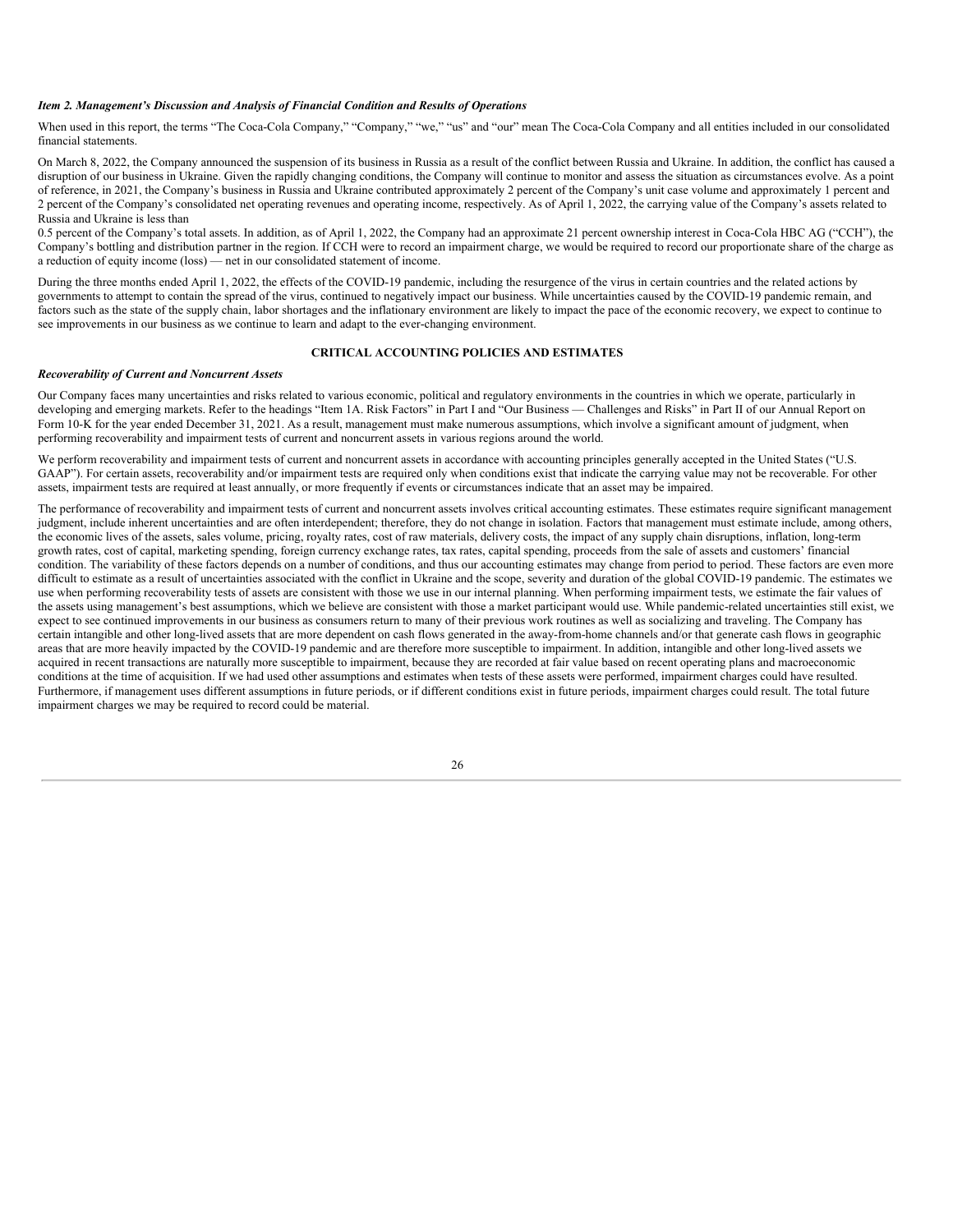As of April 1, 2022, the carrying value of our investment in Coca-Cola Bottlers Japan Holdings Inc. exceeded the fair value by \$33 million, or 8 percent. Based on the length of time and the extent to which the fair value has been less than our carrying value and our intent and ability to retain the investment for a period of time sufficient to allow for any anticipated recovery in market value, management determined that the decline in fair value was temporary in nature. Therefore, we did not record an impairment charge related to the investment.

Our equity method investees also perform such recoverability and impairment tests. If an impairment charge is recorded by one of our equity method investees, the Company records its proportionate share of such charge as a reduction of equity income (loss) — net in our consolidated statement of income. However, the actual amount we record with respect to our proportionate share of such charge may be impacted by items such as basis differences, deferred taxes and deferred gains.

## **OPERATIONS REVIEW**

Sales of our ready-to-drink beverages are somewhat seasonal, with the second and third calendar quarters typically accounting for the highest sales volumes. The volume of sales in the beverage business may be affected by weather conditions.

#### *Structural Changes, Acquired Brands and Newly Licensed Brands*

In order to continually improve upon the Company's operating performance, from time to time, we engage in buying and selling ownership interests in bottling partners and other manufacturing operations. In addition, we periodically acquire brands and their related operations or enter into license agreements for certain brands to supplement our beverage offerings. These items impact our operating results and certain key metrics used by management in assessing the Company's performance.

Unit case volume growth is a metric used by management to evaluate the Company's performance because it measures demand for our products at the consumer level. The Company's unit case volume represents the number of unit cases (or unit case equivalents) of Company beverage products directly or indirectly sold by the Company and its bottling partners to customers or consumers and, therefore, reflects unit case volume for both consolidated and unconsolidated bottlers. Refer to the heading "Beverage Volume" below.

Concentrate sales volume represents the amount of concentrates, syrups, source waters and powders/minerals (in all instances expressed in unit case equivalents) sold by, or used in finished products sold by, the Company to its bottling partners or other customers. For Costa Limited ("Costa") non-ready-to-drink beverage products, concentrate sales volume represents the amount of beverages, primarily measured in number of transactions (in all instances expressed in unit case equivalents), sold by the Company to customers or consumers. Refer to the heading "Beverage Volume" below.

When we analyze our net operating revenues, we generally consider the following factors: (1) volume growth (concentrate sales volume or unit case volume, as applicable); (2) changes in price, product and geographic mix; (3) foreign currency fluctuations; and (4) acquisitions and divestitures (including structural changes as defined below), as applicable. Refer to the heading "Net Operating Revenues" below. The Company sells concentrates and syrups to both consolidated and unconsolidated bottling partners. The ownership structure of our bottling partners impacts the timing of recognizing concentrate revenue and concentrate sales volume. When we sell concentrates or syrups to our consolidated bottling partners, we do not recognize the concentrate revenue or concentrate sales volume until the bottling partner has sold finished products manufactured from the concentrates or syrups to a third party. When we sell concentrates or syrups to our unconsolidated bottling partners, we recognize the concentrate revenue and concentrate sales volume when the concentrates or syrups are sold to the bottling partner. The subsequent sale of the finished products manufactured from the concentrates or syrups to a third party does not impact the timing of recognizing the concentrate revenue or concentrate sales volume. When we account for an unconsolidated bottling partner as an equity method investment, we eliminate the intercompany profit related to these transactions to the extent of our ownership interest until the equity method investee has sold finished products manufactured from the concentrates or syrups to a third party. We typically report unit case volume when finished products manufactured from the concentrates or syrups are sold to a third party, regardless of our ownership interest in the bottling partner, if any.

We generally refer to acquisitions and divestitures of bottling operations as "structural changes," which are a component of acquisitions and divestitures. Typically, structural changes do not impact the Company's unit case volume or concentrate sales volume on a consolidated basis or at the geographic operating segment level. We recognize unit case volume for all sales of Company beverage products, regardless of our ownership interest in the bottling partner, if any. However, the unit case volume reported by our Bottling Investments operating segment is generally impacted by structural changes because it only includes the unit case volume of our consolidated bottling operations.

"Acquired brands" refers to brands acquired during the past 12 months. Typically, the Company has not reported unit case volume or recognized concentrate sales volume related to acquired brands in periods prior to the closing of a transaction. Therefore, the unit case volume and concentrate sales volume related to an acquired brand are incremental to prior year volume. We generally do not consider the acquisition of a brand to be a structural change.

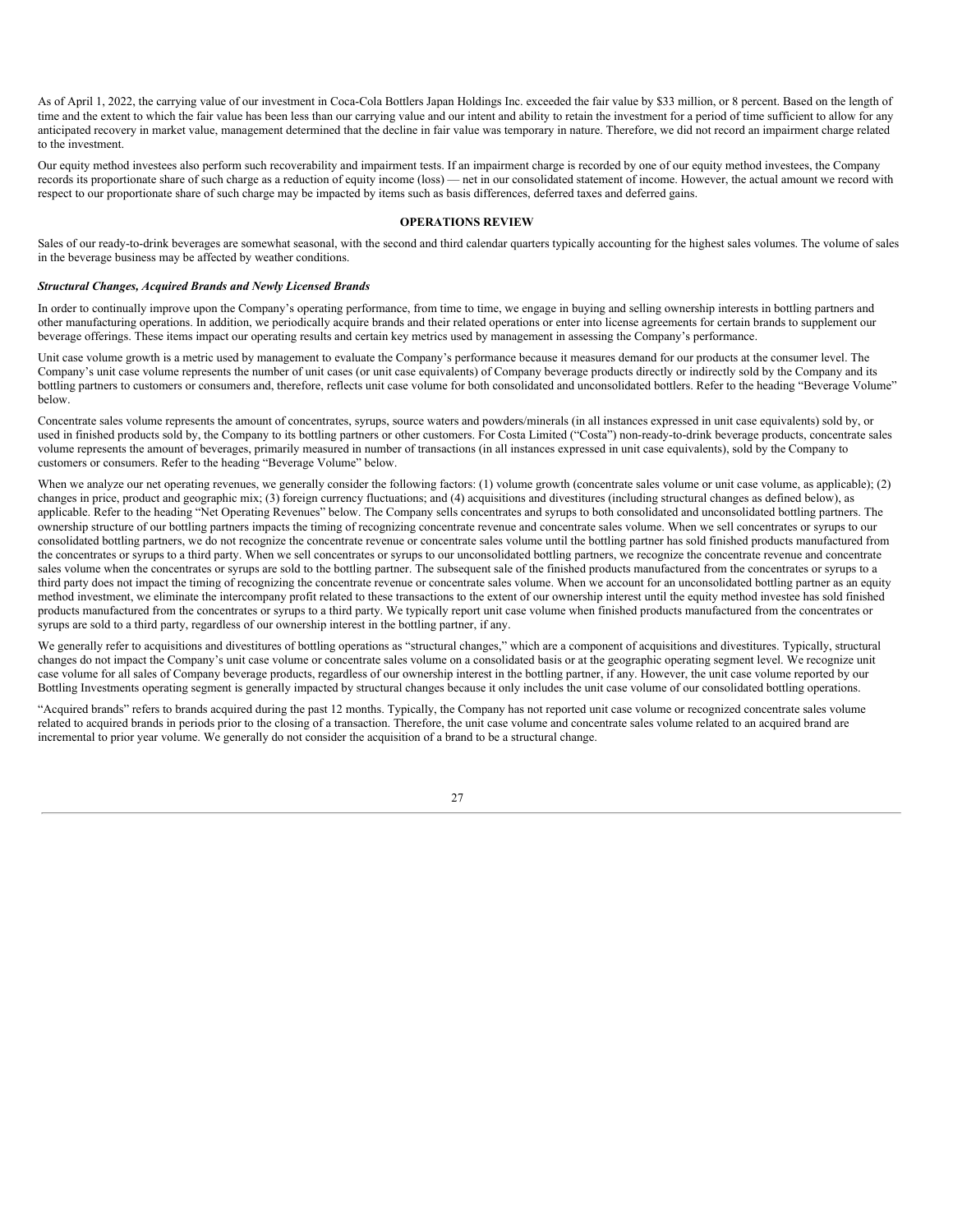"Licensed brands" refers to brands not owned by the Company but for which we hold certain rights, generally including, but not limited to, distribution rights, and from which we derive an economic benefit when the products are sold. Typically, the Company has not reported unit case volume or recognized concentrate sales volume related to a licensed brand in periods prior to the beginning of the term of a license agreement. Therefore, in the year that a license agreement is entered into, the unit case volume and concentrate sales volume related to a licensed brand are incremental to prior year volume. We generally do not consider the licensing of a brand to be a structural change.

In 2021, the Company acquired the remaining ownership interest in BA Sports Nutrition, LLC ("BodyArmor"). The impact of this acquisition has been included in acquisitions and divestitures in our analysis of net operating revenues on a consolidated basis as well as for the North America operating segment.

#### *Beverage Volume*

We measure the volume of Company beverage products sold in two ways: (1) unit cases of finished products and (2) concentrate sales. As used in this report, "unit case" means a unit of measurement equal to 192 U.S. fluid ounces of finished beverage (24 eight-ounce servings), with the exception of unit case equivalents for Costa non-ready-to-drink beverage products, which are primarily measured in number of transactions; and "unit case volume" means the number of unit cases (or unit case equivalents) of Company beverage products directly or indirectly sold by the Company and its bottling partners to customers or consumers. Unit case volume primarily consists of beverage products bearing Company trademarks. Also included in unit case volume are certain brands licensed to, or distributed by, our Company, and brands owned by Coca-Cola system bottlers for which our Company provides marketing support and from the sale of which we derive an economic benefit. In addition, unit case volume includes sales by certain joint ventures in which the Company has an ownership interest. We believe unit case volume is one of the measures of the underlying strength of the Coca-Cola system because it measures trends at the consumer level. The unit case volume numbers used in this report are derived based on estimates received by the Company from its bottling partners and distributors. Concentrate sales volume represents the amount of concentrates, syrups, source waters and powders/minerals (in all instances expressed in unit case equivalents) sold by, or used in finished beverages sold by, the Company to its bottling partners or other customers. For Costa non-ready-to-drink beverage products, concentrate sales volume represents the amount of beverages, primarily measured in number of transactions (in all instances expressed in unit case equivalents), sold by the Company to customers or consumers. Unit case volume and concentrate sales volume growth rates are not necessarily equal during any given period. Factors such as seasonality, bottlers' inventory practices, supply point changes, timing of price increases, new product introductions and changes in product mix can create differences between unit case volume and concentrate sales volume growth rates. In addition to these items, the impact of unit case volume from certain joint ventures in which the Company has an ownership interest, but to which the Company does not sell concentrates, syrups, source waters or powders/minerals, may give rise to differences between unit case volume and concentrate sales volume growth rates.

Information about our volume growth worldwide and by operating segment is as follows:

|                              | Percent Change 2022 versus 2021<br>Three Months Ended April 1, 2022 |                                |  |
|------------------------------|---------------------------------------------------------------------|--------------------------------|--|
|                              |                                                                     |                                |  |
|                              | Unit Cases $1,2,3$                                                  | Concentrate Sales <sup>4</sup> |  |
| Worldwide                    | $8\%$                                                               | $11\%$                         |  |
| Europe, Middle East & Africa | $11\%$                                                              | $15\%$                         |  |
| Latin America                | 9                                                                   | 20                             |  |
| North America                |                                                                     |                                |  |
| Asia Pacific                 |                                                                     |                                |  |
| Global Ventures              | 23                                                                  | 22                             |  |
| <b>Bottling Investments</b>  |                                                                     | N/A                            |  |

<sup>1</sup> Bottling Investments operating segment data reflects unit case volume growth for consolidated bottlers only.

<sup>2</sup> Geographic and Global Ventures operating segment data reflects unit case volume growth for all bottlers, both consolidated and unconsolidated, and distributors in the applicable geographic areas. Global Ventures operating segment data also reflects unit case volume growth for Costa retail stores.

<sup>3</sup> Unit case volume percent change is based on average daily sales. Unit case volume growth based on average daily sales is computed by comparing the average daily sales in each of the corresponding periods. Average daily sales are the unit cases sold during the period divided by the number of days in the period.

#### 28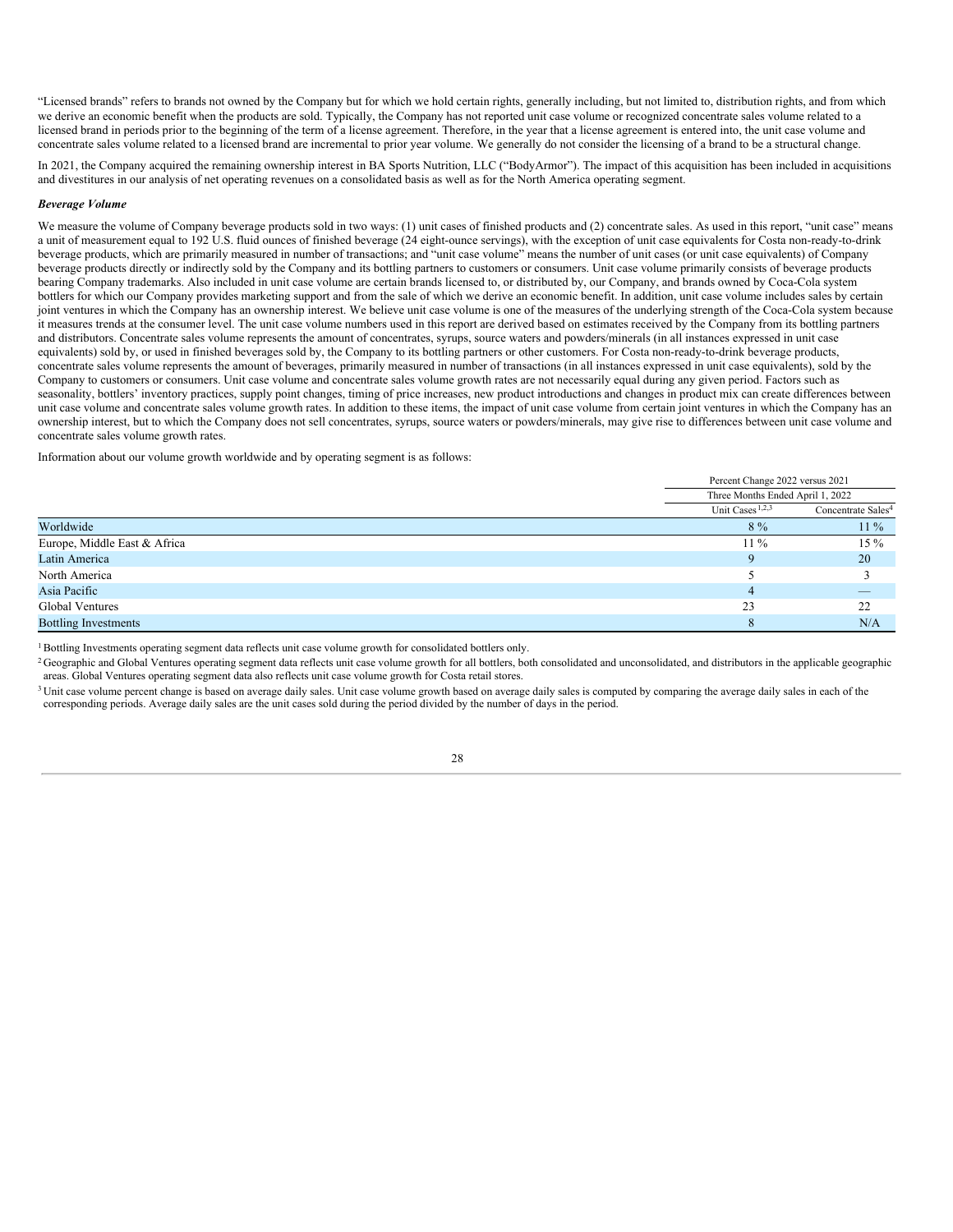Concentrate sales volume represents the amount of concentrates, syrups, source waters and powders/minerals (in all instances expressed in unit case equivalents) sold by, or used in finished 4 beverages sold by, the Company to its bottling partners or other customers and is not based on average daily sales. For Costa non-ready-to-drink beverage products, concentrate sales volume represents the amount of beverages, primarily measured in number of transactions (in all instances expressed in unit case equivalents), sold by the Company to customers or consumers and is not based on average daily sales. Each of our quarters, other than the fourth quarter, ends on the Friday closest to the last day of the corresponding quarterly calendar period. As a result, the first quarter of 2022 had one less day when compared to the first quarter of 2021, and the fourth quarter of 2022 will have one additional day when compared to the fourth quarter of 2021.

#### *Unit Case Volume*

Although a significant portion of our Company's net operating revenues is not based directly on unit case volume, we believe unit case volume performance is one of the measures of the underlying strength of the Coca-Cola system because it measures trends at the consumer level.

Unit case volume in Europe, Middle East and Africa increased 11 percent, which included 10 percent growth in Trademark Coca-Cola, 9 percent growth in sparkling flavors, 17 percent growth in hydration, sports, coffee and tea, and 18 percent growth in nutrition, juice, dairy and plant-based beverages. The operating segment reported growth in unit case volume of 14 percent in the Europe operating unit, 9 percent in the Africa operating unit and 8 percent in the Eurasia and Middle East operating unit.

Unit case volume in Latin America increased 9 percent, which included 7 percent growth in Trademark Coca-Cola, 13 percent growth in hydration, sports, coffee and tea, 9 percent growth in sparkling flavors, and 16 percent growth in nutrition, juice, dairy and plant-based beverages. The operating segment's volume performance included 14 percent growth in Brazil and 4 percent growth in Mexico.

Unit case volume in North America increased 5 percent, which included 6 percent growth in hydration, sports, coffee and tea, 7 percent growth in both sparkling flavors and nutrition, juice, dairy and plant-based beverages, and 1 percent growth in Trademark Coca-Cola.

Unit case volume in Asia Pacific increased 4 percent, which included 4 percent growth in both sparkling flavors and Trademark Coca-Cola, 11 percent growth in nutrition, juice, dairy and plant-based beverages, and 3 percent growth in hydration, sports, coffee and tea. The operating segment reported growth in unit case volume of 16 percent in the India and Southwest Asia operating unit, 9 percent in the ASEAN and South Pacific operating unit, and 4 percent in the Japan and South Korea operating unit, partially offset by a decline in unit case volume of 3 percent in the Greater China and Mongolia operating unit.

Unit case volume for Global Ventures increased 23 percent, driven by 32 percent growth in hydration, sports, coffee and tea, growth in energy drinks and even performance in nutrition, juice, dairy and plant-based beverages.

Unit case volume for Bottling Investments increased 8 percent, which primarily reflects growth in the Philippines and India.

### *Concentrate Sales Volume*

During the three months ended April 1, 2022, worldwide concentrate sales volume increased 11 percent and unit case volume increased 8 percent compared to the three months ended April 2, 2021. Concentrate sales volume growth is calculated based on the amount sold during the reporting periods, which is impacted by the number of days. Conversely, unit case volume growth is calculated based on average daily sales, which is not impacted by the number of days in the reporting periods. The first quarter of 2022 had one less day when compared to the first quarter of 2021, which contributed to the differences between concentrate sales volume and unit case volume growth rates on a consolidated basis and for the individual operating segments during the three months ended April 1, 2022. In addition, for the Europe, Middle East and Africa and Latin America operating segments, the differences between concentrate sales volume and unit case volume growth rates during the three months ended April 1, 2022 were impacted by the timing of concentrate shipments, as certain bottlers adjusted inventory levels in an effort to manage through near-term supply chain disruptions as we enter the peak selling season in many markets. The difference between concentrate sales volume and unit case volume growth for the Asia Pacific operating segment was partially due to the resurgence of COVID-19 and the related lockdowns in China. We expect the differences between concentrate sales volume and unit case volume growth rates to lessen over the remainder of the year.

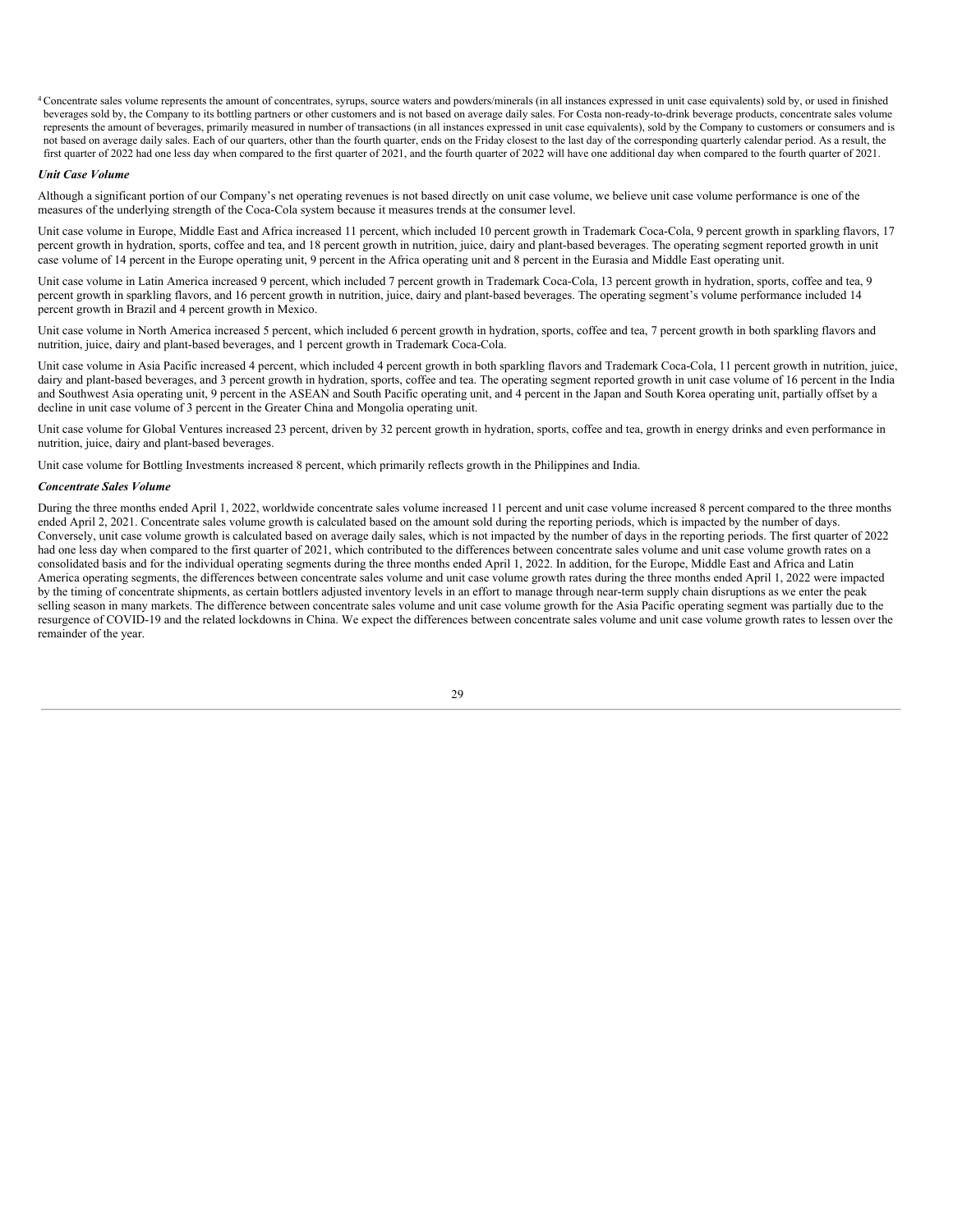#### *Net Operating Revenues*

During the three months ended April 1, 2022, net operating revenues were \$10,491 million, compared to \$9,020 million during the three months ended April 2, 2021, an increase of \$1,471 million, or 16 percent.

The following table illustrates, on a percentage basis, the estimated impact of the factors resulting in the increase (decrease) in net operating revenues on a consolidated basis and for each of our operating segments:

|                              | Percent Change 2022 versus 2021 |                                    |                                         |                                             |        |  |
|------------------------------|---------------------------------|------------------------------------|-----------------------------------------|---------------------------------------------|--------|--|
|                              | Volume <sup>1</sup>             | Price, Product &<br>Geographic Mix | Foreign Currency<br><b>Fluctuations</b> | Acquisitions &<br>Divestitures <sup>2</sup> | Total  |  |
| Consolidated                 | $11\%$                          | $7\%$                              | $\frac{0}{0}$<br>(4)                    | $3\%$                                       | $16\%$ |  |
| Europe, Middle East & Africa | $15\%$                          | $6\%$                              | (9)<br>$\%$                             | $-$ %                                       | $13\%$ |  |
| Latin America                | 20                              | 19                                 | (6)                                     | $\overline{\phantom{a}}$                    | 34     |  |
| North America                |                                 | 11                                 | $\overline{\phantom{a}}$                |                                             | 22     |  |
| Asia Pacific                 |                                 | $\sigma$                           | (5)                                     |                                             |        |  |
| Global Ventures              | 22                              | 12                                 | (6)                                     |                                             | 28     |  |
| <b>Bottling Investments</b>  |                                 |                                    | (5)                                     |                                             |        |  |

Note: Certain rows may not add due to rounding.

<sup>1</sup> Represents the percent change in net operating revenues attributable to the increase (decrease) in concentrate sales volume for our geographic operating segments and our Global Ventures operating segment (expressed in unit case equivalents) after considering the impact of acquisitions and divestitures. For our Bottling Investments operating segment, this represents the percent change in net operating revenues attributable to the increase (decrease) in unit case volume computed by comparing the total sales (rather than the average daily sales) in each of the corresponding periods after considering the impact of structural changes, if any. Our Bottling Investments operating segment data reflects unit case volume growth for consolidated bottlers only after considering the impact of structural changes, if any. Refer to the heading "Beverage Volume" above.

<sup>2</sup> Includes structural changes, if any. Refer to the heading "Structural Changes, Acquired Brands and Newly Licensed Brands" above.

Refer to the heading "Beverage Volume" above for additional information related to changes in our unit case and concentrate sales volumes.

"Price, product and geographic mix" refers to the change in net operating revenues caused by factors such as price changes, the mix of products and packages sold, and the mix of channels and geographic territories where the sales occurred. The impact of price, product and geographic mix is calculated by subtracting the change in net operating revenues resulting from volume increases or decreases, changes in foreign currency exchange rates, and acquisitions and divestitures from the total change in net operating revenues. Management believes that providing investors with price, product and geographic mix enhances their understanding about the combined impact that the following items had on the Company's net operating revenues: (1) pricing actions taken by the Company and, where applicable, our bottling partners; (2) changes in the mix of products and packages sold; (3) changes in the mix of channels where products were sold; and (4) changes in the mix of geographic territories where products were sold. Management uses this measure in making financial, operating and planning decisions and in evaluating the Company's performance.

Price, product and geographic mix had a 7 percent favorable impact on our consolidated net operating revenues. Price, product and geographic mix was impacted by a variety of factors and events including, but not limited to, the following:

- Europe, Middle East and Africa favorable channel and package mix and favorable pricing initiatives, including inflationary pricing in Turkey, partially offset by unfavorable geographic mix;
- Latin America favorable pricing initiatives, including inflationary pricing in Argentina, along with favorable channel and package mix;
- North America favorable pricing initiatives, including a benefit resulting from the timing of price increases in the prior year, and favorable channel and product mix;
- Asia Pacific favorable pricing initiatives along with favorable channel, package and geographic mix;
- Global Ventures favorable channel mix, primarily due to the timing of Costa retail store reopenings in the United Kingdom in the prior year, and favorable product mix; and
- Bottling Investments favorable pricing initiatives.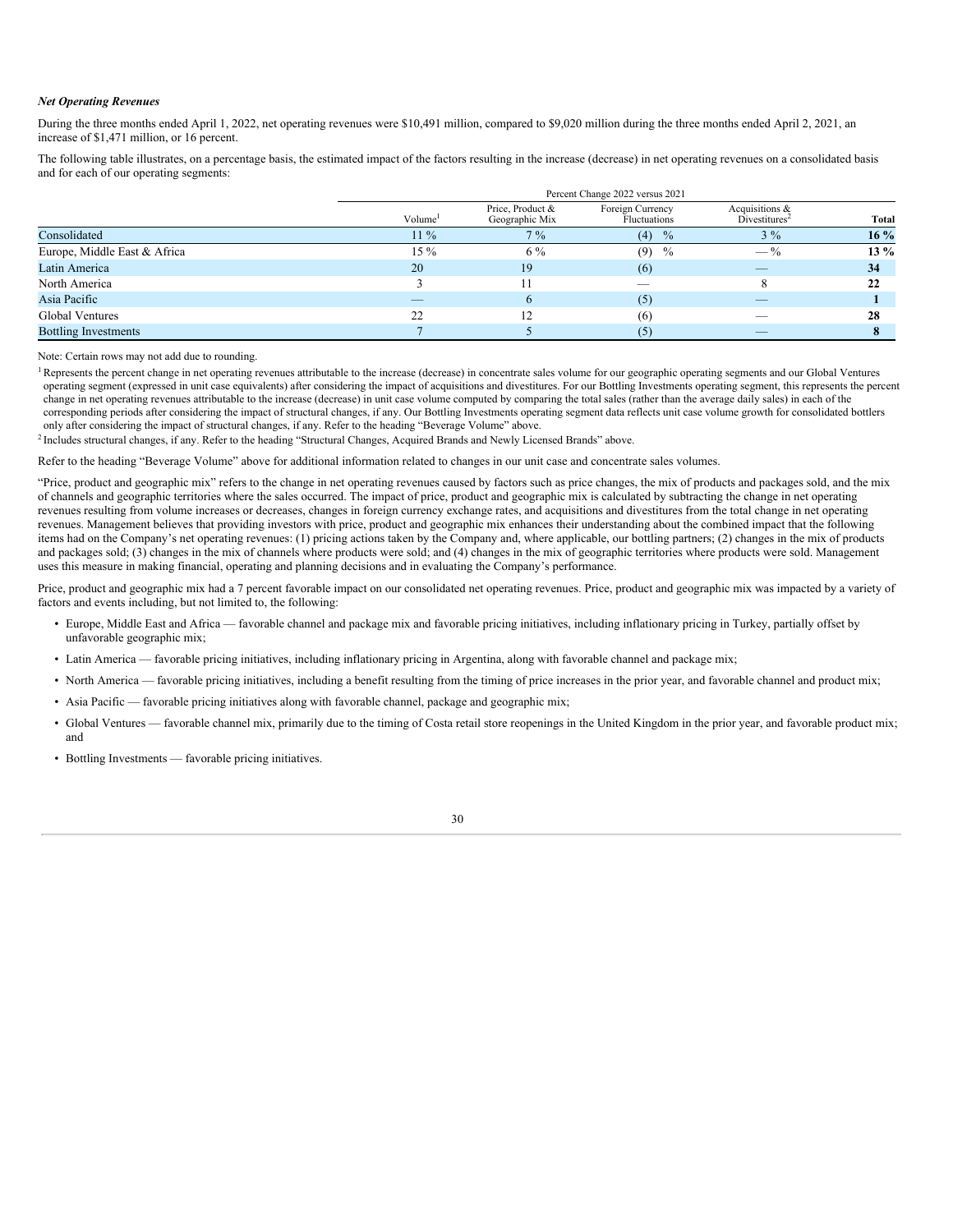The favorable channel and package mix for the three months ended April 1, 2022 in all applicable operating segments was primarily a result of the continued recovery in awayfrom-home channels in many markets in the current year and the impact of shelter-in-place and social distancing requirements in the prior year.

Fluctuations in foreign currency exchange rates decreased our consolidated net operating revenues by 4 percent. This unfavorable impact was primarily due to a stronger U.S. dollar compared to certain foreign currencies, including the Turkish lira, euro, Japanese yen and Philippine peso, which had an unfavorable impact on our Europe, Middle East and Africa, Asia Pacific and Bottling Investments operating segments. The unfavorable impact of a stronger U.S. dollar compared to the currencies listed above was partially offset by the impact of a weaker U.S. dollar compared to certain other foreign currencies, including the Chinese yuan, which had a favorable impact on our Asia Pacific operating segment. Refer to the heading "Liquidity, Capital Resources and Financial Position — Foreign Exchange" below.

"Acquisitions and divestitures" generally refers to acquisitions and divestitures of brands or businesses, some of which the Company considers to be structural changes. The impact of acquisitions and divestitures is the difference between the change in net operating revenues and the change in what our net operating revenues would have been if we removed the net operating revenues associated with an acquisition or a divestiture from either the current year or the prior year, as applicable. Management believes that quantifying the impact that acquisitions and divestitures had on the Company's net operating revenues provides investors with useful information to enhance their understanding of the Company's net operating revenue performance by improving their ability to compare our period-to-period results. Management considers the impact of acquisitions and divestitures when evaluating the Company's performance. Refer to the heading "Structural Changes, Acquired Brands and Newly Licensed Brands" above for additional information related to acquisitions and divestitures.

Net operating revenue growth rates are impacted by sales volume; price, product and geographic mix; foreign currency fluctuations; and acquisitions and divestitures. The size and timing of acquisitions and divestitures are not consistent from period to period. Based on current spot rates and our hedging coverage in place, we expect foreign currency fluctuations will have an unfavorable impact on our full year 2022 net operating revenues.

### *Gross Profit Margin*

Gross profit margin is a ratio calculated by dividing gross profit by net operating revenues. Management believes gross profit margin provides investors with useful information related to the profitability of our business prior to considering all of the operating costs incurred. Management uses this measure in making financial, operating and planning decisions and in evaluating the Company's performance.

Our gross profit margin decreased to 61.0 percent for the three months ended April 1, 2022, compared to 61.1 percent for the three months ended April 2, 2021. This decrease was primarily due to the unfavorable impact of foreign currency exchange rate fluctuations, the impact of increased commodity and transportation costs, and the acquisition of BodyArmor. These unfavorable impacts were partially offset by the impact of favorable pricing initiatives as well as favorable channel and package mix. We expect commodity and transportation costs to continue to increase in 2022, and we will continue to proactively take actions in an effort to mitigate the impact of these incremental costs.

## *Selling, General and Administrative Expenses*

The following table sets forth the components of selling, general and administrative expenses (in millions):

|                                              | Three Months Ended |                  |                  |
|----------------------------------------------|--------------------|------------------|------------------|
|                                              |                    | April 1,<br>2022 | April 2,<br>2021 |
| Selling and distribution expenses            |                    | 655 \$           | 618              |
| Advertising expenses                         |                    | 980              | 901              |
| Stock-based compensation expense             |                    | 87               | 58               |
| Other operating expenses                     |                    | 1.245            | 1.092            |
| Selling, general and administrative expenses |                    | $2,967$ \$       | 2,669            |

During the three months ended April 1, 2022, selling, general and administrative expenses increased \$298 million, or 11 percent, versus the prior year. The increase was due to increased marketing spending, higher annual incentive and stock-based compensation expense, and increased selling and distribution expenses. The increase in annual incentive and stock-based compensation expense was due to a more favorable outlook for our financial performance in the current year. The increase in selling and distribution expenses was primarily due to the continued recovery from the COVID-19 pandemic. During the three months ended April 1, 2022, foreign currency exchange rate fluctuations decreased selling, general and administrative expenses by 3 percent.

#### 31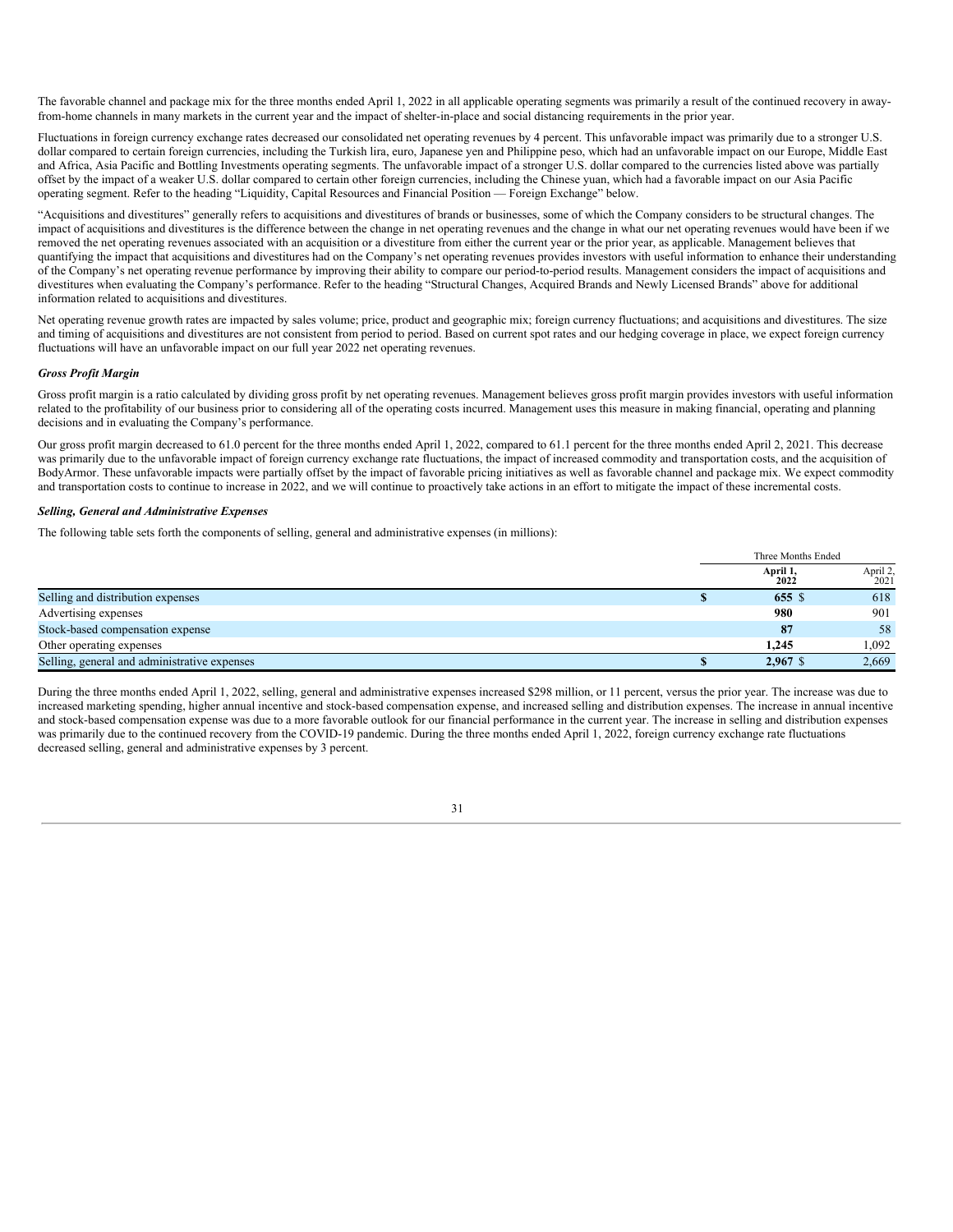As of April 1, 2022, we had \$517 million of total unrecognized compensation cost related to nonvested stock-based compensation awards granted under our plans, which we expect to recognize over a weighted-average period of 2.2 years as stock-based compensation expense. This expected cost does not include the impact of any future stock-based compensation awards.

#### *Other Operating Charges*

Other operating charges incurred by operating segment and Corporate were as follows (in millions):

|                              | Three Months Ended |                  |                  |
|------------------------------|--------------------|------------------|------------------|
|                              |                    | April 1,<br>2022 | April 2,<br>2021 |
| Europe, Middle East & Africa |                    | $(1)$ \$         | 50               |
| Latin America                |                    |                  | 11               |
| North America                |                    | (17)             | 12               |
| Asia Pacific                 |                    |                  | 13               |
| <b>Global Ventures</b>       |                    |                  |                  |
| <b>Bottling Investments</b>  |                    |                  | __               |
| Corporate                    |                    | 46               | 38               |
| Total                        |                    | 28 \$            | 124              |

During the three months ended April 1, 2022, the Company recorded other operating charges of \$28 million. These charges primarily consisted of \$22 million related to the remeasurement of our contingent consideration liability to fair value in conjunction with our acquisition of fairlife, LLC ("fairlife") in 2020, \$10 million related to the Company's productivity and reinvestment program and \$2 million related to the restructuring of our manufacturing operations in the United States. These charges were partially offset by a net gain of \$5 million, which included the reimbursement of distributor termination fees for BodyArmor recorded in the prior year partially offset by various transition and transaction costs, employee retention costs and the amortization of noncompete agreements, and income of \$1 million related to the Company's strategic realignment initiatives primarily as a result of a revision to estimated severance costs accrued in the prior year.

During the three months ended April 2, 2021, the Company recorded other operating charges of \$124 million. These charges primarily consisted of \$93 million related to the Company's strategic realignment initiatives and \$18 million related to the Company's productivity and reinvestment program. In addition, other operating charges included \$4 million related to the remeasurement of our contingent consideration liability to fair value in conjunction with the fairlife acquisition and \$9 million related to tax litigation expense.

Refer to Note 8 of Notes to Consolidated Financial Statements for additional information related to the tax litigation. Refer to Note 12 of Notes to Consolidated Financial Statements for additional information on the Company's productivity and reinvestment program. Refer to Note 16 of Notes to Consolidated Financial Statements for the impact these charges had on our operating segments and Corporate.

### *Operating Income and Operating Margin*

Information about our operating income contribution by operating segment and Corporate on a percentage basis is as follows:

|                              | Three Months Ended |                  |
|------------------------------|--------------------|------------------|
|                              | April 1,<br>2022   | April 2,<br>2021 |
| Europe, Middle East & Africa | $29.6\%$           | 30.1 %           |
| Latin America                | 22.3               | 20.3             |
| North America                | 31.0               | 29.1             |
| Asia Pacific                 | 19.5               | 25.2             |
| <b>Global Ventures</b>       | 1.5                | 1.0              |
| Bottling Investments         | 5.7                | 5.2              |
| Corporate                    | (9.6)              | (10.9)           |
| Total                        | 100.0%             | 100.0%           |

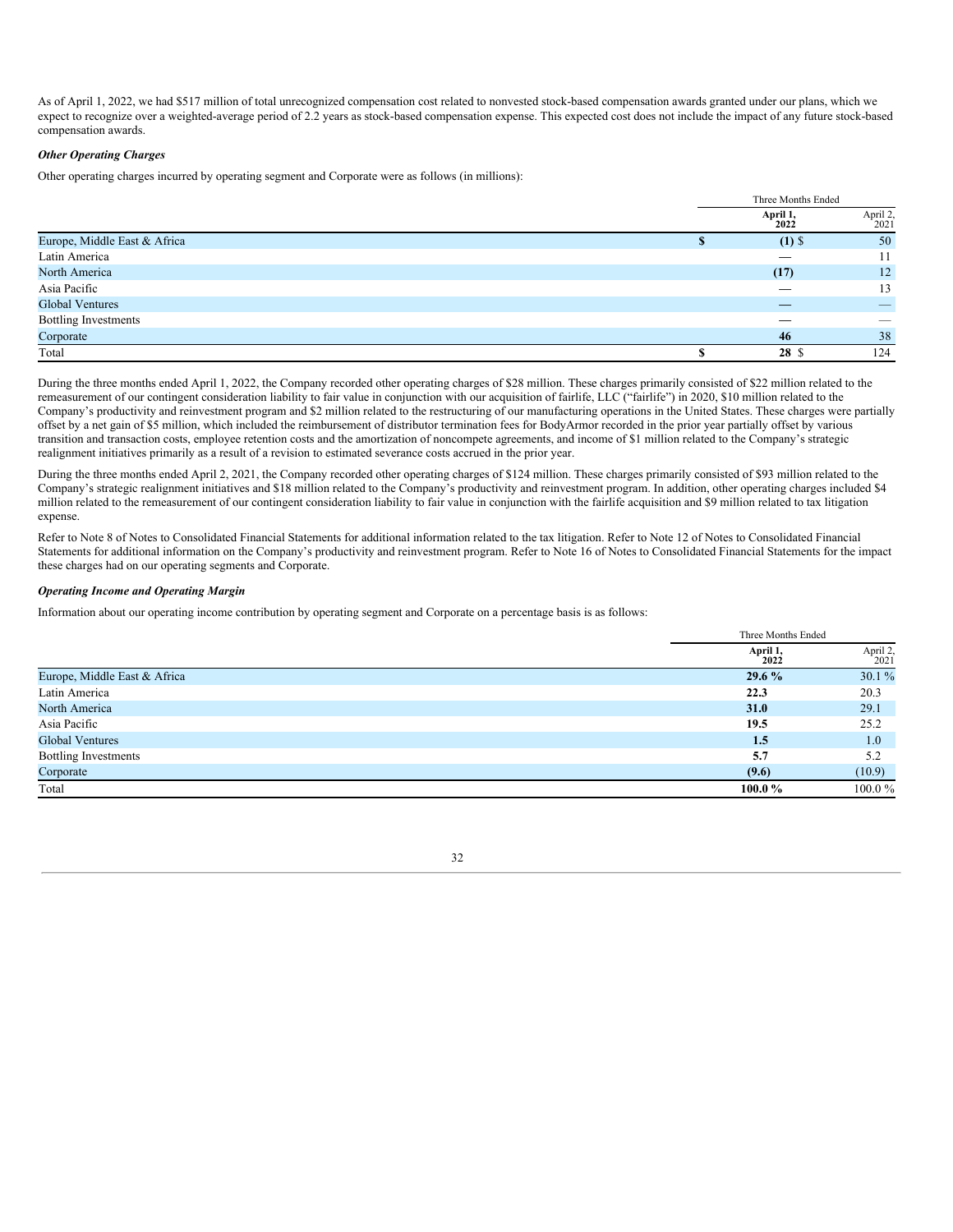Operating margin is a ratio calculated by dividing operating income by net operating revenues. Management believes operating margin provides investors with useful information related to the profitability of our business after considering all of the operating costs incurred. Management uses this measure in making financial, operating and planning decisions and in evaluating the Company's performance.

Information about our operating margin on a consolidated basis and by operating segment and Corporate is as follows:

|                              | Three Months Ended |                    |
|------------------------------|--------------------|--------------------|
|                              | April 1,<br>2022   | April 2,<br>$2021$ |
| Consolidated                 | $32.5\%$           | $30.2\%$           |
| Europe, Middle East & Africa | $60.6\%$           | 56.1 %             |
| Latin America                | 62.6               | 60.7               |
| North America                | 29.4               | 27.0               |
| Asia Pacific                 | 53.9               | 55.6               |
| Global Ventures              | 6.9                | 4.6                |
| <b>Bottling Investments</b>  | 9.5                | 7.4                |
| Corporate                    | $\star$            | *                  |

*\** Calculation is not meaningful.

During the three months ended April 1, 2022, operating income was \$3,405 million, compared to \$2,722 million during the three months ended April 2, 2021, an increase of \$683 million, or 25 percent. The increase was driven by concentrate sales volume growth of 11 percent, favorable channel and package mix, and lower other operating charges, partially offset by an unfavorable foreign currency exchange rate impact and higher selling, general and administrative expenses.

During the three months ended April 1, 2022, fluctuations in foreign currency exchange rates unfavorably impacted consolidated operating income by 6 percent due to a stronger U.S. dollar compared to certain foreign currencies, including the Japanese yen, Turkish lira, euro and Argentine peso, which had an unfavorable impact on our Asia Pacific, Europe, Middle East and Africa, and Latin America operating segments. The unfavorable impact of a stronger U.S. dollar compared to the currencies listed above was partially offset by the impact of a weaker U.S. dollar compared to certain other foreign currencies, including the Chinese yuan, which had a favorable impact on our Asia Pacific operating segment. Refer to the heading "Liquidity, Capital Resources and Financial Position — Foreign Exchange" below.

The Europe, Middle East and Africa operating segment reported operating income of \$1,007 million and \$820 million for the three months ended April 1, 2022 and April 2, 2021, respectively. The increase in operating income was primarily driven by concentrate sales volume growth of 15 percent, favorable channel and package mix, and lower other operating charges, partially offset by an unfavorable foreign currency exchange rate impact of 11 percent.

Latin America reported operating income of \$760 million and \$552 million for the three months ended April 1, 2022 and April 2, 2021, respectively. The increase in operating income was primarily driven by concentrate sales volume growth of 20 percent, favorable pricing initiatives, and lower other operating charges, partially offset by increased marketing spending and an unfavorable foreign currency exchange rate impact of 7 percent.

Operating income for North America for the three months ended April 1, 2022 and April 2, 2021 was \$1,056 million and \$792 million, respectively. The increase in operating income was primarily driven by concentrate sales volume growth of 3 percent, favorable pricing initiatives, favorable channel and product mix, and lower other operating charges, partially offset by higher annual incentive expense and increased marketing spending.

Asia Pacific's operating income for the three months ended April 1, 2022 and April 2, 2021 was \$664 million and \$686 million, respectively. The decrease in operating income was primarily driven by an unfavorable foreign currency exchange rate impact of 5 percent and increased marketing spending, partially offset by favorable pricing, channel and package mix along with lower other operating charges.

Global Ventures' operating income for the three months ended April 1, 2022 and April 2, 2021 was \$51 million and \$26 million, respectively. The increase in operating income was primarily driven by net operating revenue growth as a result of the timing of Costa retail store reopenings in the United Kingdom in the prior year, partially offset by higher selling and distribution expenses, increased marketing spending and an unfavorable foreign currency exchange rate impact of 5 percent.

Bottling Investments' operating income for the three months ended April 1, 2022 and April 2, 2021 was \$193 million and \$141 million, respectively. The increase in operating income was primarily driven by volume growth of 7 percent, favorable pricing initiatives and effective cost management, partially offset by an unfavorable foreign currency exchange rate impact of 7 percent.

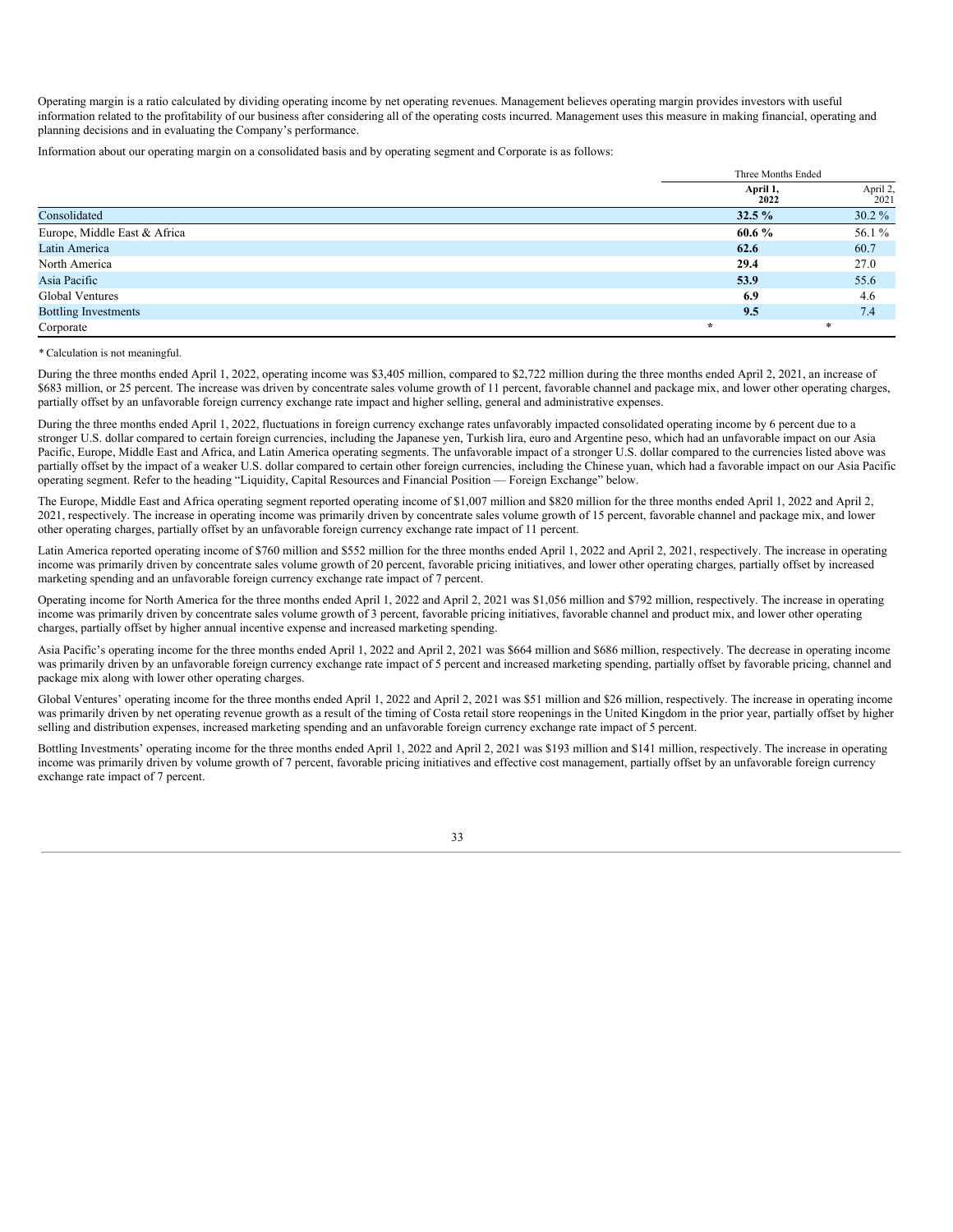Corporate's operating loss for the three months ended April 1, 2022 and April 2, 2021 was \$326 million and \$295 million, respectively. Operating loss in 2022 increased primarily as a result of higher annual incentive and stock-based compensation expense as well as higher other operating charges.

Based on current spot rates and our hedging coverage in place, we expect foreign currency fluctuations will have an unfavorable impact on our full year 2022 operating income.

### *Interest Income*

During the three months ended April 1, 2022, interest income was \$78 million, compared to \$66 million during the three months ended April 2, 2021, an increase of \$12 million, or 20 percent. The increase was primarily driven by higher returns in certain of our international locations.

### *Interest Expense*

During the three months ended April 1, 2022, interest expense was \$182 million, compared to \$442 million during the three months ended April 2, 2021, a decrease of \$260 million, or 59 percent. The decrease was primarily due to certain hedging activities and charges of \$58 million in the prior year associated with the extinguishment of long-term debt.

## *Equity Income (Loss) — Net*

During the three months ended April 1, 2022, equity income was \$262 million, compared to equity income of \$279 million during the three months ended April 2, 2021, a decrease of \$17 million, or 6 percent. The decrease was primarily due to a

\$32 million reduction in net gains resulting from the Company's proportionate share of significant operating and nonoperating items recorded by certain of our equity method investees and an unfavorable foreign currency exchange rate impact. These unfavorable impacts were partially offset by more favorable operating results reported by several of our equity method investees in the current year.

### *Other Income (Loss) — Net*

Other income (loss) — net includes, among other things, dividend income; gains and losses related to the disposal of property, plant and equipment; gains and losses related to acquisitions and divestitures; non-service cost components of net periodic benefit cost or income for pension and other postretirement benefit plans; other charges and credits related to pension and other postretirement benefit plans; realized and unrealized gains and losses on equity securities and trading debt securities; realized gains and losses on available-for-sale debt securities; other-than-temporary impairment charges; and net foreign currency exchange gains and losses. The foreign currency exchange gains and losses are primarily the result of the remeasurement of monetary assets and liabilities from certain currencies into functional currencies. The effects of the remeasurement of these assets and liabilities are partially offset by the impact of our economic hedging program for certain exposures on our consolidated balance sheet. Refer to Note 6 of Notes to Consolidated Financial Statements.

During the three months ended April 1, 2022, other income (loss) — net was a loss of \$105 million. The Company recognized a net loss of \$104 million related to realized and unrealized gains and losses on equity securities and trading debt securities as well as realized gains and losses on available-for-sale debt securities, net foreign currency exchange losses of \$73 million and a net loss of \$24 million as a result of one of our equity method investees issuing additional shares of its stock. Additionally, other income (loss) — net included income of \$70 million related to the non-service cost components of net periodic benefit income and dividend income of \$12 million.

During the three months ended April 2, 2021, other income (loss) — net was income of \$138 million. The Company recognized a net gain of \$133 million related to realized and unrealized gains and losses on equity securities and trading debt securities as well as realized gains and losses on available-for-sale debt securities. The Company also recorded pension settlement charges of \$54 million related to its strategic realignment initiatives. Other income (loss) — net also included income of \$60 million related to the non-service cost components of net periodic benefit income, \$10 million of dividend income and net foreign currency exchange losses of \$9 million. None of the other items included in other income (loss) — net was individually significant.

Refer to Note 4 of Notes to Consolidated Financial Statements for additional information on equity and debt securities. Refer to Note 6 of Notes to Consolidated Financial Statements for additional information on economic hedging activities. Refer to Note 13 of Notes to Consolidated Financial Statements for additional information on net periodic benefit income. Refer to Note 15 of Notes to Consolidated Financial Statements for additional information on one of our equity method investees issuing additional shares of its stock. Refer to Note 16 of Notes to Consolidated Financial Statements for the impact that certain of these items had on our operating segments and Corporate.

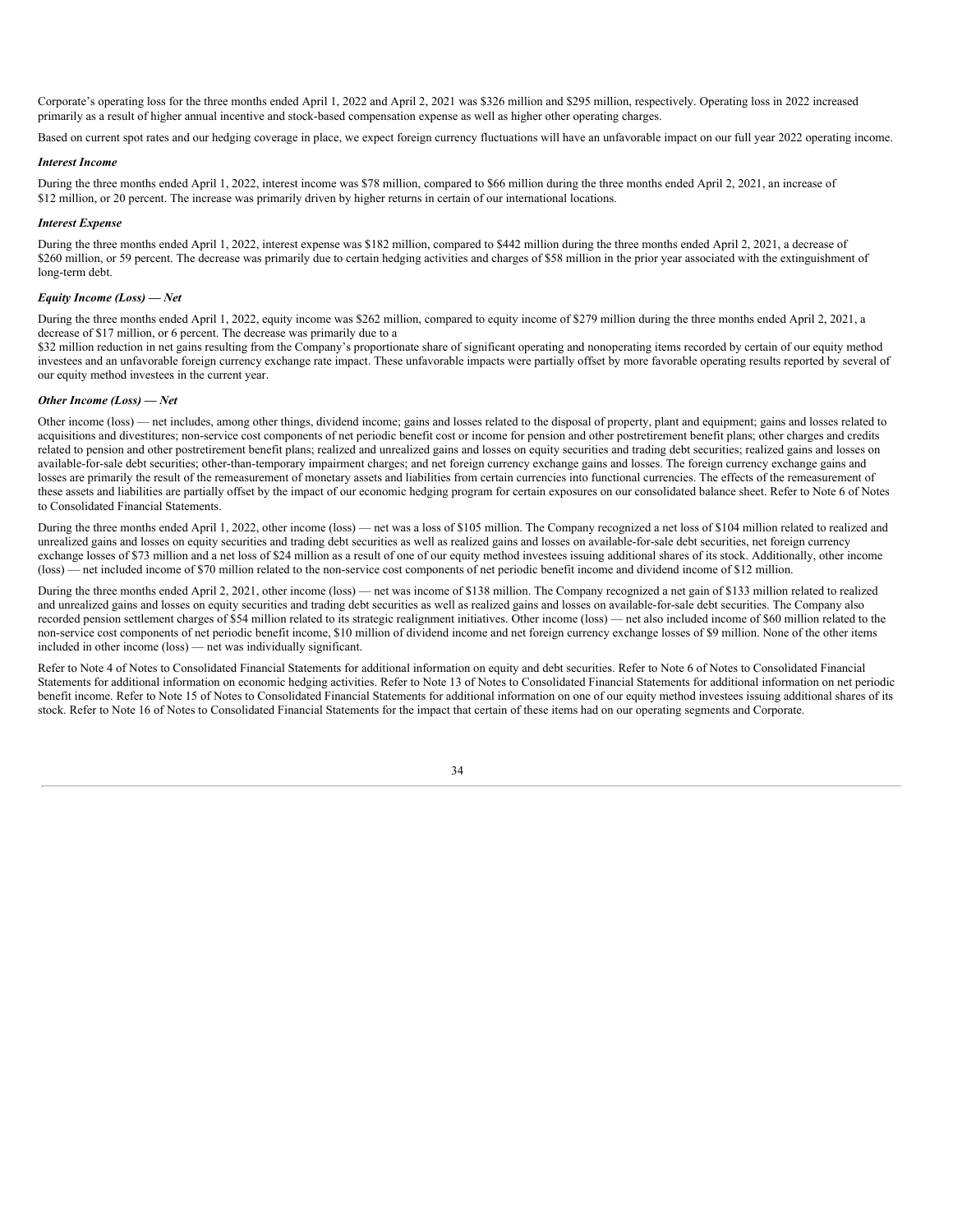### *Income Taxes*

The Company recorded income taxes of \$665 million (19.2 percent effective tax rate) and \$508 million (18.4 percent effective tax rate) during the three months ended April 1, 2022 and April 2, 2021, respectively.

The Company's effective tax rates for the three months ended April 1, 2022 and April 2, 2021 vary from the statutory U.S. federal income tax rate of 21.0 percent primarily due to the tax impact of significant operating and nonoperating items, as described in Note 11 of Notes to Consolidated Financial Statements, along with the tax benefits of having significant earnings generated outside the United States and significant earnings generated in investments accounted for under the equity method, both of which are generally taxed at rates lower than the statutory U.S. rate.

On November 18, 2020, the U.S. Tax Court ("Tax Court") issued an opinion ("Opinion") regarding the Company's 2015 litigation with the U.S. Internal Revenue Service ("IRS") involving transfer pricing tax adjustments in which the Tax Court predominantly sided with the IRS. The Company strongly disagrees with the Opinion and intends to vigorously defend its position. Refer to Note 8 of Notes to Consolidated Financial Statements for additional information on the litigation.

At the end of each quarter, we make our best estimate of the effective tax rate expected to be applicable for the full fiscal year. This estimate reflects, among other items, our best estimate of operating results and foreign currency exchange rates. Based on enacted tax laws, including our current interpretation of recently issued regulations, the Company's effective tax rate in 2022 is expected to be 19.5 percent before considering the potential impact of any significant operating and nonoperating items that may affect our effective tax rate. This rate does not include the impact of the ongoing tax litigation with the IRS, if the Company were not to prevail.

## **LIQUIDITY, CAPITAL RESOURCES AND FINANCIAL POSITION**

We believe our ability to generate cash flows from operating activities is one of the fundamental strengths of our business. Refer to the heading "Cash Flows from Operating Activities" below. The Company does not typically raise capital through the issuance of stock. Instead, we use debt financing to lower our overall cost of capital and increase our return on shareowners' equity. Refer to the heading "Cash Flows from Financing Activities" below. We have a history of borrowing funds both domestically and internationally at reasonable interest rates, and we expect to be able to continue to borrow funds at reasonable rates over the long term. Our debt financing also includes the use of a commercial paper program. We currently have the ability to borrow funds in this market at levels that are consistent with our debt financing strategy and, and we expect to continue to be able to do so in the future.

The Company regularly reviews its optimal mix of short-term and long-term debt. The Company's cash, cash equivalents, short-term investments and marketable securities totaled \$10.4 billion as of April 1, 2022. In addition to these funds, our commercial paper program, and our ability to issue long-term debt, we had \$7.8 billion in unused backup lines of credit for general corporate purposes as of April 1, 2022. These backup lines of credit expire at various times from 2022 through 2027.

Our current capital allocation priorities are as follows: investing wisely to support our business operations, continuing to grow our dividend payment, enhancing our beverage portfolio and capabilities through opportunistic and disciplined acquisitions, and using excess cash to repurchase shares over time. We currently expect 2022 capital expenditures to be approximately \$1.5 billion. During 2022, we also expect to repurchase approximately \$500 million of shares in addition to repurchasing shares equivalent to the proceeds from the issuances of stock under our stock-based compensation plans.

We are currently in litigation with the IRS for tax years 2007 through 2009. On November 18, 2020, the Tax Court issued the Opinion in which it predominantly sided with the IRS; however, a final decision is still pending and the timing of such decision is not currently known. The Company strongly disagrees with the IRS' positions and the portions of the Opinion affirming such positions and intends to vigorously defend our positions utilizing every available avenue of appeal. While the Company believes that it is more likely than not that we will ultimately prevail in this litigation upon appeal, it is possible that all, or some portion of, the adjustments proposed by the IRS and sustained by the Tax Court could ultimately be upheld. In the event that all of the adjustments proposed by the IRS are ultimately upheld for tax years 2007 through 2009 and the IRS, with the consent of the federal courts, were to decide to apply the underlying methodology ("Tax Court Methodology") to the subsequent years up to and including 2021, the Company currently estimates that the potential aggregate incremental tax and interest liability could be approximately \$13 billion as of December 31, 2021. Additional income tax and interest would continue to accrue until the time any such potential liability, or portion thereof, were to be paid. The Company estimates the impact of the continued application of the Tax Court Methodology for the three months ended April 1, 2022 would increase the potential aggregate incremental tax and interest liability by approximately \$250 million. Once the Tax Court renders a final decision, the Company will have 90 days to file a notice of appeal and pay the portion of the potential aggregate incremental tax and interest liability related to the 2007 through 2009 tax years, which we currently estimate to be approximately \$5.0 billion (including interest accrued through April 1, 2022), plus any additional interest accrued through the time of payment. Refer to Note 8 of Notes to Consolidated Financial Statements for additional information on the tax litigation

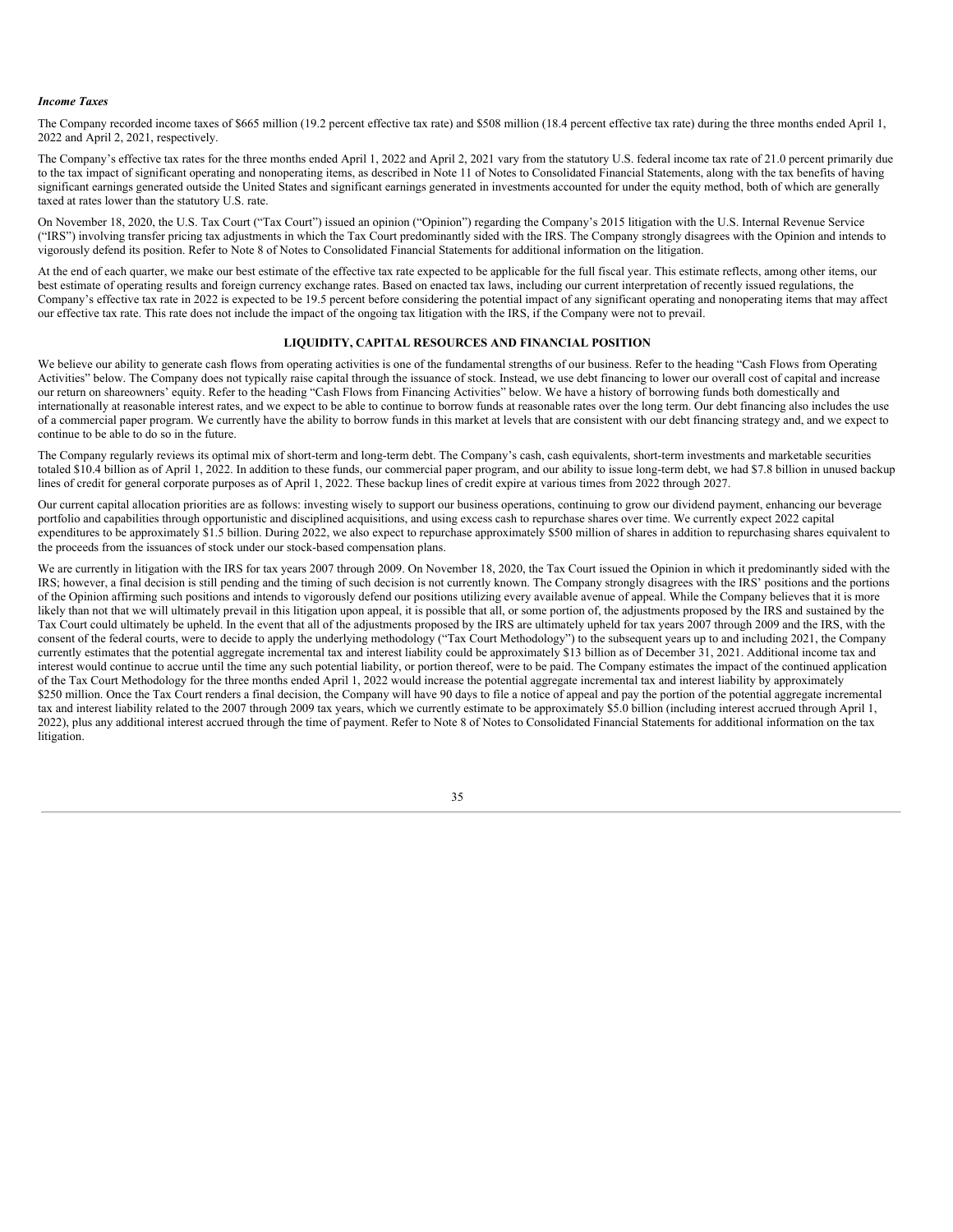While we believe it is more likely than not that we will prevail in the tax litigation discussed above, we are confident that, between our ability to generate cash flows from operating activities and our ability to borrow funds at reasonable interest rates, we can manage the range of possible outcomes in the final resolution of the matter.

Based on all of the aforementioned factors, the Company believes its current liquidity position is strong and will continue to be sufficient to fund our operating activities and cash commitments for investing and financing activities for the foreseeable future.

## *Cash Flows from Operating Activities*

As part of our continued efforts to improve our working capital efficiency, we have worked with our suppliers over the past several years to revisit terms and conditions, including the extension of payment terms. Our current payment terms with the majority of our suppliers are 120 days. Additionally, two global financial institutions offer a voluntary supply chain finance ("SCF") program which enables our suppliers, at their sole discretion, to sell their receivables from the Company to these financial institutions on a non-recourse basis at a rate that leverages our credit rating and thus may be more beneficial to them. The SCF program is available to suppliers of goods and services included in cost of goods sold as well as suppliers of goods and services included in selling, general and administrative expenses in our consolidated statement of income. The Company and our suppliers agree on contractual terms for the goods and services we procure, including prices, quantities and payment terms, regardless of whether the supplier elects to participate in the SCF program. The suppliers sell goods or services, as applicable, to the Company and issue the associated invoices to the Company based on the agreed-upon contractual terms. Then, if they are participating in the SCF program, our suppliers, at their sole discretion, determine which invoices, if any, they want to sell to the financial institutions. Our suppliers' voluntary inclusion of invoices in the SCF program has no bearing on our payment terms. No guarantees are provided by the Company or any of our subsidiaries under the SCF program. We have no economic interest in a supplier's decision to participate in the SCF program, and we have no direct financial relationship with the financial institutions, as it relates to the SCF program. Accordingly, amounts due to our suppliers that elected to participate in the SCF program are included in the line item accounts payable and accrued expenses in our consolidated balance sheet. All activity related to amounts due to suppliers that elected to participate in the SCF program is reflected within the operating activities section of our consolidated statement of cash flows. We have been informed by the financial institutions that as of April 1, 2022 and December 31, 2021, suppliers had elected to sell \$876 million and \$882 million, respectively, of our outstanding payment obligations to the financial institutions. The amounts settled through the SCF program were \$882 million and \$705 million during the three months ended April 1, 2022 and April 2, 2021, respectively. We do not believe there is a risk that our payment terms will be shortened in the near future, and we do not currently expect our net cash provided by operating activities to be significantly impacted by additional extensions of payment terms in the foreseeable future.

The Company has a trade accounts receivable factoring program in certain countries. Under this program, we can elect to sell trade accounts receivables to unaffiliated financial institutions at a discount. In these factoring arrangements, for ease of administration, the Company collects customer payments related to the factored receivables and remits those payments to the financial institutions. The Company sold \$1,597 million and \$1,309 million of trade accounts receivables under this program during the three months ended April 1, 2022 and April 2, 2021, respectively, and the costs of factoring such receivables were not material. The cash received from the financial institutions is reflected within the operating activities section of our consolidated statement of cash flows.

Net cash provided by operating activities during the three months ended April 1, 2022 and April 2, 2021 was \$623 million and \$1,636 million, respectively, a decrease of \$1,013 million, or 62 percent. This decrease was primarily driven by higher annual incentive payments in 2022, higher marketing payments resulting from year-end accruals, lower benefits from our trade accounts receivable factoring program in the current year, and an unfavorable impact due to foreign currency exchange rate fluctuations. These items were partially offset by increased operating income, lower payments related to our strategic realignment initiatives and lower tax payments.

## *Cash Flows from Investing Activities*

Net cash provided by investing activities during the three months ended April 1, 2022 was \$146 million, and net cash used in investing activities during the three months ended April 2, 2021 was \$281 million.

## *Purchases of Investments and Proceeds from Disposals of Investments*

During the three months ended April 1, 2022, purchases of investments were \$835 million and proceeds from disposals of investments were \$1,323 million, resulting in a net cash inflow of \$488 million. During the three months ended April 2, 2021, purchases of investments were \$1,466 million and proceeds from disposals of investments were \$1,375 million, resulting in a net cash outflow of \$91 million. This activity primarily represents the purchases of, and proceeds from the disposals of, investments in marketable securities and short-term investments that were made as part of the Company's overall cash management strategy. Also included in this activity are purchases of, and proceeds from the disposals of, investments held by our captive insurance companies. Refer to Note 4 of Notes to Consolidated Financial Statements for additional information.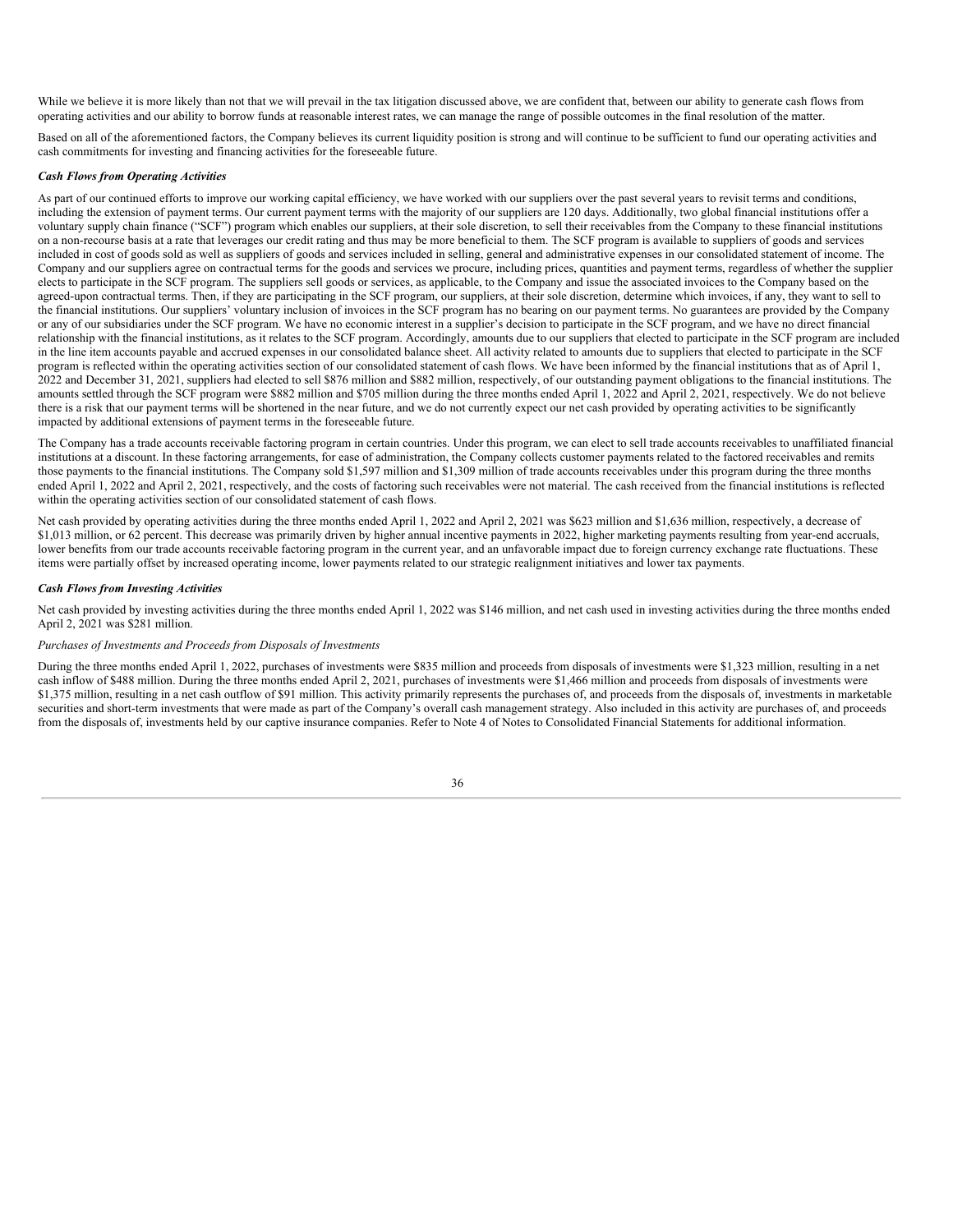### *Acquisitions of Businesses, Equity Method Investments and Nonmarketable Securities*

During the three months ended April 1, 2022 and April 2, 2021, the Company's acquisitions of businesses, equity method investments and nonmarketable securities totaled \$5 million and \$4 million, respectively.

### *Proceeds from Disposals of Businesses, Equity Method Investments and Nonmarketable Securities*

During the three months ended April 1, 2022, proceeds from disposals of businesses, equity method investments and nonmarketable securities were \$218 million, which primarily related to the sale of our ownership interest in one of our equity method investments. During the three months ended April 2, 2021, proceeds from disposals of businesses, equity method investments and nonmarketable securities were \$2 million. Refer to Note 2 of Notes to Consolidated Financial Statements for additional information.

### *Purchases of Property, Plant and Equipment*

Purchases of property, plant and equipment during the three months ended April 1, 2022 and April 2, 2021 were \$217 million and \$216 million, respectively.

### *Cash Flows from Financing Activities*

Net cash used in financing activities during the three months ended April 1, 2022 was \$2,975 million, and net cash provided by financing activities during the three months ended April 2, 2021 was \$364 million.

### *Debt Financing*

Issuances and payments of debt included both short-term and long-term financing activities. During the three months ended April 1, 2022, the Company had issuances of debt of \$1,052 million, which included \$1,026 million of net issuances of commercial paper and short-term debt with maturities of 90 days or less, \$5 million of issuances of commercial paper and short-term debt with maturities greater than 90 days, and long-term debt issuances of \$21 million, net of related discounts and issuance costs.

The Company made payments of debt of \$1,045 million during the three months ended April 1, 2022, which included \$750 million of payments of commercial paper and shortterm debt with maturities greater than 90 days and payments of long-term debt of \$295 million.

During the three months ended April 1, 2022, the Company retired upon maturity U.S. dollar-denominated debentures of \$288 million.

### *Issuances of Stock*

During the three months ended April 1, 2022, the Company received cash proceeds from issuances of stock of \$449 million, an increase of \$266 million when compared to cash proceeds from issuances of stock of \$183 million during the three months ended April 2, 2021. The issuances of stock during the three months ended April 1, 2022 and April 2, 2021 were related to the exercise of stock options by employees.

### *Share Repurchases*

During the three months ended April 1, 2022, the total cash outflow for treasury stock purchases was \$546 million. The Company repurchased 7.7 million shares of common stock under the share repurchase plan authorized by our Board of Directors. These shares were repurchased at an average cost of \$61.48 per share, for a total cost of \$471 million. In addition to shares repurchased, the Company's treasury stock activity also includes shares surrendered to the Company to pay the exercise price and/or to satisfy tax withholding obligations in connection with so-called stock swap exercises of employee stock options and/or the vesting of restricted stock issued to employees. The net impact of the Company's issuances of stock and share repurchases during the three months ended April 1, 2022 resulted in a net cash outflow of \$97 million. During 2022, we expect to repurchase approximately \$500 million of shares in addition to repurchasing shares equivalent to the proceeds from the issuances of stock under our stock-based compensation plans.

### *Dividends*

During the three months ended April 1, 2022 and April 2, 2021, the Company paid dividends of \$1,906 million and \$1,810 million, respectively.

Our Board of Directors approved the Company's regular quarterly dividend of \$0.44 per share at its April 2022 meeting. This dividend is payable on July 1, 2022 to shareowners of record as of the close of business on June 15, 2022.

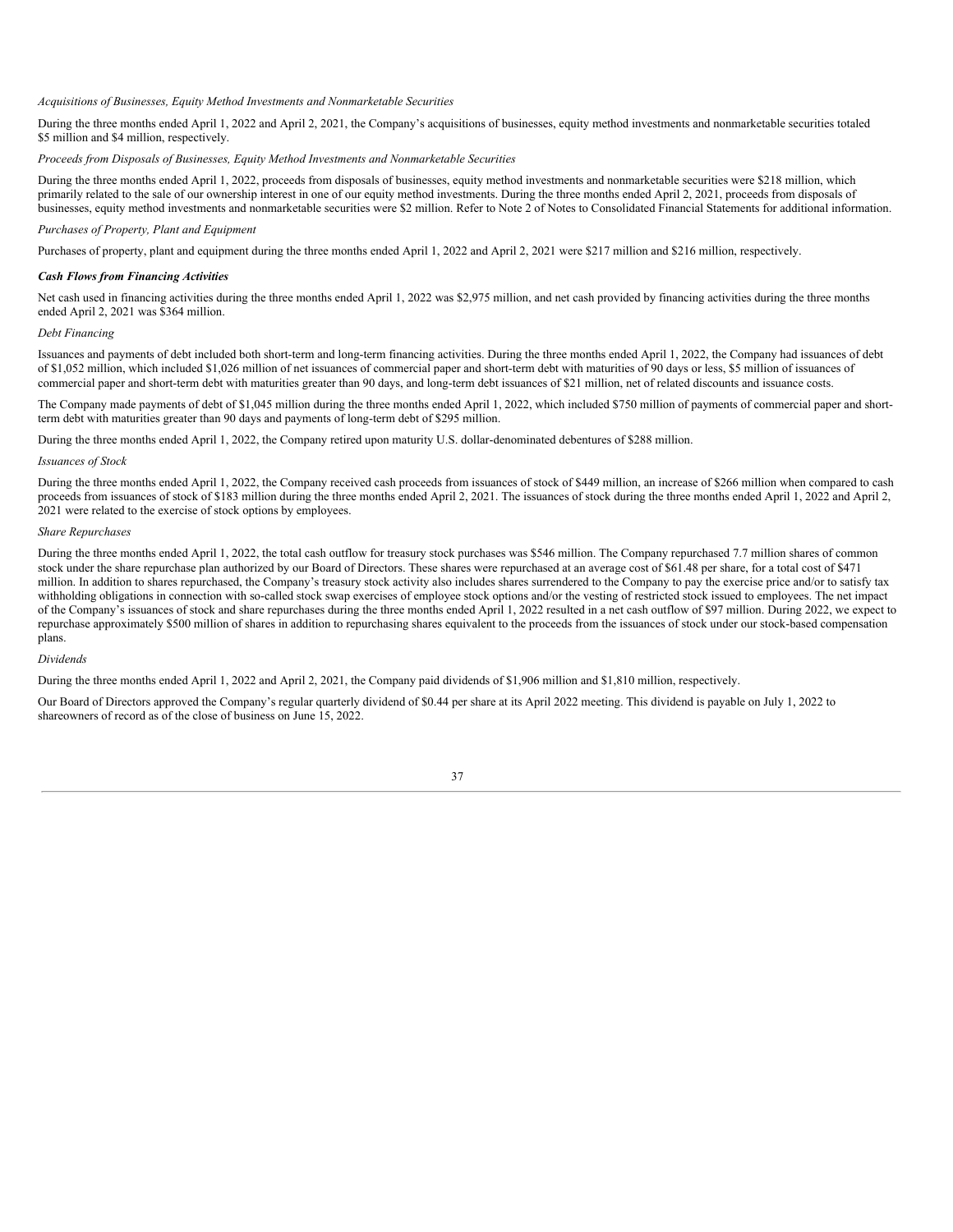### *Other Financing Activities*

During the three months ended April 1, 2022 and April 2, 2021, the total cash outflow for other financing activities was \$979 million and \$449 million, respectively. The activity during the three months ended April 1, 2022 included the payment of \$540 million of the purchase price for BodyArmor, which was originally held back related to indemnification obligations.

## *Foreign Exchange*

Our international operations are subject to certain opportunities and risks, including currency fluctuations and governmental actions. We closely monitor our operations in each country and seek to adopt appropriate strategies that are responsive to changing economic and political environments as well as to fluctuations in currencies.

Due to the geographic diversity of our operations, weakness in some currencies may be offset by strength in others. Our foreign currency management program is designed to mitigate, over time, a portion of the potentially unfavorable impact of exchange rate changes on our net income and earnings per share. Taking into account the effects of our hedging activities, the impact of fluctuations in foreign currency exchange rates decreased our operating income for the three months ended April 1, 2022 by 6 percent.

Based on current spot rates and our hedging coverage in place, we expect foreign currency fluctuations will have an unfavorable impact on operating income and cash flows from operating activities through the end of the year.

### *Item 3. Quantitative and Qualitative Disclosures About Market Risk*

We have no material changes to the disclosures on this matter made in our Annual Report on Form 10-K for the year ended December 31, 2021.

### *Item 4. Controls and Procedures*

### *Evaluation of Disclosure Controls and Procedures*

The Company, under the supervision and with the participation of its management, including the Chief Executive Officer and the Chief Financial Officer, evaluated the effectiveness of the design and operation of the Company's "disclosure controls and procedures" (as defined in Rule 13a-15(e) under the Securities Exchange Act of 1934, as amended ("Exchange Act")) as of the end of the period covered by this report. Based on that evaluation, the Chief Executive Officer and the Chief Financial Officer concluded that the Company's disclosure controls and procedures were effective as of April 1, 2022.

### *Changes in Internal Control Over Financial Reporting*

There have been no changes in the Company's internal control over financial reporting during the quarter ended April 1, 2022 that have materially affected, or are reasonably likely to materially affect, the Company's internal control over financial reporting.

### **Part II. Other Information**

### *Item 1. Legal Proceedings*

Information regarding reportable legal proceedings is contained in Part I, "Item 3. Legal Proceedings" in our Annual Report on Form 10-K for the year ended December 31, 2021. The following updates and restates the description of the previously reported U.S. Federal Income Tax Dispute matter.

### *U.S. Federal Income Tax Dispute*

On September 17, 2015, the Company received a Statutory Notice of Deficiency ("Notice") from the U.S. Internal Revenue Service ("IRS") seeking approximately \$3.3 billion of additional federal income tax for years 2007 through 2009. In the Notice, the IRS stated its intent to reallocate over \$9 billion of income to the U.S. parent company from certain of its foreign affiliates that the U.S. parent company licensed to manufacture, distribute, sell, market and promote its products in certain non-U.S. markets.

The Notice concerned the Company's transfer pricing between its U.S. parent company and certain of its foreign affiliates. IRS rules governing transfer pricing require arm'slength pricing of transactions between related parties such as the Company's U.S. parent and its foreign affiliates.

To resolve the same transfer pricing issue for the tax years 1987 through 1995, the Company and the IRS had agreed in 1996 on an arm's-length methodology for determining the amount of U.S. taxable income that the U.S. parent company would report as compensation from its foreign licensees. The Company and the IRS memorialized this accord in a closing agreement resolving that dispute ("Closing Agreement"). The Closing Agreement provided that, absent a change in material facts or circumstances

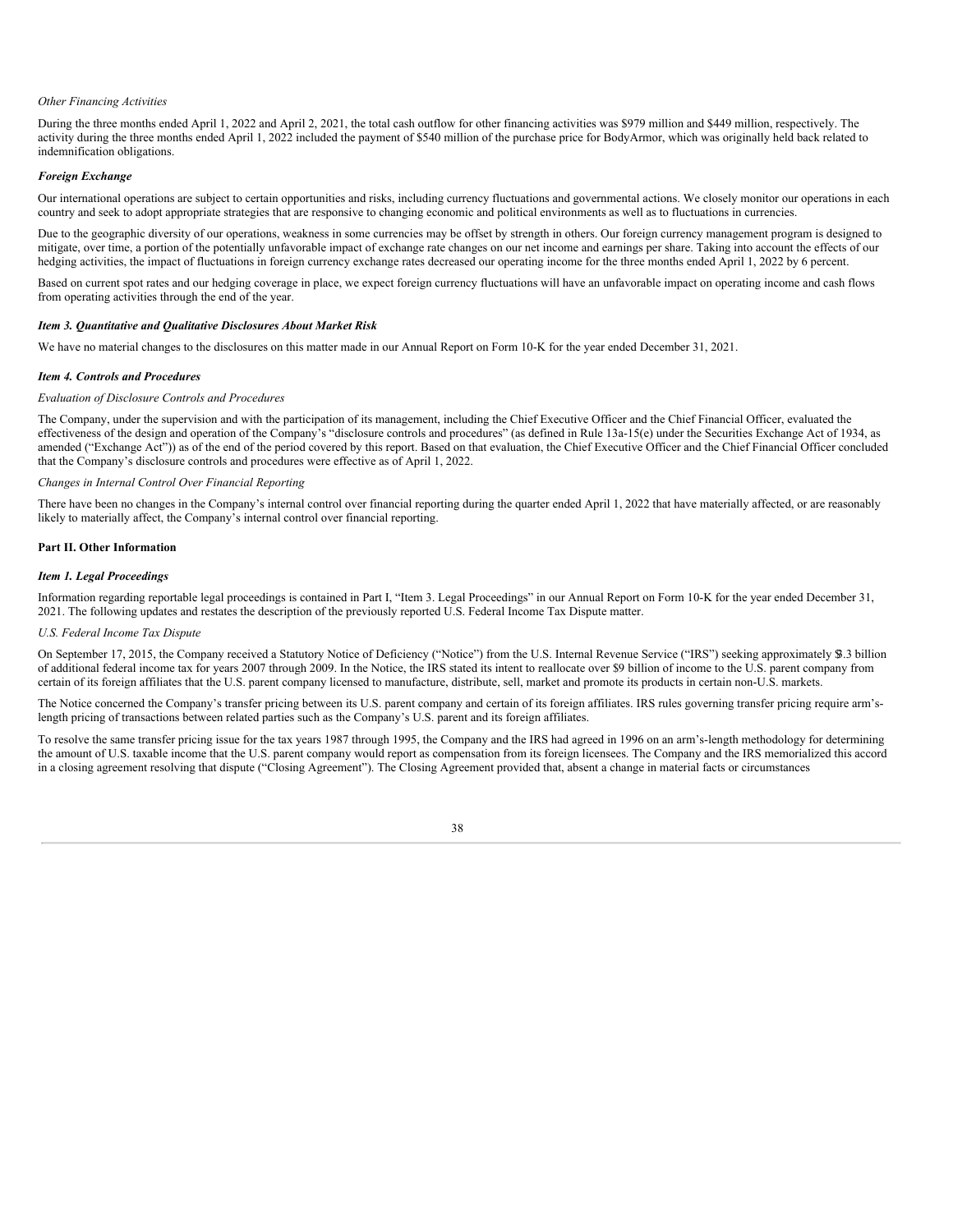or relevant federal tax law, in calculating the Company's income taxes going forward, the Company would not be assessed penalties by the IRS for using the agreed-upon tax calculation methodology that the Company and the IRS agreed would be used for the 1987 through 1995 tax years.

The IRS audited and confirmed the Company's compliance with the agreed-upon Closing Agreement methodology in five successive audit cycles for tax years 1996 through 2006.

The September 17, 2015 Notice from the IRS retroactively rejected the previously agreed-upon methodology for the 2007 through 2009 tax years in favor of an entirely different methodology, without prior notice to the Company. Using the new tax calculation methodology, the IRS reallocated over \$9 billion of income to the U.S. parent company from its foreign licensees for tax years 2007 through 2009. Consistent with the Closing Agreement, the IRS did not assert penalties, and it has yet to do so.

The IRS designated the Company's matter for litigation on October 15, 2015. Litigation designation is an IRS determination that forecloses to a company any and all alternative means for resolution of a tax dispute. As a result of the IRS' designation of the Company's matter for litigation, the Company was forced to either accept the IRS' newly imposed tax assessment and pay the full amount of the asserted tax or litigate the matter in the federal courts. The matter remains subject to the IRS' litigation designation, preventing the Company from any attempt to settle or otherwise mutually resolve the matter with the IRS.

The Company consequently initiated litigation by filing a petition in the U.S. Tax Court ("Tax Court") in December 2015, challenging the tax adjustments enumerated in the Notice.

Prior to trial, the IRS increased its transfer pricing adjustment by \$385 million, resulting in an additional tax adjustment of \$135 million. The Company obtained a summary judgment in its favor on a different matter related to Mexican foreign tax credits, which thereafter effectively reduced the IRS' potential tax adjustment by approximately \$138 million.

The trial was held in the Tax Court from March through May 2018, and final post-trial briefs were filed and exchanged in April 2019.

On November 18, 2020, the Tax Court issued an opinion ("Opinion") in which it predominantly sided with the IRS but agreed with the Company that dividends previously paid by the foreign licensees to the U.S. parent company in reliance upon the Closing Agreement should continue to be allowed to offset royalties, including those that would become payable to the Company in accordance with the Opinion. The Tax Court reserved ruling on the effect of Brazilian legal restrictions on the payment of royalties by the Company's licensee in Brazil until after the Tax Court issues its opinion in the separate case of 3M Co. & Subs. v. Commissioner, T.C. Docket No. 5816-13 (filed March 11, 2013). Once the Tax Court issues its opinion in 3M Co. & Subs. v. Commissioner, the Company expects the Tax Court thereafter to render another opinion, and ultimately a final decision, in the Company's case.

The Company believes that the IRS and the Tax Court misinterpreted and misapplied the applicable regulations in reallocating income earned by the Company's foreign licensees to increase the Company's U.S. tax. Moreover, the Company believes that the retroactive imposition of such tax liability using a calculation methodology different from that previously agreed upon by the IRS and the Company, and audited by the IRS for over a decade, is unconstitutional. The Company intends to assert its claims on appeal and vigorously defend its position.

In determining the amount of tax reserve to be recorded as of December 31, 2020, the Company completed the required two-step evaluation process prescribed by Accounting Standards Codification 740, *Accounting for Income Taxes*. In doing so, we consulted with outside advisors and we reviewed and considered relevant laws, rules, and regulations, including, but not limited to, the Opinion and relevant caselaw. We also considered our intention to vigorously defend our positions and assert our various well-founded legal claims via every available avenue of appeal. We concluded, based on the technical and legal merits of the Company's tax positions, that it is more likely than not the Company's tax positions will ultimately be sustained on appeal. In addition, we considered a number of alternative transfer pricing methodologies, including the methodology asserted by the IRS and affirmed in the Opinion ("Tax Court Methodology"), that could be applied by the courts upon final resolution of the litigation. Based on the required probability analysis, we determined the methodologies we believe the federal courts could ultimately order to be used in calculating the Company's tax. As a result of this analysis, we recorded a tax reserve of \$438 million during the year ended December 31, 2020 related to the application of the resulting methodologies as well as the different tax treatment applicable to dividends originally paid to the U.S. parent company by its foreign licensees, in reliance upon the Closing Agreement, that would be recharacterized as royalties in accordance with the Opinion and the Company's analysis.

The Company's conclusion that it is more likely than not the Company's tax positions will ultimately be sustained on appeal is unchanged as of April 1, 2022. However, we updated our calculation of the methodologies we believe the federal courts could ultimately order to be used in calculating the Company's tax. As a result of the application of the required probability analysis to these updated calculations and the accrual of interest through the current reporting period, we updated our tax reserve as of April 1, 2022 to \$410 million

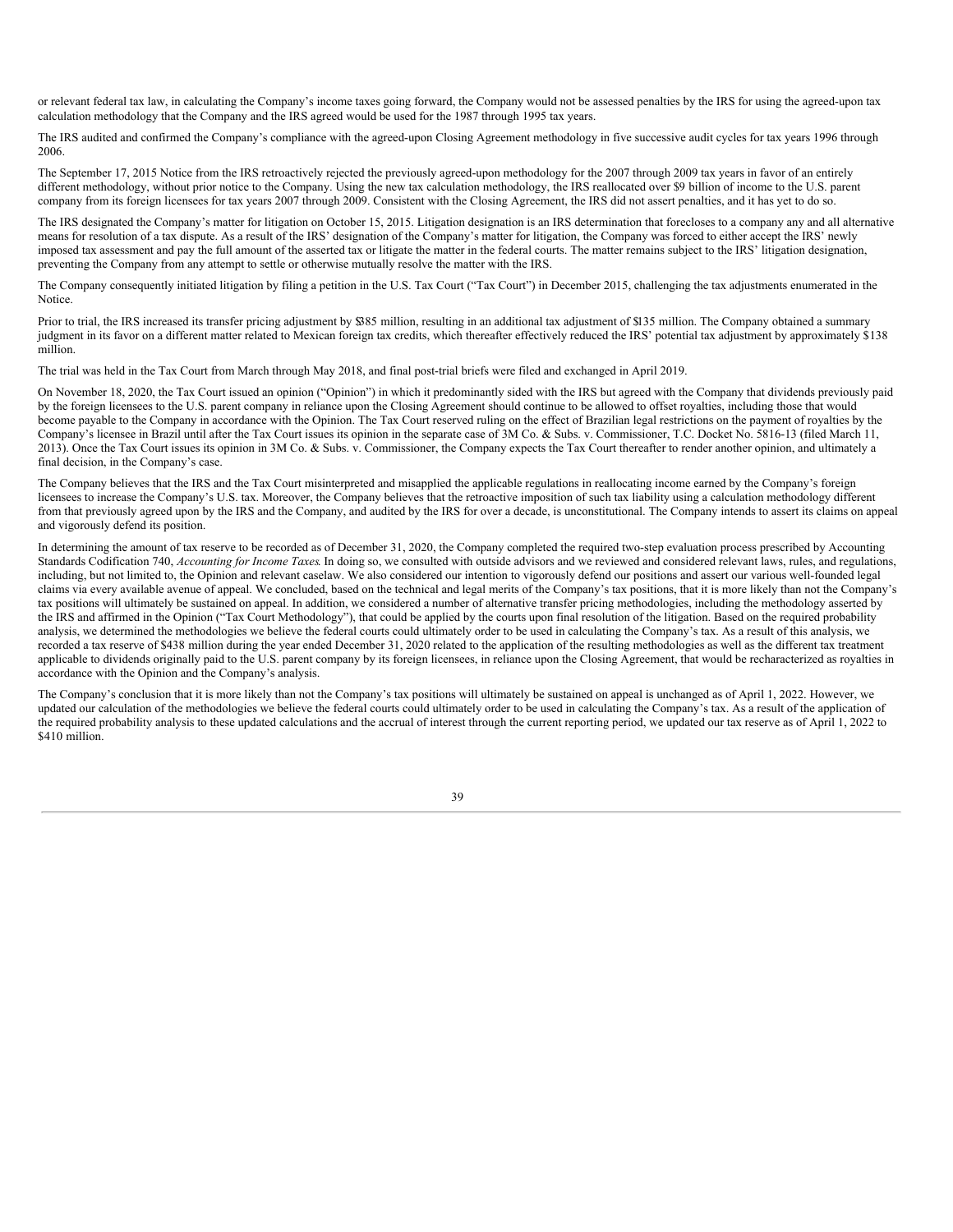While the Company strongly disagrees with the IRS' positions and the portions of the Opinion affirming such positions, it is possible that some portion or all of the adjustment proposed by the IRS and sustained by the Tax Court could ultimately be upheld. In that event, the Company would likely be subject to significant additional liabilities for tax years 2007 through 2009, and potentially also for subsequent years, which could have a material adverse impact on the Company's financial position, results of operations and cash flows.

The Company calculated the potential impact of applying the Tax Court Methodology to reallocate income from foreign licensees potentially covered within the scope of the Opinion, assuming such methodology were to be ultimately upheld by the courts, and the IRS were to decide to apply that methodology to subsequent years, with consent of the federal courts. This impact would include taxes and interest accrued through December 31, 2021 for the 2007 through 2009 litigated tax years and for subsequent tax years from 2010 through 2021. The calculations incorporated the estimated impact of correlative adjustments to the previously accrued transition tax payable under the 2017 Tax Cuts and Jobs Act. The Company estimates that the potential aggregate incremental tax and interest liability could be approximately \$13 billion as of December 31, 2021. Additional income tax and interest would continue to accrue until the time any such potential liability, or portion thereof, were to be paid. The Company estimates the impact of the continued application of the Tax Court Methodology for the three months ended April 1, 2022 would increase the potential aggregate incremental tax and interest liability by approximately \$250 million. Additionally, we currently project the continued application of the Tax Court Methodology in future years, assuming similar facts and circumstances as of December 31, 2021, would result in an incremental annual tax liability that would increase the Company's effective tax rate by approximately 3.5 percent.

The Company does not know when the Tax Court will issue its opinion regarding the effect of Brazilian legal restrictions on the payment of royalties by the Company's licensee in Brazil for the 2007 through 2009 tax years. After the Tax Court issues its opinion on the Company's Brazilian licensee, the Company and the IRS will be provided time to agree on the tax impact, if any, of both opinions, after which the Tax Court would render a final decision in the case. The Company will have 90 days thereafter to file a notice of appeal to the U.S. Court of Appeals for the Eleventh Circuit and pay the tax liability and interest related to the 2007 through 2009 tax years. The Company currently estimates that the payment to be made at that time related to the 2007 through 2009 tax years, which is included in the above estimate of the potential aggregate incremental tax and interest liability, would be approximately \$5.0 billion (including interest accrued through April 1, 2022), plus any additional interest accrued through the time of payment. Some or all of this amount would be refunded if the Company were to prevail on appeal.

### *Item 1A. Risk Factors*

In addition to the other information set forth in this report, you should carefully consider the factors discussed in Part I, "Item 1A. Risk Factors" in our Annual Report on Form 10-K for the year ended December 31, 2021, which could materially affect our business, financial condition or future results. The risks described in this report and in our Annual Report on Form 10-K are not the only risks facing our Company. Additional risks and uncertainties not currently known to us, or that we currently deem to be immaterial, could also materially adversely affect our business, financial condition or future results.

### The conflict between Russia and Ukraine has had, and may continue to have, an adverse effect on our business and results of operations.

The conflict between Russia and Ukraine has adversely affected, and we expect could continue to adversely affect, our business and results of operations. On March 8, 2022, the Company announced the suspension of its business in Russia. In addition, while we have maintained our operations in Ukraine to the extent possible, our business in Ukraine has been disrupted due to the conflict. Although we currently do not anticipate that the suspension of our operations in Russia or the disruptions in Ukraine will have a material impact on our results of operations, if prolonged, the conflict could result in impairment charges. The broader consequences of the conflict on our business as well as the global economy are highly uncertain and may include further governmental sanctions, embargoes, regional instability and geopolitical shifts; shortages of and/or increased costs for transportation, energy and raw materials; disruptions to the global economy, including repercussions on national economies where we operate; risks related to state-sponsored espionage, ransomware or cyberterrorism; potential retaliatory actions by the Russian government against companies, including us, as a result of the suspension of services in Russia; and increased tensions between the United States and other countries in which we operate. We may also face negative publicity based on actions we take as a result of the conflict, which could damage our brand image and corporate reputation.

The conflict in Ukraine may also heighten or affect other risks discussed in Part I, "Item 1A. Risk Factors" in our Annual Report on Form 10-K for the year ended December 31, 2021, any of which could materially and adversely affect our business and results of operations. Such risks include, but are not limited to, adverse effects on general economic and political conditions, including inflation, supply chain disruptions and lower consumer spending; disruptions to our information systems, including through network failures, malicious or disruptive software, or cyberattacks by hackers, criminal groups or nation-state organizations; trade disruptions; rising fuel and/or ingredient costs; our exposure to foreign currency exchange rate fluctuations; and constraints, volatility or disruption in the financial markets.

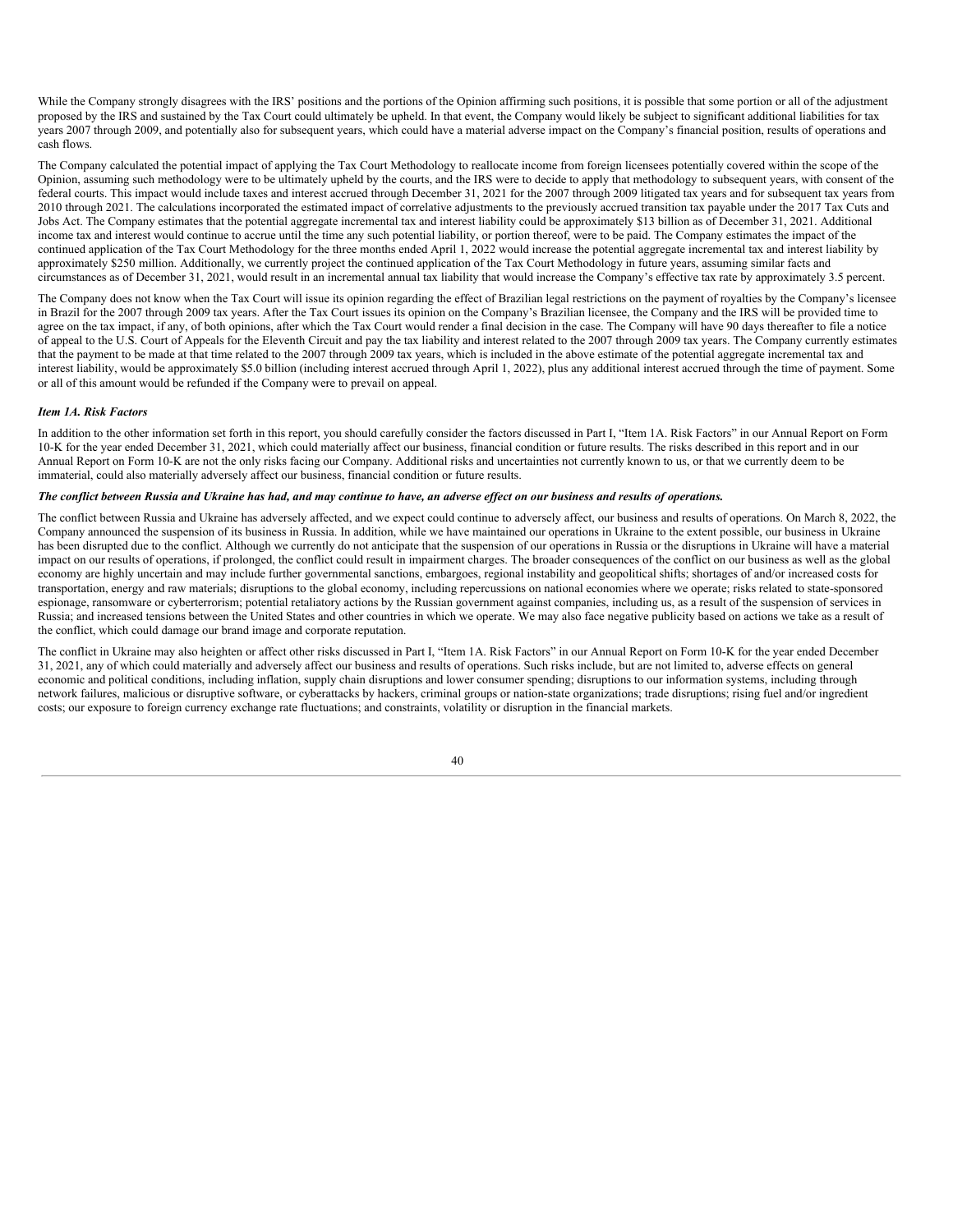### *Item 2. Unregistered Sales of Equity Securities and Use of Proceeds*

The following table presents information with respect to purchases of common stock of the Company made during the three months ended April 1, 2022 by the Company or any "affiliated purchaser" of the Company as defined in Rule 10b-18(a)(3) under the Securities Exchange Act of 1934, as amended ("Exchange Act"):

|                                            |                        |            |                             | Maximum Number               |
|--------------------------------------------|------------------------|------------|-----------------------------|------------------------------|
|                                            |                        |            | Total Number of             | of Shares That May           |
|                                            | <b>Total Number</b>    | Average    | <b>Shares Purchased</b>     | Yet Be Purchased             |
|                                            | of Shares              | Price Paid | as Part of Publicly         | Under Publicly               |
| Period                                     | Purchased <sup>1</sup> | Per Share  | Announced Plan <sup>2</sup> | Announced Plans <sup>3</sup> |
| January 1, 2022 through January 28, 2022   | 51 \$                  | 55.40      |                             | 161,029,667                  |
| January 29, 2022 through February 25, 2022 | 3,718,743              | 61.01      | 2,658,700                   | 158,370,967                  |
| February 26, 2022 through April 1, 2022    | 5.927.299              | 61.87      | 5.009.617                   | 153,361,350                  |
| Total                                      | 9.646.093 \$           | 61.54      | 7.668.317                   |                              |

<sup>1</sup> The total number of shares purchased includes: (i) shares purchased, if any, pursuant to the 2012 Plan described in footnote 2 below and (ii) shares surrendered to the Company to pay the exercise price and/or to satisfy tax withholding obligations in connection with so-called stock swap exercises of employee stock options and/or the vesting of restricted stock issued to employees.

<sup>2</sup> On October 18, 2012, the Company publicly announced that our Board of Directors had authorized a plan ("2012 Plan") for the Company to purchase up to 500 million shares of our common stock. This column discloses the number of shares purchased pursuant to the 2012 Plan during the indicated time periods (including shares purchased pursuant to the terms of preset trading plans meeting the requirements of Rule 10b5-1 under the Exchange Act).

<sup>3</sup> On February 21, 2019, the Company publicly announced that our Board of Directors had authorized a new plan ("2019 Plan") for the Company to purchase up to 150 million shares of our common stock following the completion of the 2012 Plan. This column discloses the number of shares available for purchase under the 2012 Plan and the number of shares authorized for purchase under the 2019 Plan.

### *Item 6. Exhibits*

In reviewing the agreements included as exhibits to this report, please remember they are included to provide you with information regarding their terms and are not intended to provide any other factual or disclosure information about the Company or the other parties to the agreements. The agreements contain representations, warranties, covenants and conditions by or of each of the parties to the applicable agreement. These representations, warranties, covenants and conditions have been made solely for the benefit of the other parties to the applicable agreement and:

- should not in all instances be treated as categorical statements of fact, but rather as a way of allocating the risk to one of the parties if those statements prove to be inaccurate;
- may have been qualified by disclosures that were made to the other party in connection with the negotiation of the applicable agreement, which disclosures are not necessarily reflected in the agreement;
- may apply standards of materiality in a way that is different from what may be viewed as material to you or other investors; and
- were made only as of the date of the applicable agreement, or such other date or dates as may be specified in the agreement, and are subject to more recent developments.

Accordingly, these representations, warranties, covenants and conditions may not describe the actual state of affairs as of the date they were made or at any other time. Additional information about the Company may be found elsewhere in this report and the Company's other public filings, which are available without charge through the Securities and Exchange Commission's website at http://www.sec.gov.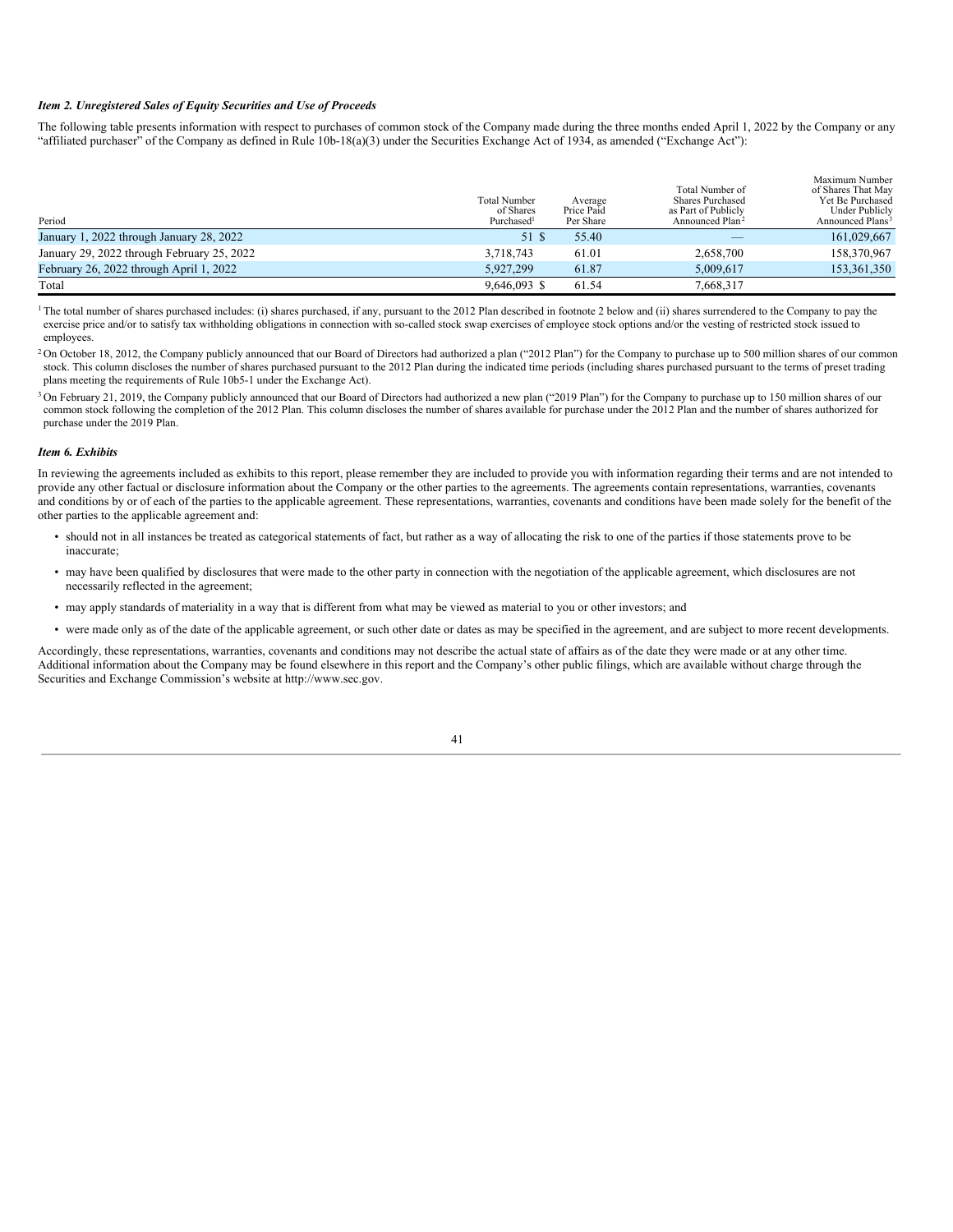# **EXHIBIT INDEX**

*Exhibit No.*

|             | (With regard to applicable cross-references in the list of exhibits below, the Company's Current, Quarterly and Annual Reports are filed with the Securities and Exchange<br>Commission ("SEC") under File No. 001-02217; and Coca-Cola Refreshments USA, LLC's (formerly known as Coca-Cola Refreshments USA, Inc. and Coca-Cola<br>Enterprises Inc.) Current, Quarterly and Annual Reports are filed with the SEC under File No. 001-09300). |
|-------------|------------------------------------------------------------------------------------------------------------------------------------------------------------------------------------------------------------------------------------------------------------------------------------------------------------------------------------------------------------------------------------------------------------------------------------------------|
| 3.1         | Certificate of Incorporation of the Company, including Amendment of Certificate of Incorporation, dated July 27, 2012 — incorporated herein by reference to<br>Exhibit 3.1 to the Company's Quarterly Report on Form 10-Q for the quarter ended September 28, 2012.                                                                                                                                                                            |
| 3.2         | By-Laws of the Company, as amended and restated through April 22, 2020 — incorporated herein by reference to Exhibit 3.2 to the Company's Quarterly<br>Report on Form 10-O for the quarter ended March 27, 2020.                                                                                                                                                                                                                               |
| 4.1         | As permitted by the rules of the SEC, the Company has not filed certain instruments defining the rights of holders of long-term debt of the Company or<br>consolidated subsidiaries under which the total amount of securities authorized does not exceed 10 percent of the total assets of the Company and its consolidated<br>subsidiaries. The Company agrees to furnish to the SEC, upon request, a copy of any omitted instrument.        |
| <u>4.2</u>  | Amended and Restated Indenture, dated as of April 26, 1988, between the Company and Deutsche Bank Trust Company Americas, as successor to Bankers<br>Trust Company, as trustee — incorporated herein by reference to Exhibit 4.1 to the Company's Current Report on Form 8-K filed on May 25, 2017.                                                                                                                                            |
| 4.3         | First Supplemental Indenture, dated as of February 24, 1992, to Amended and Restated Indenture, dated as of April 26, 1988, between the Company and<br>Deutsche Bank Trust Company Americas, as successor to Bankers Trust Company, as trustee — incorporated herein by reference to Exhibit 4.2 to the<br>Company's Current Report on<br>Form 8-K filed on May 25, 2017.                                                                      |
| 4.4         | Second Supplemental Indenture, dated as of November 1, 2007, to Amended and Restated Indenture, dated as of April 26, 1988, as amended, between the<br>Company and Deutsche Bank Trust Company Americas, as successor to Bankers Trust Company, as trustee — incorporated herein by reference to Exhibit 4.3<br>of the Company's Current Report on Form 8-K filed on May 25, 2017.                                                             |
| <u>4.5</u>  | Form of Note for 1.875% Notes due 2026 — incorporated herein by reference to Exhibit 4.4 to the Company's Registration Statement on Form 8-A filed on<br>September 19, 2014.                                                                                                                                                                                                                                                                   |
| 4.6         | Form of Note for 1.125% Notes due 2027 — incorporated herein by reference to Exhibit 4.7 to the Company's Registration Statement on Form 8-A filed on<br>March 6, 2015.                                                                                                                                                                                                                                                                        |
| 4.7         | Form of Note for 1.625% Notes due 2035 — incorporated herein by reference to Exhibit 4.8 to the Company's Registration Statement on Form 8-A filed on<br>March 6, 2015.                                                                                                                                                                                                                                                                        |
| <u>4.8</u>  | Form of Note for 1.100% Notes due 2036 — incorporated herein by reference to Exhibit 4.4 to the Company's Registration Statement on Form 8-A filed on<br>September 2, 2016.                                                                                                                                                                                                                                                                    |
| <u>4.9</u>  | Form of Note for 0.500% Notes due 2024 — incorporated herein by reference to Exhibit 4.6 to the Company's Registration Statement on Form 8-A filed on<br>March 9, 2017.                                                                                                                                                                                                                                                                        |
| <u>4.10</u> | Form of Note for 2.900% Notes due 2027 — incorporated herein by reference to Exhibit 4.5 to the Company's Current Report on Form 8-K filed on May 25,<br>2017.                                                                                                                                                                                                                                                                                 |
| 4.11        | Form of Note for 0.750% Notes due 2026 — incorporated herein by reference to Exhibit 4.6 to the Company's Current Report on Form 8-K filed on March 8.<br>2019                                                                                                                                                                                                                                                                                 |
| 4.12        | Form of Note for 1.250% Notes due 2031 — incorporated herein by reference to Exhibit 4.7 to the Company's Current Report on Form 8-K filed on March 8,<br>2019.                                                                                                                                                                                                                                                                                |
| 4.13        | Form of Note for 1.750% Notes due 2024 — incorporated herein by reference to Exhibit 4.4 to the Company's Current Report on Form 8-K filed on September<br>9.2019.                                                                                                                                                                                                                                                                             |
| 4.14        | Form of Note for 2.125% Notes due 2029 — incorporated herein by reference to Exhibit 4.5 to the Company's Current Report on Form 8-K filed on September<br>9.2019.                                                                                                                                                                                                                                                                             |
| 4.15        | Form of Note for 3.375% Notes due 2027 — incorporated herein by reference to Exhibit 4.5 to the Company's Current Report on Form 8-K filed on March 25.<br>2020.                                                                                                                                                                                                                                                                               |
| 4.16        | Form of Note for 3.450% Notes due 2030 — incorporated herein by reference to Exhibit 4.6 to the Company's Current Report on Form 8-K filed on March 25.<br>2020.                                                                                                                                                                                                                                                                               |
| 4.17        | Form of Note for 4.125% Notes due 2040 — incorporated herein by reference to Exhibit 4.7 to the Company's Current Report on Form 8-K filed on March 25.<br>2020.                                                                                                                                                                                                                                                                               |
| 4.18        | Form of Note for 4.200% Notes due 2050 — incorporated herein by reference to Exhibit 4.8 to the Company's Current Report on Form 8-K filed on March 25.<br>2020                                                                                                                                                                                                                                                                                |
| 4.19        | Form of Note for 1.450% Notes due 2027 — incorporated herein by reference to Exhibit 4.4 to the Company's Current Report on Form 8-K filed on May 4.<br>2020                                                                                                                                                                                                                                                                                   |
| 4.20        | Form of Note for 1.650% Notes due 2030 — incorporated herein by reference to Exhibit 4.5 to the Company's Current Report on Form 8-K filed on May 4.<br>2020.                                                                                                                                                                                                                                                                                  |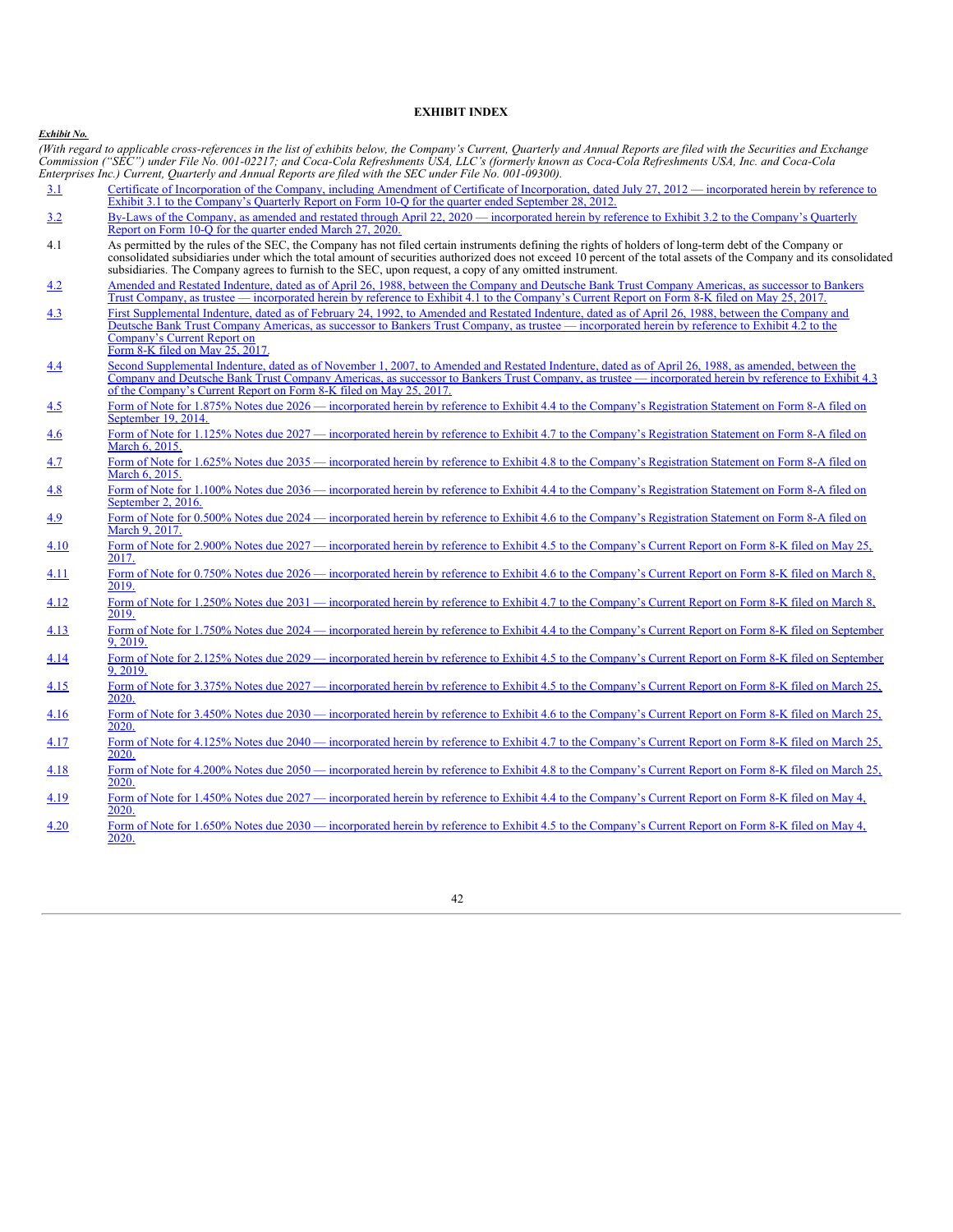| 4.21        | Form of Note for 2.500% Notes due 2040 — incorporated herein by reference to Exhibit 4.6 to the Company's Current Report on Form 8-K filed on May 4,<br>2020                                                                                                                                                                                             |
|-------------|----------------------------------------------------------------------------------------------------------------------------------------------------------------------------------------------------------------------------------------------------------------------------------------------------------------------------------------------------------|
| 4.22        | Form of Note for 2.600% Notes due 2050 — incorporated herein by reference to Exhibit 4.7 to the Company's Current Report on Form 8-K filed on May 4,<br>2020                                                                                                                                                                                             |
| 4.23        | Form of Note for 2.750% Notes due 2060 — incorporated herein by reference to Exhibit 4.8 to the Company's Current Report on Form 8-K filed on May 4,<br>2020.                                                                                                                                                                                            |
| 4.24        | Form of Note for 0.125% Notes due 2029 — incorporated herein by reference to Exhibit 4.4 to the Company's Current Report on Form 8-K filed on September<br>18.2020.                                                                                                                                                                                      |
| 4.25        | Form of Note for 0.375% Notes due 2033 — incorporated herein by reference to Exhibit 4.5 to the Company's Current Report on Form 8-K filed on September<br>18 2020                                                                                                                                                                                       |
| 4.26        | Form of Note for 0.800% Notes due 2040 — incorporated herein by reference to Exhibit 4.6 to the Company's Current Report on Form 8-K filed on September<br>18, 2020.                                                                                                                                                                                     |
| 4.27        | Form of Note for 1.000% Notes due 2028 — incorporated herein by reference to Exhibit 4.7 to the Company's Current Report on Form 8-K filed on September<br>18.2020.                                                                                                                                                                                      |
| 4.28        | Form of Note for 1.375% Notes due 2031 — incorporated herein by reference to Exhibit 4.8 to the Company's Current Report on Form 8-K filed on September<br>18.2020.                                                                                                                                                                                      |
| 4.29        | Form of Note for 2.500% Notes due 2051 — incorporated herein by reference to Exhibit 4.9 to the Company's Current Report on Form 8-K filed on September<br>18, 2020.                                                                                                                                                                                     |
| 4.30        | Form of Note for 1.500% Notes due 2028 — incorporated herein by reference to Exhibit 4.4 to the Company's Current Report on Form 8-K filed on March 5.<br>2021.                                                                                                                                                                                          |
| <u>4.31</u> | Form of Note for 2.000% Notes due 2031 — incorporated herein by reference to Exhibit 4.5 to the Company's Current Report on Form 8-K filed on March 5.<br>2021                                                                                                                                                                                           |
| 4.32        | Form of Note for 0.125% Notes due 2029 — incorporated herein by reference to Exhibit 4.4 to the Company's Current Report on Form 8-K filed on March 9,<br>2021                                                                                                                                                                                           |
| 4.33        | Form of Note for 0.500% Notes due 2033 — incorporated herein by reference to Exhibit 4.5 to the Company's Current Report on Form 8-K filed on March 9,<br>2021.                                                                                                                                                                                          |
| 4.34        | Form of Note for 1.000% Notes due 2041 — incorporated herein by reference to Exhibit 4.6 to the Company's Current Report on Form 8-K filed on March 9.<br>2021                                                                                                                                                                                           |
| 4.35        | Form of Note for 2.250% Notes due 2032 — incorporated herein by reference to Exhibit 4.4 to the Company's Current Report on Form 8-K filed on May 5.<br>2021.                                                                                                                                                                                            |
| 4.36        | Form of Note for 2.875% Notes due 2041 — incorporated herein by reference to Exhibit 4.5 to the Company's Current Report on Form 8-K filed on May 5,<br>2021.                                                                                                                                                                                            |
| 4.37        | Form of Note for 3.000% Notes due 2051 — incorporated herein by reference to Exhibit 4.6 to the Company's Current Report on Form 8-K filed on May 5.<br>2021.                                                                                                                                                                                            |
| 4.38        | Form of Note for 0.950% Notes due 2036 — incorporated herein by reference to Exhibit 4.5 to the Company's Current Report on Form 8-K filed on May 6.<br>2021.                                                                                                                                                                                            |
| 4.39        | Form of Note for 0.400% Notes due 2030 — incorporated herein by reference to Exhibit 4.4 to the Company's Current Report on Form 8-K filed on May 17.<br>2021.                                                                                                                                                                                           |
| 4.40        | Indenture, dated as of July 30, 1991, between Coca-Cola Refreshments USA, Inc. and Deutsche Bank Trust Company Americas, as trustee — incorporated<br>herein by reference to Exhibit 4.1 to Coca-Cola Refreshments USA, Inc.'s Current Report on Form 8-K dated July 30, 1991.                                                                           |
| 4.41        | First Supplemental Indenture, dated as of January 29, 1992, to the Indenture, dated as of July 30, 1991, between Coca-Cola Refreshments USA, Inc. and<br>Deutsche Bank Trust Company Americas, as trustee — incorporated herein by reference to Exhibit 4.01 to Coca-Cola Refreshments USA, Inc.'s Current Report<br>on Form 8-K dated January 29, 1992. |
| 4.42        | Second Supplemental Indenture, dated as of June 22, 2017, to the Indenture, dated as of July 30, 1991, as amended, among Coca-Cola Refreshments USA, Inc.,<br>the Company and Deutsche Bank Trust Company Americas, as trustee — incorporated herein by reference to Exhibit 4.1 to the Company's Current Report on<br>Form 8-K filed on June 23, 2017.  |
| 4.43        | Third Supplemental Indenture, dated as of July 5, 2017, to the Indenture, dated as of July 30, 1991, as amended, among Coca-Cola Refreshments USA, Inc., the<br>Company and Deutsche Bank Trust Company Americas, as trustee — incorporated herein by reference to Exhibit 4.3 to the Company's Current Report on<br>Form 8-K filed on July 6, 2017.     |
| 10.1        | Form of Performance Share Agreement for grants under the 2014 Equity Plan, as adopted February 16, 2022—incorporated by reference to Exhibit 10.1 to the<br>Company's Current Report on Form 8-K filed on February 16, 2022.                                                                                                                             |
| 10.2        | Form of Stock Option Agreement for grants under the 2014 Equity Plan, as adopted February 16, 2022—incorporated by reference to Exhibit 10.2 to the<br>Company's Current Report on Form 8-K filed on February 16, 2022.                                                                                                                                  |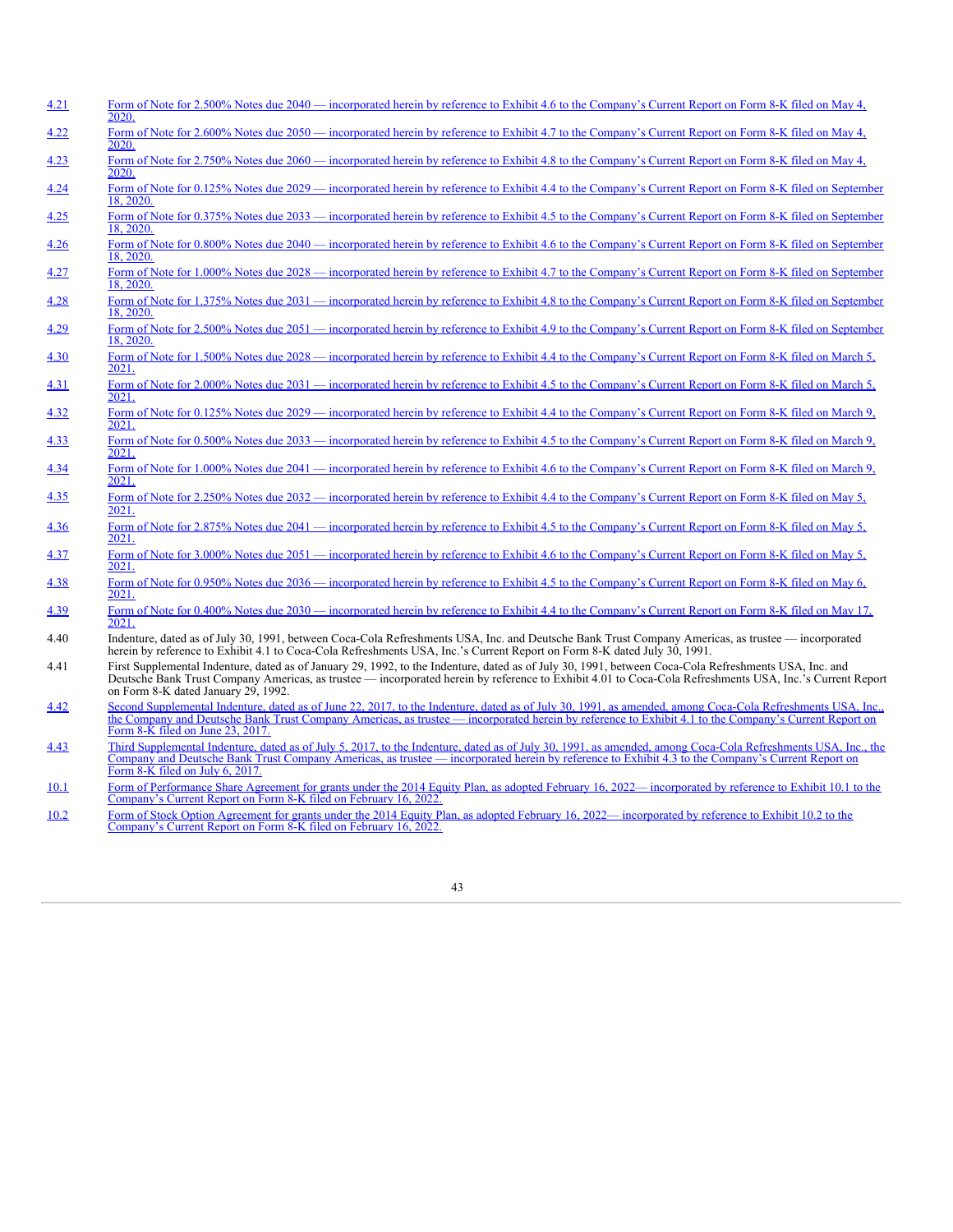- [10.3](https://www.sec.gov/Archives/edgar/data/21344/000155278122000167/e22073_ex10-3.htm) Form of Restricted Stock Unit [Agreement](https://www.sec.gov/Archives/edgar/data/21344/000155278122000167/e22073_ex10-3.htm) for grants under the 2014 Equity Plan, as adopted February 16, 2022[—](https://www.sec.gov/Archives/edgar/data/21344/000155278122000167/e22073_ex10-3.htm) [incorporated](https://www.sec.gov/Archives/edgar/data/21344/000155278122000167/e22073_ex10-3.htm) by reference to Exhibit 10.3 to the Company's Current Report on Form 8-K filed on February 16, 202[2.](https://www.sec.gov/Archives/edgar/data/21344/000155278122000167/e22073_ex10-3.htm)
- [10.4](#page-59-0) The [Coca-Cola](#page-59-0) Company 2014 Equity Plan, as amended and restated as of February 16, 2022.
- [31.1](#page-71-0) Rule [13a-14\(a\)/15d-14\(a\)](#page-71-0) Certification, executed by James Quincey, Chairman of the Board of Directors and Chief Executive Officer of The Coca-Cola Company.

[31.2](#page-72-0) Rule [13a-14\(a\)/15d-14\(a\)](#page-72-0) Certification, executed by John Murphy, Executive Vice President and Chief Financial Officer of The Coca-Cola Company.

- [32.1](#page-73-0) [Certifications](#page-73-0) required by Rule 13a-14(b) or Rule 15d-14(b) and Section 1350 of Chapter 63 of Title 18 of the United States Code (18 U.S.C. Section 1350), executed by James Quincey, Chairman of the Board of Directors
- 101 The following financial information from The Coca-Cola Company's Quarterly Report on Form 10-Q for the quarter ended April 1, 2022, formatted in iXBRL (Inline Extensible Business Reporting Language): (i) Consolidated Statements of Income for the three months ended April 1, 2022 and April 2, 2021; (ii) Consolidated Statements of Comprehensive Income for the three months ended April 1, 2022 and April 2, 2021; (iii) Consolidated Balance Sheets as of April 1, 2022 and December 31, 2021; (iv) Consolidated Statements of Cash Flows for the three months ended April 1, 2022 and April 2, 2021; and (v) Notes to Consolidated Financial Statements.
- 104 Cover Page Interactive Data File (the cover page XBRL tags are embedded within the iXBRL document).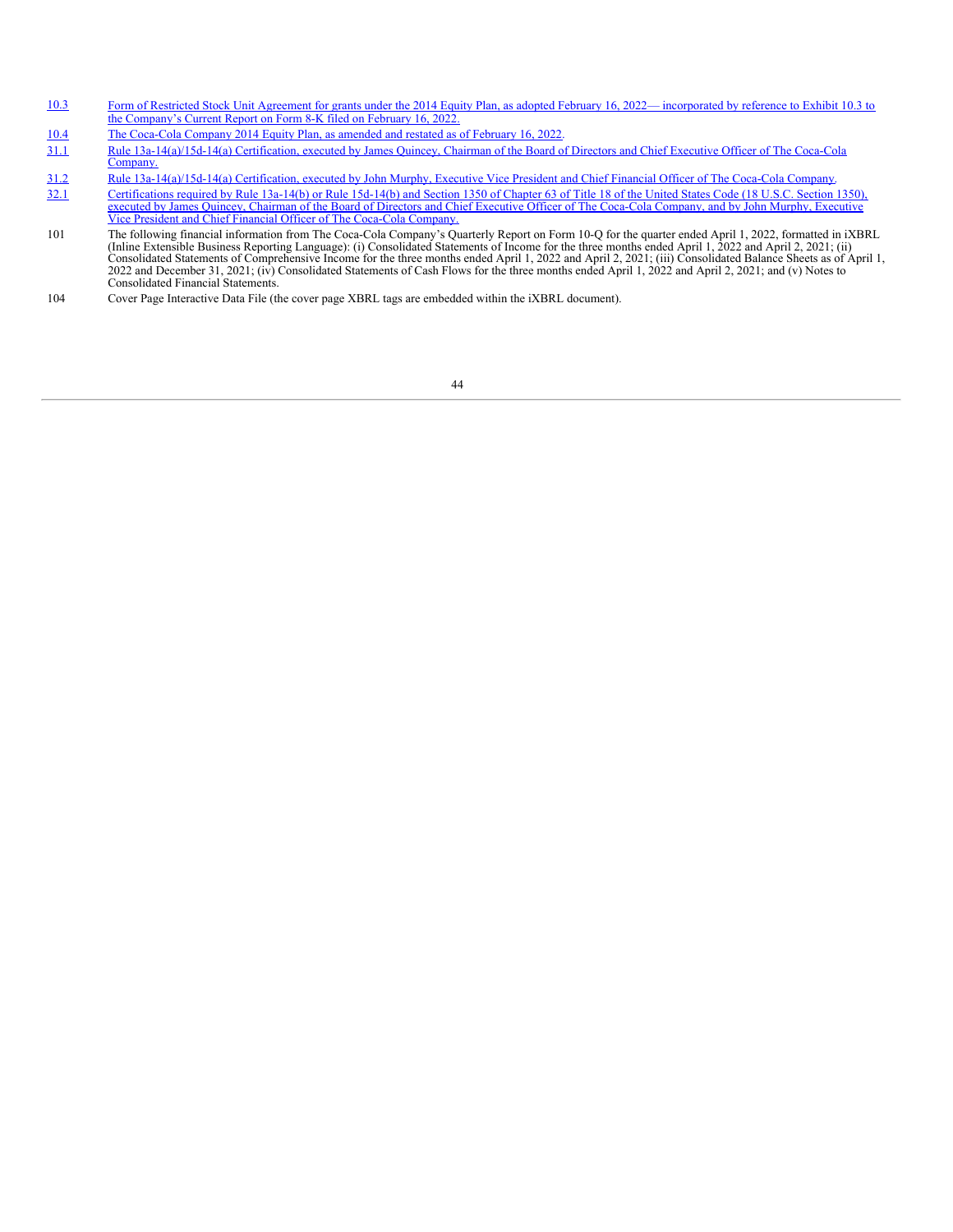## **SIGNATURES**

Pursuant to the requirements of the Securities Exchange Act of 1934, the Registrant has duly caused this report to be signed on its behalf by the undersigned, thereunto duly authorized.

# **THE COCA-COLA COMPANY (Registrant)**

/s/ KATHY LOVELESS

Date: April 28, 2022<br>
Vice President and Controller<br>
(On behalf of the Registrant)

/s/ MARK RANDAZZA

Date: April 28, 2022<br>
Vice President, Assistant Controller and Chief Accounting Officer<br>
(Principal Accounting Officer)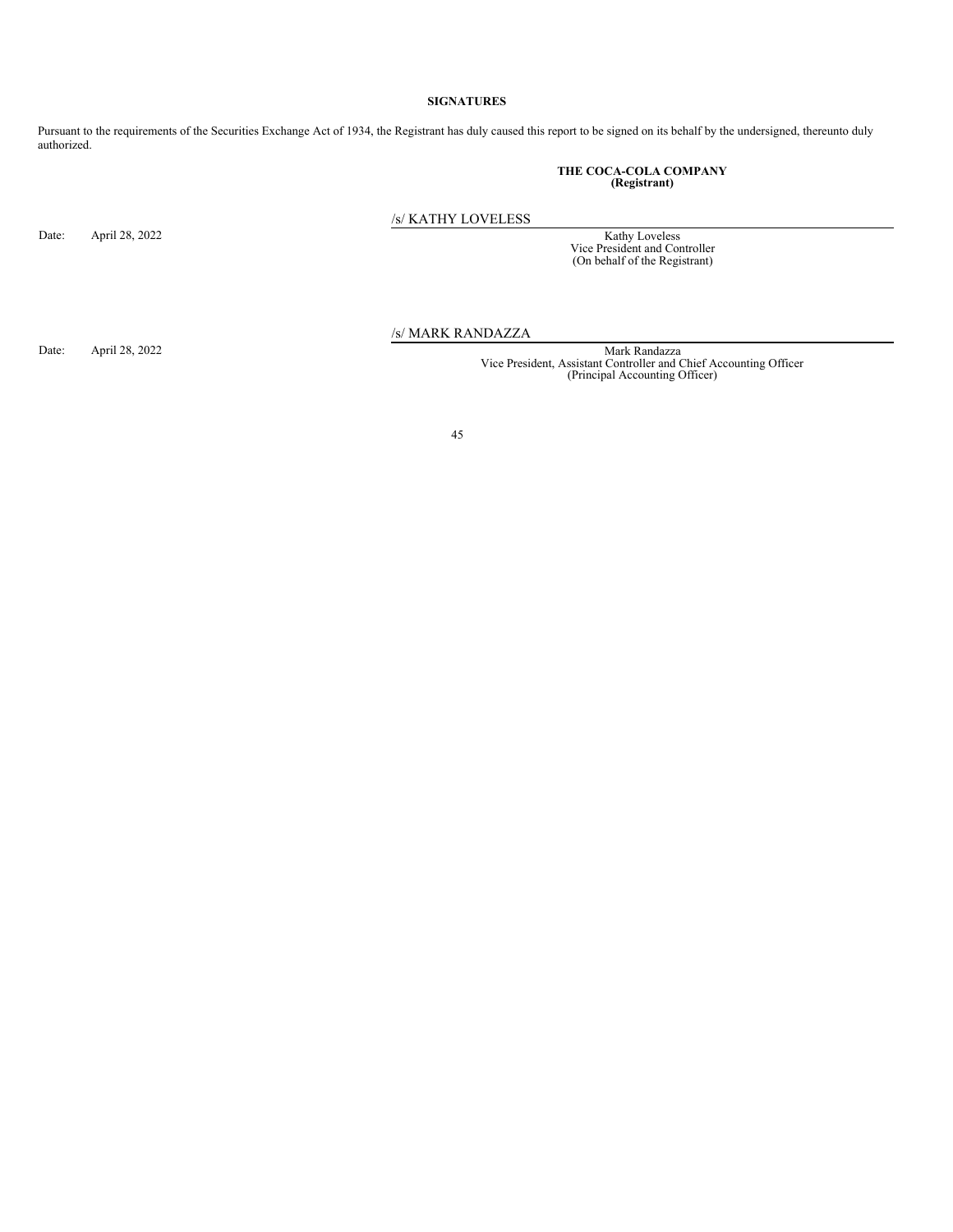## THE COCA-COLA COMPANY 2014 EQUITY PLAN As Amended and Restated as of February 16, 2022

## ARTICLE 1 PURPOSE

1.1. GENERAL. The purpose of The Coca-Cola Company 2014 Equity Plan is to promote the success and enhance the value of The Coca-Cola Company by linking the personal interests of employees, officers and directors of the Company to those of Company shareowners and by providing such persons with an incentive for outstanding performance. The Plan is further intended to provide flexibility to the Company in its ability to motivate, attract, and retain the services of employees, officers and directors upon whose judgment, interest, and special effort the successful conduct of the Company's operation is largely dependent.

## ARTICLE 2 DEFINITIONS

2.1. DEFINITIONS. As used in this plan, the following words and phrases shall have the following meanings:

"Affiliate" means any entity:

- i) in which the Company owns, directly or indirectly, 20% or more of the voting stock or capital at the relevant time,
- ii) that has an ongoing contractual relationship with the Company or a Subsidiary that provides such entity the rights to
	- (a) manufacture, prepare, package, and/or distribute, and
	- (b) sell to customers or consumers
	- beverages/brands for which the trademark is owned by the Company or a Subsidiary, or
- iii) that is approved by the Committee as an Affiliate based on its relationship with the Company or its Subsidiaries.

"Award" means an award of Options, Stock Appreciation Rights, Restricted Stock, Restricted Stock Units, Performance Awards, Dividend Equivalents, Other Stock-Based Awards, or any other right or interest relating to Stock or cash, made to an Eligible Participant under the Plan.

"Award Agreement " means a written document, in such form as the Committee prescribes from time to time, setting forth the terms and conditions of an Award. The Committee may provide for the use of electronic, internet or other non-paper Award Agreements, and the use of electronic, internet or other non-paper means for the acceptance thereof and actions thereunder by a Participant.

"Award Date" of an Award means the first date on which all necessary corporate action has been taken to approve the grant of the Award as provided in the Plan, or such later date as is determined and specified as part of that authorization process.

"Board" means the Board of Directors of the Company.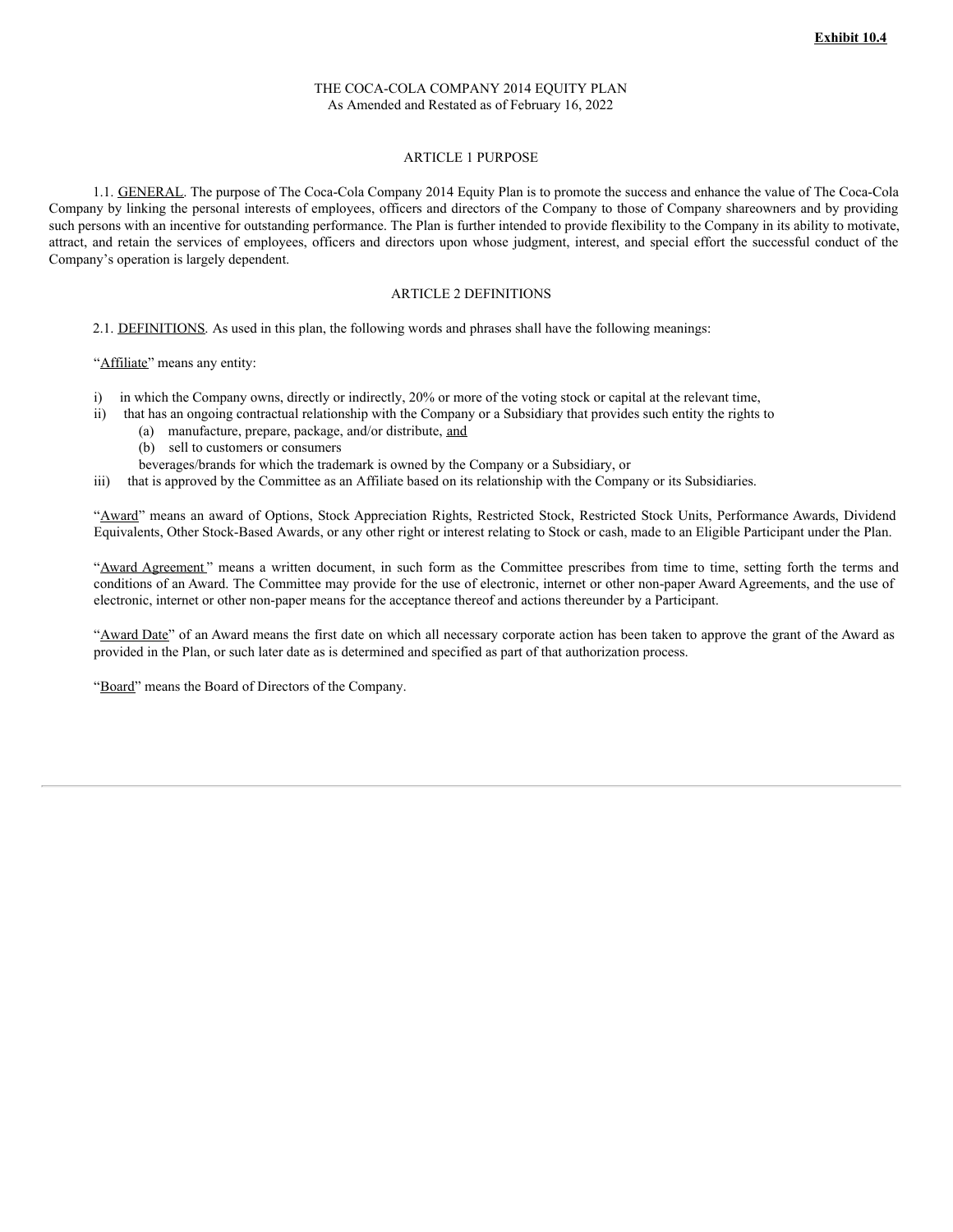"Change in Control" means a change in control of a nature that would be required to be reported in response to Item 6(e) of Schedule 14A of Regulation 14A under the 1934 Act, provided that such a change in control shall be deemed to have occurred at such time as (i) any person, is or becomes the "beneficial owner" (as defined in Rule 13d-3 under the 1934 Act) directly or indirectly, of securities representing 20% or more of the combined voting power for election of directors of the then outstanding securities of the Company or any successor of the Company; (ii) during any period of two consecutive years or less, individuals who at the beginning of such period constituted the Board cease, for any reason, to constitute at least a majority of the Board, unless the election or nomination for election of each new director was approved by a vote of at least two-thirds of the directors then still in office who were directors at the beginning of the period; (iii) the shareowners of the Company approve any merger or consolidation as a result of which the Stock shall be changed, converted or exchanged (other than a merger with a wholly owned subsidiary of the Company) or any liquidation of the Company or any sale or other disposition of 50% or more of the assets or earning power of the Company, and such merger, consolidation, liquidation or sale is completed; or (iv) the shareowners of the Company approve any merger or consolidation to which the Company is a party as a result of which the persons who were shareowners of the Company immediately prior to the effective date of the merger or consolidation shall have beneficial ownership of less than 50% of the combined voting power for election of directors of the surviving corporation following the effective date of such merger or consolidation, and such merger or consolidation is completed; provided, however, that no Change in Control shall be deemed to have occurred if, prior to such times as a Change in Control would otherwise be deemed to have occurred, the Board determines otherwise. Additionally, no Change in Control will be deemed to have occurred under clause (i) if, subsequent to such time as a Change in Control would otherwise be deemed to have occurred, a majority of the Board in office prior to the acquisition of the securities by such person determines otherwise.

"Code" means the Internal Revenue Code of 1986, as amended from time to time. For purposes of this Plan, references to sections of the Code shall be deemed to include references to any applicable regulations thereunder and any successor or similar provision.

"Committee" means the Talent and Compensation Committee of the Board.

"Company" means The Coca-Cola Company, a Delaware corporation, and its successors.

"Continuous Service" means the absence of any interruption or termination of service as an employee, officer or director of the Company or any Affiliate, as applicable; Continuous Service will not be interrupted under any of the following cases:

- (i) a Participant transfers employment, without interruption, between the Company and an Affiliate or between Affiliates,
- (ii) in the case of a spin-off, sale or disposition of the Participant's employer from the Company or any Subsidiary, but only if the Committee determines before the transaction closes that it will not result in an interruption of service; or
- (iii) the Participant is granted an unpaid leave of absence authorized in writing by the Company prior to its commencement that does not exceed twelve months. The Committee has final and conclusive authority to determine whether any other leave of absence constitutes a termination of Continuous Service. Any other leave of absence granted to a Participant must constitute a "bona fide leave of absence" under Treas. Reg. Section 1.409A-1(h) if the Participant's Award is subject to Code Section 409A.

"Covered Employee" means a covered employee as defined in Code Section 162(m)(3).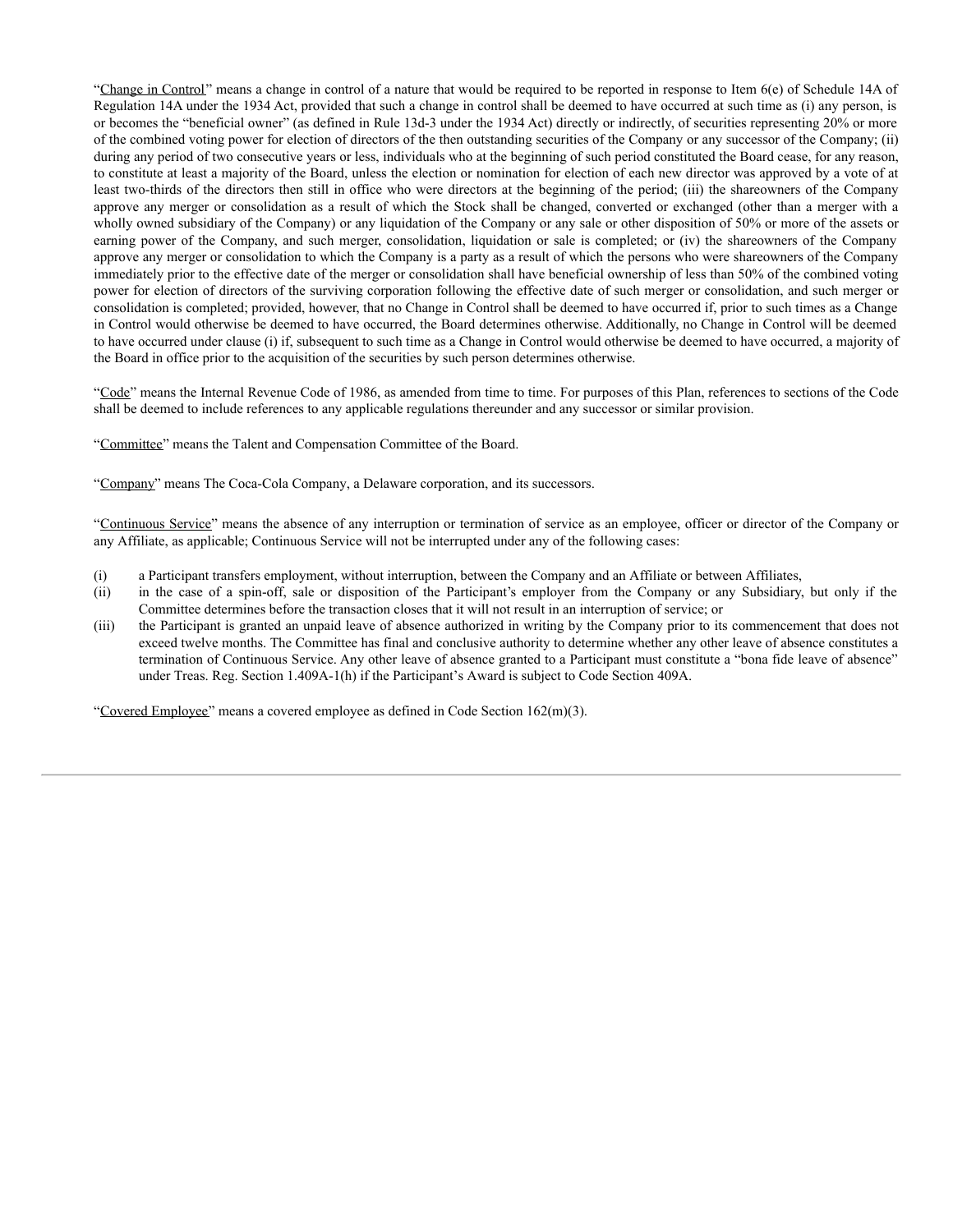"Disability" means a condition for which the Participant becomes eligible for a disability benefit under the long term disability insurance policy issued to the Company providing basic long term disability insurance benefits pursuant to The Coca-Cola Company Health and Welfare Benefits Plan, or under any other long term disability plan which hereafter may be maintained by the Company, whether or not the Participant is covered by such plan. In the event of a dispute, the determination of whether a Participant has incurred a Disability will be made by the Committee and may be supported by the advice of a physician competent in the area to which such Disability relates.

"Dividend Equivalent" means a right granted to a Participant under Article 12.

"Effective Date" has the meaning assigned such term in Section 3.1.

"Eligible Participant" means an employee, officer or director of the Company or any Subsidiary.

"Exchange" means the New York Stock Exchange, or if the Stock is no longer listed on the New York Stock Exchange, any national securities exchange on which the Stock may from time to time be listed.

"Fair Market Value," on any date, means (i) the average of the high and low market prices at which a share of Stock shall have been sold on the date of the Award, or on the next preceding trading day if such date was not a trading date, as reported on the New York Stock Exchange Composite Transactions listing, or (ii) if the Stock is not listed on the New York Stock Exchange, Fair Market Value will be determined by such other method as the Committee determines in good faith to be reasonable and in compliance with Code Section 409A. Notwithstanding the foregoing, for purposes of determining the tax withholding obligation of the Company or any Affiliate with respect to an Award, or for such other purposes as the Committee deems appropriate, the Committee may determine the Fair Market Value of the Stock by using any method it determines in good faith to be reasonable and consistent with applicable provisions of the Code.

"Full-Value Award " means an Award other than in the form of an Option or SAR, and which is settled by the issuance of Stock (or at the discretion of the Committee, settled in cash valued by reference to Stock value).

"Independent Directors" means those members of the Board who qualify at any given time as (a) an "independent" director under the applicable rules of the Exchange, (b) a "non- employee" director under Rule 16b-3 of the 1934 Act, and (c) an "outside" director under Code Section 162(m).

"Non-Employee Director" means a director of the Company who is not a common law employee of the Company or a Subsidiary.

"Option" means a right granted to a Participant under Article 7 of the Plan to purchase Stock at a specified price during specified time periods.

"Other Stock-Based Award" means a right granted to a Participant under Article 13, that relates to or is valued by reference to Stock or other Awards relating to Stock.

"Participant" means an individual to whom an Award has been made under the Plan.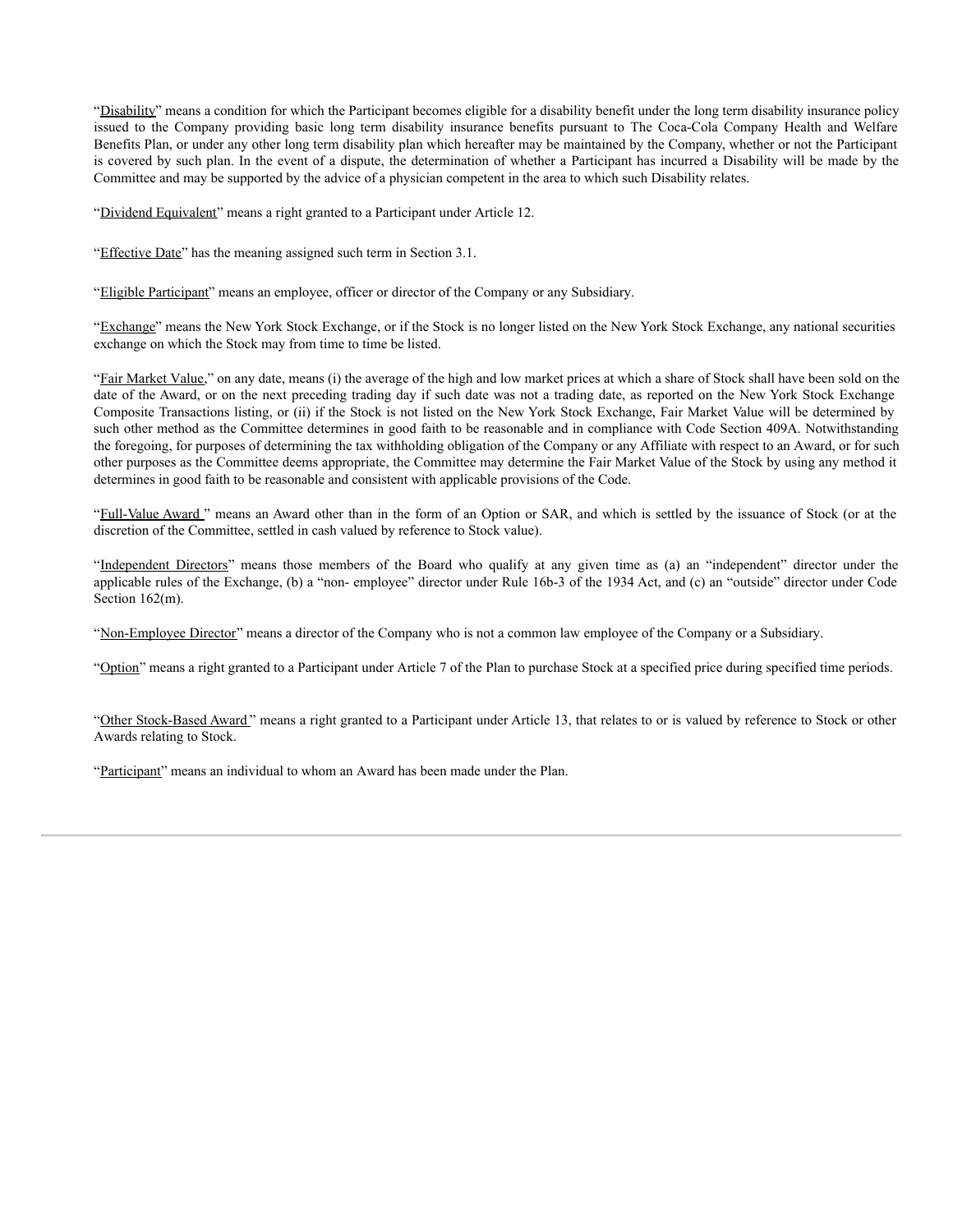"Performance Award" means any award made under the Plan pursuant to Article 10.

"Plan" means The Coca-Cola Company 2014 Equity Plan, as amended from time to time.

"Prior Plans" means The Coca-Cola Company 1999 Stock Option Plan, The Coca-Cola Company 2002 Stock Option Plan, The Coca-Cola Company 2008 Stock Option Plan, The Coca-Cola Company 1983 Stock Option Plan, The Coca-Cola Company 1989 Restricted Stock Plan, Coca-Cola Enterprises Inc. 2001 Stock Option Plan, Coca-Cola Enterprises Inc. 2004 Stock Award Plan and Coca-Cola Enterprises Inc. 2007 Incentive Award Plan.

"Qualified Performance-Based Award" means an Award that is either (i) intended to qualify for the Section 162(m) Exemption and is made subject to performance goals based on Qualified Business Criteria as set forth in Section 11.2, or (ii) an Option or SAR having an exercise price equal to or greater than the Fair Market Value of the underlying Stock as of the Award Date.

"Qualified Business Criteria" means one or more of the business criteria listed in Section 11.2 upon which performance goals for certain Qualified Performance-Based Awards may be established by the Committee.

"Restricted Stock" means Stock granted to a Participant under Article 9 that is subject to certain restrictions and to risk of forfeiture.

"Restricted Stock Unit" means the right granted to a Participant under Article 9 to receive shares of Stock (or the equivalent value in cash subject to 14.2) in the future, which right is subject to certain restrictions and to risk of forfeiture.

"Section 162(m) Exemption" means the exemption from the limitation on deductibility imposed by Code Section 162(m) that is set forth in Code Section 162(m)(4)(C) or any successor provision thereto.

"Shares" means shares of the Stock. If there has been an adjustment or substitution with respect to the Shares (whether or not pursuant to Article 15), the term "Shares" shall also include any shares of stock or other securities that are substituted for Shares or into which Shares are adjusted.

"Stock" means the \$0.25 par value common stock of the Company and such other securities of the Company as may be substituted for Stock pursuant to Article 15.

"Stock Appreciation Right" or "SAR" means a right granted to a Participant under Article 8 to receive a payment equal to the difference between the Fair Market Value of a Share as of the date of exercise of the SAR over the base price of the SAR, all as determined pursuant to Article 8.

"Subsidiary" means any corporation, limited liability company, partnership or other entity, of which 50% or more of the outstanding voting stock or voting power is beneficially owned directly or indirectly by the Company.

"Substitute Award" means an Award under Section 14.9 of the Plan.

"1933 Act" means the Securities Act of 1933, as amended from time to time.

"1934 Act" means the Securities Exchange Act of 1934, as amended from time to time.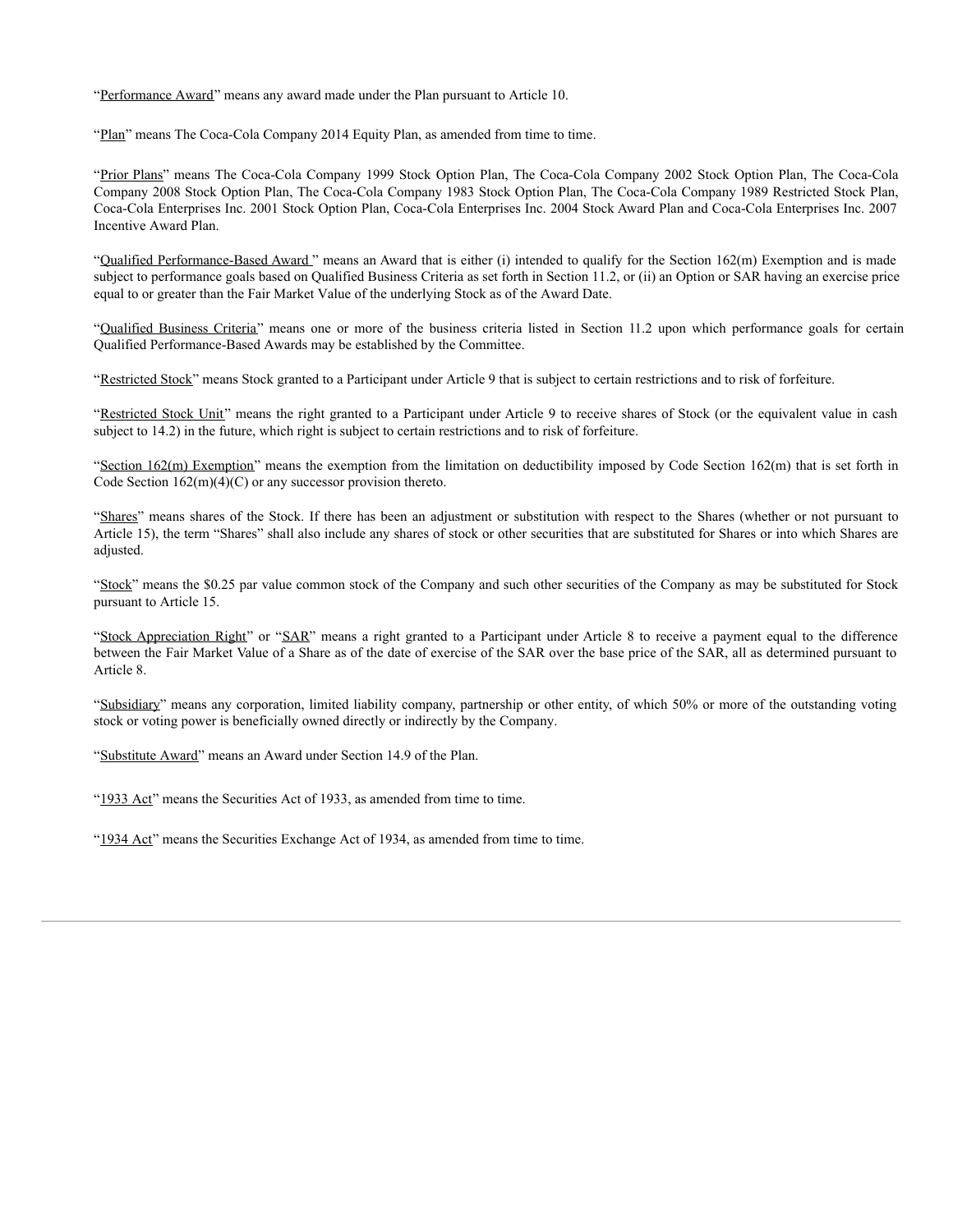## ARTICLE 3 EFFECTIVE TERM OF PLAN

3.1. EFFECTIVE DATE. Subject to the approval of the Plan by the Company's shareowners within 12 months after the Plan's adoption by the Board, the Plan will become effective on February 20, 2014, the date the Plan was adopted by the Board (the "Effective Date").

3.2. TERMINATION OF PLAN. Unless earlier terminated as provided herein, the Plan shall continue in effect until the date of the Company's 2024 annual shareowners' meeting or, if the shareowners approve an amendment to the Plan that increases the number of Shares subject to the Plan, the tenth anniversary of the date of such approval. The termination of the Plan on such date shall not affect the validity of any Award outstanding on the date of termination, which shall continue to be governed by the applicable terms and conditions of the Plan.

## ARTICLE 4 ADMINISTRATION

4.1. COMMITTEE. The Plan shall be administered by the Committee. It is intended that at least two of the directors appointed to serve on the Committee shall be Independent Directors and that any such members of the Committee who do not so qualify shall abstain from participating in any decision to make or administer Awards that are made to Eligible Participants who at the time of consideration for such Award (i) are persons subject to the short-swing profit rules of Section 16 of the 1934 Act, or (ii) are Covered Employees or are reasonably anticipated to become Covered Employees during the term of the Award. However, the mere fact that a Committee member fails to qualify as an Independent Director or fails to abstain from such action shall not invalidate any Award made by the Committee if the Award is otherwise validly made under the Plan.

4.2. ACTION AND INTERPRETATIONS BY THE COMMITTEE. The Committee may from time to time adopt rules, regulations, guidelines and procedures for carrying out the provisions and purposes of the Plan and make such other determinations, not inconsistent with the Plan, as the Committee may deem appropriate. The Committee may correct any defect, supply any omission or reconcile any inconsistency in the Plan or in any Award in the manner and to the extent it deems necessary to carry out the intent of the Plan. The Committee's interpretation of the Plan, any Awards made under the Plan, any Award Agreement and all decisions and determinations by the Committee with respect to the Plan are final, binding, and conclusive on all parties. No member of the Committee will be liable for any good faith determination, act or omission in connection with the Plan or any Award.

4.3. AUTHORITY OF COMMITTEE. Except as provided in Section 4.1 and 4.4 hereof, the Committee has the exclusive power, authority and discretion to:

- (a) Make Awards;
- (b) Designate Participants;
- (c) Determine the type or types of Awards to be made to each Participant;
- (d) Determine the number of Awards to be made and the number of Shares or dollar amount to which an Award will relate;
- (e) Determine the terms and conditions of any Award made under the Plan;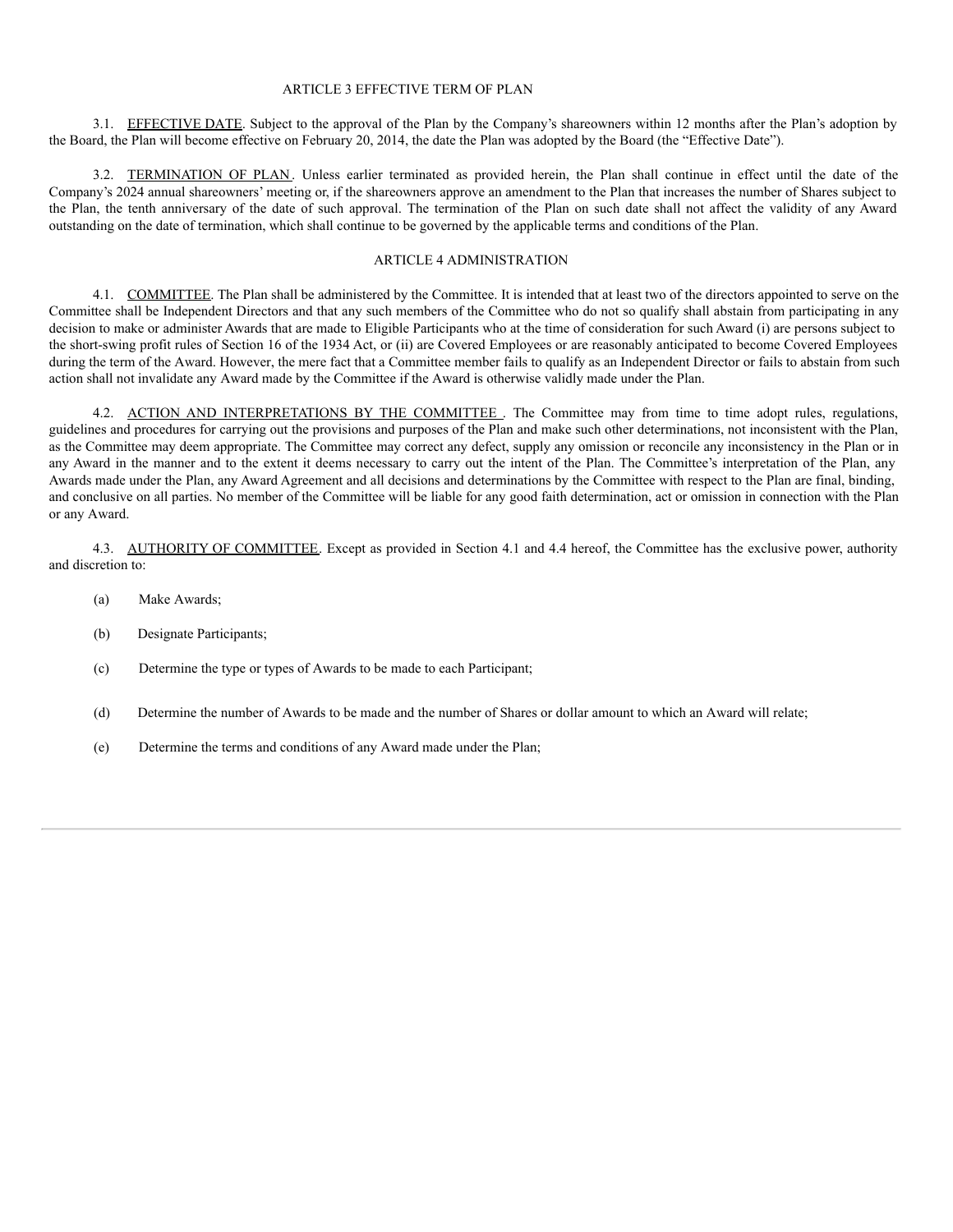- (f) Prescribe the form of each Award Agreement, which need not be identical for each Participant;
- (g) Decide all other matters that must be determined in connection with an Award;
- (h) Establish, adopt or revise any rules, regulations, guidelines or procedures as it may deem necessary or advisable to administer the Plan;
- (i) Make all other decisions and determinations that may be required under the Plan or as the Committee deems necessary or advisable to administer the Plan;
- (j) Amend the Plan or any Award Agreement as provided herein; and
- (k) Adopt such modifications, procedures, and subplans as may be necessary or desirable to comply with provisions of the laws of the United States or any non-U.S. jurisdictions in which the Company or any Affiliate may operate, in order to assure the viability of the benefits of Awards made to Participants located in the United States or such other jurisdictions and to further the objectives of the Plan.

Notwithstanding any of the foregoing, Awards made to Non-Employee Directors hereunder shall (i) be subject to the applicable award limits set forth in Section 5.4 hereof, and (ii) be made only in accordance with the terms, conditions and parameters of a plan, program or policy for the compensation of Non-Employee Directors as in effect from time to time that is approved and administered by a committee of the Board consisting solely of Independent Directors. The Committee may not make other discretionary grants hereunder to Non-Employee Directors.

# 4.4. DELEGATION.

- (a) Administrative Duties. The Committee may delegate to one or more of its members or to one or more officers of the Company or to one or more agents or advisors such administrative duties or powers as it may deem advisable, and the Committee or any individuals to whom it has delegated duties or powers as aforesaid may employ one or more individuals to render advice with respect to any responsibility the Committee or such individuals may have under this Plan.
- (b) Special Committee. The Committee may delegate to a special committee, consisting of one or more Independent Directors, the authority, within specified parameters as to the number and terms of Awards, to make Awards under this Plan, including to (i) designate officers and/or employees of the Company or any of its Subsidiaries to be recipients of Awards under the Plan, and (ii) to determine the number of such Awards to be received by any such Participants; provided, however, that such delegation of duties and responsibilities may not be made with respect to the Awards made to Eligible Participants (a) who are subject to Section 16(a) of the 1934 Act at the Award Date, or (b) who as of the Award Date are Covered Employees or are reasonably anticipated to be become Covered Employees during the term of the Award. The acts of such delegates shall be treated hereunder as acts of the Committee and such delegates shall report regularly to the Committee regarding the delegated duties and responsibilities and any Awards so granted.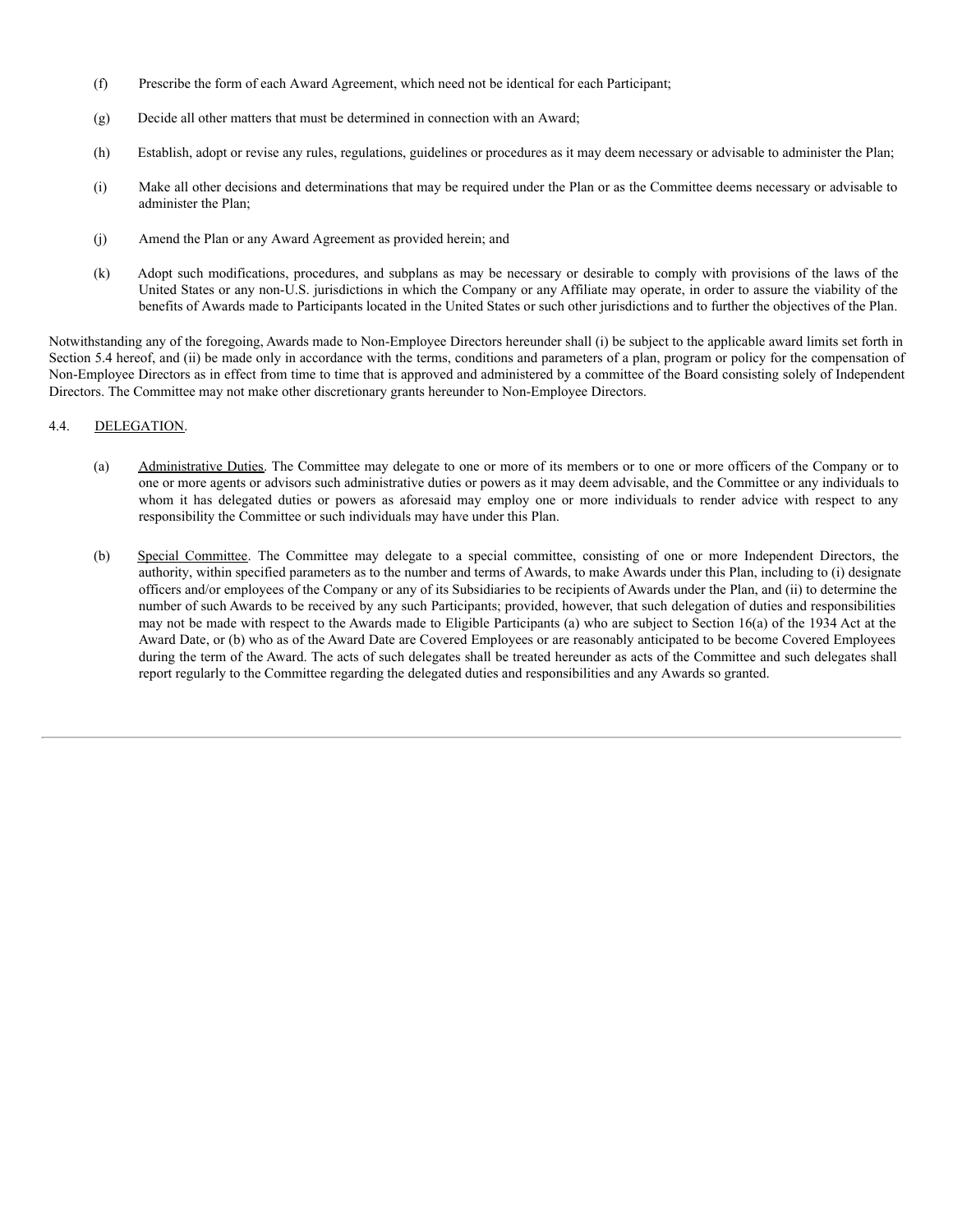## ARTICLE 5 SHARES SUBJECT TO THE PLAN

5.1. NUMBER OF SHARES. Subject to adjustment as provided in Sections 5.2 and Section 15.1, the aggregate number of Shares reserved and available for issuance pursuant to Awards granted under the Plan shall be 500,000,000, which includes 66,948,651 Shares that were available for future grant under the Prior Plans as of the Effective Date. After the Effective Date, no further awards shall be made under the Prior Plans and the Prior Plans shall remain in effect only so long as awards made thereunder shall remain outstanding; provided, however, that Awards under Prior Plans may be made after the Effective Date subject to the following limitations: (1) 500,000 Shares under The Coca-Cola Company 1999 Stock Option Plan shall be reserved for future awards made to Eligible Participants located in the United Kingdom, (2) 1,000,000 Shares under The Coca-Cola Company 2008 Stock Option Plan and 150,000 Shares under The Coca-Cola Company 1989 Restricted Stock Award Plan shall be reserved for awards made to Eligible Participants located in China who are subject to the State Administration of Foreign Exchange rules, and (3) 1,700,000 Shares under The Coca-Cola Company 2008 Stock Option Plan and 250,000 Shares under The Coca-Cola Company 1989 Restricted Stock Award Plan shall be reserved for awards made in 2014 outside of the normal equity award cycle to Eligible Participants.

5.2. SHARE COUNTING. Shares covered by an Award shall be subtracted from the Plan share reserve as of the Award Date as provided in subsection (a) below, but shall be added back to the Plan share reserve or otherwise treated in accordance with subsections (b) through (h) of this Section 5.2.

- (a) Awards of Options and Stock Appreciation Rights shall count against the number of Shares remaining available for issuance pursuant to Awards granted under the Plan as one Share for each Share covered by such Awards, and Full Value Awards shall count against the number of Shares remaining available for issuance pursuant to Awards granted under the Plan as 5.0 Shares for each Share covered by such Awards.
- (b) The full number of Shares subject to an Option shall count against the number of Shares remaining available for issuance pursuant to Awards made under the Plan, even if the exercise price of an Option is satisfied through net-settlement or by delivering Shares to the Company (by either actual delivery or attestation).
- (c) Upon exercise of Stock Appreciation Rights that are settled in Shares, the full number of Stock Appreciation Rights (rather than the net number of Shares actually delivered upon exercise) shall count against the number of Shares remaining available for issuance pursuant to Awards granted under the Plan.
- (d) Shares withheld from an Award to satisfy tax withholding requirements shall count against the number of Shares remaining available for issuance pursuant to Awards granted under the Plan, and Shares delivered by a Participant to satisfy tax withholding requirements shall not be added to the Plan share reserve.
- (e) Shares repurchased on the open market with the proceeds from the exercise of an Option shall not again be made available for issuance under the Plan.
- (f) To the extent that all or a portion of an Award is canceled, terminates, expires, is forfeited or lapses for any reason, including by reason of failure to meet time-based vesting requirements or to achieve performance goals, any unissued or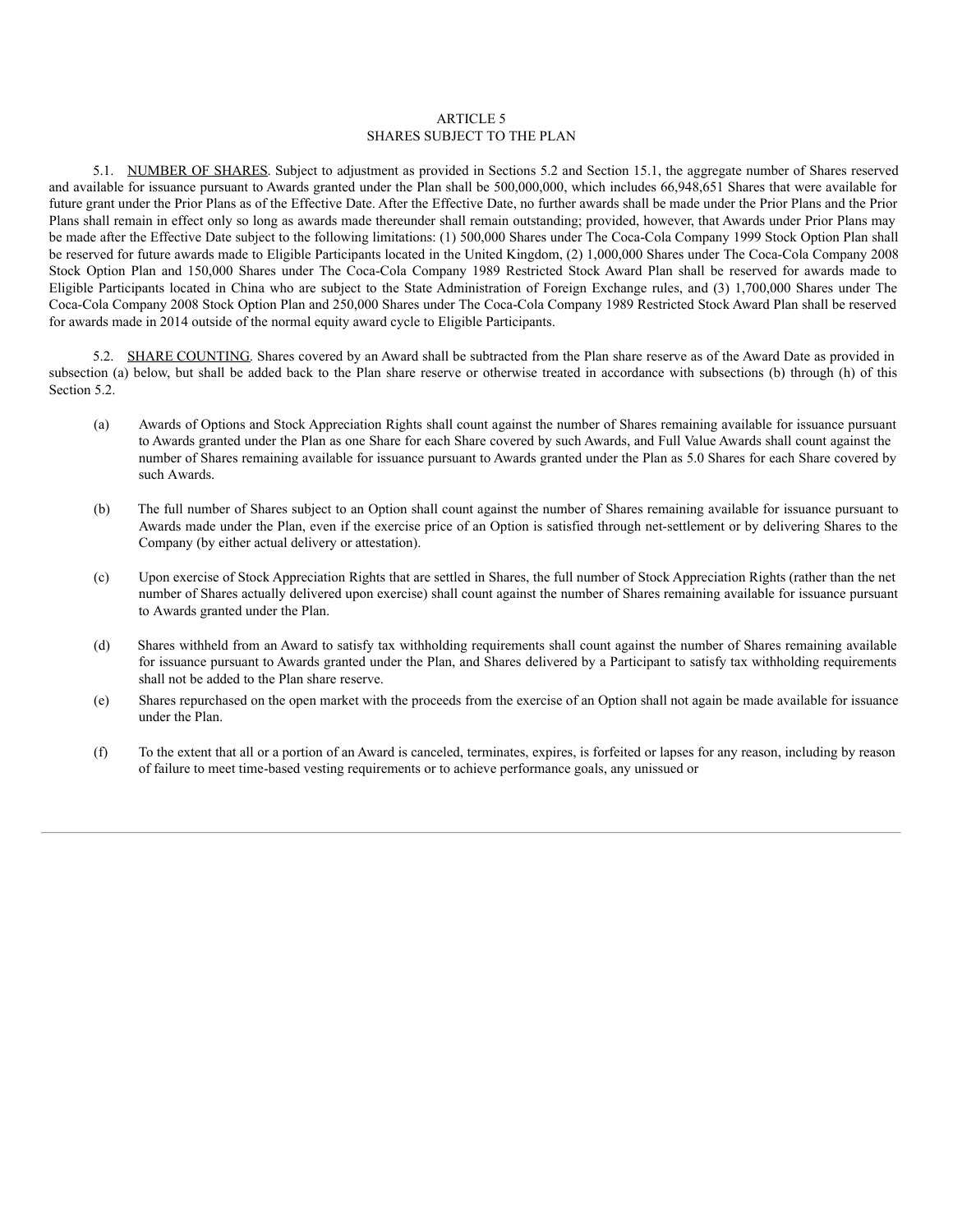forfeited Shares subject to the Award will be added back to the Plan share reserve and again be available for issuance pursuant to Awards made under the Plan.

- (g) Shares subject to Awards settled in cash will be added back to the Plan share reserve and again be available for issuance under the Plan.
- (h) Substitute Awards made pursuant to Section 14.9 of the Plan shall not count against the Shares otherwise available for issuance under the Plan under Section 5.1.
- (i) Subject to applicable Exchange requirements, shares available under a shareowner-approved plan of a company acquired by the Company (as appropriately adjusted to Shares to reflect the transaction) may be issued under the Plan pursuant to Awards made to individuals who were not employees of the Company or its Subsidiaries immediately before such transaction and will not count against the maximum share limitation specified in Section 5.1.

5.3. STOCK DISTRIBUTED. Any Stock distributed pursuant to an Award may consist, in whole or in part, of authorized and unissued Stock, treasury Stock or Stock purchased on the open market and may be subject to restrictions deemed appropriate by the Committee.

- 5.4. LIMITATION ON AWARDS. Notwithstanding any provision in the Plan to the contrary (but subject to adjustment as provided in Article 15):
	- (a) Options. The maximum number of Options granted under the Plan in any calendar year to any one Participant shall be for 3,000,000 Shares.
	- (b) SARs. The maximum number of Stock Appreciation Rights granted under the Plan in any calendar year to any one Participant shall be 3,000,000 with respect to Shares.
	- (c) Performance Awards . With respect to any one calendar year (i) the maximum amount that may be paid to any one Participant for Performance Awards payable in cash or property other than Shares shall be \$20,000,000, and (ii) the maximum number of Shares that may be paid to any one Participant for Performance Awards payable in Stock shall be 1,000,000 Shares. For purposes of applying these limits in the case of multi-year performance periods, the amount of cash or property or number of Shares deemed paid with respect to any one calendar year is the total amount payable or Shares earned for the performance period divided by the number of calendar years in the performance period.
	- (d) Awards to Non-Employee Directors *.* The maximum aggregate number of Shares associated with any Award made under the Plan in any calendar year to any one Non-Employee Director shall be 25,000 Shares.

## ARTICLE 6 ELIGIBILITY

6.1. GENERAL. Awards may be granted only to Eligible Participants who are providing services to the Company or a Subsidiary.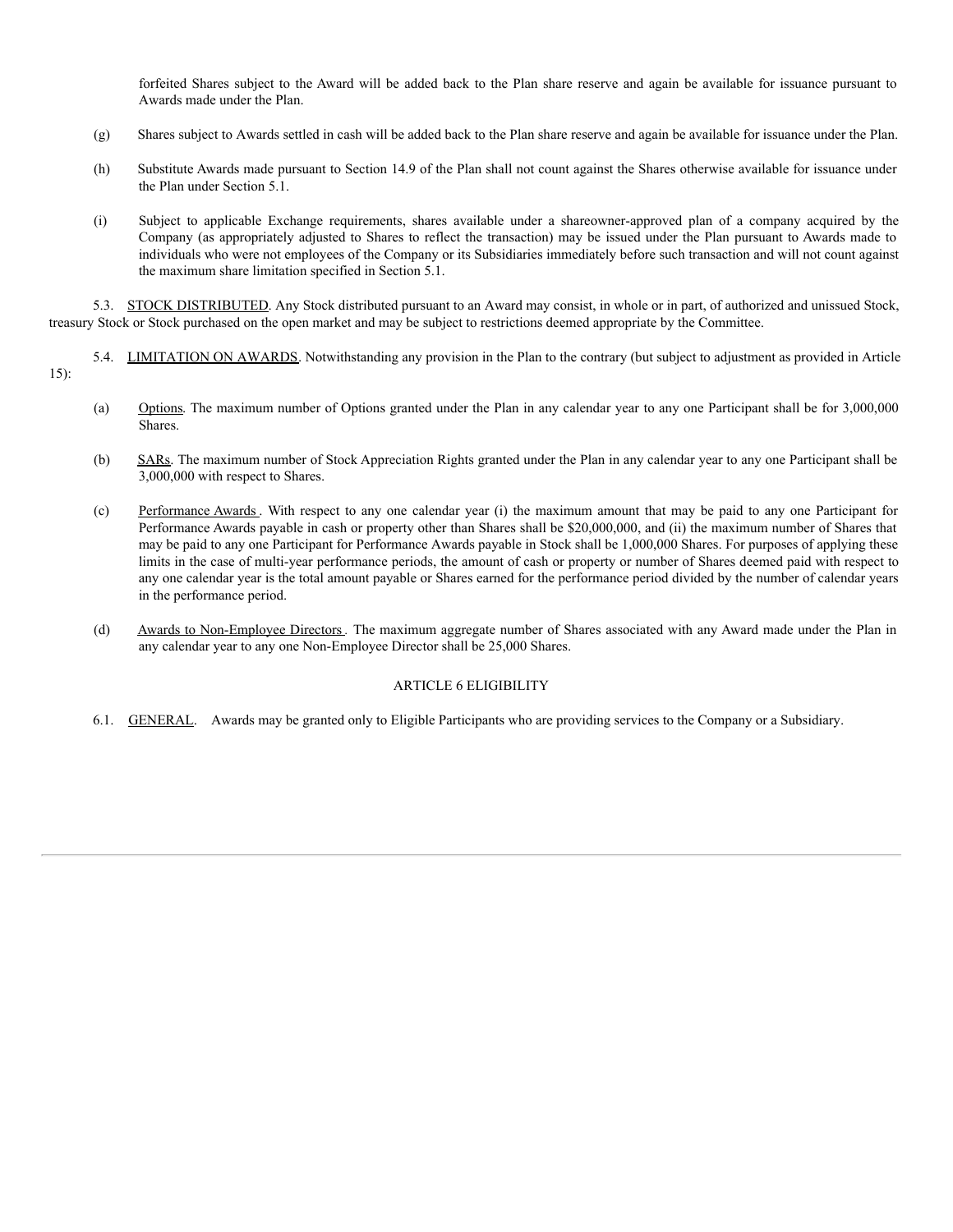## ARTICLE 7 STOCK OPTIONS

- 7.1. GENERAL. The Committee is authorized to grant Options to Eligible Participants on the following terms and conditions:
- (a) Exercise Price. The exercise price per Share under an Option shall be determined by the Committee, provided that the exercise price for any Option (other than an Option issued as a substitute Award pursuant to Section 14.9) shall not be less than the Fair Market Value as of the Award Date.
- (b) Prohibition on Repricing. Except as otherwise provided in Article 15, without the prior approval of the shareowners of the Company: (i) the exercise price of an Option may not be reduced, directly or indirectly, (ii) an Option may not be cancelled in exchange for cash, other Awards, or Options or SARs with an exercise or base price that is less than the exercise price of the original Option, or otherwise, and (iii) the Company may not repurchase an Option for value (in cash, substitutions, cash buyouts, or otherwise) from a Participant if the current Fair Market Value of the Shares underlying the Option is lower than the exercise price per share of the Option.
- (c) Time and Conditions of Exercise . The Committee shall determine the time or times at which an Option may be exercised in whole or in part, subject to Section 7.1(e); provided, however, that, except in the event of a Change in Control, Disability or death of the Participant, no award shall provide that an Option shall be exercisable in whole or in part for a period of twelve months from Award Date. The Committee shall also determine the performance or other conditions, if any, that must be satisfied before all or part of an Option may be exercised or vested.
- (d) Payment. The Committee shall determine the methods by which the exercise price of an Option may be paid, the form of payment, and the methods by which Shares shall be delivered or deemed to be delivered to Participants. As determined by the Committee at or after the Award Date, payment of the exercise price of an Option may be made, in whole or in part, in the form of (i) cash or cash equivalents, (ii) delivery (by either actual delivery or attestation) of previously-acquired Shares based on the Fair Market Value of the Shares on the date the Option is exercised, (iii) withholding of Shares from the Option based on the Fair Market Value of the Shares on the date the Option is exercised, (iv)

broker-assisted market sales, or (v) any other "cashless exercise" arrangement.

- (e) Exercise Term. No Option granted under the Plan shall be exercisable for more than ten years from the Award Date.
- (f) No Deferral Feature. No Option shall provide for any feature for the deferral of compensation other than the deferral of recognition of income until the exercise or disposition of the Option.
- (g) No Dividend Equivalents. No Option shall provide for Dividend Equivalents.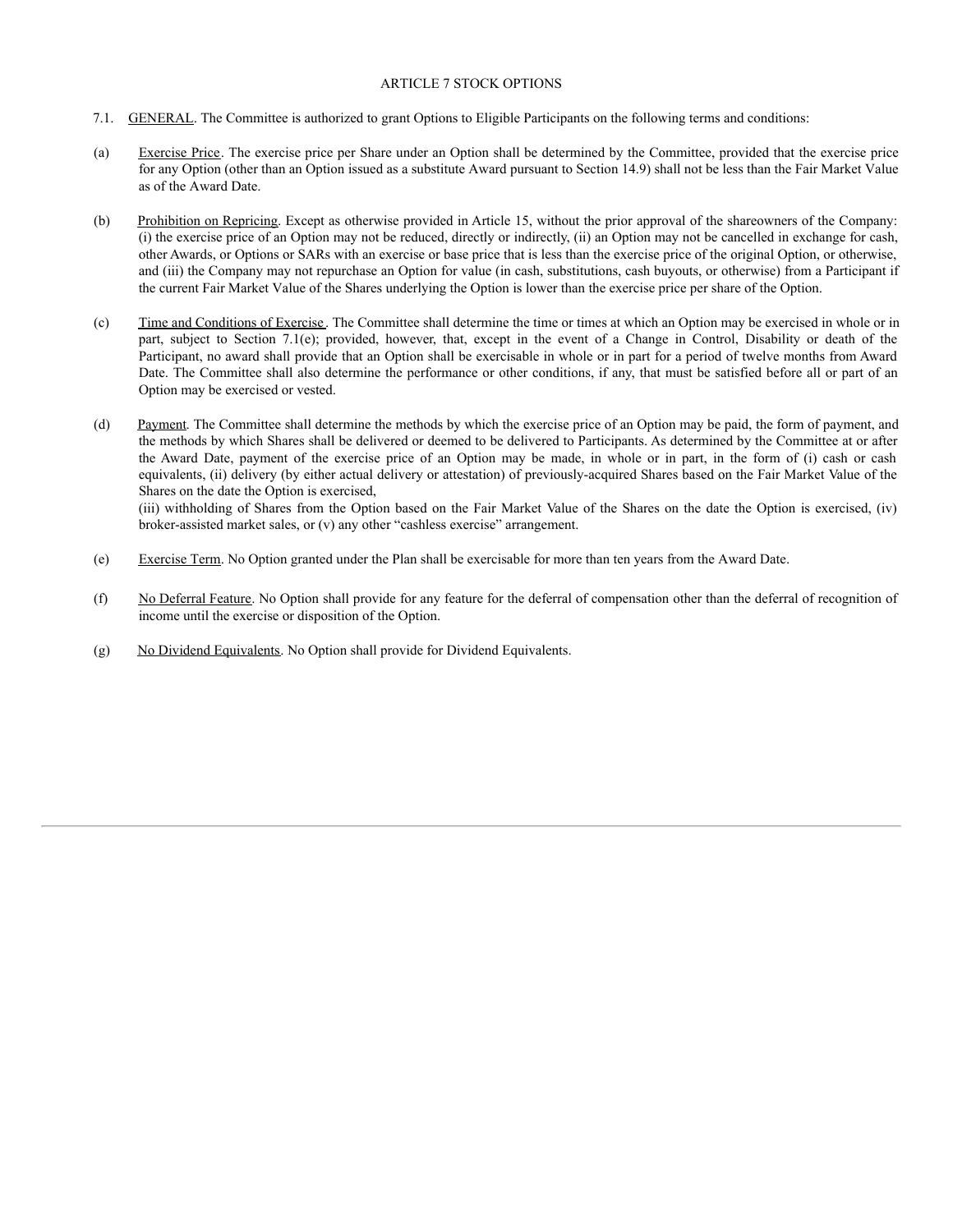## ARTICLE 8 STOCK APPRECIATION RIGHTS

8.1. STOCK APPRECIATION RIGHTS. The Committee is authorized to grant Stock Appreciation Rights to Eligible Participants on the following terms and conditions:

- (a) Right to Payment. Upon the exercise of a SAR, the Participant has the right to receive, for each Share with respect to which the SAR is being exercised, the excess, if any, of:
	- (1) The Fair Market Value of one Share on the date of exercise; over
	- (2) The base price of the SAR as determined by the Committee and set forth in the Award Agreement, which shall not be less than the Fair Market Value of one Share on the Award Date.
- (b) Prohibition on Repricing. Except as otherwise provided in Article 15, without the prior approval of the shareowners of the Company: (i) the base price of a SAR may not be reduced, directly or indirectly, (ii) a SAR may not be cancelled in exchange for cash, other Awards, or Options or SARs with an exercise or base price that is less than the base price of the original SAR, and (iii) the Company may not repurchase a SAR for value (in cash, substitutions, cash buyouts, or otherwise) from a Participant if the current Fair Market Value of the Shares underlying the SAR is lower than the base price per share of the SAR.
- (c) Time and Conditions of Exercise . The Committee shall determine the time or times at which a SAR may be exercised in whole or in part. No SAR shall be exercisable for more than ten years from the Award Date.
- (d) No Deferral Feature. No SAR shall provide for any feature for the deferral of compensation other than the deferral of recognition of income until the exercise or disposition of the SAR.
- (e) No Dividend Equivalents. No SAR shall provide for Dividend Equivalents.

# ARTICLE 9 RESTRICTED STOCK AND STOCK UNITS

9.1. RESTRICTED STOCK AND STOCK UNITS. The Committee is authorized to make Awards of Restricted Stock and Restricted Stock Units to Eligible Participants in such amounts and subject to such terms and conditions as may be selected by the Committee.

9.2. ISSUANCE AND RESTRICTIONS. Restricted Stock and Restricted Stock Units shall be subject to such restrictions on transferability and other restrictions as the Committee may impose. These restrictions may lapse separately or in combination at such times, under such circumstances, in such installments, upon the satisfaction of performance goals or otherwise, as the Committee determines at the time of the grant of the Award or thereafter. Except as otherwise provided in an Award Agreement or any special Plan document governing an Award, a Participant shall have none of the rights of a shareowner with respect to Restricted Stock Units until Shares of Stock are released in settlement of such Awards.

9.3 DIVIDENDS ON RESTRICTED STOCK UNITS. In the case of Restricted Stock Units, the Participant shall not be entitled to receive dividends or Dividend Equivalents unless the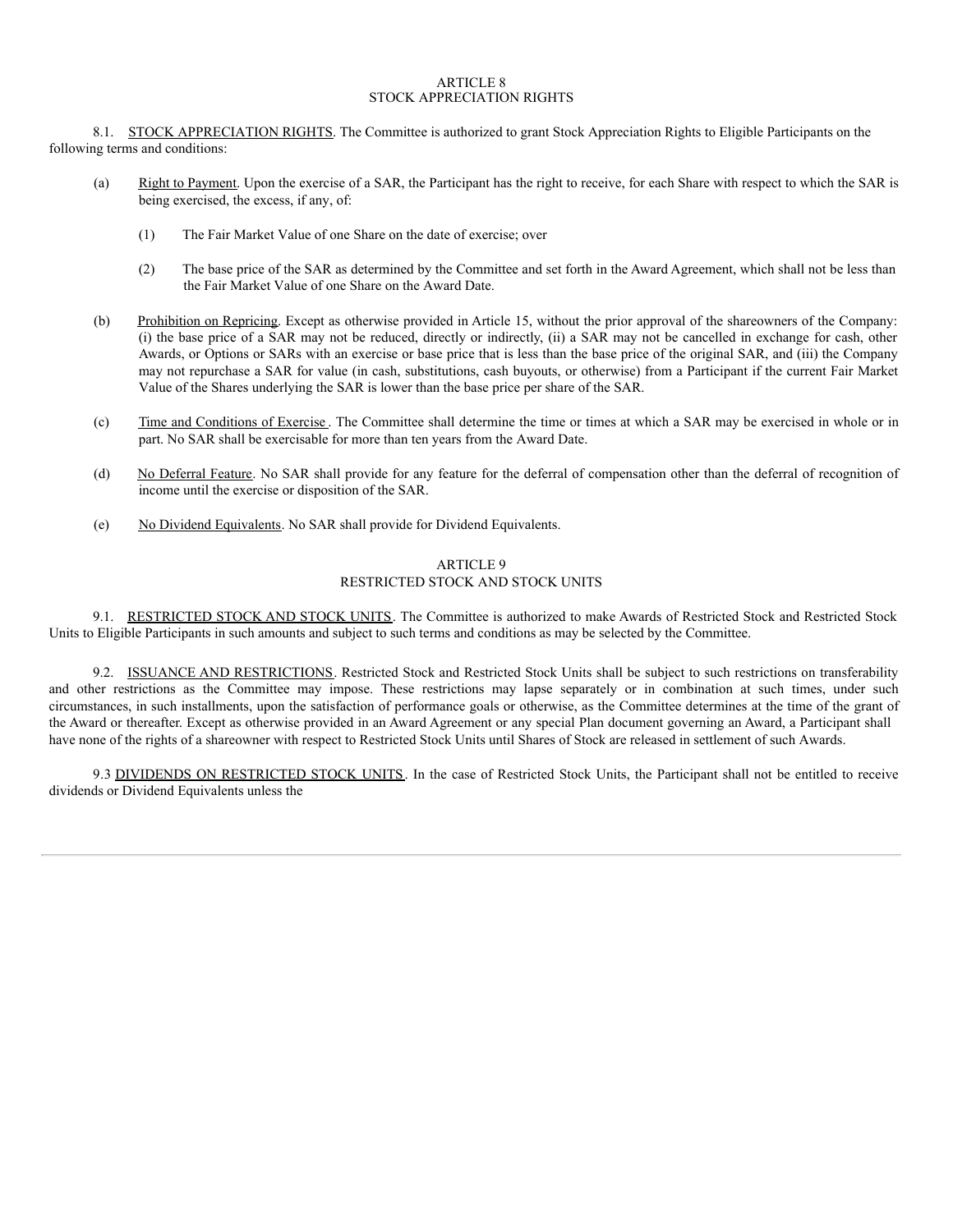Award Agreement specifically provides for such dividends or Dividend Equivalents, subject to Section 12.1.

9.4. FORFEITURE. Subject to the terms of the Award Agreement and except as otherwise determined by the Committee at the time of the grant of the Award or thereafter, upon termination of Continuous Service during the applicable restriction period or upon failure to satisfy a performance goal during the applicable restriction period, Restricted Stock or Restricted Stock Units that are at that time subject to restrictions shall be forfeited.

9.5. DELIVERY OF RESTRICTED STOCK . Shares of Restricted Stock shall be delivered to the Participant at the Award Date either by book-entry registration or by delivering to the Participant, or a custodian or escrow agent (including, without limitation, the Company or one or more of its employees) designated by the Committee, a stock certificate or certificates registered in the name of the Participant. If physical certificates representing shares of Restricted Stock are registered in the name of the Participant, such certificates must bear an appropriate legend referring to the terms, conditions, and restrictions applicable to such Restricted Stock.

## ARTICLE 10 PERFORMANCE AWARDS

10.1. PERFORMANCE AWARDS . The Committee is authorized to make any Award under this Plan, including cash-based Awards, with performance-based vesting criteria, on such terms and conditions as may be selected by the Committee. Any such Awards with performance- based vesting criteria are referred to herein as Performance Awards. The Committee shall have the complete discretion to determine the number of Performance Awards made to each Eligible Participant, subject to Section 5.4, and to designate the provisions of such Performance Awards as provided in Section 4.3. All Performance Awards shall be evidenced by an Award Agreement or a written program established by the Committee, pursuant to which Performance Awards are awarded under the Plan under uniform terms, conditions and restrictions set forth in such written program.

10.2. PERFORMANCE GOALS. The Committee may establish performance goals for Performance Awards which may be based on any criteria selected by the Committee. Such performance goals may be described in terms of Company-wide objectives or in terms of objectives that relate to the performance of the Participant, a Subsidiary or a division, region, department or function within the Company or a Subsidiary. If the Committee determines that a change in the business, operations, corporate structure or capital structure of the Company or the manner in which the Company or a Subsidiary conducts its business, or other events or circumstances render performance goals to be unsuitable, the Committee may modify such performance goals in whole or in part, as the Committee deems appropriate. If a Participant is promoted, demoted or transferred to a different business unit or function during a performance period, the Committee may determine that the performance goals or performance period are no longer appropriate and may (i) adjust, change or eliminate the performance goals or the applicable performance period as it deems appropriate to make such goals and period comparable to the initial goals and period, or (ii) make a cash payment to the Participant in an amount determined by the Committee. The foregoing two sentences shall not apply with respect to a Performance Award that is intended to be a Qualified Performance-Based Award.

# ARTICLE 11

# QUALIFIED PERFORMANCE-BASED AWARDS

11.1. OPTIONS AND STOCK APPRECIATION RIGHTS . All Options and Stock Appreciation Rights granted to any Covered Employee are intended to qualify for the Section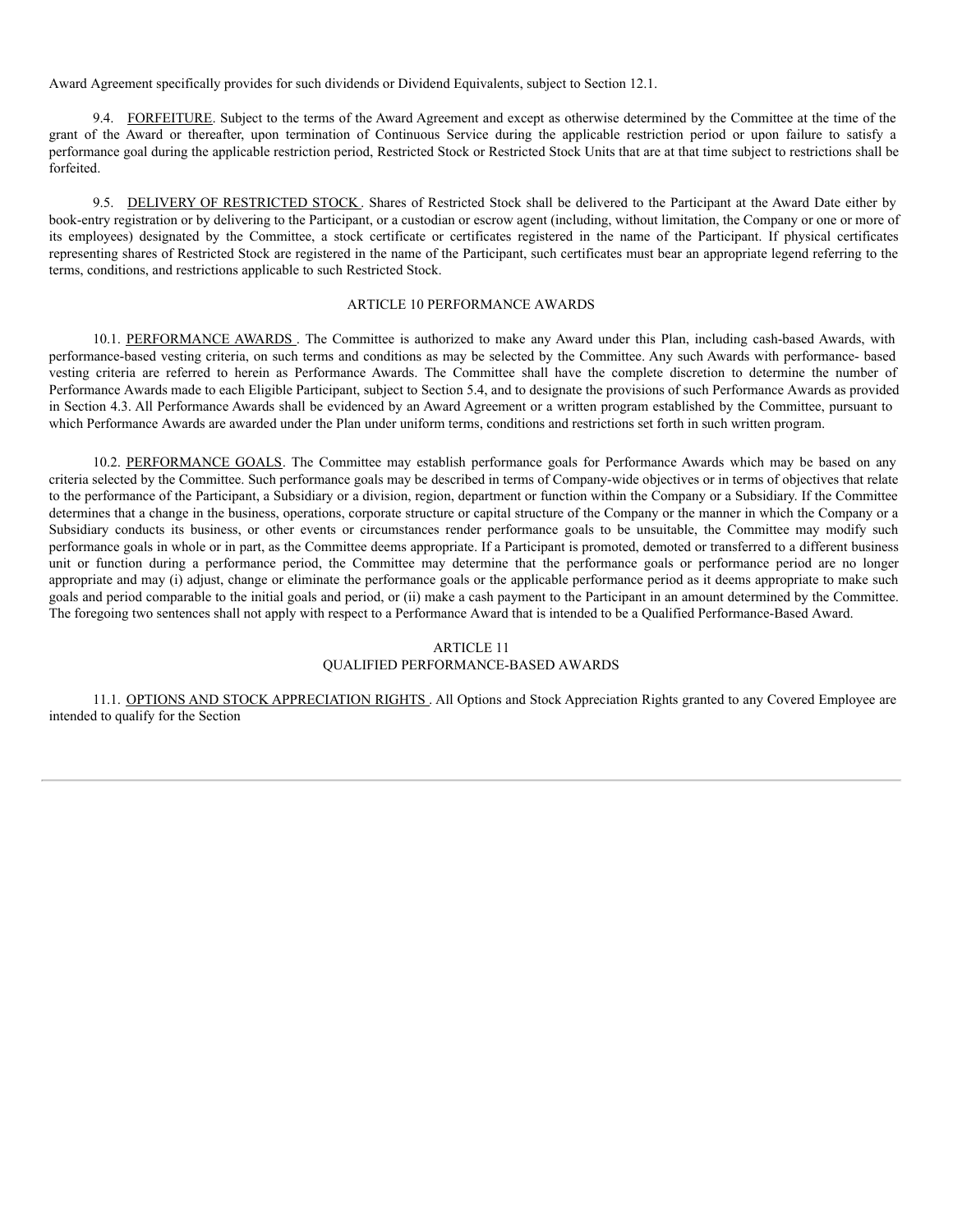<span id="page-59-0"></span>162(m) Exemption as Qualified Performance-Based Awards even though they are not designated as Performance Awards.

11.2. PERFORMANCE AWARDS . For any Performance Awards that are intended to be Qualified Performance-Based Awards, the Committee shall establish performance goals for such Award within the time period prescribed by Code Section 162(m) based on one or more of the following Qualified Business Criteria, which may be expressed in terms of Company-wide objectives or in terms of objectives that relate to the performance of a Subsidiary or a division, region, department or function within the Company or a Subsidiary:

- increase in shareowner value (e.g., total shareowner return);
- earnings per share;
- stock price;
- net income;
- return on assets;
- return on shareowners' equity;
- cash flow:
- operating profit or operating margins;
- revenue growth of the Company;
- operating expenses;
- quality as determined by the Company's Quality Index;
- economic profit;
- return on capital;
- return on invested capital;
- earnings before interest, taxes, depreciation and amortization;
- goals relating to acquisitions or divestitures;
- unit case volume;
- operating income;
- brand contribution;
- value share of Non Alcoholic Ready-To-Drink segment;
- volume share of Non Alcoholic Ready-To-Drink segment;
- net revenue;
- gross profit;
- profit before tax;
- number of transactions;
- productivity; and
- service level.

Performance goals with respect to the foregoing Qualified Business Criteria may be specified in absolute terms, in percentages, or in terms of growth from period to period or growth rates over time, as well as measured relative to the performance of a group of comparator companies, or a published or special index, or a stock market index, that the Committee deems appropriate, and may be calculated for a single year or calculated on a compound basis over multiple years. Any member of a comparator group or an index that ceases to exist during a measurement period shall be disregarded for the entire measurement period. Performance Goals need not be based upon an increase or positive result under a business criterion and could include, for example, the maintenance of the status quo or the limitation of economic losses (measured, in each case, by reference to a specific business criterion). Performance measures may but need not be determinable in conformance with generally accepted accounting principles.

11.3. ACHIEVEMENT OF PERFORMANCE GOALS. Each Qualified Performance- Based Award (other than a market-priced Option or SAR) shall be earned, vested and payable (as applicable) only upon the achievement of performance goals established by the Committee based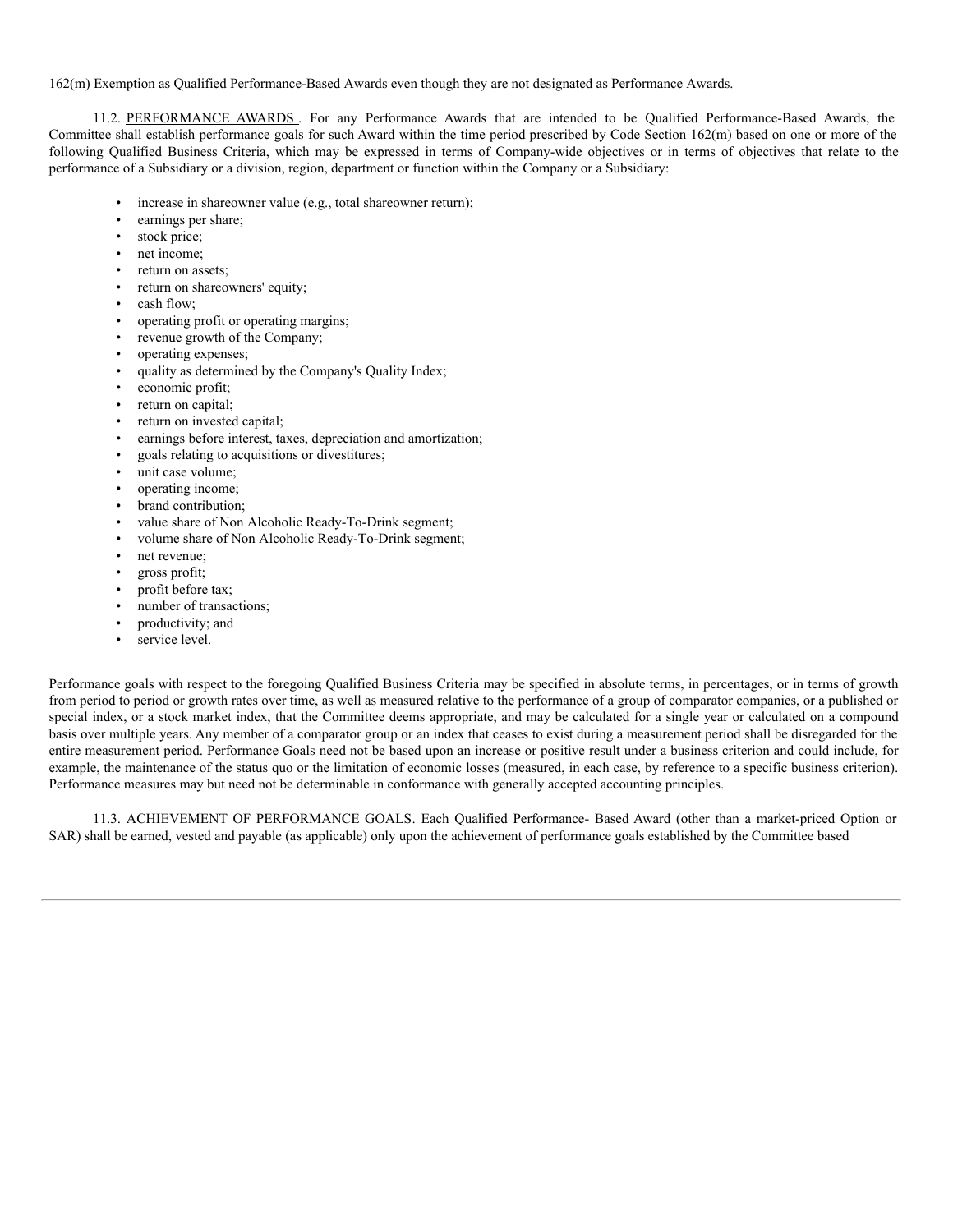upon one or more of the Qualified Business Criteria, together with the satisfaction of any other conditions, such as continued employment, as the Committee may determine to be appropriate; provided, however, that the Committee may provide, either in connection with the grant thereof or by amendment thereafter, that achievement of such performance goals will be waived, in whole or in part, upon (i) the termination of employment of a Participant by reason of death or Disability, or

(ii) the occurrence of a Change in Control. Performance periods established by the Committee for any such Qualified Performance-Based Award must be at least twelve months and may be any longer period. In addition, the Committee has the right, in connection with the grant of a Qualified Performance-Based Award, to exercise negative discretion to determine that the portion of such Award actually earned, vested and/or payable (as applicable) shall be less than the portion that would be earned, vested and/or payable based solely upon application of the applicable performance goals.

11.4. INCLUSIONS AND EXCLUSIONS FROM PERFORMANCE CRITERIA. The Committee may provide in any Qualified Performance-Based Award, at the time the performance goals are established, that any evaluation of performance shall exclude or otherwise objectively adjust for any specified circumstance or event that occurs during a performance period, including by way of example but without limitation the following: (a) asset write-downs or impairment charges; (b) litigation or claim judgments or settlements; (c) the effect of changes in tax laws, accounting principles or other laws or provisions affecting reported results; (d) accruals for reorganization and restructuring programs; (e) extraordinary nonrecurring items as described in then-current accounting principles; (f) extraordinary nonrecurring items as described in management's discussion and analysis of financial condition and results of operations appearing in the Company's annual report to shareowners for the applicable year; (g) acquisitions or divestitures; and (h) foreign exchange gains and losses. To the extent such inclusions or exclusions affect Awards to Covered Employees, they shall be prescribed in a form that meets the requirements of Code Section 162(m) for deductibility.

11.5. CERTIFICATION OF PERFORMANCE GOALS . Any payment of a Qualified Performance-Based Award granted with performance goals pursuant to Section 11.3 above shall be conditioned on the written certification of the Committee in each case that the performance goals and any other material conditions were satisfied. Except as specifically provided in Section 11.3, no Qualified Performance-Based Award held by a Covered Employee or by an employee who in the reasonable judgment of the Committee may be a Covered Employee on the date of payment, may be amended, nor may the Committee exercise any discretionary authority it may otherwise have under the Plan with respect to a Qualified Performance-Based Award under the Plan, in any manner to waive the achievement of the applicable performance goal based on Qualified Business Criteria or to increase the amount payable pursuant thereto or the value thereof, or otherwise in manner that would cause the Qualified Performance-Based Award to cease to qualify for the Section 162(m) Exemption.

## ARTICLE 12 DIVIDEND EQUIVALENTS

12.1. GRANT OF DIVIDEND EQUIVALENTS. The Committee is authorized to pay Dividend Equivalents with respect to Full-Value Awards made hereunder, subject to such terms and conditions as may be selected by the Committee. Dividend Equivalents shall entitle the Participant to receive payments equal to ordinary cash dividends or distributions with respect to all or a portion of the number of Shares subject to a Full-Value Award, as determined by the Committee. The Committee may provide that Dividend Equivalents (i) will be deemed to have been reinvested in additional Shares or otherwise reinvested, or (ii) except in the case of Performance Awards, will be paid or distributed to the Participant as accrued (in which case, such Dividend Equivalents must be paid or distributed no later than the 15th day of the 3rd month following the later of (A) the end of the calendar year in which the corresponding dividends were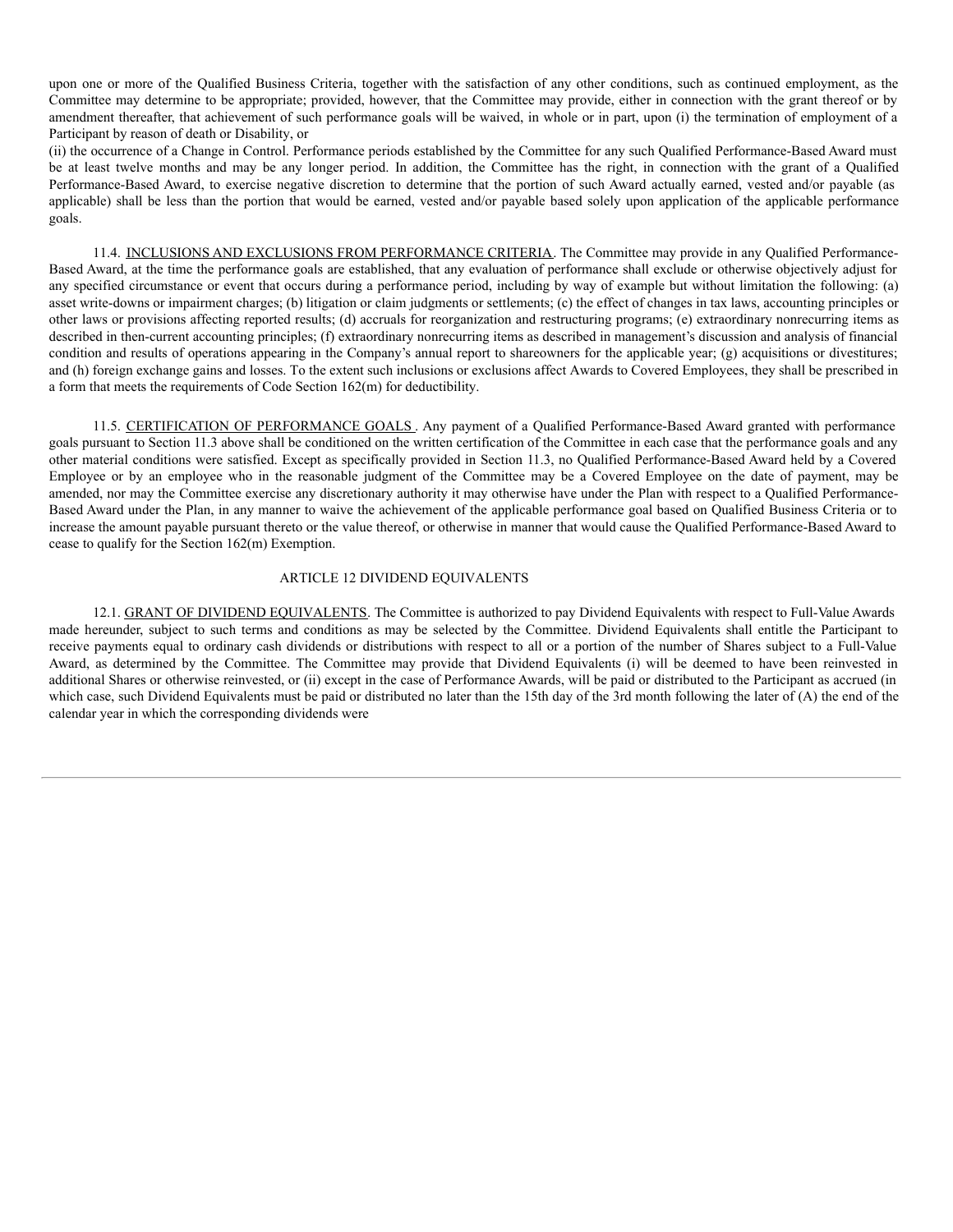paid to shareowners, or (B) the end of the first calendar year in which the Participant's right to such Dividends Equivalents is no longer subject to a substantial risk of forfeiture).

## ARTICLE 13

# STOCK OR OTHER STOCK-BASED AWARDS

13.1. STOCK OR OTHER STOCK-BASED AWARDS. The Committee is authorized, subject to limitations under applicable law, to make such other Awards that are payable in, valued in whole or in part by reference to, or otherwise based on or related to Shares, as deemed by the Committee to be consistent with the purposes of the Plan, including without limitation Shares awarded purely as a "bonus" and not subject to any restrictions or conditions, convertible or exchangeable debt securities, other rights convertible or exchangeable into Shares, and Awards valued by reference to book value of Shares or the value of securities of or the performance of specified Parents or Subsidiaries. The Committee shall determine the terms and conditions of such Awards.

# ARTICLE 14 PROVISIONS APPLICABLE TO AWARDS

14.1. AWARD AGREEMENTS . Each Award shall be evidenced by an Award Agreement. Each Award Agreement shall include such provisions, not inconsistent with the Plan, as may be specified by the Committee.

14.2. FORM OF PAYMENT FOR AWARDS. At the discretion of the Committee, payment of Awards may be made in cash, Stock, a combination of cash and Stock, or any other form of property as the Committee shall determine. In addition, payment of Awards may include such terms, conditions, restrictions and/or limitations, if any, as the Committee deems appropriate, including, in the case of Awards paid in the form of Stock, restrictions on transfer and forfeiture provisions.

14.3. LIMITS ON TRANSFER. No right or interest of a Participant in any unexercised or restricted Award may be pledged, encumbered, or hypothecated to or in favor of any party other than the Company or a Subsidiary, or shall be subject to any lien, obligation, or liability of such Participant to any other party other than the Company or a Subsidiary. No unexercised or restricted Award shall be assignable or transferable by a Participant other than by will or the laws of descent and distribution.

14.4. STOCK TRADING RESTRICTIONS. All Stock issuable under the Plan is subject to any stop-transfer orders and other restrictions as the Committee deems necessary or advisable to comply with federal or state securities laws, rules and regulations and the rules of any national securities exchange or automated quotation system on which the Stock is listed, quoted, or traded. The Committee may place legends on any Stock Agreement or issue instructions to the transfer agent to reference restrictions applicable to the Stock.

14.5. TREATMENT UPON TERMINATION OF SERVICE. The applicable Award Agreement or other special Plan document governing an Award shall specify the treatment of such Award upon the termination of a Participant's Continuous Service.

14.6. EFFECT OF A CHANGE IN CONTROL . The provisions of this Section 14.6 shall apply in the case of a Change in Control, unless otherwise provided in the Award Agreement or any special Plan document or separate agreement with a Participant governing an Award.

(a) Awards Assumed or Substituted by Surviving Entity . With respect to Awards assumed by the Surviving Entity or otherwise equitably converted or substituted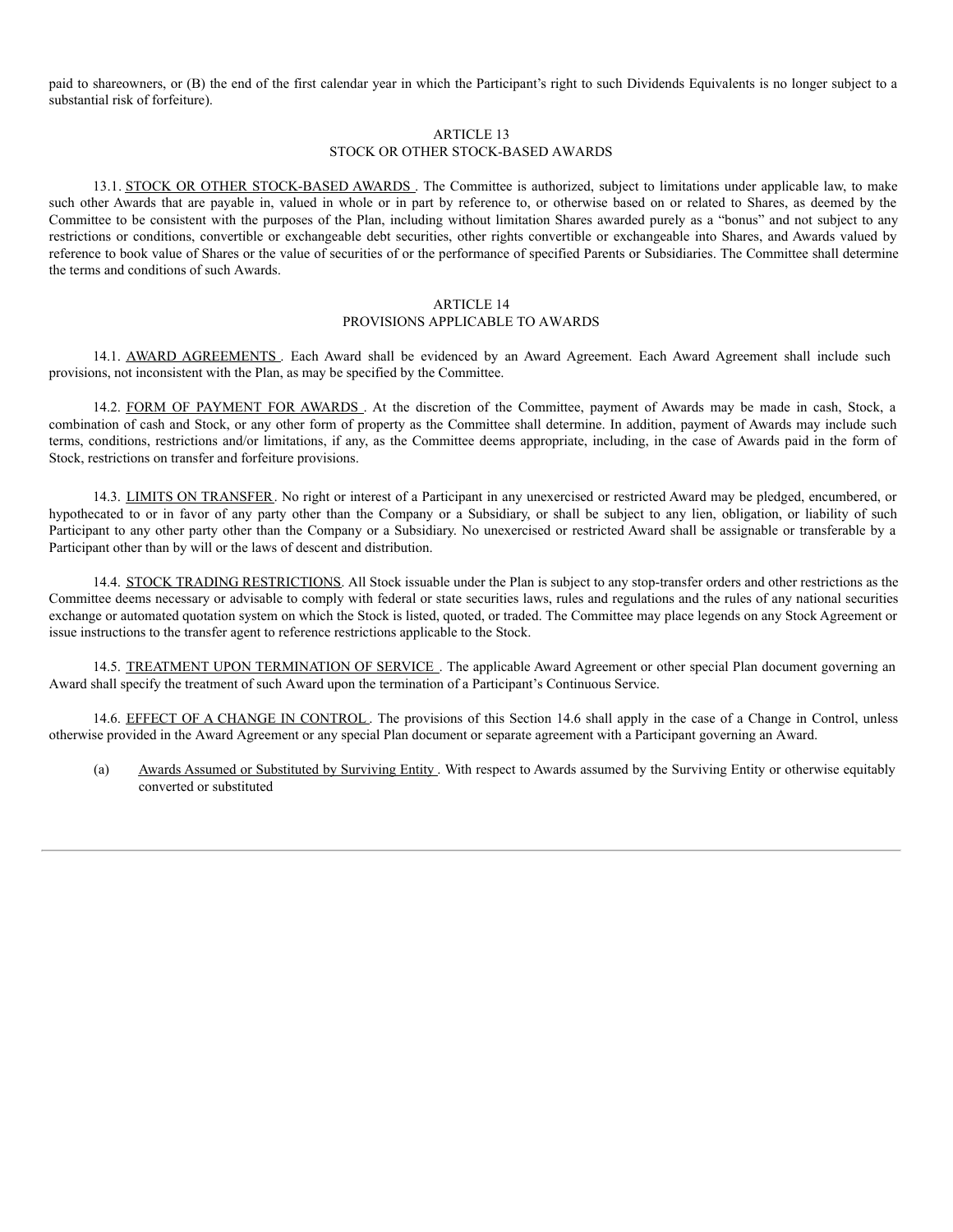in connection with a Change in Control: if within one year after the effective date of the Change in Control, a Participant's employment is involuntarily terminated other than for cause, then (i) all of that Participant's outstanding Options or SARs shall become fully exercisable, (ii) all time-based vesting restrictions on his or her outstanding Awards shall lapse, and (iii) the payout level under all of that Participant's performance-based Awards that were outstanding immediately before the effective time of the Change in Control shall be determined and deemed to have been earned as of the date of termination based upon (A) an assumed achievement of all relevant performance goals at the "target" level if the date of termination occurs during the first half of the applicable performance period, or (B) the actual level of achievement of all relevant performance goals against target (measured as of the end of the calendar quarter immediately preceding the date of termination), if the date of termination occurs during the second half of the applicable performance period, and, in either such case, there shall be a pro rata payout to such Participant within 60 days following the date of termination of employment (unless a later date is required under Section 17.3), based upon the length of time (in days) within the performance period that has elapsed prior to the date of termination of employment. Any Options or SARs shall thereafter continue or lapse in accordance with the other provisions of the Plan and the Award Agreement.

(b) Awards not Assumed or Substituted by Surviving Entity . Upon the occurrence of a Change in Control, and except with respect to any Awards assumed by the Surviving Entity or otherwise equitably converted or substituted in connection with the Change in Control in a manner approved by the Committee or the Board: outstanding Options or SARs shall become fully exercisable, (ii) time-based vesting restrictions on outstanding Awards shall lapse, and (iii) the payout level attainable under outstanding performance-based Awards shall be deemed to have been fully earned as of the effective date of the Change in Control based upon (A) an assumed achievement of all relevant performance goals at the "target" level ifthe Change in Control occurs during the first half of the applicable performance period, or (B) the actual level of achievement of all relevant performance goals against target measured as of the date of the Change in Control, if the Change in Control occurs during the second half of the applicable performance period, and, in either such case, there shall be a pro rata payout to Participants within sixty (60) days following the Change in Control (unless a later date is required by Section 17.3 hereof), based upon the length of time (in days) within the performance period that has elapsed prior to the Change in Control. Any Options or SARs shall thereafter continue or lapse in accordance with the other provisions of the Plan and the Award Agreement.

14.7. ACCELERATION FOR OTHER REASONS. Regardless of whether an event has occurred as described in Section 14.5 or 14.6 above, and subject to Article 11 as to Qualified Performance-Based Awards, the Committee may in its sole discretion at any time determine that, upon the termination of service of a Participant for any reason, or the occurrence of a Change in Control, all or a portion of such Participant's Options or SARs shall become fully or partially exercisable, that all or a part of the restrictions on all or a portion of the Participant's outstanding Awards shall lapse, and/or that any performance-based criteria with respect to any Awards held by that Participant shall be deemed to be wholly or partially satisfied, in each case, as of such date as the Committee may, in its sole discretion, declare. The Committee may discriminate among Participants and among Awards made to a Participant in exercising its discretion pursuant to this Section 14.7.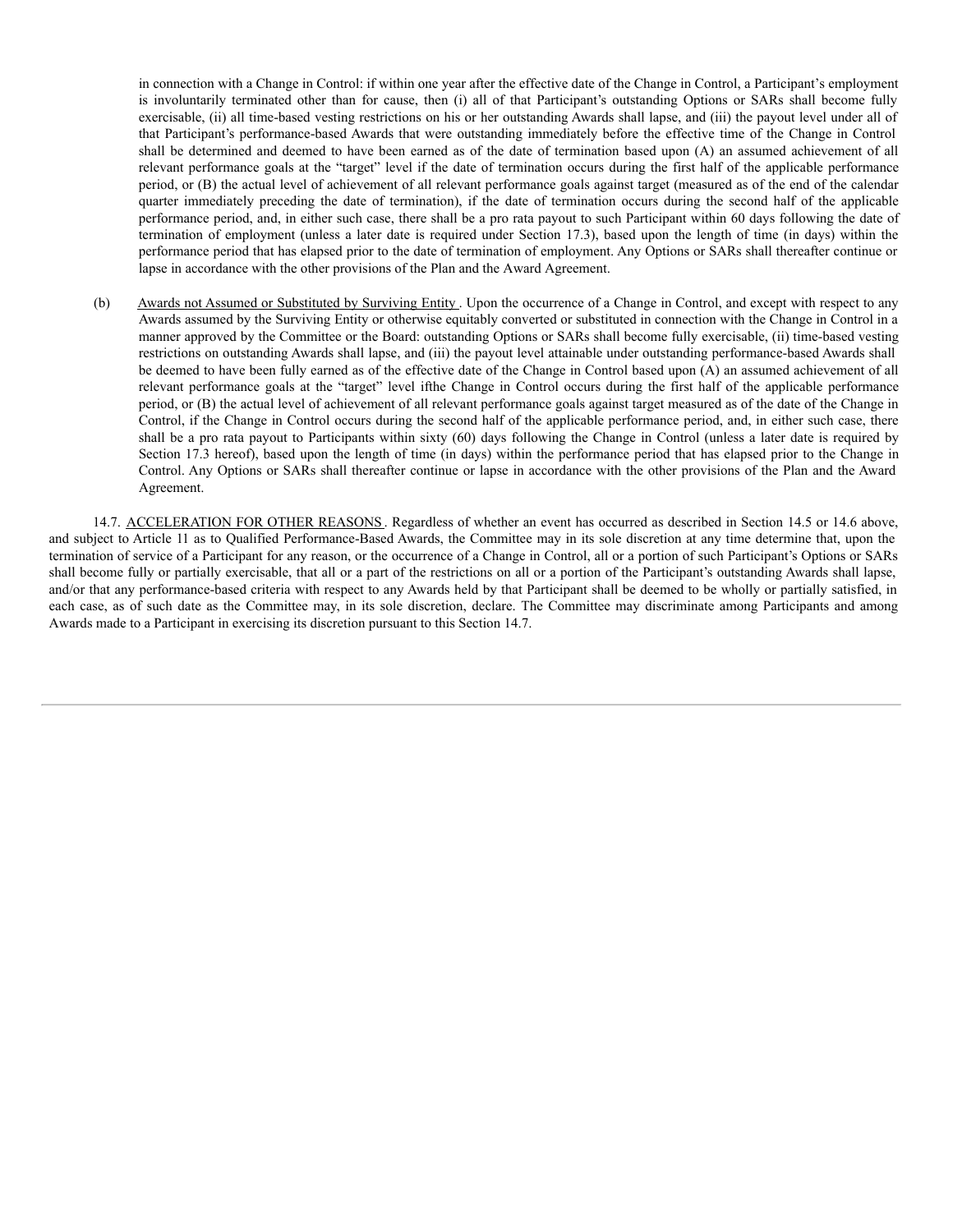14.8. FORFEITURE EVENTS. Awards under the Plan shall be subject to any compensation recoupment policy that the Company may adopt from time to time that is applicable by its terms to the Participant. In addition, the Committee may specify in an Award Agreement that the Participant's rights, payments and benefits with respect to an Award shall be subject to reduction, cancellation, forfeiture or recoupment upon the occurrence of certain specified events, in addition to any otherwise applicable vesting or performance conditions of an Award. Such events may include, but shall not be limited to, (i) termination of employment for cause, (ii) violation of material Company or Affiliate policies, (iii) breach of noncompetition, confidentiality or other restrictive covenants that may apply to the Participant, (iv) other conduct by the Participant that is detrimental to the business or reputation of the Company or any Affiliate, or (v) a later determination that the vesting of, or amount realized from, a Performance Award was based on materially inaccurate financial statements or any other materially inaccurate performance metric criteria, whether or not the Participant caused or contributed to such material inaccuracy. The Company shall seek to recover any Award made as required by the provisions of the Dodd-Frank Wall Street Reform and Consumer Protection Act or any other "clawback" provision required by law or the listing standards of the Exchange.

14.9. SUBSTITUTE AWARDS . The Committee may grant Awards under the Plan in substitution for stock and stock-based awards held by employees of another entity who become employees of the Company or a Subsidiary as a result of a merger or consolidation of the former employing entity with the Company or a Subsidiary or the acquisition by the Company or a Subsidiary of property or stock of the former employing corporation. The Committee may direct that the substitute awards be made on such terms and conditions as the Committee considers appropriate in the circumstances.

## ARTICLE 15 CHANGES IN CAPITAL STRUCTURE

15.1. MANDATORY ADJUSTMENTS. In the event of a nonreciprocal transaction between the Company and its shareowners that causes the per-share value of the Stock to change (including, without limitation, any stock dividend, stock split, spin-off, rights offering, or large nonrecurring cash dividend), the Committee shall make such adjustments to the Plan and Awards as it deems necessary, in its sole discretion, to prevent dilution or enlargement of rights immediately resulting from such transaction. Action by the Committee may include: (i) adjustment of the number and kind of shares that may be delivered under the Plan; (ii) adjustment of the number and kind of shares subject to outstanding Awards; (iii) adjustment of the exercise price or base price of outstanding Awards or the measure to be used to determine the amount of the benefit payable on an Award; and (iv) any other adjustments that the Committee determines to be equitable. Notwithstanding the foregoing, the Committee shall not make any adjustments to outstanding Options or SARs that would constitute a modification or substitution of the stock right under Treas. Reg. Sections  $1.409A-1(b)(5)(v)$  that would be treated as the grant of a new stock right or change in the form of payment for purposes of Code Section 409A. Without limiting the foregoing, in the event of a subdivision of the outstanding Stock (stock-split), a declaration of a dividend payable in Shares, or a combination or consolidation of the outstanding Stock into a lesser number of Shares, the authorization limits under Section 5.1 and 5.4 shall automatically be adjusted proportionately, and the Shares then subject to each Award shall automatically, without the necessity for any additional action by the Committee, be adjusted proportionately without any change in the aggregate purchase price therefor.

15.2 DISCRETIONARY ADJUSTMENTS . Upon the occurrence or in anticipation of any corporate event or transaction involving the Company (including, without limitation, any merger, reorganization, recapitalization, combination or exchange of shares, or any transaction described in Section 15.1), the Committee may, in its sole discretion, provide (i) that Awards will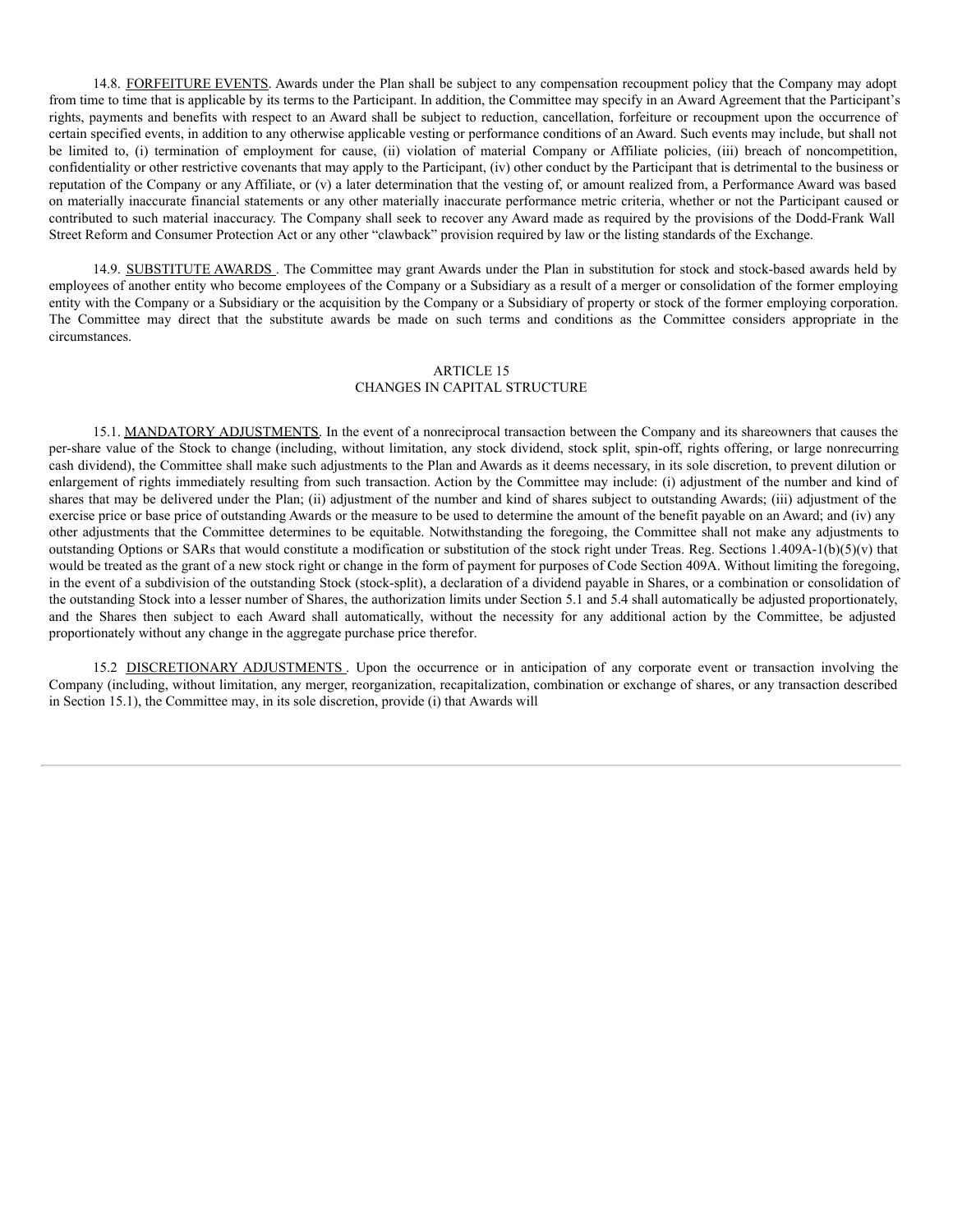be settled in cash rather than Stock, (ii) that Awards will become immediately vested and non- forfeitable and exercisable (in whole or in part) and will expire after a designated period of time to the extent not then exercised, (iii) that Awards will be assumed by another party to a transaction or otherwise be equitably converted or substituted in connection with such transaction, (iv) that outstanding Awards may be settled by payment in cash or cash equivalents equal to the excess of the Fair Market Value of the underlying Stock, as of a specified date associated with the transaction, over the exercise or base price of the Award, (v) that performance targets and performance periods for Performance Awards will be modified, consistent with Code Section 162(m) where applicable, or (vi) any combination of the foregoing. The Committee's determination need not be uniform and may be different for different Participants whether or not such Participants are similarly situated.

15.3 GENERAL. Any discretionary adjustments made pursuant to this Article 15 shall be subject to the provisions of Section 16.2.

# ARTICLE 16 AMENDMENT, MODIFICATION AND TERMINATION

16.1. AMENDMENT, MODIFICATION AND TERMINATION. The Board or the Committee may, at any time and from time to time, amend, modify or terminate the Plan without shareowner approval; provided, however, that if an amendment to the Plan would, in the reasonable opinion of the Board or the Committee, either (i) materially increase the number of Shares available under the Plan, (ii) expand the types of awards under the Plan,  $(iii)$  materially expand the class of participants eligible to participate in the Plan,  $(iv)$  materially extend the term of the Plan, or  $(v)$  otherwise constitute a material change requiring shareowner approval under applicable laws, policies or regulations or the applicable listing or other requirements of an Exchange, then such amendment shall be subject to shareowner approval; and provided, further, that the Board or Committee may condition any other amendment or modification on the approval of shareowners of the Company for any reason, including by reason of such approval being necessary or deemed advisable (i) to comply with the listing or other requirements of an Exchange, or (ii) to satisfy any other tax, securities or other applicable laws, policies or regulations.

16.2. AWARDS PREVIOUSLY MADE. At any time and from time to time, the Committee may amend, modify or terminate any outstanding Award without approval of the Participant; provided, however:

- (a) Subject to the terms of the applicable Award Agreement, such amendment, modification or termination shall not, without the Participant's consent, reduce or diminish the value of such Award determined as if the Award had been exercised, vested, cashed in or otherwise settled on the date of such amendment or termination (with the per-share value of an Option or SAR for this purpose being calculated as the excess, if any, of the Fair Market Value as of the date of such amendment or termination over the exercise or base price of such Award);
- (b) The original term of an Option or SAR may not be extended without the prior approval of the shareowners of the Company;
- (c) Except as otherwise provided in Section 15.1, the exercise price of an Option or base price of a SAR may not be reduced, directly or indirectly, without the prior approval of the shareowners of the Company; and
- (d) No termination, amendment, or modification of the Plan shall adversely affect any Award previously made under the Plan, without the written consent of the Participant affected thereby. An outstanding Award shall not be deemed to be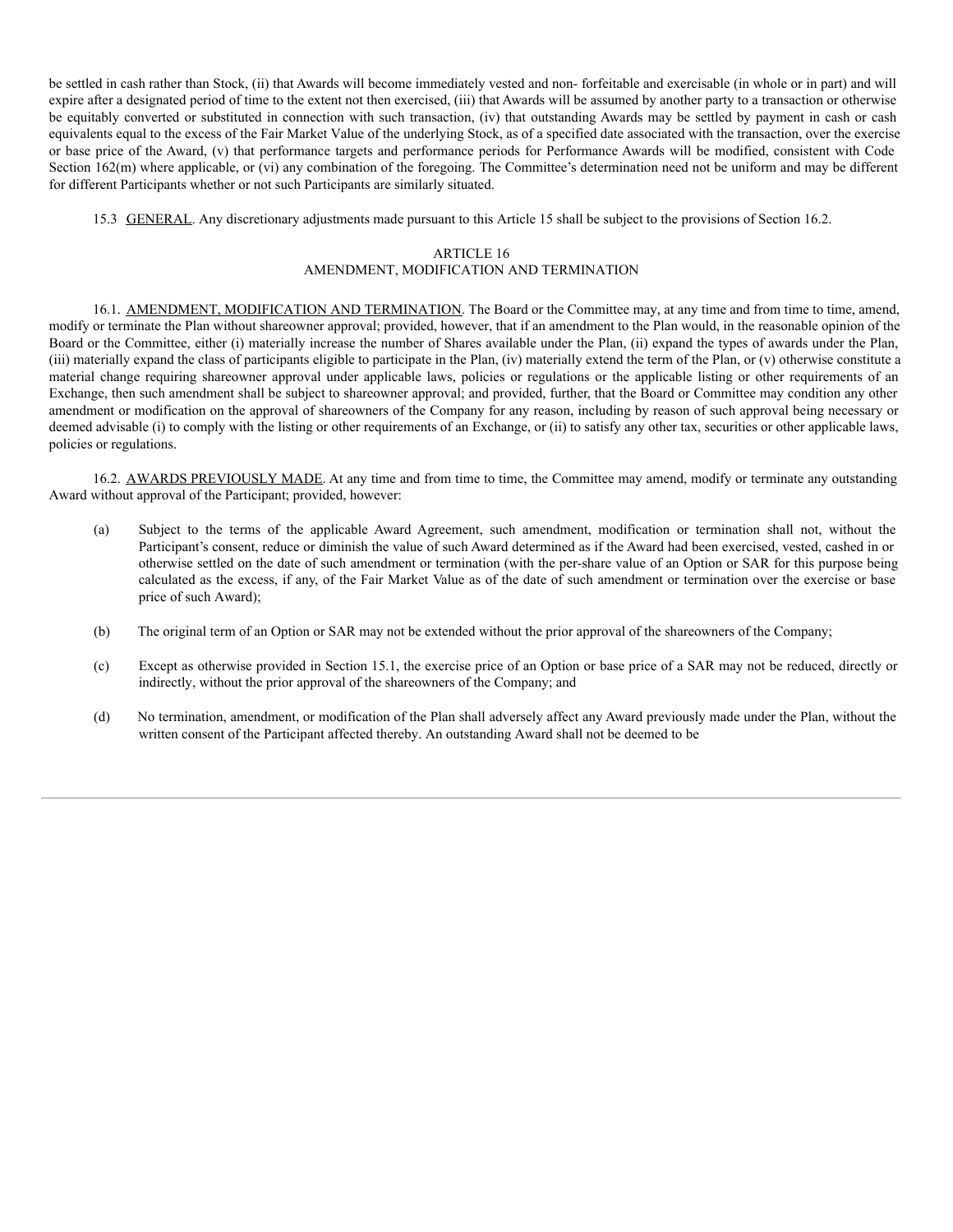"adversely affected" by a Plan amendment if such amendment would not reduce or diminish the value of such Award determined as if the Award had been exercised, vested, cashed in or otherwise settled on the date of such amendment (with the per-share value of an Option or SAR for this purpose being calculated as the excess, if any, of the Fair Market Value as of the date of such amendment over the exercise or base price of such Award).

16.3. COMPLIANCE AMENDMENTS. Notwithstanding anything in the Plan or in any Award Agreement to the contrary, the Board or the Committee may amend the Plan or an Award Agreement, to take effect retroactively or otherwise, as deemed necessary or advisable for the purpose of conforming the Plan or Award Agreement to any present or future law relating to plans of this or similar nature (including, but not limited to, Code Section 409A), and to the administrative regulations and rulings promulgated thereunder. By accepting an Award under this Plan, a Participant agrees to any amendment made pursuant to this Section 16.3 to any Award made under the Plan without further consideration or action.

16.4 CORRECTION OF ERRORS. Notwithstanding anything in any Award Agreement to the contrary, the Committee may amend an Award Agreement, to take effect retroactively or otherwise, as deemed necessary or advisable for the purpose of correcting errors occurring in connection with the grant or documentation of an Award, including rescinding an Award erroneously granted, including, but not limited to, an Award erroneously granted to an individual who does not qualify as an Eligible Participant on the date of grant. By accepting an Award under this Plan, a Participant agrees to any amendment made pursuant to this Section 16.4 to any Award made under the Plan without further consideration or action.

## ARTICLE 17 GENERAL PROVISIONS

## 17.1. RIGHTS OF PARTICIPANTS.

- (a) No Participant or any Eligible Participant shall have any claim to receive any Award under the Plan. Neither the Company, its Affiliates nor the Committee is obligated to treat Participants or Eligible Participants uniformly, and determinations made under the Plan may be made by the Committee selectively among Eligible Participants who receive, or are eligible to receive, Awards (whether or not such Eligible Participants are similarly situated).
- (b) Nothing in the Plan, any Award Agreement or any other document or statement made with respect to the Plan, shall interfere with or limit in any way the right of the Company or any Affiliate to terminate any Participant's employment or status as an officer, or any Participant's service as a director, at any time, nor confer upon any Participant any right to continue as an employee, officer or director of the Company or any Affiliate, whether for the duration of a Participant's Award or otherwise.
- (c) Neither an Award nor any benefits arising under this Plan shall constitute an employment contract with the Company or any Affiliate and, accordingly, subject to Article 16, this Plan and the benefits hereunder may be terminated at any time in the sole and exclusive discretion of the Committee without giving rise to any liability on the part of the Company or an of its Affiliates.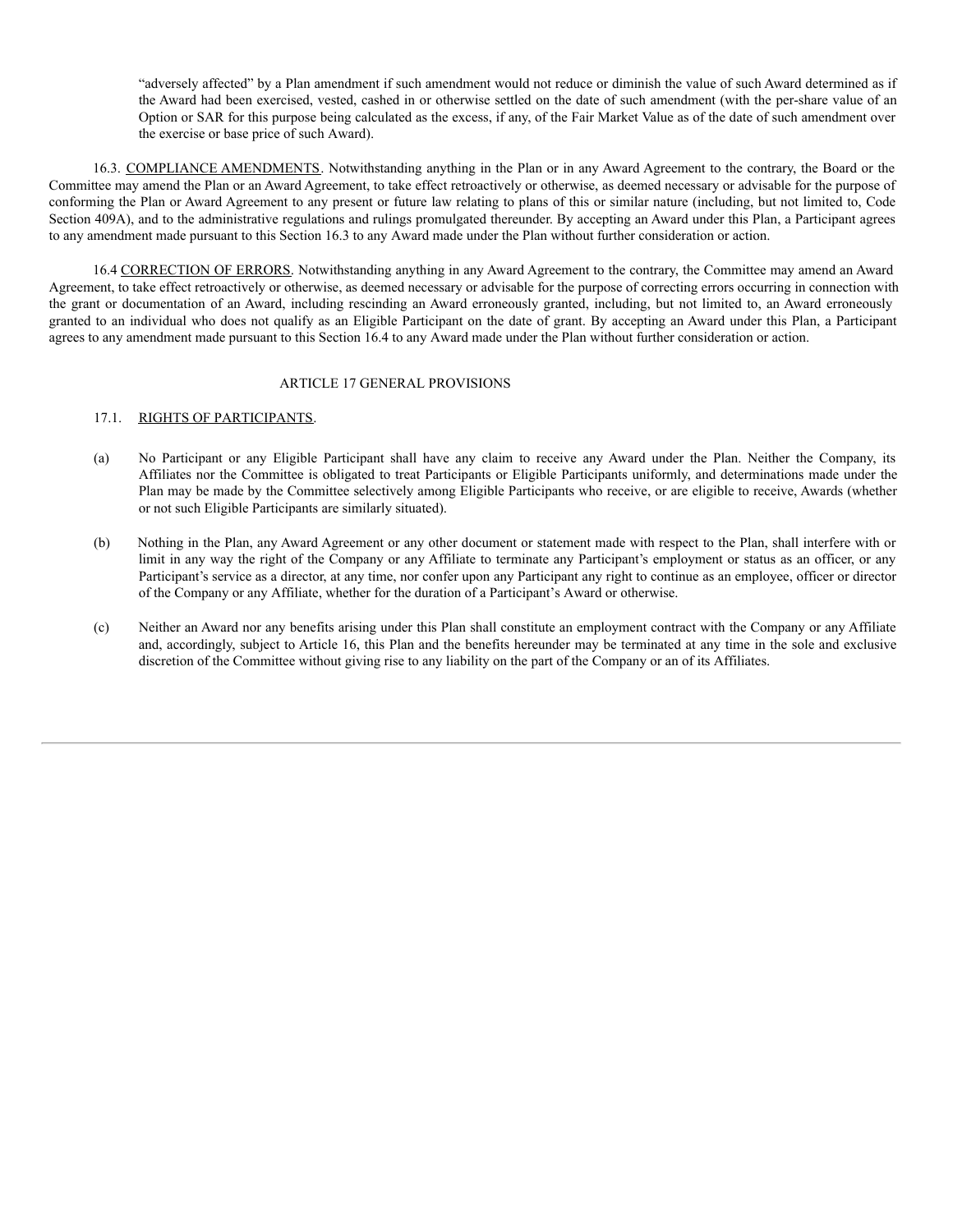(d) No Award gives a Participant any of the rights of a shareowner of the Company unless and until Shares are in fact issued to such person in connection with such Award.

17.2. WITHHOLDING. The Company or any Affiliate shall have the authority and the right to deduct or withhold, or require a Participant to remit to the Company or such Affiliate, an amount sufficient to satisfy the Company's federal, state, and local taxes withholding obligations (including any social tax obligation) required by law to be withheld with respect to any exercise, lapse of restriction or other taxable event arising as a result of the Plan. The obligations of the Company under the Plan will be conditioned on such payment or arrangements and the Company or such Affiliate will, to the extent permitted by law, have the right to deduct any such taxes from any payment of any kind otherwise due to the Participant. Unless otherwise determined by the Committee at the time the Award is made or thereafter, any such withholding requirement may be satisfied, in whole or in part, by withholding from the Award Shares having a Fair Market Value on the date of withholding equal to the amount that the Company determines is necessary to satisfy its withholding obligation. All such elections shall be subject to any restrictions or limitations that the Committee, in its sole discretion, deems appropriate.

17.3. SPECIAL PROVISIONS RELATED TO CODE SECTION 409A. It is intended that the payments and benefits provided under the Plan and any Award shall either be exempt from the application of, or comply with the requirements of Code Section 409A. The Plan and all Award Agreements shall be construed in a manner that effects such intent. Nevertheless, the tax treatment of the benefits provided under the Plan or any Award is not warranted or guaranteed. Neither the Company, its Affiliates nor their respective directors, officers, employees or advisers (other than in his or her capacity as a Participant) shall be held liable for any taxes, interest, penalties or other monetary amounts owed by any Participant or other taxpayer as a result of the Plan or any Award.

17.4. UNFUNDED STATUS OF AWARDS. The Plan is intended to be an "unfunded" plan for incentive and deferred compensation. With respect to any payments not yet made to a Participant pursuant to an Award, nothing contained in the Plan or any Award Agreement shall give the Participant any rights that are greater than those of a general creditor of the Company or any Affiliate. In its sole discretion, the Committee may authorize the creation of grantor trusts or other arrangements to meet the obligations created under the Plan to deliver Shares or payments in lieu of Shares with respect to Awards. This Plan is not intended to be subject to ERISA.

17.5. RELATIONSHIP TO OTHER BENEFITS. No payment under the Plan shall be taken into account in determining any benefits under any pension, retirement, savings, profit sharing, group insurance, welfare or benefit plan of the Company or any Affiliate unless provided otherwise in such other plan. Nothing contained in the Plan will prevent the Company from adopting other or additional compensation arrangements, subject to shareowner approval if such approval is required; and such arrangements may be either generally applicable or applicable only in specific cases.

17.6. FRACTIONAL SHARES. No fractional Shares shall be issued and the Committee shall determine, in its discretion, whether cash shall be given in lieu of fractional Shares or whether such fractional Shares shall be eliminated by rounding up or down.

# 17.7. GOVERNMENT AND OTHER REGULATIONS.

(a) Notwithstanding any other provision of the Plan, no Participant who acquires Shares pursuant to the Plan may, during any period of time that such Participant is an affiliate of the Company (within the meaning of the rules and regulations of the Securities and Exchange Commission under the 1933 Act), sell such Shares,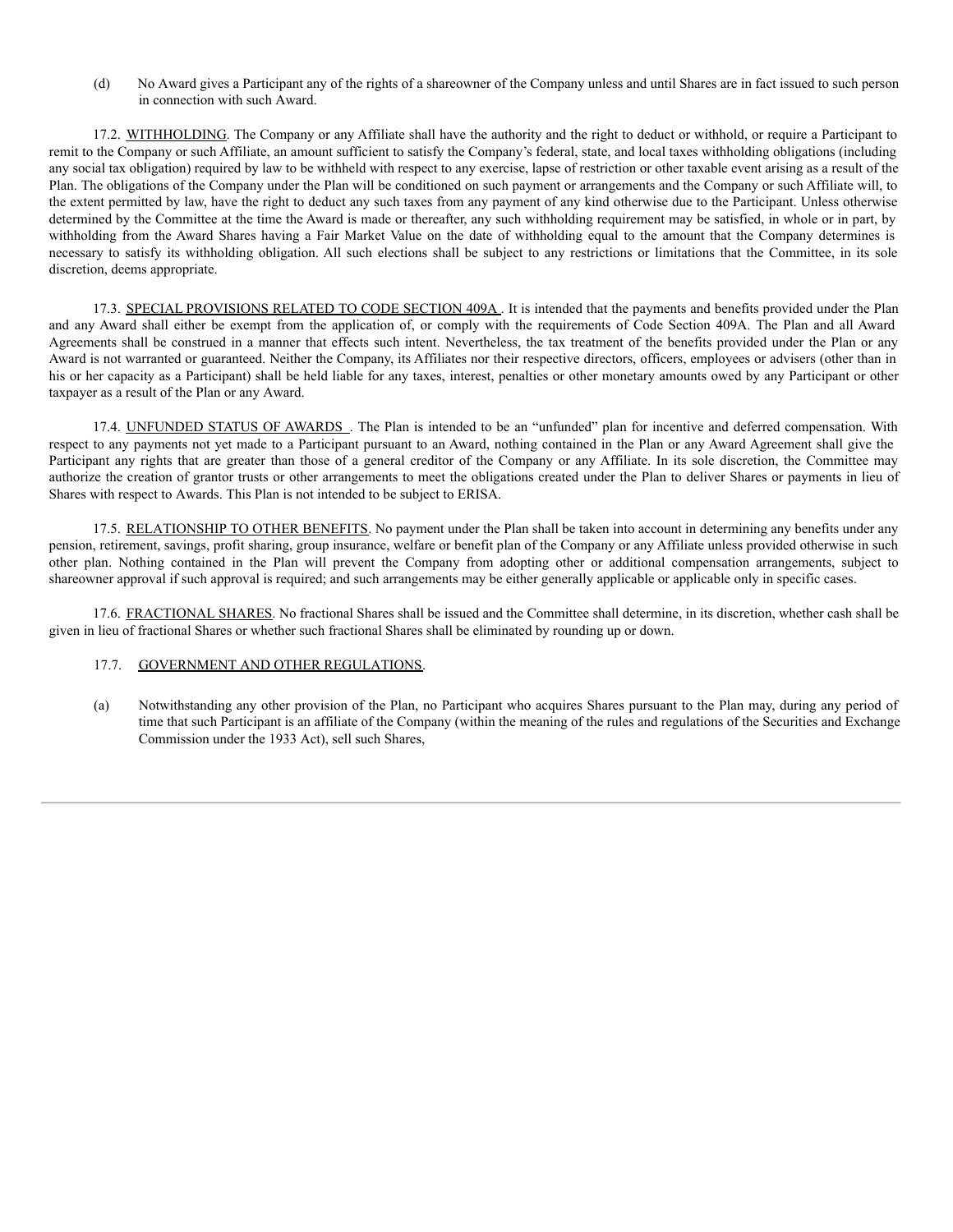unless such offer and sale is made (i) pursuant to an effective registration statement under the 1933 Act, which is current and includes the Shares to be sold, or (ii) pursuant to an appropriate exemption from the registration requirement of the 1933 Act, such as that set forth in Rule 144 promulgated under the 1933 Act.

(b) Notwithstanding any other provision of the Plan, if at any time the Committee shall determine that the registration, listing or qualification of the Shares covered by an Award upon any Exchange or under any foreign, federal, state or local law or practice, or the consent or approval of any governmental regulatory body, is necessary or desirable as a condition of, or in connection with, the granting of such Award or the purchase or receipt of Shares thereunder, no Shares may be purchased, delivered or received pursuant to such Award unless and until such registration, listing, qualification, consent or approval shall have been effected or obtained free of any condition not acceptable to the Committee. Any Participant receiving or purchasing Shares pursuant to an Award shall make such representations and agreements and furnish such information as the Committee may request to assure compliance with the foregoing or any other applicable legal requirements. The Company shall not be required to issue or deliver any certificate or certificates for Shares under the Plan prior to the Committee's determination that all related requirements have been fulfilled. The Company shall in no event be obligated to register any securities pursuant to the 1933 Act or applicable state or foreign law or to take any other action in order to cause the issuance and delivery of such certificates to comply with any such law, regulation or requirement.

17.8. GOVERNING LAW. To the extent not governed by federal law, the Plan and all Award Agreements shall be construed in accordance with and governed by the laws of the State of Delaware.

17.9. SEVERABILITY. In the event that any provision of this Plan is found to be invalid or otherwise unenforceable under any applicable law, such invalidity or unenforceability will not be construed as rendering any other provisions contained herein as invalid or unenforceable, and all such other provisions will be given full force and effect to the same extent as though the invalid or unenforceable provision was not contained herein.

17.10. NO LIMITATIONS ON RIGHTS OF COMPANY . The grant of any Award shall not in any way affect the right or power of the Company to make adjustments, reclassification or changes in its capital or business structure or to merge, consolidate, dissolve, liquidate, sell or transfer all or any part of its business or assets. The Plan shall not restrict the authority of the Company, for proper corporate purposes, to draft or assume awards, other than under the Plan, to or with respect to any person. If the Committee so directs, the Company may issue or transfer Shares to an Affiliate, for such lawful consideration as the Committee may specify, upon the condition or understanding that the Affiliate will transfer such Shares to a Participant in accordance with the terms of an Award made to such Participant and specified by the Committee pursuant to the provisions of the Plan.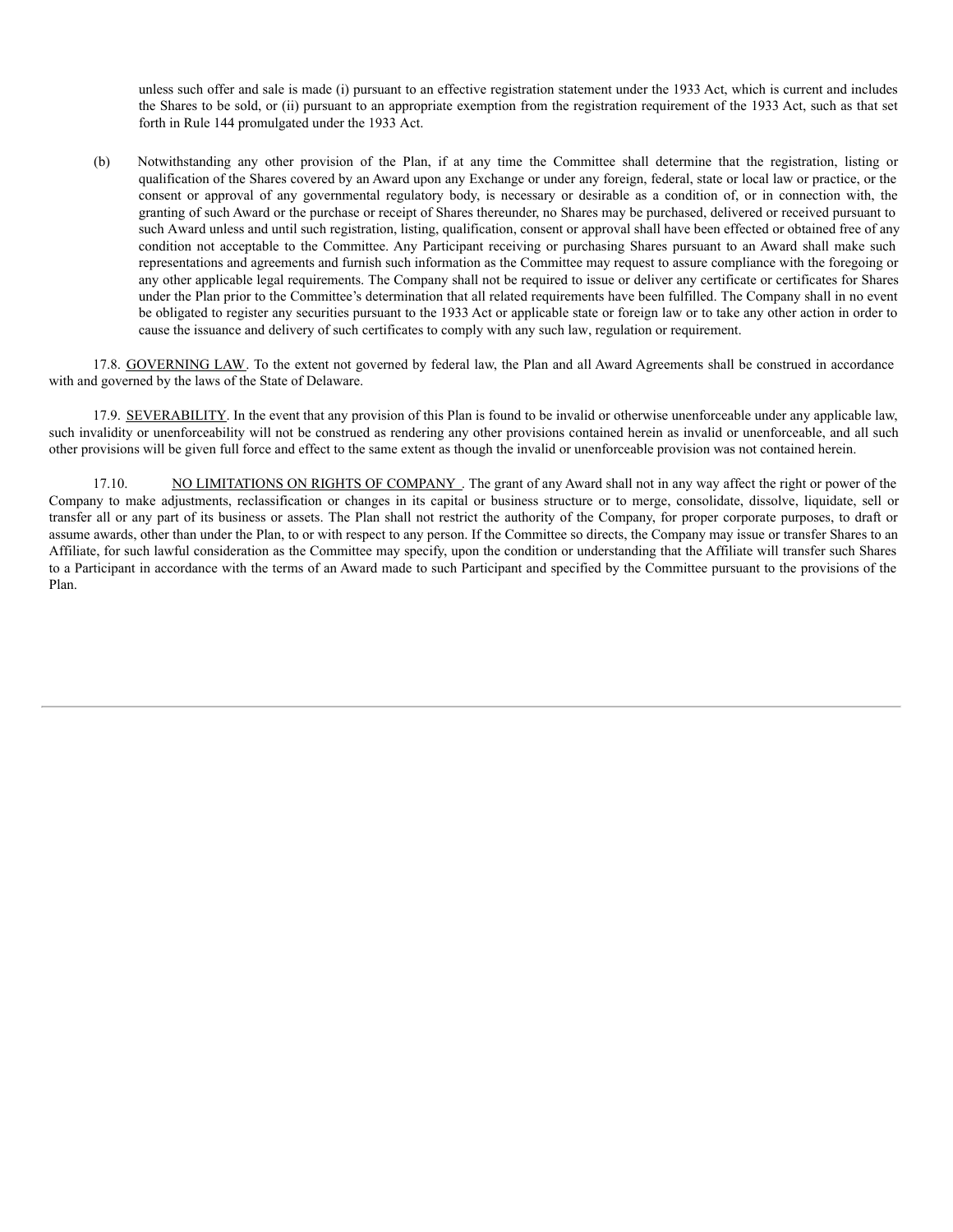## **ADDENDUM ONE**

For French Tax Residents and/or for French Employees affiliated to the French social security regime on a mandatory basis at Award Date

Options granted under The Coca-Cola Company 2014 Equity Plan to employees based in France (the "French Employees") of the Subsidiaries of The Coca-Cola Company (the "Company") may be granted under the terms of this Addendum One as follows:

- 1) Notwithstanding any other provision of the Plan, options granted to any French Employee who is a consultant, an "Administrateur," or a member of the "Conseil de Surveillance," as these terms are defined in French Corporate law, and who does not have a work contract with the Company or its Subsidiaries will be deemed to have not been granted an option pursuant to this Addendum One.
- 2) Notwithstanding any other provision of the Plan, the number of options offered through the Plan cannot exceed one third of the capital of the Company.
- 3) Options may be granted only to French Employees who hold less than ten percent of the outstanding shares of the Company as of the Award Date.
- 4) Notwithstanding any other provision of the Plan, any option with an exercise price on the date of grant of the option that is less than 80% of the average of the market value of the underlying share during the 20 trading days preceding the date of grant shall be deemed to have not been granted under this Addendum One.
- 5) Notwithstanding any other provision of the Plan, options cannot be granted during the 20 trading days after the payment of a dividend or after an increase of capital reserved to the shareholders.
- 6) Notwithstanding any other provision of the Plan, no options can be granted during the ten trading days preceding or following the publication of the annual financial consolidated account or the annual financial statement.
- 7) Notwithstanding any other provision of the Plan, no options can be granted during the period starting the date the corporate management of the company is aware of information the publication of which could have a substantial consequence on the fair market value of the shares and ending ten trading days after the publication of this information.
- 8) Notwithstanding any other provision of the Plan, the exercise price of an option shall be adjusted only upon the occurrence of the events strictly specified under Article L. 225-181 of the French Commercial Code. Any reduction by the Company, to the exercise price of an outstanding and unexercised option previously issued under this Addendum One, to the current fair market value of the underlying share shall be deemed to not have been an option granted under this Addendum One.
- 9) Notwithstanding any other provision of the Plan, to the extent an option was exercisable by a French Employee at the time of his death, such option shall remain exercisable for a maximum period of six months from the date of the French Employee's death (including death during/after Disability).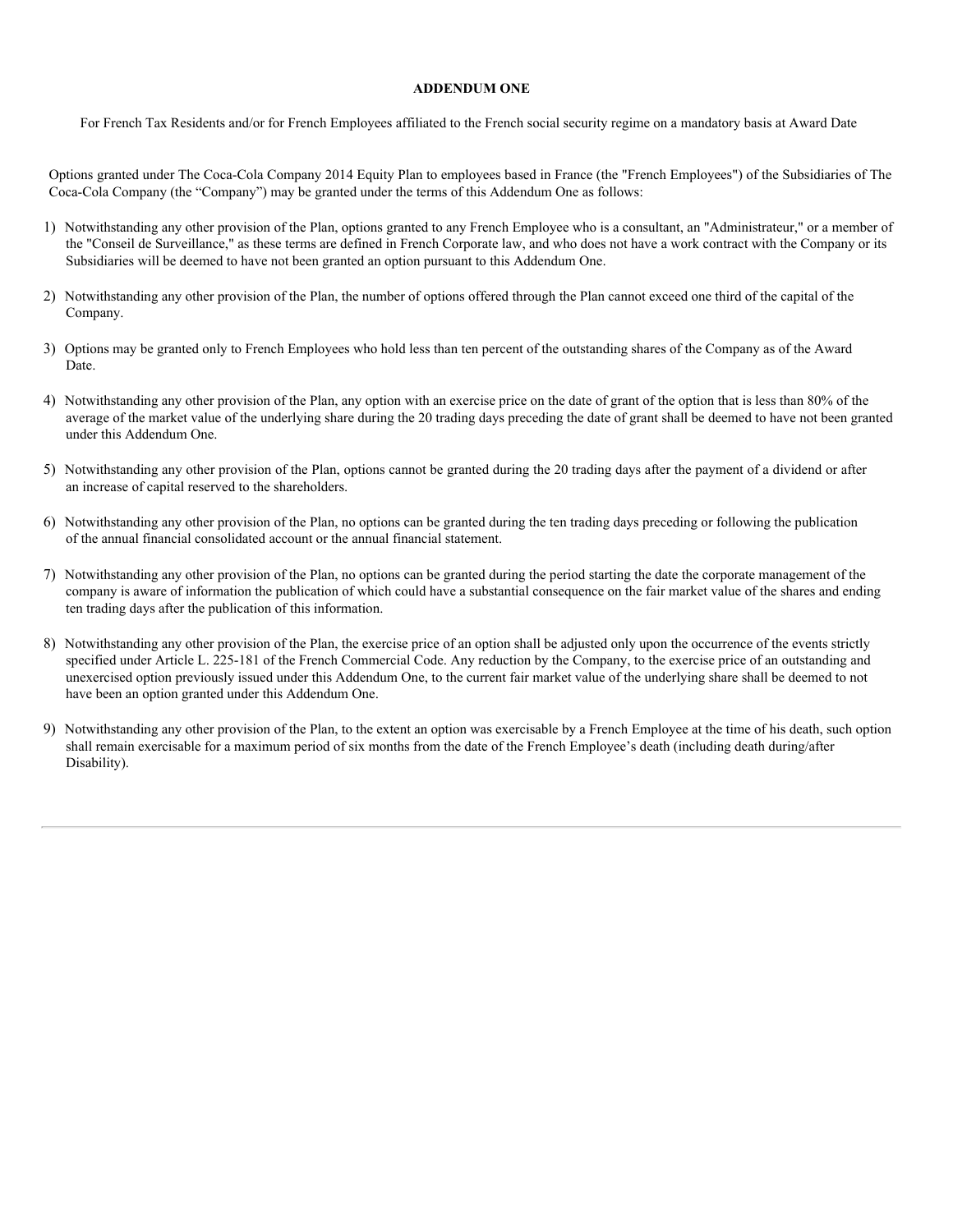## **ADDENDUM TWO**

For French Tax Residents and/or for French Employees affiliated to the French social security regime on a mandatory basis at Award Date

The Committee has determined that it is necessary and advisable to establish a subplan for the purpose of permitting Performance Awards to qualify for French specific tax and social security treatment. Therefore, Performance Awards granted under the Plan to employees and officers of Related Companies in France (the "French Employees") may be granted under the terms of this Addendum Two to the Plan and applying to the Award Agreement, provided that such Awards shall not have terms that would not otherwise be allowed under the general terms of the Plan. The authorization to grant Awards under this Addendum Two shall be for a limited period ending on the date of the Company's 2024 annual shareowners' meeting.

1) Unless otherwise defined herein, the terms defined in this Addendum Two shall have the same meanings as defined in the Plan and in the Award Agreement. In the event of a conflict between the terms and conditions of the Plan, this Addendum Two and the Award Agreement, the terms and conditions of the Plan shall prevail except for the following additional terms that shall be defined as follows:

"Disability" means disability as determined in categories 2 and 3 under Article L. 341-4 of the French Social Security Code.

"Related Companies" means the companies within the meaning of Article L. 225-197-2 of the French Commercial Code or any provision substituted for same.

"Closed Period" means (i) ten quotation days preceding and the three quotation days following the disclosure to the public of the consolidated financial statements or annual statement of The Coca-Cola Company; or (ii) the period as from the date the corporate management entities (involved in the governance of the company, such as the Board, Committee, supervisory, in the case it would be disclosed to the public, significantly impact the quotation of the shares of the Company, until ten quotation days after the day such information is disclosed to the public.

- 2) This Addendum Two shall be applicable to French Employees and corporate officers ( *e.g., Président du Conseil d'Administration, Directeur Général, Directeur Général Délégué, Membre du Directoire, Gérant de sociétés par actions* ) of a Related Company and who is a French tax resident and/or affiliated to the French social security regime on a mandatory basis at the Award Date.
- 3) Any Awards granted under this Addendum Two shall include, either:
	- a. An acquisition period of at least two years (at the end of which the shares are released to the French Employees) followed by a minimum twoyear holding period (during which the Shares cannot be disposed of). As from the end of the holding period, the shares shall be freely transferable, subject to legal and regulatory provisions in force; or
	- b. An acquisition period of at least four years (at the end of which the shares are released to the French Employees). Shares released shall be freely transferable, subject to legal and regulatory provisions in force.
- 4) Awards may be granted only to French Employees who hold less than ten percent of the outstanding Shares of the Company at the Award Date, being specified that a grant cannot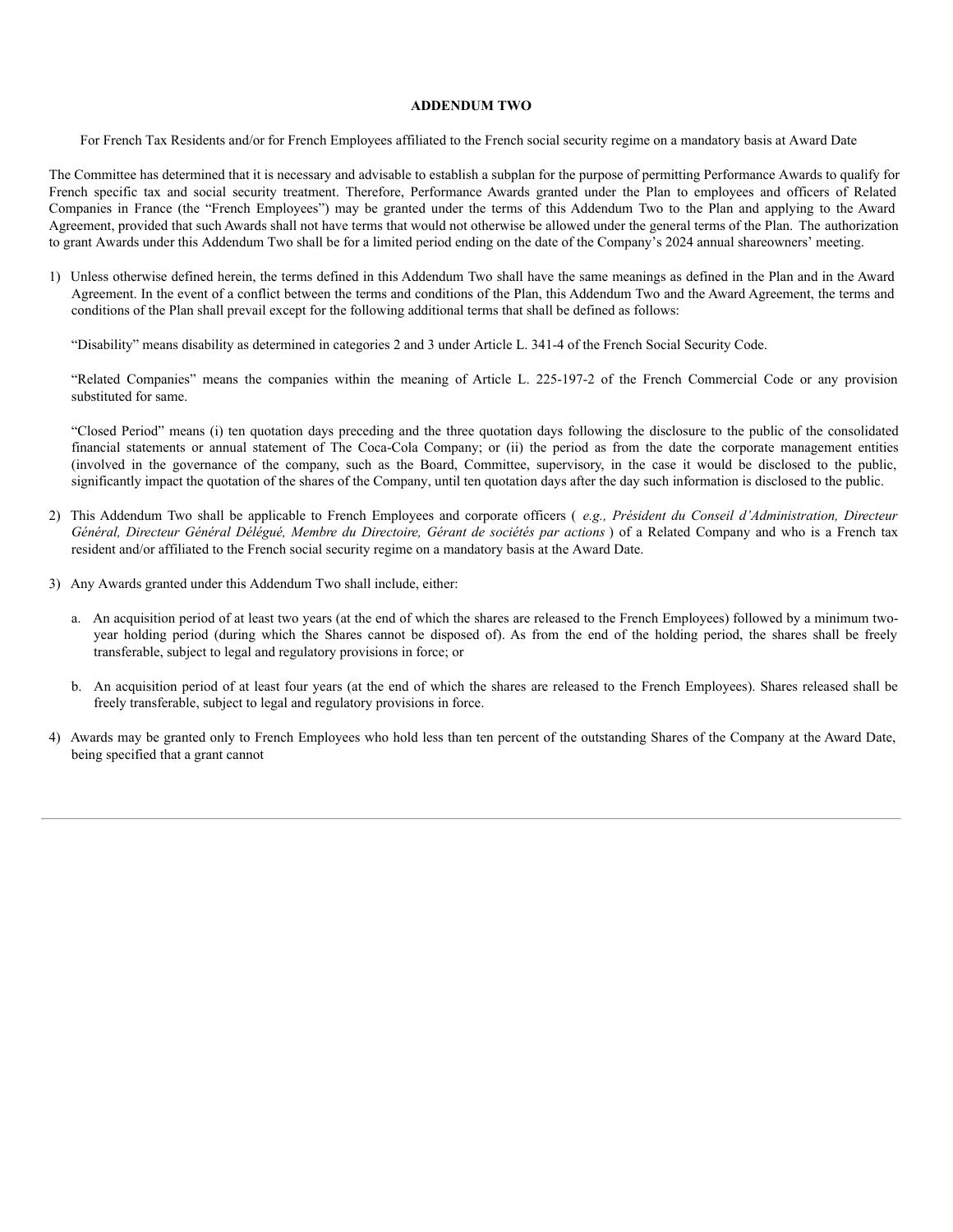entitle a French Employee to hold more than ten percent of the outstanding Stock of the Company.

- 5) The Shares (i) shall not be sold, assigned, transferred, pledged, hypothecated, or otherwise disposed of until the end of the two-year holding period following the release date, and (ii) shall, if the French Employee's continuous employment with the Related Companies shall terminate for any reason (except as otherwise provided in items 9 and 10, herein) before the end of the performance period, be forfeited to the Company forthwith, and all the rights of the French Employee to such Award Agreement shall immediately terminate.
- 6) Unless and until such time as Shares awarded are released to the French Employee, the French Employee shall have no ownership of the Shares allocated to the awards and shall have no right to vote and to receive dividends, if applicable, subject to the terms, conditions and restrictions described in the Plan, in the Award Agreement and herein.
- 7) For compliance purpose with French law, the Shares granted shall not be transferable during the Closed Period.
- 8) In the event of the death of a French Employee occurring prior to the release date, his/her heirs and assigns may claim the release of the Shares of the deceased French Employee within six months following the date of death. Thereafter, the award will lapse and be null and void. Provisions of the Award Agreement shall apply. However, the French Employee's heirs shall not be bound by the holding period as defined in item 3 above, if any.
- 9) In the event of the Disability of a French Employee occurring prior to the release date, the Shares will be issued and/or released to the French Employee within the period defined in the Award Agreement and following the acknowledgement by the Company of the Disability. The French Employee shall not be bound by the holding period as defined in item 3 above, if any.
- 10) Any additional and specific condition to the grant of Shares shall be contained in the Award Agreement (i.e., Continuous Service, performance conditions, etc.).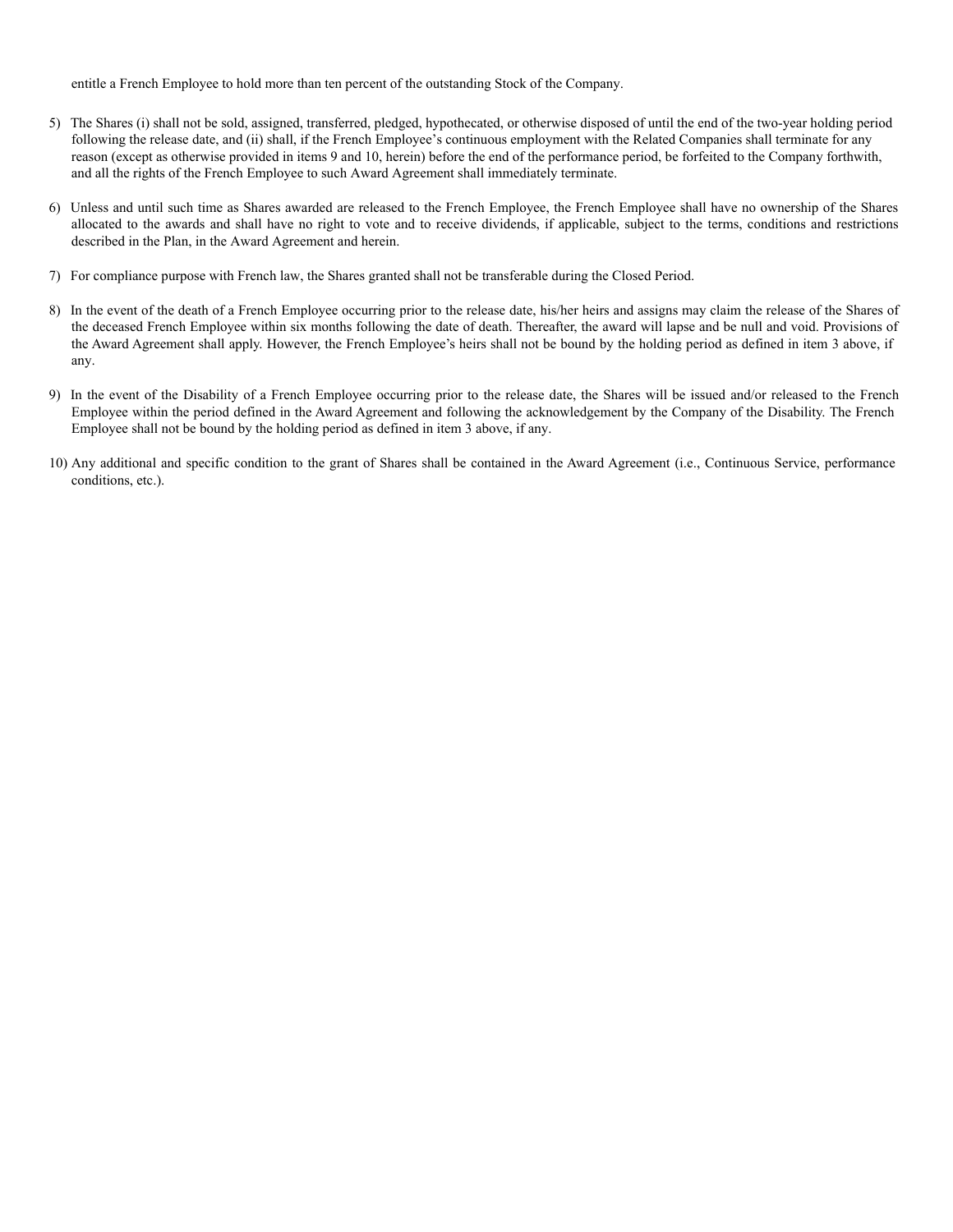### **CERTIFICATIONS**

<span id="page-71-0"></span>I, James Quincey, Chairman of the Board of Directors and Chief Executive Officer of The Coca-Cola Company, certify that:

- 1. I have reviewed this quarterly report on Form 10-Q of The Coca-Cola Company;
- 2. Based on my knowledge, this report does not contain any untrue statement of a material fact or omit to state a material fact necessary to make the statements made, in light of the circumstances under which such statements were made, not misleading with respect to the period covered by this report;
- 3. Based on my knowledge, the financial statements, and other financial information included in this report, fairly present in all material respects the financial condition, results of operations and cash flows of the registrant as of, and for, the periods presented in this report;
- 4. The registrant's other certifying officer(s) and I are responsible for establishing and maintaining disclosure controls and procedures (as defined in Exchange Act Rules  $13a-15(e)$  and  $15d-15(e)$ ) and internal control over financial reporting (as defined in Exchange Act Rules  $13a-15(f)$  and  $15d-15(f)$ ) for the registrant and have:
	- (a) Designed such disclosure controls and procedures, or caused such disclosure controls and procedures to be designed under our supervision, to ensure that material information relating to the registrant, including its consolidated subsidiaries, is made known to us by others within those entities, particularly during the period in which this report is being prepared;
	- (b) Designed such internal control over financial reporting, or caused such internal control over financial reporting to be designed under our supervision, to provide reasonable assurance regarding the reliability of financial reporting and the preparation of financial statements for external purposes in accordance with generally accepted accounting principles;
	- (c) Evaluated the effectiveness of the registrant's disclosure controls and procedures and presented in this report our conclusions about the effectiveness of the disclosure controls and procedures, as of the end of the period covered by this report based on such evaluation; and
	- (d) Disclosed in this report any change in the registrant's internal control over financial reporting that occurred during the registrant's most recent fiscal quarter (the registrant's fourth fiscal quarter in the case of an annual report) that has materially affected, or is reasonably likely to materially affect, the registrant's internal control over financial reporting; and
- 5. The registrant's other certifying officer(s) and I have disclosed, based on our most recent evaluation of internal control over financial reporting, to the registrant's auditors and the audit committee of the registrant's board of directors (or persons performing the equivalent functions):
	- (a) All significant deficiencies and material weaknesses in the design or operation of internal control over financial reporting which are reasonably likely to adversely affect the registrant's ability to record, process, summarize and report financial information; and
	- (b) Any fraud, whether or not material, that involves management or other employees who have a significant role in the registrant's internal control over financial reporting.

Date: April 28, 2022

/s/ James Quincey

James Quincey *Chairman of the Board of Directors and Chief Executive Of icer of The Coca-Cola Company*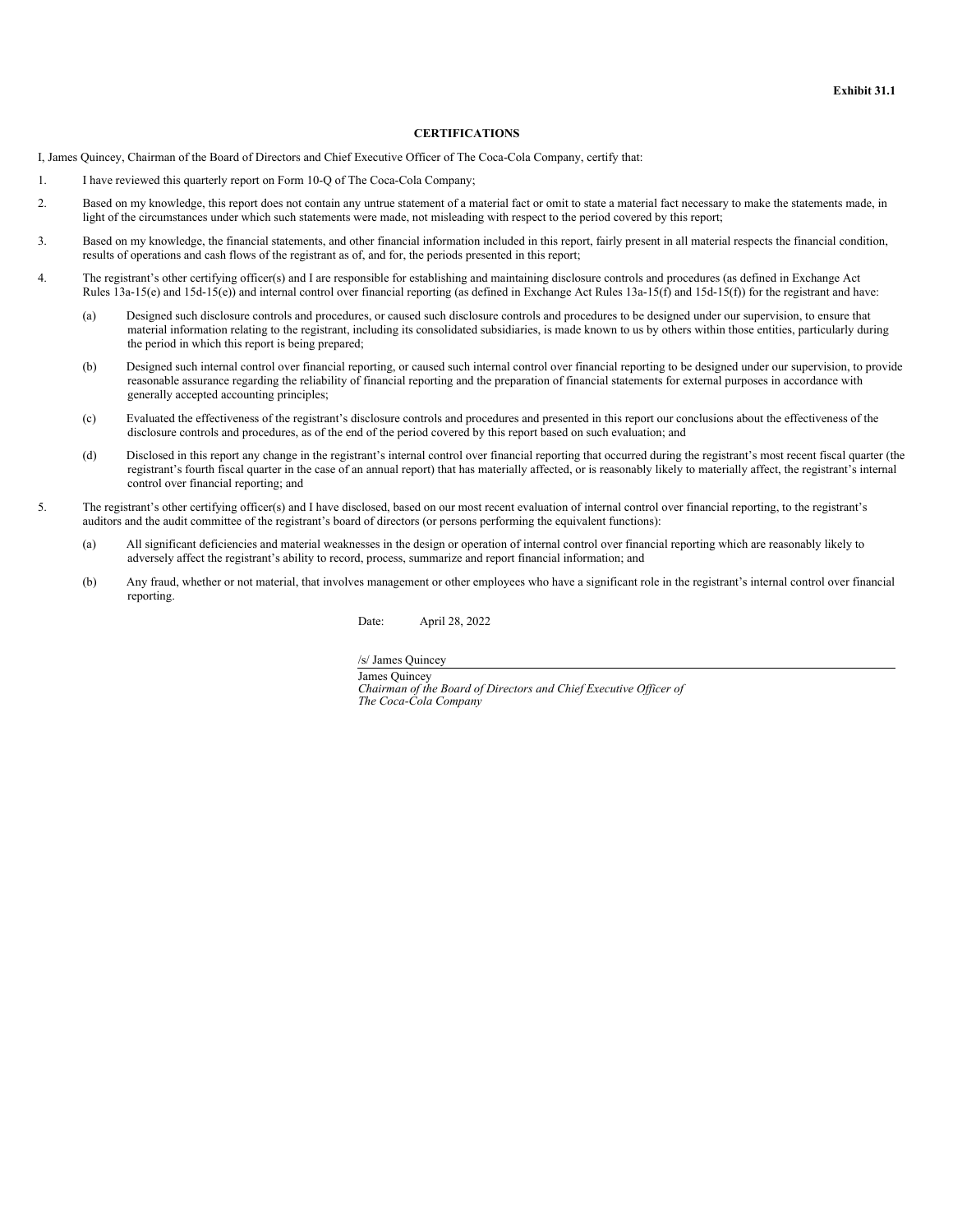## **CERTIFICATIONS**

I, John Murphy, Executive Vice President and Chief Financial Officer of The Coca-Cola Company, certify that:

- 1. I have reviewed this quarterly report on Form 10-Q of The Coca-Cola Company;
- 2. Based on my knowledge, this report does not contain any untrue statement of a material fact or omit to state a material fact necessary to make the statements made, in light of the circumstances under which such statements were made, not misleading with respect to the period covered by this report;
- 3. Based on my knowledge, the financial statements, and other financial information included in this report, fairly present in all material respects the financial condition, results of operations and cash flows of the registrant as of, and for, the periods presented in this report;
- 4. The registrant's other certifying officer(s) and I are responsible for establishing and maintaining disclosure controls and procedures (as defined in Exchange Act Rules  $13a-15(e)$  and  $15d-15(e)$ ) and internal control over financial reporting (as defined in Exchange Act Rules  $13a-15(f)$  and  $15d-15(f)$ ) for the registrant and have:
	- (a) Designed such disclosure controls and procedures, or caused such disclosure controls and procedures to be designed under our supervision, to ensure that material information relating to the registrant, including its consolidated subsidiaries, is made known to us by others within those entities, particularly during the period in which this report is being prepared;
	- (b) Designed such internal control over financial reporting, or caused such internal control over financial reporting to be designed under our supervision, to provide reasonable assurance regarding the reliability of financial reporting and the preparation of financial statements for external purposes in accordance with generally accepted accounting principles;
	- (c) Evaluated the effectiveness of the registrant's disclosure controls and procedures and presented in this report our conclusions about the effectiveness of the disclosure controls and procedures, as of the end of the period covered by this report based on such evaluation; and
	- (d) Disclosed in this report any change in the registrant's internal control over financial reporting that occurred during the registrant's most recent fiscal quarter (the registrant's fourth fiscal quarter in the case of an annual report) that has materially affected, or is reasonably likely to materially affect, the registrant's internal control over financial reporting; and
- 5. The registrant's other certifying officer(s) and I have disclosed, based on our most recent evaluation of internal control over financial reporting, to the registrant's auditors and the audit committee of the registrant's board of directors (or persons performing the equivalent functions):
	- (a) All significant deficiencies and material weaknesses in the design or operation of internal control over financial reporting which are reasonably likely to adversely affect the registrant's ability to record, process, summarize and report financial information; and
	- (b) Any fraud, whether or not material, that involves management or other employees who have a significant role in the registrant's internal control over financial reporting.

Date: April 28, 2022

/s/ John Murphy

John Murphy

*Executive Vice President and Chief Financial Of icer of The Coca-Cola Company*